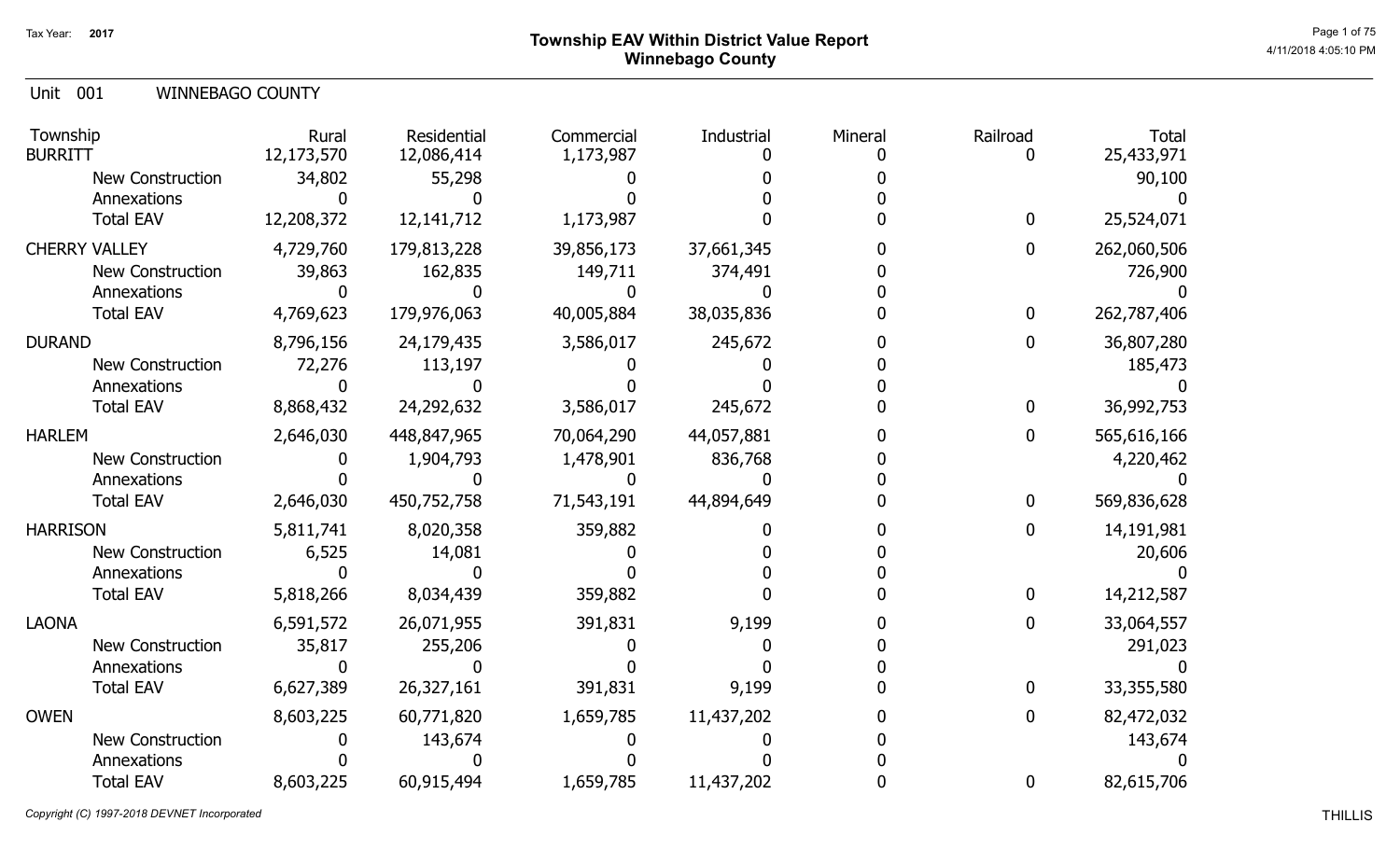# Page 2 of 75  $^{\text{Page 2 of 75}}$  Township EAV Within District Value Report Winnebago County

Unit 001 WINNEBAGO COUNTY

| Township<br><b>PECATONICA</b> | Rural<br>9,400,017 | Residential<br>52,419,431 | Commercial<br>3,538,901 | Industrial<br>2,010,008 | Mineral | Railroad     | <b>Total</b><br>67,368,357 |
|-------------------------------|--------------------|---------------------------|-------------------------|-------------------------|---------|--------------|----------------------------|
| <b>New Construction</b>       | 260,344            | 116,594                   | 2,828                   |                         |         |              | 379,766                    |
| Annexations                   |                    |                           |                         |                         |         |              |                            |
| <b>Total EAV</b>              | 9,660,361          | 52,536,025                | 3,541,729               | 2,010,008               |         | 0            | 67,748,123                 |
| <b>ROCKTON</b>                | 8,707,013          | 203,714,233               | 20,516,278              | 14,534,678              |         | 0            | 247,472,202                |
| <b>New Construction</b>       | 81,731             | 821,234                   | 141,967                 | 7,838                   |         |              | 1,052,770                  |
| Annexations                   |                    |                           |                         |                         |         |              |                            |
| <b>Total EAV</b>              | 8,788,744          | 204,535,467               | 20,658,245              | 14,542,516              |         | $\mathbf{0}$ | 248,524,972                |
| <b>ROSCOE</b>                 | 5,827,760          | 350,829,500               | 59,187,222              | 19,592,185              |         | 0            | 435,436,667                |
| <b>New Construction</b>       | 64,204             | 1,471,433                 | 2,493,022               | 438,465                 |         |              | 4,467,124                  |
| Annexations                   |                    |                           |                         |                         |         |              |                            |
| <b>Total EAV</b>              | 5,891,964          | 352,300,933               | 61,680,244              | 20,030,650              |         | 0            | 439,903,791                |
| <b>SEWARD</b>                 | 12,934,987         | 7,424,831                 | 3,435,014               | 164,025                 |         | 463          | 23,959,320                 |
| <b>New Construction</b>       |                    | 50,450                    | 55,610                  |                         |         |              | 106,060                    |
| Annexations                   |                    |                           |                         |                         |         |              |                            |
| <b>Total EAV</b>              | 12,934,987         | 7,475,281                 | 3,490,624               | 164,025                 |         | 463          | 24,065,380                 |
| <b>SHIRLAND</b>               | 6,521,585          | 15,489,977                | 919,460                 |                         |         | 0            | 22,931,022                 |
| New Construction              | 75,552             | 15,057                    |                         |                         |         |              | 90,609                     |
| Annexations                   |                    |                           |                         |                         |         |              |                            |
| <b>Total EAV</b>              | 6,597,137          | 15,505,034                | 919,460                 |                         |         | 0            | 23,021,631                 |
| <b>WINNEBAGO</b>              | 10,590,465         | 71,386,506                | 6,603,439               | 2,594,983               |         | 713,638      | 91,889,031                 |
| New Construction              |                    | 198,753                   | 112,299                 |                         |         |              | 311,052                    |
| Annexations                   |                    |                           |                         |                         |         |              |                            |
| <b>Total EAV</b>              | 10,590,465         | 71,585,259                | 6,715,738               | 2,594,983               |         | 713,638      | 92,200,083                 |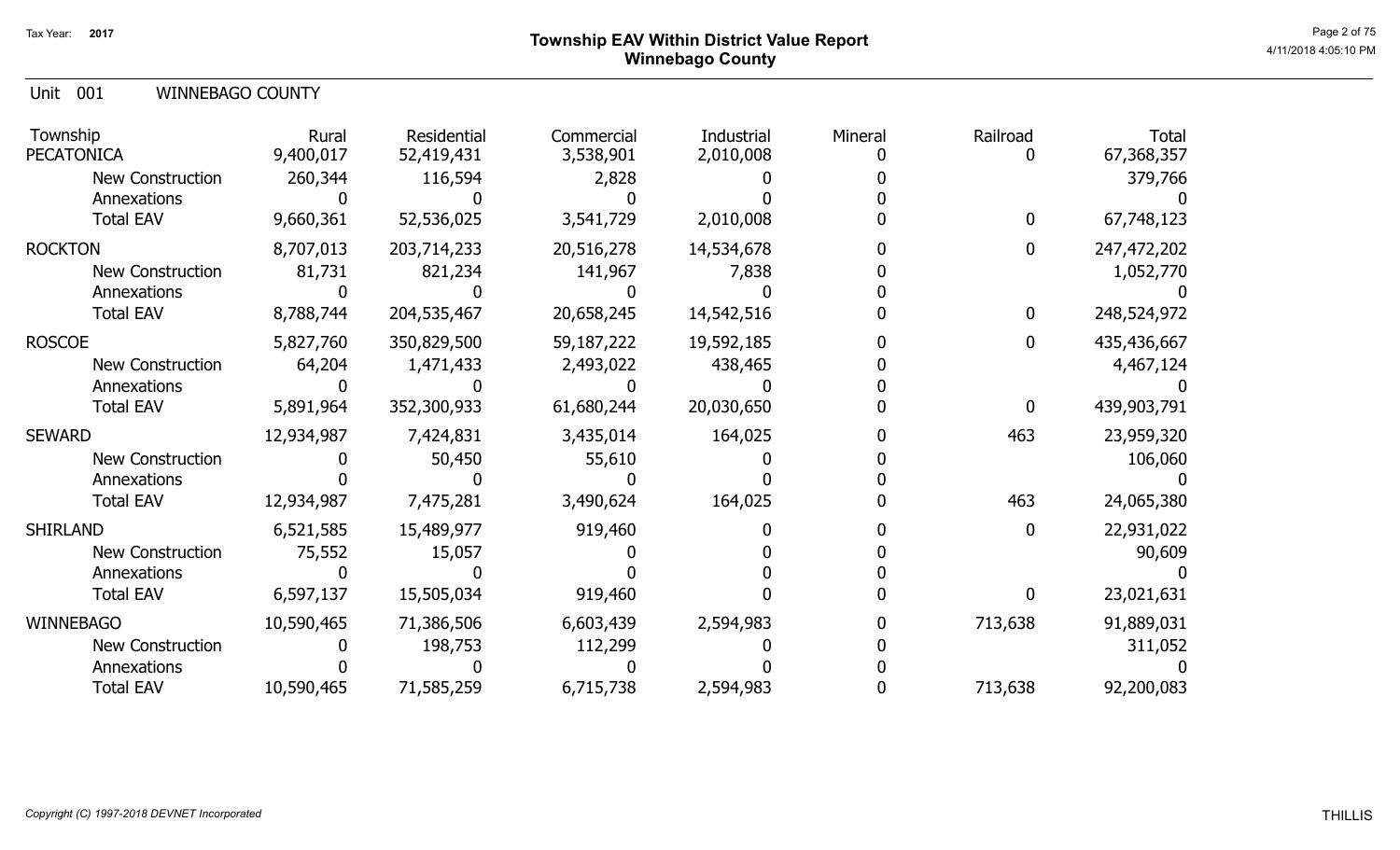| Unit 001 |  | <b>WINNEBAGO COUNTY</b> |
|----------|--|-------------------------|
|----------|--|-------------------------|

| Township<br><b>ROCKFORD</b>            | Rural<br>9,832,241 | Residential<br>1,184,290,713 | Commercial<br>453,706,116 | Industrial<br>124,715,325 | Mineral | Railroad<br>114,922 | <b>Total</b><br>1,772,659,317 |
|----------------------------------------|--------------------|------------------------------|---------------------------|---------------------------|---------|---------------------|-------------------------------|
| <b>New Construction</b><br>Annexations | 44,020             | 2,801,748                    | 2,486,408                 | 570,215                   |         |                     | 5,902,391                     |
| <b>Total EAV</b>                       | 9,876,261          | 1,187,092,461                | 456,192,524               | 125,285,540               |         | 114,922             | 1,778,561,708                 |
| <b>Unit Totals</b>                     | 113,166,122        | 2,645,346,366                | 664,998,395               | 257,022,503               |         | 829,023             | 3,681,362,409                 |
| <b>New Construction</b>                | 715,134            | 8,124,353                    | 6,920,746                 | 2,227,777                 |         |                     | 17,988,010                    |
| Annexations                            |                    |                              |                           |                           |         |                     |                               |
| <b>Total EAV</b>                       | 113,881,256        | 2,653,470,719                | 671,919,141               | 259,250,280               |         | 829,023             | 3,699,350,419                 |
| 002<br><b>FOREST PRESERVE</b><br>Unit  |                    |                              |                           |                           |         |                     |                               |
| Township                               | Rural              | Residential                  | Commercial                | Industrial                | Mineral | Railroad            | <b>Total</b>                  |
| <b>BURRITT</b>                         | 12,173,570         | 12,086,414                   | 1,173,987                 |                           |         | 0                   | 25,433,971                    |
| <b>New Construction</b>                | 34,802             | 55,298                       |                           |                           |         |                     | 90,100                        |
| Annexations                            |                    |                              |                           |                           |         |                     |                               |
| <b>Total EAV</b>                       | 12,208,372         | 12, 141, 712                 | 1,173,987                 |                           |         | 0                   | 25,524,071                    |
| <b>CHERRY VALLEY</b>                   | 4,729,760          | 179,813,228                  | 39,856,173                | 37,661,345                |         | $\mathbf 0$         | 262,060,506                   |
| <b>New Construction</b>                | 39,863             | 162,835                      | 149,711                   | 374,491                   |         |                     | 726,900                       |
| Annexations                            |                    |                              |                           |                           |         |                     |                               |
| <b>Total EAV</b>                       | 4,769,623          | 179,976,063                  | 40,005,884                | 38,035,836                |         | $\mathbf{0}$        | 262,787,406                   |
| <b>DURAND</b>                          | 8,796,156          | 24,179,435                   | 3,586,017                 | 245,672                   |         | $\mathbf 0$         | 36,807,280                    |
| New Construction                       | 72,276             | 113,197                      |                           |                           |         |                     | 185,473                       |
| Annexations                            |                    |                              |                           |                           |         |                     |                               |
| <b>Total EAV</b>                       | 8,868,432          | 24,292,632                   | 3,586,017                 | 245,672                   |         | $\mathbf 0$         | 36,992,753                    |
| <b>HARLEM</b>                          | 2,646,030          | 448,847,965                  | 70,064,290                | 44,057,881                |         | 0                   | 565,616,166                   |
| <b>New Construction</b>                |                    | 1,904,793                    | 1,478,901                 | 836,768                   |         |                     | 4,220,462                     |
| Annexations                            |                    |                              |                           |                           |         |                     |                               |
| <b>Total EAV</b>                       | 2,646,030          | 450,752,758                  | 71,543,191                | 44,894,649                |         | 0                   | 569,836,628                   |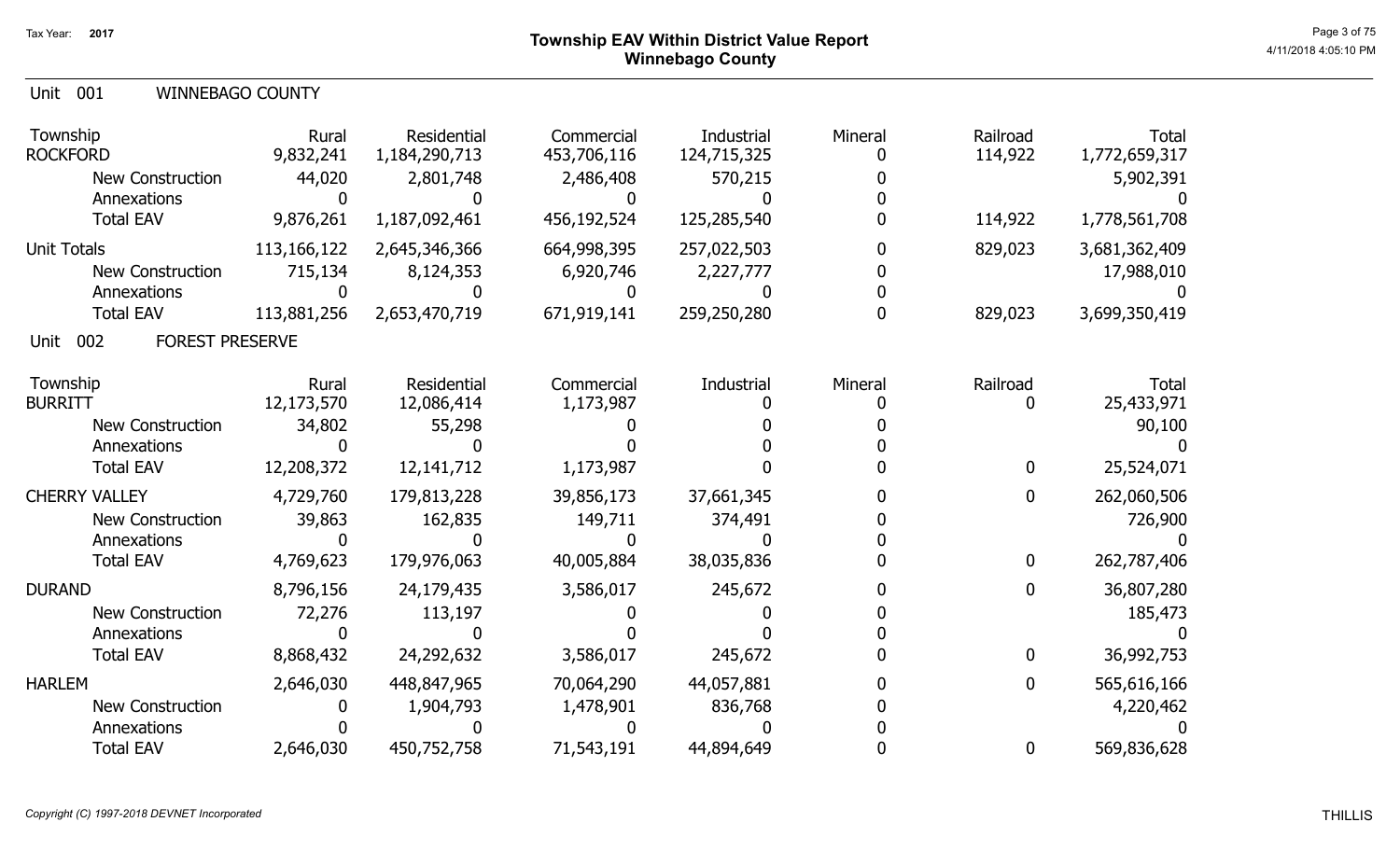# Page 4 of 75  $^{\text{Page 4 of 75}}$ Winnebago County

Unit 002 FOREST PRESERVE

| Township<br><b>HARRISON</b> | Rural<br>5,811,741 | Residential<br>8,020,358 | Commercial<br>359,882 | Industrial | Mineral | Railroad | <b>Total</b><br>14,191,981 |
|-----------------------------|--------------------|--------------------------|-----------------------|------------|---------|----------|----------------------------|
| <b>New Construction</b>     | 6,525              | 14,081                   |                       |            |         |          | 20,606                     |
| Annexations                 |                    |                          |                       |            |         |          |                            |
| <b>Total EAV</b>            | 5,818,266          | 8,034,439                | 359,882               |            |         | 0        | 14,212,587                 |
| <b>LAONA</b>                | 6,591,572          | 26,071,955               | 391,831               | 9,199      |         | 0        | 33,064,557                 |
| <b>New Construction</b>     | 35,817             | 255,206                  |                       |            |         |          | 291,023                    |
| Annexations                 |                    |                          |                       |            |         |          |                            |
| <b>Total EAV</b>            | 6,627,389          | 26,327,161               | 391,831               | 9,199      |         | 0        | 33,355,580                 |
| <b>OWEN</b>                 | 8,603,225          | 60,771,820               | 1,659,785             | 11,437,202 |         | 0        | 82,472,032                 |
| <b>New Construction</b>     |                    | 143,674                  |                       |            |         |          | 143,674                    |
| Annexations                 |                    |                          |                       |            |         |          |                            |
| <b>Total EAV</b>            | 8,603,225          | 60,915,494               | 1,659,785             | 11,437,202 |         | 0        | 82,615,706                 |
| <b>PECATONICA</b>           | 9,400,017          | 52,419,431               | 3,538,901             | 2,010,008  |         | 0        | 67,368,357                 |
| <b>New Construction</b>     | 260,344            | 116,594                  | 2,828                 |            |         |          | 379,766                    |
| Annexations                 |                    |                          |                       |            |         |          |                            |
| <b>Total EAV</b>            | 9,660,361          | 52,536,025               | 3,541,729             | 2,010,008  |         | 0        | 67,748,123                 |
| <b>ROCKTON</b>              | 8,707,013          | 203,714,233              | 20,516,278            | 14,534,678 |         | 0        | 247,472,202                |
| <b>New Construction</b>     | 81,731             | 821,234                  | 141,967               | 7,838      |         |          | 1,052,770                  |
| Annexations                 |                    |                          |                       |            |         |          |                            |
| <b>Total EAV</b>            | 8,788,744          | 204,535,467              | 20,658,245            | 14,542,516 |         | 0        | 248,524,972                |
| <b>ROSCOE</b>               | 5,827,760          | 350,829,500              | 59,187,222            | 19,592,185 |         | 0        | 435,436,667                |
| New Construction            | 64,204             | 1,471,433                | 2,493,022             | 438,465    |         |          | 4,467,124                  |
| Annexations                 |                    |                          |                       |            |         |          |                            |
| <b>Total EAV</b>            | 5,891,964          | 352,300,933              | 61,680,244            | 20,030,650 |         | 0        | 439,903,791                |
| <b>SEWARD</b>               | 12,934,987         | 7,424,831                | 3,435,014             | 164,025    |         | 463      | 23,959,320                 |
| <b>New Construction</b>     |                    | 50,450                   | 55,610                |            |         |          | 106,060                    |
| Annexations                 |                    |                          |                       |            |         |          |                            |
| <b>Total EAV</b>            | 12,934,987         | 7,475,281                | 3,490,624             | 164,025    |         | 463      | 24,065,380                 |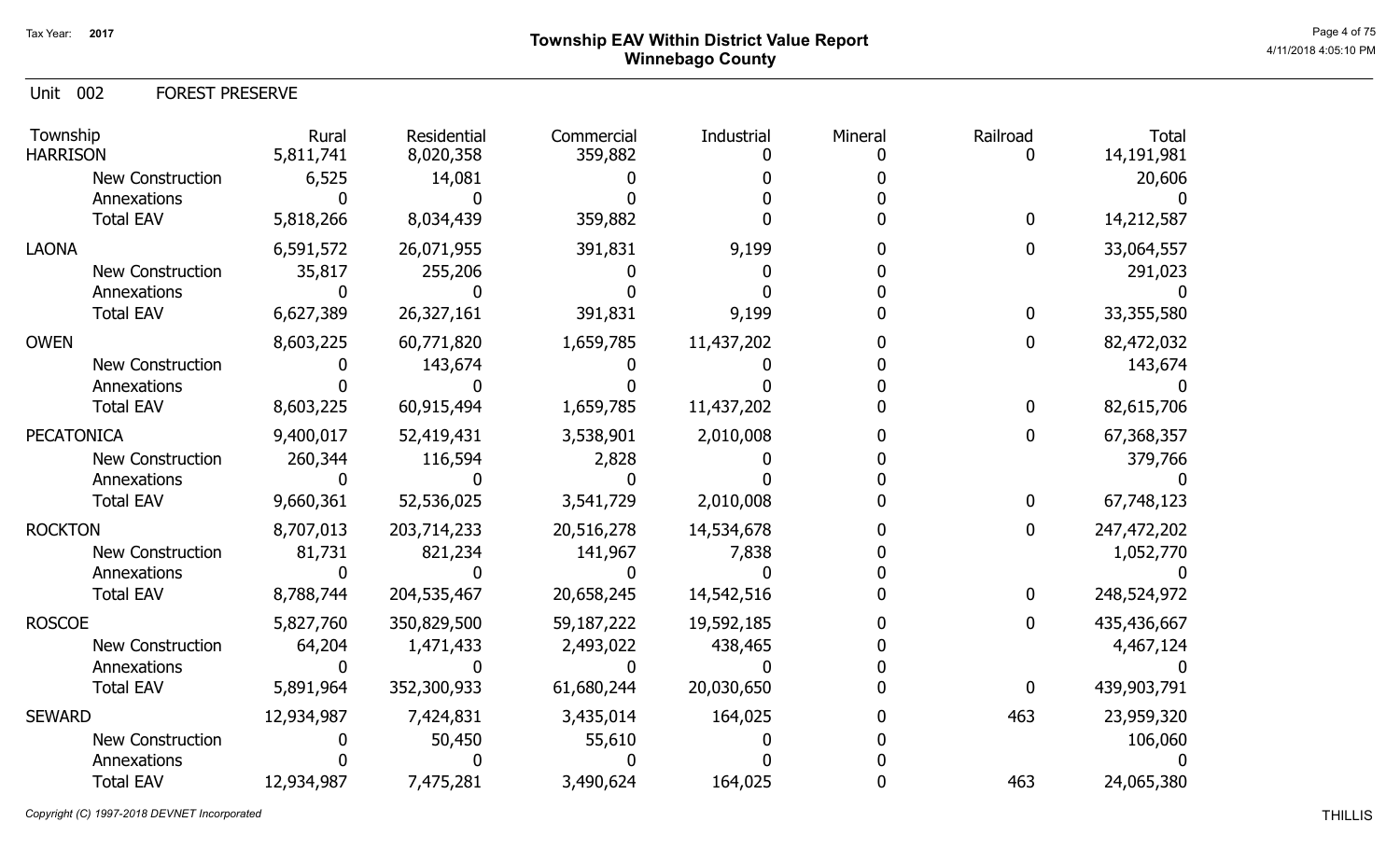Unit 002 FOREST PRESERVE

| Township<br><b>SHIRLAND</b>            | Rural<br>6,521,585 | <b>Residential</b><br>15,489,977 | Commercial<br>919,460 | Industrial  | Mineral | Railroad     | Total<br>22,931,022 |
|----------------------------------------|--------------------|----------------------------------|-----------------------|-------------|---------|--------------|---------------------|
| <b>New Construction</b>                | 75,552             | 15,057                           |                       |             |         |              | 90,609              |
| Annexations                            |                    |                                  |                       |             |         |              |                     |
| <b>Total EAV</b>                       | 6,597,137          | 15,505,034                       | 919,460               |             |         | 0            | 23,021,631          |
| <b>WINNEBAGO</b>                       | 10,590,465         | 71,386,506                       | 6,603,439             | 2,594,983   |         | 713,638      | 91,889,031          |
| <b>New Construction</b>                |                    | 198,753                          | 112,299               |             |         |              | 311,052             |
| Annexations                            |                    |                                  |                       |             |         |              |                     |
| <b>Total EAV</b>                       | 10,590,465         | 71,585,259                       | 6,715,738             | 2,594,983   |         | 713,638      | 92,200,083          |
| <b>ROCKFORD</b>                        | 9,832,241          | 1,184,290,713                    | 453,706,116           | 124,715,325 |         | 114,922      | 1,772,659,317       |
| <b>New Construction</b>                | 44,020             | 2,801,748                        | 2,486,408             | 570,215     |         |              | 5,902,391           |
| Annexations                            |                    |                                  |                       |             |         |              |                     |
| <b>Total EAV</b>                       | 9,876,261          | 1,187,092,461                    | 456,192,524           | 125,285,540 |         | 114,922      | 1,778,561,708       |
| <b>Unit Totals</b>                     | 113, 166, 122      | 2,645,346,366                    | 664,998,395           | 257,022,503 |         | 829,023      | 3,681,362,409       |
| <b>New Construction</b>                | 715,134            | 8,124,353                        | 6,920,746             | 2,227,777   |         |              | 17,988,010          |
| Annexations                            |                    |                                  |                       |             |         |              |                     |
| <b>Total EAV</b>                       | 113,881,256        | 2,653,470,719                    | 671,919,141           | 259,250,280 |         | 829,023      | 3,699,350,419       |
| 003<br><b>BURRITT TOWNSHIP</b><br>Unit |                    |                                  |                       |             |         |              |                     |
| Township                               | Rural              | <b>Residential</b>               | Commercial            | Industrial  | Mineral | Railroad     | Total               |
| <b>BURRITT</b>                         | 12,173,570         | 12,086,414                       | 1,173,987             |             |         |              | 25,433,971          |
| <b>New Construction</b>                | 34,802             | 55,298                           |                       |             |         |              | 90,100              |
| Annexations                            |                    |                                  |                       |             |         |              |                     |
| <b>Total EAV</b>                       | 12,208,372         | 12, 141, 712                     | 1,173,987             |             |         | $\mathbf{0}$ | 25,524,071          |
| <b>Unit Totals</b>                     | 12,173,570         | 12,086,414                       | 1,173,987             |             |         | 0            | 25,433,971          |
| <b>New Construction</b>                | 34,802             | 55,298                           |                       |             |         |              | 90,100              |
| Annexations                            |                    |                                  |                       |             |         |              |                     |
| <b>Total EAV</b>                       | 12,208,372         | 12,141,712                       | 1,173,987             |             |         | $\mathbf{0}$ | 25,524,071          |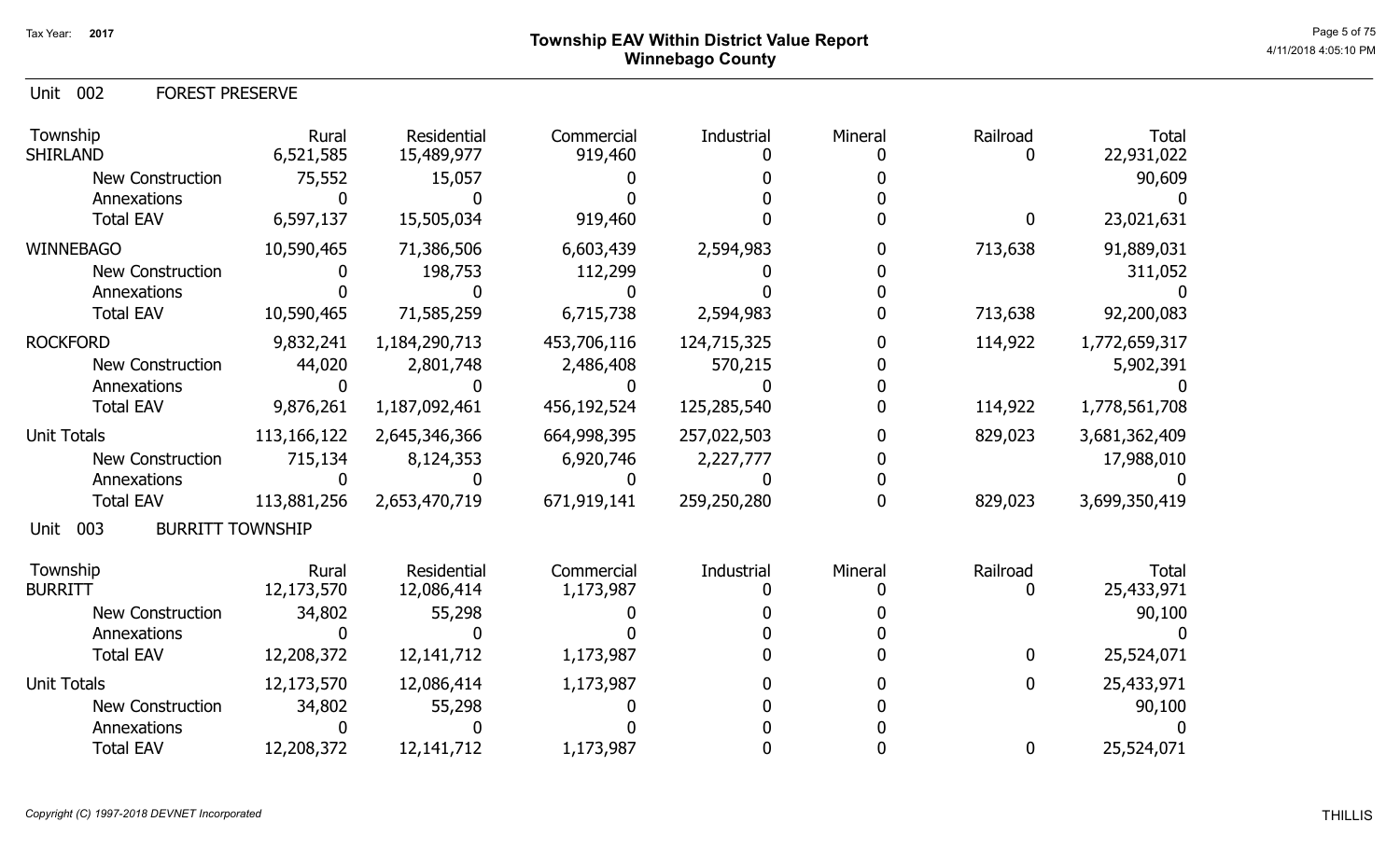# Page 6 of 75  $^{\sf Page\,6\,6\,75}$  Township EAV Within District Value Report Winnebago County

#### Unit 004 CHERRY VALLEY TOWNSHIP

| Township<br><b>CHERRY VALLEY</b>      | Rural<br>4,729,760 | <b>Residential</b><br>179,813,228 | Commercial<br>39,856,173 | Industrial<br>37,661,345 | Mineral | Railroad    | <b>Total</b><br>262,060,506 |
|---------------------------------------|--------------------|-----------------------------------|--------------------------|--------------------------|---------|-------------|-----------------------------|
| <b>New Construction</b>               | 39,863             | 162,835                           | 149,711                  | 374,491                  |         |             | 726,900                     |
| Annexations                           |                    |                                   |                          |                          |         |             |                             |
| <b>Total EAV</b>                      | 4,769,623          | 179,976,063                       | 40,005,884               | 38,035,836               |         | $\mathbf 0$ | 262,787,406                 |
| <b>Unit Totals</b>                    | 4,729,760          | 179,813,228                       | 39,856,173               | 37,661,345               |         | 0           | 262,060,506                 |
| <b>New Construction</b>               | 39,863             | 162,835                           | 149,711                  | 374,491                  |         |             | 726,900                     |
| Annexations                           |                    |                                   |                          |                          |         |             |                             |
| <b>Total EAV</b>                      | 4,769,623          | 179,976,063                       | 40,005,884               | 38,035,836               |         | $\bf{0}$    | 262,787,406                 |
| 005<br><b>DURAND TOWNSHIP</b><br>Unit |                    |                                   |                          |                          |         |             |                             |
| Township                              | Rural              | <b>Residential</b>                | Commercial               | Industrial               | Mineral | Railroad    | Total                       |
| <b>DURAND</b>                         | 8,796,156          | 24,179,435                        | 3,586,017                | 245,672                  |         |             | 36,807,280                  |
| <b>New Construction</b>               | 72,276             | 113,197                           |                          |                          |         |             | 185,473                     |
| Annexations                           |                    |                                   |                          |                          |         |             |                             |
| <b>Total EAV</b>                      | 8,868,432          | 24,292,632                        | 3,586,017                | 245,672                  |         | $\mathbf 0$ | 36,992,753                  |
| <b>Unit Totals</b>                    | 8,796,156          | 24,179,435                        | 3,586,017                | 245,672                  |         | 0           | 36,807,280                  |
| <b>New Construction</b>               | 72,276             | 113,197                           |                          |                          |         |             | 185,473                     |
| Annexations                           |                    |                                   |                          |                          |         |             |                             |
| <b>Total EAV</b>                      | 8,868,432          | 24,292,632                        | 3,586,017                | 245,672                  |         |             | 36,992,753                  |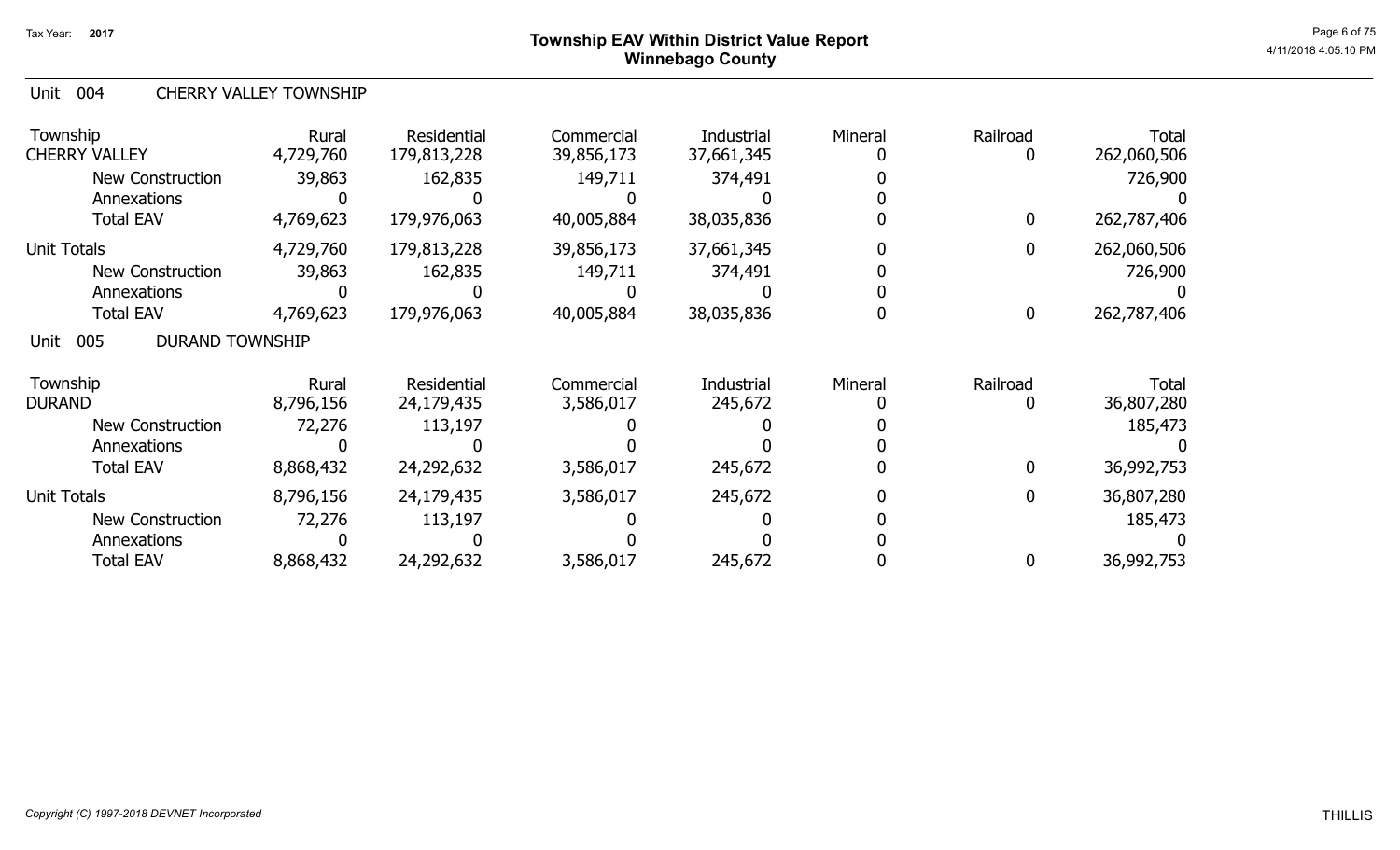# Page 7 of 75  $^{\sf Page\,7\,6\,75}$  Township EAV Within District Value Report Winnebago County

### Unit 006 HARLEM TOWNSHIP

| Township<br><b>HARLEM</b>               | Rural<br>2,646,030 | <b>Residential</b><br>448,847,965 | Commercial<br>70,064,290 | Industrial<br>44,057,881 | Mineral | Railroad     | Total<br>565,616,166 |
|-----------------------------------------|--------------------|-----------------------------------|--------------------------|--------------------------|---------|--------------|----------------------|
| <b>New Construction</b>                 |                    | 1,904,793                         | 1,478,901                | 836,768                  |         |              | 4,220,462            |
| Annexations                             |                    |                                   |                          |                          |         |              |                      |
| <b>Total EAV</b>                        | 2,646,030          | 450,752,758                       | 71,543,191               | 44,894,649               |         | 0            | 569,836,628          |
| <b>Unit Totals</b>                      | 2,646,030          | 448,847,965                       | 70,064,290               | 44,057,881               |         |              | 565,616,166          |
| <b>New Construction</b>                 |                    | 1,904,793                         | 1,478,901                | 836,768                  |         |              | 4,220,462            |
| Annexations                             |                    |                                   |                          |                          |         |              |                      |
| <b>Total EAV</b>                        | 2,646,030          | 450,752,758                       | 71,543,191               | 44,894,649               |         | 0            | 569,836,628          |
| 007<br><b>HARRISON TOWNSHIP</b><br>Unit |                    |                                   |                          |                          |         |              |                      |
| Township                                | Rural              | Residential                       | Commercial               | Industrial               | Mineral | Railroad     | Total                |
| <b>HARRISON</b>                         | 5,811,741          | 8,020,358                         | 359,882                  |                          |         |              | 14,191,981           |
| <b>New Construction</b>                 | 6,525              | 14,081                            |                          |                          |         |              | 20,606               |
| Annexations                             |                    |                                   |                          |                          |         |              |                      |
| <b>Total EAV</b>                        | 5,818,266          | 8,034,439                         | 359,882                  |                          |         | 0            | 14,212,587           |
| <b>Unit Totals</b>                      | 5,811,741          | 8,020,358                         | 359,882                  |                          |         | $\mathbf{0}$ | 14,191,981           |
| <b>New Construction</b>                 | 6,525              | 14,081                            |                          |                          |         |              | 20,606               |
| Annexations                             |                    |                                   |                          |                          |         |              |                      |
| <b>Total EAV</b>                        | 5,818,266          | 8,034,439                         | 359,882                  |                          |         |              | 14,212,587           |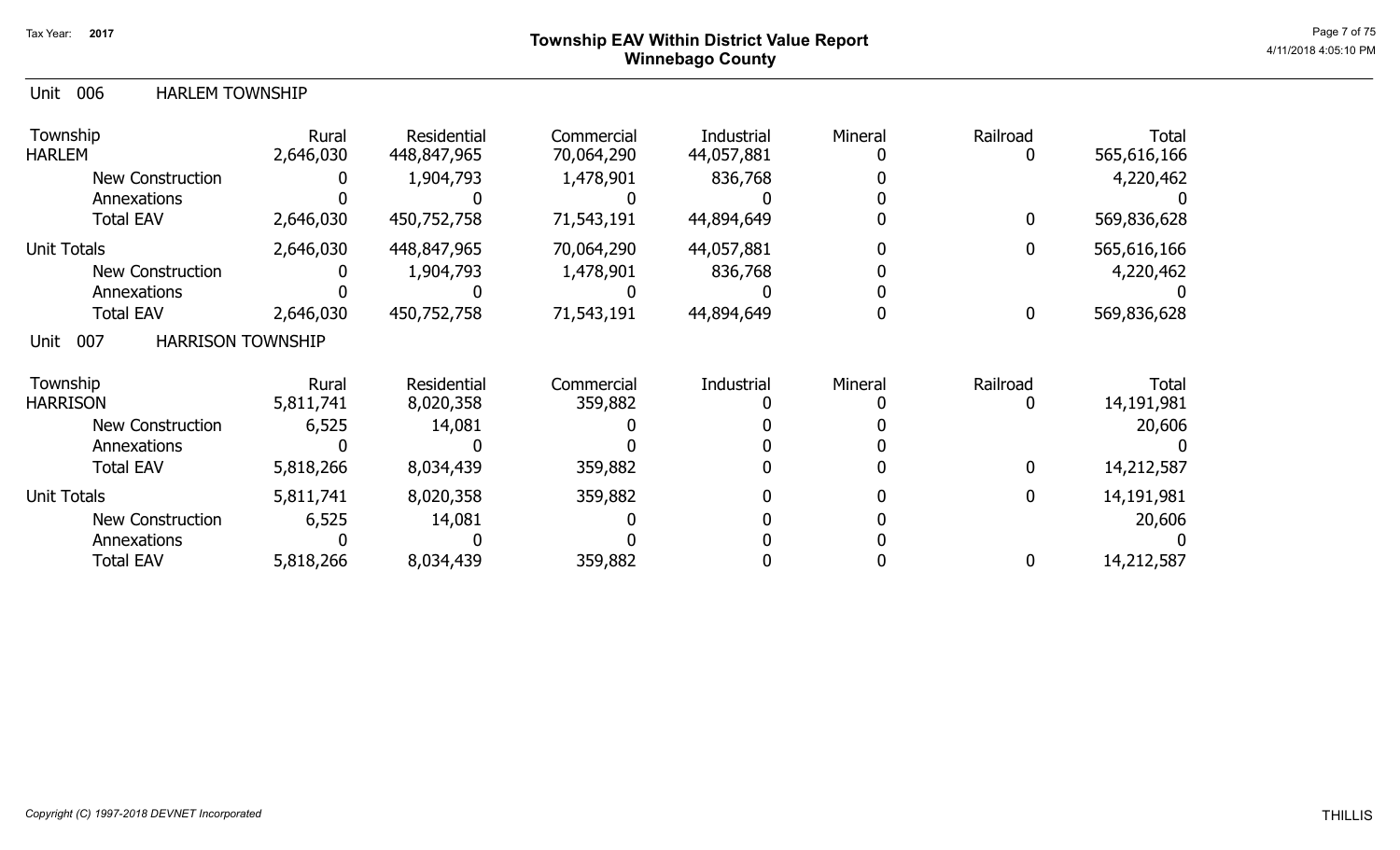# Page 8 of 75  $^{\sf Page\,8\,of\,75}$  Township EAV Within District Value Report Winnebago County

| 008<br>LAONA TOWNSHIP<br>Unit       |                    |                           |                       |                     |         |             |                     |
|-------------------------------------|--------------------|---------------------------|-----------------------|---------------------|---------|-------------|---------------------|
| Township<br>LAONA                   | Rural<br>6,591,572 | Residential<br>26,071,955 | Commercial<br>391,831 | Industrial<br>9,199 | Mineral | Railroad    | Total<br>33,064,557 |
| New Construction                    | 35,817             | 255,206                   |                       |                     |         |             | 291,023             |
| Annexations                         |                    |                           |                       |                     |         |             |                     |
| <b>Total EAV</b>                    | 6,627,389          | 26,327,161                | 391,831               | 9,199               |         | 0           | 33,355,580          |
| Unit Totals                         | 6,591,572          | 26,071,955                | 391,831               | 9,199               |         | 0           | 33,064,557          |
| <b>New Construction</b>             | 35,817             | 255,206                   |                       |                     |         |             | 291,023             |
| Annexations                         |                    |                           |                       |                     |         |             |                     |
| <b>Total EAV</b>                    | 6,627,389          | 26,327,161                | 391,831               | 9,199               |         | $\mathbf 0$ | 33,355,580          |
| <b>OWEN TOWNSHIP</b><br>009<br>Unit |                    |                           |                       |                     |         |             |                     |
| Township                            | Rural              | Residential               | Commercial            | Industrial          | Mineral | Railroad    | Total               |
| <b>OWEN</b>                         | 8,603,225          | 60,771,820                | 1,659,785             | 11,437,202          |         |             | 82,472,032          |
| <b>New Construction</b>             |                    | 143,674                   |                       |                     |         |             | 143,674             |
| Annexations                         |                    |                           |                       |                     |         |             |                     |
| <b>Total EAV</b>                    | 8,603,225          | 60,915,494                | 1,659,785             | 11,437,202          |         | 0           | 82,615,706          |
| <b>Unit Totals</b>                  | 8,603,225          | 60,771,820                | 1,659,785             | 11,437,202          |         | 0           | 82,472,032          |
| <b>New Construction</b>             |                    | 143,674                   |                       |                     |         |             | 143,674             |
| Annexations                         |                    |                           |                       |                     |         |             |                     |
| <b>Total EAV</b>                    | 8,603,225          | 60,915,494                | 1,659,785             | 11,437,202          |         | 0           | 82,615,706          |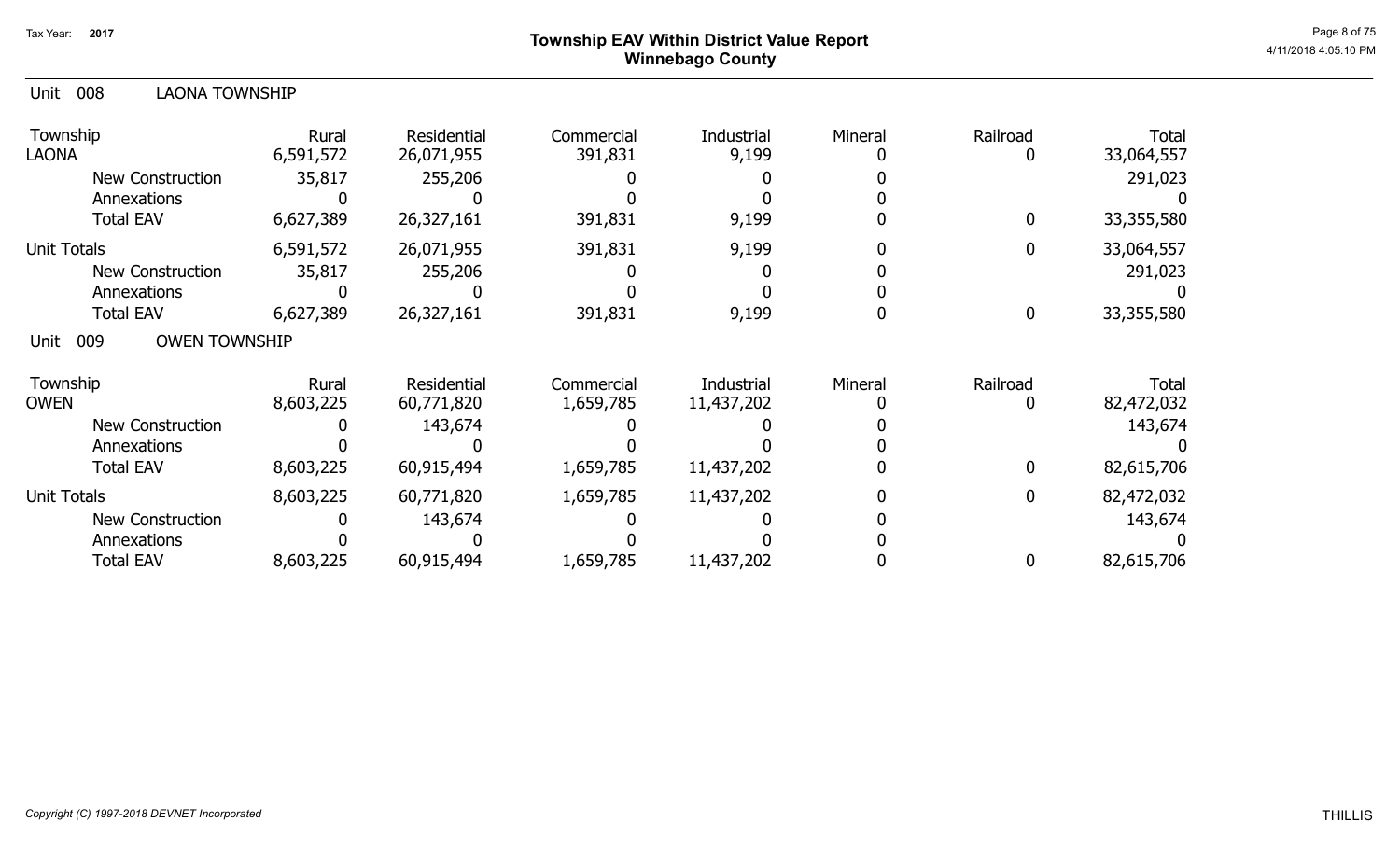# Page 9 of 75  $^{\sf Page~9~of~75}$  Township EAV Within District Value Report Winnebago County

| PECATONICA TOWNSHIP<br>Unit 010 |
|---------------------------------|
|---------------------------------|

| Township<br><b>PECATONICA</b>           | Rural<br>9,400,017 | Residential<br>52,419,431 | Commercial<br>3,538,901 | Industrial<br>2,010,008 | Mineral | Railroad | <b>Total</b><br>67,368,357 |
|-----------------------------------------|--------------------|---------------------------|-------------------------|-------------------------|---------|----------|----------------------------|
| New Construction                        | 260,344            | 116,594                   | 2,828                   |                         |         |          | 379,766                    |
| Annexations                             |                    |                           |                         |                         |         |          |                            |
| <b>Total EAV</b>                        | 9,660,361          | 52,536,025                | 3,541,729               | 2,010,008               |         | 0        | 67,748,123                 |
| <b>Unit Totals</b>                      | 9,400,017          | 52,419,431                | 3,538,901               | 2,010,008               |         | 0        | 67,368,357                 |
| <b>New Construction</b>                 | 260,344            | 116,594                   | 2,828                   |                         |         |          | 379,766                    |
| Annexations                             |                    |                           |                         |                         |         |          |                            |
| <b>Total EAV</b>                        | 9,660,361          | 52,536,025                | 3,541,729               | 2,010,008               |         | $\bf{0}$ | 67,748,123                 |
| <b>ROCKFORD TOWNSHIP</b><br>Unit<br>011 |                    |                           |                         |                         |         |          |                            |
| Township                                | Rural              | Residential               | Commercial              | Industrial              | Mineral | Railroad | <b>Total</b>               |
| <b>ROCKFORD</b>                         | 9,832,241          | 1,184,290,713             | 453,706,116             | 124,715,325             |         | 114,922  | 1,772,659,317              |
| <b>New Construction</b>                 | 44,020             | 2,801,748                 | 2,486,408               | 570,215                 |         |          | 5,902,391                  |
| Annexations                             |                    |                           |                         |                         |         |          |                            |
| <b>Total EAV</b>                        | 9,876,261          | 1,187,092,461             | 456,192,524             | 125,285,540             |         | 114,922  | 1,778,561,708              |
| <b>Unit Totals</b>                      | 9,832,241          | 1,184,290,713             | 453,706,116             | 124,715,325             |         | 114,922  | 1,772,659,317              |
| <b>New Construction</b>                 | 44,020             | 2,801,748                 | 2,486,408               | 570,215                 |         |          | 5,902,391                  |
| Annexations                             |                    |                           |                         |                         |         |          |                            |
| <b>Total EAV</b>                        | 9,876,261          | 1,187,092,461             | 456,192,524             | 125,285,540             |         | 114,922  | 1,778,561,708              |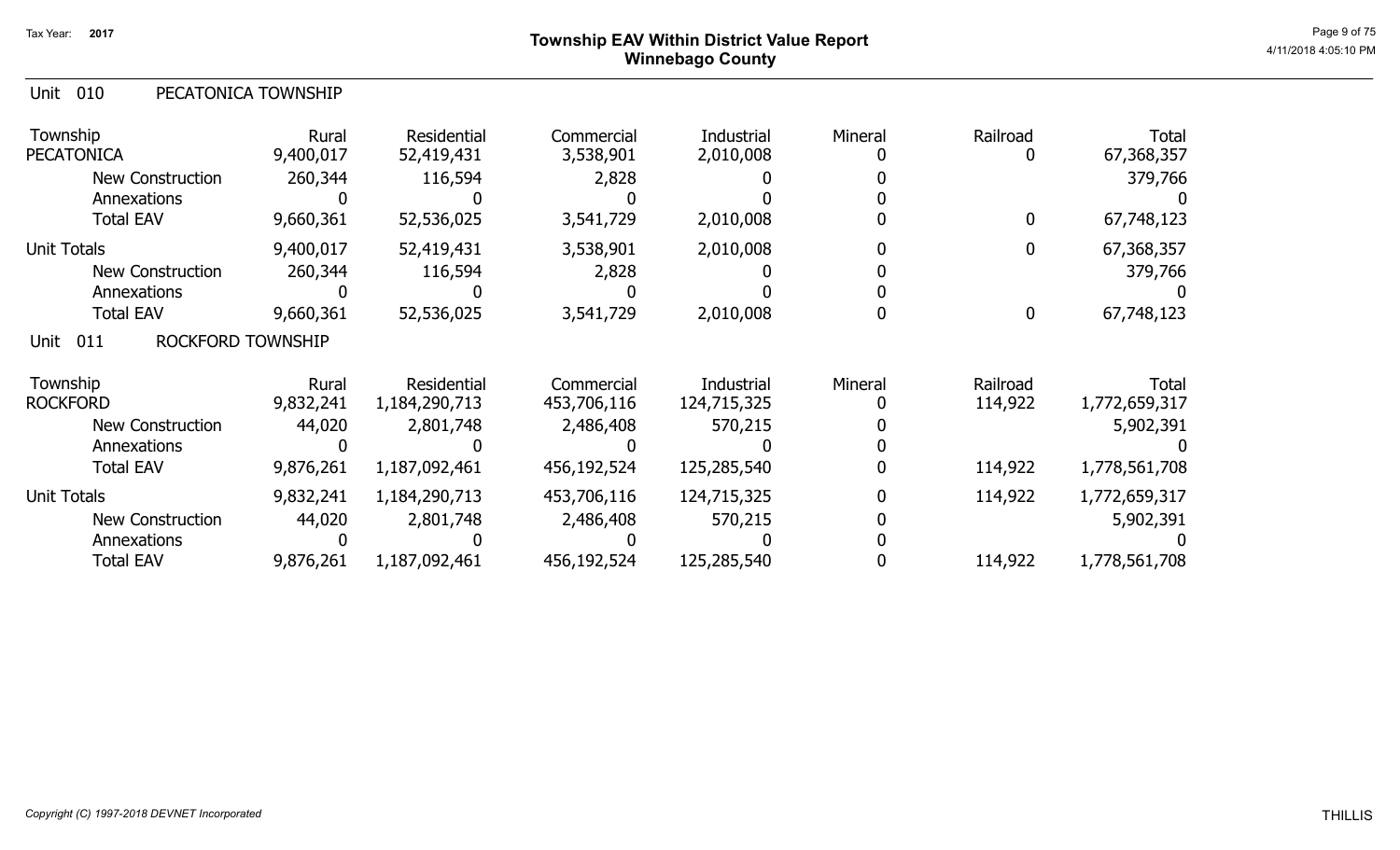# ${\sf Township~EAV~Within~District~Value~Report} \nonumber \hspace{5.5cm} \textrm{Page 10 of 75} \nonumber$ Winnebago County

### Unit 012 ROCKTON TOWNSHIP

| Township<br><b>ROCKTON</b>            | Rural<br>8,707,013 | Residential<br>203,714,233 | Commercial<br>20,516,278 | <b>Industrial</b><br>14,534,678 | Mineral | Railroad<br>0 | <b>Total</b><br>247,472,202 |
|---------------------------------------|--------------------|----------------------------|--------------------------|---------------------------------|---------|---------------|-----------------------------|
| New Construction                      | 81,731             | 821,234                    | 141,967                  | 7,838                           |         |               | 1,052,770                   |
| Annexations                           |                    |                            |                          |                                 |         |               |                             |
| <b>Total EAV</b>                      | 8,788,744          | 204,535,467                | 20,658,245               | 14,542,516                      |         | 0             | 248,524,972                 |
| <b>Unit Totals</b>                    | 8,707,013          | 203,714,233                | 20,516,278               | 14,534,678                      |         | 0             | 247,472,202                 |
| <b>New Construction</b>               | 81,731             | 821,234                    | 141,967                  | 7,838                           |         |               | 1,052,770                   |
| Annexations                           |                    |                            |                          |                                 |         |               |                             |
| <b>Total EAV</b>                      | 8,788,744          | 204,535,467                | 20,658,245               | 14,542,516                      |         | $\bf{0}$      | 248,524,972                 |
| 013<br><b>ROSCOE TOWNSHIP</b><br>Unit |                    |                            |                          |                                 |         |               |                             |
| Township                              | Rural              | Residential                | Commercial               | Industrial                      | Mineral | Railroad      | Total                       |
| <b>ROSCOE</b>                         | 5,827,760          | 350,829,500                | 59,187,222               | 19,592,185                      |         | 0             | 435,436,667                 |
| <b>New Construction</b>               | 64,204             | 1,471,433                  | 2,493,022                | 438,465                         |         |               | 4,467,124                   |
| Annexations                           |                    |                            |                          |                                 |         |               |                             |
| <b>Total EAV</b>                      | 5,891,964          | 352,300,933                | 61,680,244               | 20,030,650                      |         | $\bf{0}$      | 439,903,791                 |
| <b>Unit Totals</b>                    | 5,827,760          | 350,829,500                | 59,187,222               | 19,592,185                      |         | $\mathbf 0$   | 435,436,667                 |
| <b>New Construction</b>               | 64,204             | 1,471,433                  | 2,493,022                | 438,465                         |         |               | 4,467,124                   |
| Annexations                           |                    |                            |                          |                                 |         |               |                             |
| <b>Total EAV</b>                      | 5,891,964          | 352,300,933                | 61,680,244               | 20,030,650                      |         | 0             | 439,903,791                 |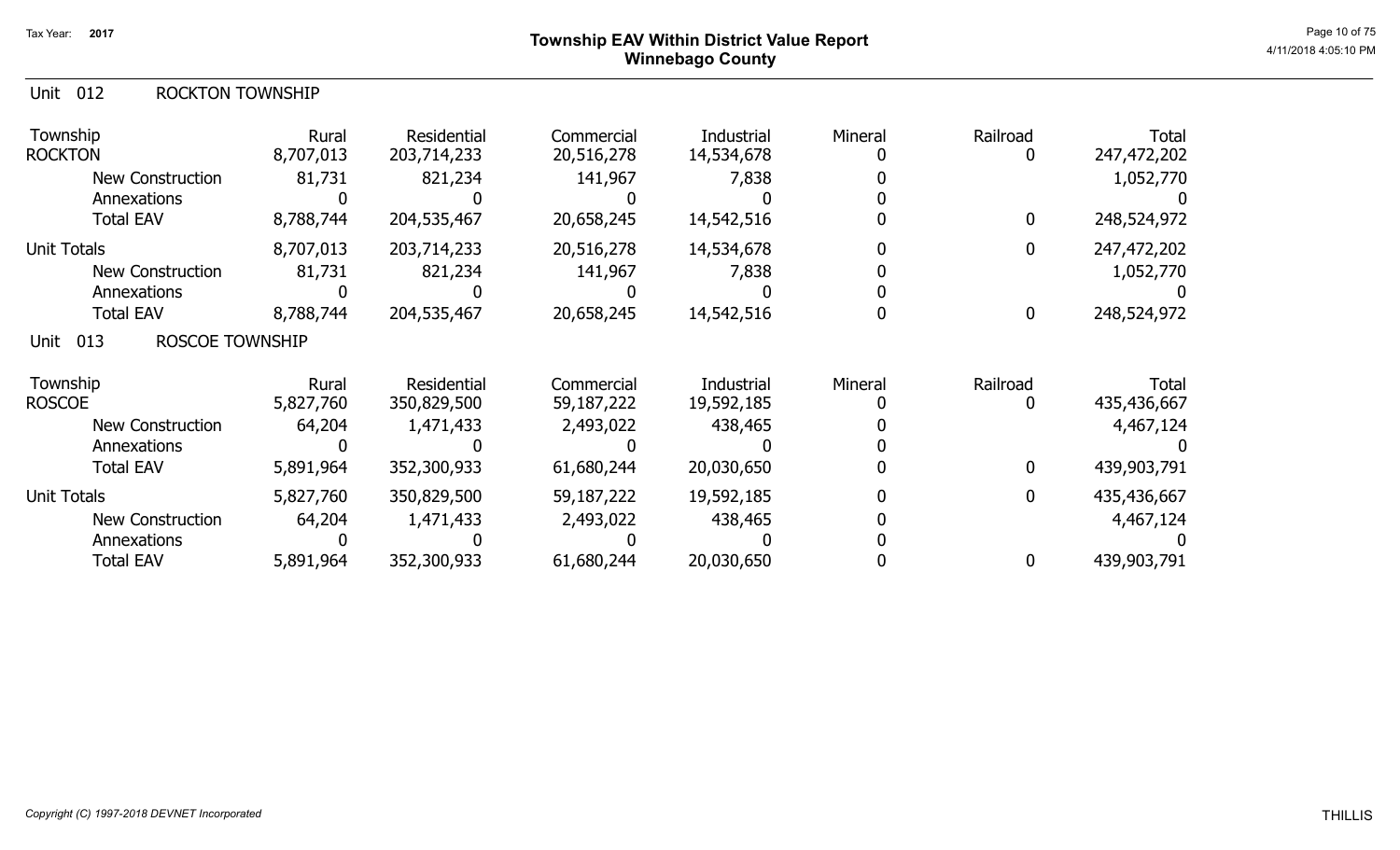### ${\sf Township}$   ${\sf EAV}$  Within District Value Report  $^{\sf Page\ 11\ of\ 75}$ Winnebago County

| <b>SEWARD TOWNSHIP</b><br>Unit 014 |
|------------------------------------|
|------------------------------------|

| Township<br><b>SEWARD</b>        | Rural<br>12,934,987 | <b>Residential</b><br>7,424,831 | Commercial<br>3,435,014 | Industrial<br>164,025 | Mineral | Railroad<br>463 | Total<br>23,959,320 |
|----------------------------------|---------------------|---------------------------------|-------------------------|-----------------------|---------|-----------------|---------------------|
| <b>New Construction</b>          |                     | 50,450                          | 55,610                  |                       |         |                 | 106,060             |
| Annexations                      |                     |                                 |                         |                       |         |                 |                     |
| <b>Total EAV</b>                 | 12,934,987          | 7,475,281                       | 3,490,624               | 164,025               |         | 463             | 24,065,380          |
| <b>Unit Totals</b>               | 12,934,987          | 7,424,831                       | 3,435,014               | 164,025               |         | 463             | 23,959,320          |
| <b>New Construction</b>          |                     | 50,450                          | 55,610                  |                       |         |                 | 106,060             |
| Annexations                      |                     |                                 |                         |                       |         |                 |                     |
| <b>Total EAV</b>                 | 12,934,987          | 7,475,281                       | 3,490,624               | 164,025               |         | 463             | 24,065,380          |
| 015<br>SHIRLAND TOWNSHIP<br>Unit |                     |                                 |                         |                       |         |                 |                     |
| Township                         | Rural               | Residential                     | Commercial              | Industrial            | Mineral | Railroad        | Total               |
| <b>SHIRLAND</b>                  | 6,521,585           | 15,489,977                      | 919,460                 |                       |         |                 | 22,931,022          |
| <b>New Construction</b>          | 75,552              | 15,057                          |                         |                       |         |                 | 90,609              |
| Annexations                      |                     |                                 |                         |                       |         |                 |                     |
| <b>Total EAV</b>                 | 6,597,137           | 15,505,034                      | 919,460                 |                       |         | $\mathbf 0$     | 23,021,631          |
| <b>Unit Totals</b>               | 6,521,585           | 15,489,977                      | 919,460                 |                       |         |                 | 22,931,022          |
| <b>New Construction</b>          | 75,552              | 15,057                          |                         |                       |         |                 | 90,609              |
| Annexations                      |                     |                                 |                         |                       |         |                 |                     |
| <b>Total EAV</b>                 | 6,597,137           | 15,505,034                      | 919,460                 |                       |         |                 | 23,021,631          |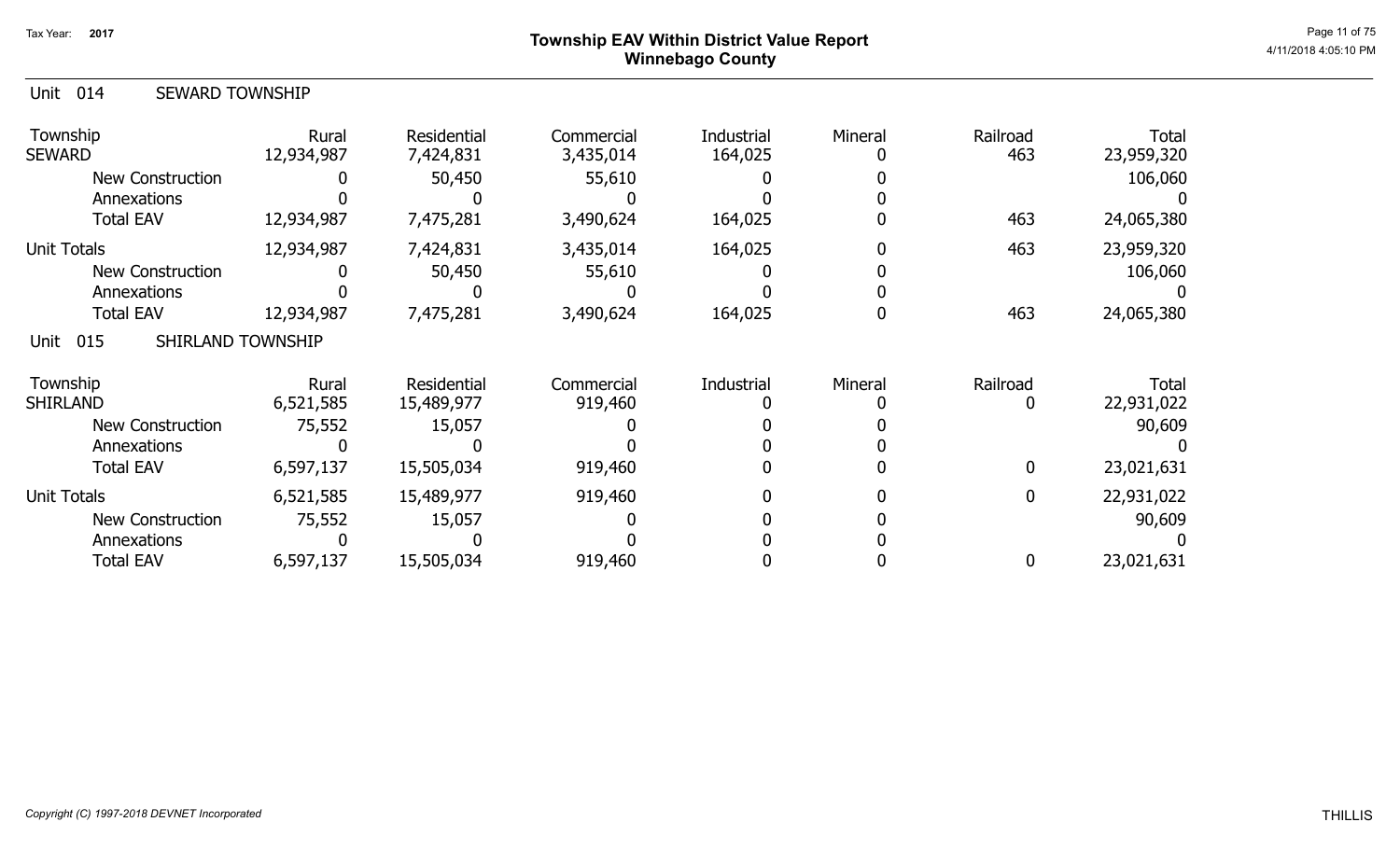### ${\sf Township~EAV~Within~District~Value~Report} \nonumber \hspace{5.5cm} \textrm{Page 12 of 75} \nonumber$ Winnebago County

| Unit 016 | <b>WINNEBAGO TOWNSHIP</b> |
|----------|---------------------------|
|          |                           |

| Township<br><b>WINNEBAGO</b> | Rural<br>10,590,465          | Residential<br>71,386,506 | Commercial<br>6,603,439 | Industrial<br>2,594,983 | Mineral | Railroad<br>713,638 | <b>Total</b><br>91,889,031 |
|------------------------------|------------------------------|---------------------------|-------------------------|-------------------------|---------|---------------------|----------------------------|
| <b>New Construction</b>      |                              | 198,753                   | 112,299                 |                         |         |                     | 311,052                    |
| Annexations                  |                              |                           |                         |                         |         |                     |                            |
| <b>Total EAV</b>             | 10,590,465                   | 71,585,259                | 6,715,738               | 2,594,983               |         | 713,638             | 92,200,083                 |
| <b>Unit Totals</b>           | 10,590,465                   | 71,386,506                | 6,603,439               | 2,594,983               |         | 713,638             | 91,889,031                 |
| <b>New Construction</b>      |                              | 198,753                   | 112,299                 |                         |         |                     | 311,052                    |
| Annexations                  |                              |                           |                         |                         |         |                     |                            |
| <b>Total EAV</b>             | 10,590,465                   | 71,585,259                | 6,715,738               | 2,594,983               |         | 713,638             | 92,200,083                 |
| 017<br>Unit                  | <b>CHERRY VALLEY VILLAGE</b> |                           |                         |                         |         |                     |                            |
| Township                     | Rural                        | Residential               | Commercial              | Industrial              | Mineral | Railroad            | Total                      |
| <b>CHERRY VALLEY</b>         | 378,123                      | 20,246,997                | 1,273,511               | 202,603                 |         | 0                   | 22,101,234                 |
| <b>New Construction</b>      |                              | 20,295                    |                         |                         |         |                     | 20,295                     |
| Annexations                  |                              |                           |                         |                         |         |                     |                            |
| <b>Total EAV</b>             | 378,123                      | 20,267,292                | 1,273,511               | 202,603                 |         | $\bf{0}$            | 22,121,529                 |
| <b>ROCKFORD</b>              | 92,997                       | 10,875,726                | 32,414,769              | 2,147,715               |         | $\bf{0}$            | 45,531,207                 |
| <b>New Construction</b>      |                              | 38,485                    | 20,426                  |                         |         |                     | 58,911                     |
| Annexations                  |                              |                           |                         |                         |         |                     |                            |
| <b>Total EAV</b>             | 92,997                       | 10,914,211                | 32,435,195              | 2,147,715               |         | $\bf{0}$            | 45,590,118                 |
| <b>Unit Totals</b>           | 471,120                      | 31,122,723                | 33,688,280              | 2,350,318               |         | $\mathbf 0$         | 67,632,441                 |
| <b>New Construction</b>      |                              | 58,780                    | 20,426                  |                         |         |                     | 79,206                     |
| Annexations                  |                              |                           |                         |                         |         |                     |                            |
| <b>Total EAV</b>             | 471,120                      | 31,181,503                | 33,708,706              | 2,350,318               |         | 0                   | 67,711,647                 |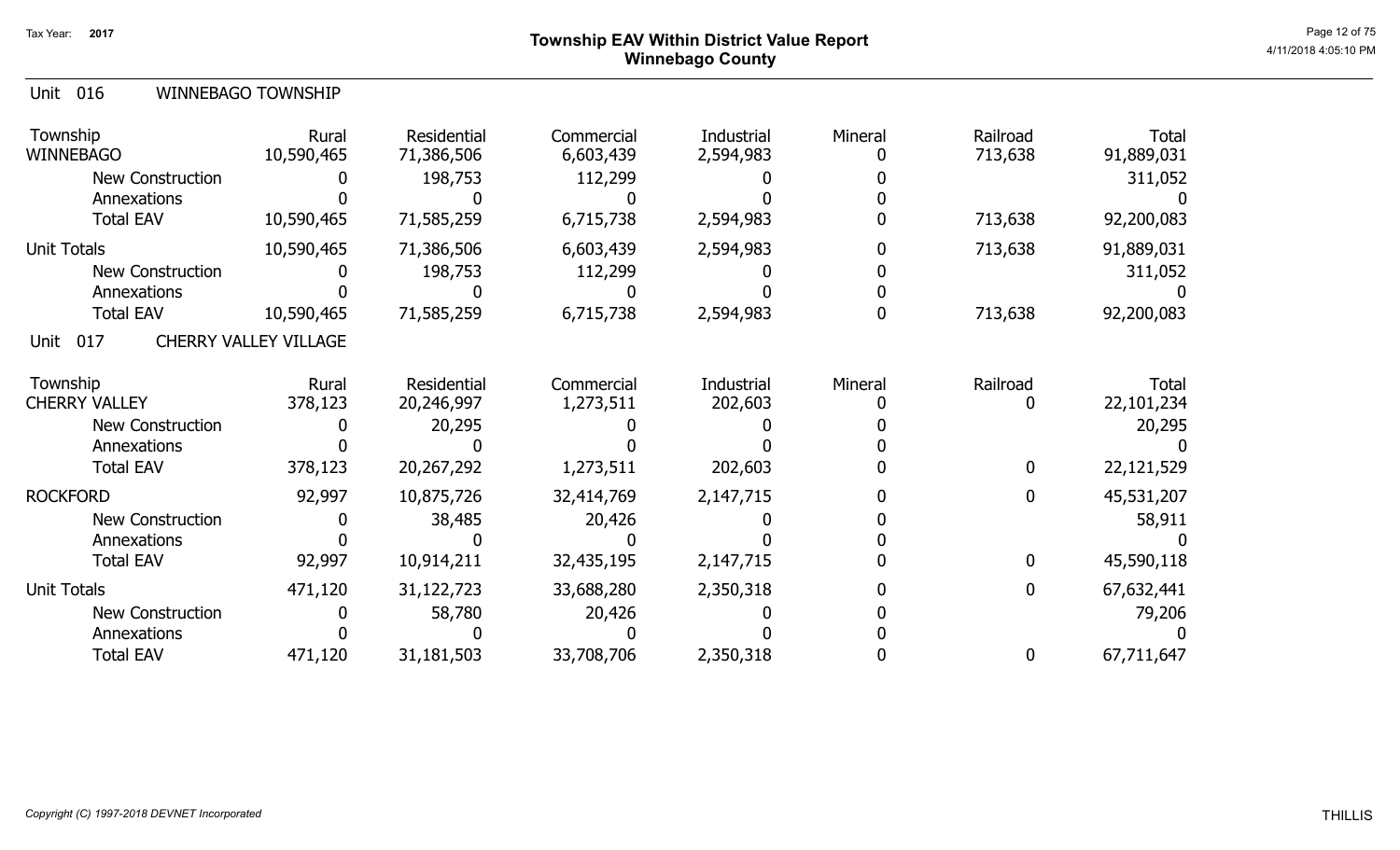### ${\sf Township}$   ${\sf EAV}$  Within District Value Report  $^{\sf Page~13~of~75}$ Winnebago County

| 018<br><b>DURAND VILLAGE</b><br>Unit  |                  |                            |                          |                          |         |                  |                      |
|---------------------------------------|------------------|----------------------------|--------------------------|--------------------------|---------|------------------|----------------------|
| Township<br><b>DURAND</b>             | Rural<br>70,442  | Residential<br>12,699,668  | Commercial<br>3,132,721  | Industrial<br>187,060    | Mineral | Railroad<br>0    | Total<br>16,089,891  |
| <b>New Construction</b>               |                  |                            |                          |                          |         |                  |                      |
| Annexations                           |                  |                            |                          |                          |         |                  |                      |
| <b>Total EAV</b>                      | 70,442           | 12,699,668                 | 3,132,721                | 187,060                  |         | $\mathbf 0$      | 16,089,891           |
| <b>Unit Totals</b>                    | 70,442           | 12,699,668                 | 3,132,721                | 187,060                  |         | 0                | 16,089,891           |
| <b>New Construction</b>               |                  |                            |                          |                          |         |                  |                      |
| Annexations                           |                  |                            |                          |                          |         |                  |                      |
| <b>Total EAV</b>                      | 70,442           | 12,699,668                 | 3,132,721                | 187,060                  |         | $\boldsymbol{0}$ | 16,089,891           |
| 019<br><b>LOVES PARK CITY</b><br>Unit |                  |                            |                          |                          |         |                  |                      |
| Township<br><b>HARLEM</b>             | Rural<br>392,794 | Residential<br>119,152,606 | Commercial<br>24,601,355 | Industrial<br>15,852,934 | Mineral | Railroad<br>0    | Total<br>159,999,689 |
| <b>New Construction</b>               |                  | 481,090                    | 295,032                  |                          |         |                  | 776,122              |
| Annexations                           |                  | 629,654                    |                          |                          |         |                  | 629,654              |
| <b>Total EAV</b>                      | 392,794          | 119,633,696                | 24,896,387               | 15,852,934               |         | $\mathbf 0$      | 160,775,811          |
| <b>ROCKFORD</b>                       | 74,141           | 91,318,217                 | 47,614,413               | 19,135,359               |         | $\boldsymbol{0}$ | 158,142,130          |
| <b>New Construction</b>               |                  | 283,261                    | 171,463                  | 88,771                   |         |                  | 543,495              |
| Annexations                           |                  |                            | 8,038                    |                          |         |                  | 8,038                |
| <b>Total EAV</b>                      | 74,141           | 91,601,478                 | 47,785,876               | 19,224,130               |         | $\mathbf{0}$     | 158,685,625          |
| <b>Unit Totals</b>                    | 466,935          | 210,470,823                | 72,215,768               | 34,988,293               |         | $\boldsymbol{0}$ | 318,141,819          |
| <b>New Construction</b>               |                  | 764,351                    | 466,495                  | 88,771                   |         |                  | 1,319,617            |
| Annexations                           |                  | 629,654                    | 8,038                    |                          |         |                  | 637,692              |
| <b>Total EAV</b>                      | 466,935          | 211,235,174                | 72,682,263               | 35,077,064               |         | 0                | 319,461,436          |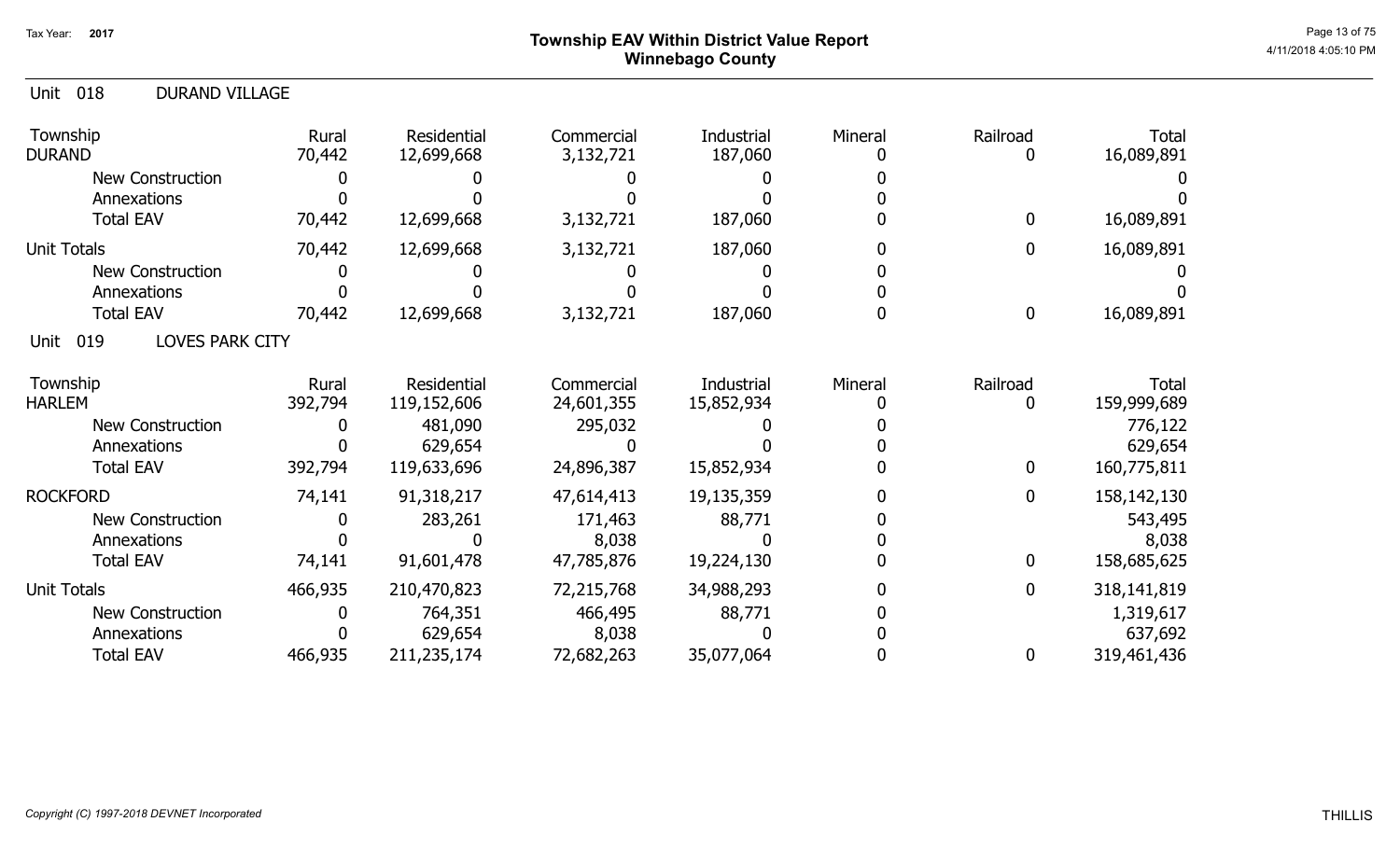# ${\sf Township~EAV~Within~District~Value~Report} \nonumber \hspace{5.5cm} \textrm{Page~14 of 75} \nonumber$ Winnebago County

#### 020 Unit MACHESNEY PARK VILLAGE

| Township<br><b>HARLEM</b>                 | Rural<br>265,302 | Residential<br>241,482,596 | Commercial<br>41,587,829 | Industrial<br>23,620,156 | Mineral | Railroad         | Total<br>306,955,883 |
|-------------------------------------------|------------------|----------------------------|--------------------------|--------------------------|---------|------------------|----------------------|
| <b>New Construction</b>                   |                  | 534,890                    | 935,642                  | 815,285                  |         |                  | 2,285,817            |
| Annexations                               |                  |                            |                          |                          |         |                  |                      |
| <b>Total EAV</b>                          | 265,302          | 242,017,486                | 42,523,471               | 24,435,441               |         | $\mathbf 0$      | 309,241,700          |
| <b>OWEN</b>                               | 1,219            | 10,500,028                 |                          |                          |         | $\mathbf 0$      | 10,501,247           |
| <b>New Construction</b>                   |                  | 91,211                     |                          |                          |         |                  | 91,211               |
| Annexations                               |                  |                            |                          |                          |         |                  |                      |
| <b>Total EAV</b>                          | 1,219            | 10,591,239                 |                          |                          |         | $\mathbf 0$      | 10,592,458           |
| <b>Unit Totals</b>                        | 266,521          | 251,982,624                | 41,587,829               | 23,620,156               |         | $\mathbf 0$      | 317,457,130          |
| <b>New Construction</b>                   |                  | 626,101                    | 935,642                  | 815,285                  |         |                  | 2,377,028            |
| Annexations                               |                  |                            |                          |                          |         |                  |                      |
| <b>Total EAV</b>                          | 266,521          | 252,608,725                | 42,523,471               | 24,435,441               |         | $\boldsymbol{0}$ | 319,834,158          |
| <b>NEW MILFORD VILLAGE</b><br>021<br>Unit |                  |                            |                          |                          |         |                  |                      |
| Township                                  | Rural            | Residential                | Commercial               | Industrial               | Mineral | Railroad         | Total                |
| <b>ROCKFORD</b>                           | 309,309          | 6,959,882                  | 730,737                  | 285,633                  |         |                  | 8,285,561            |
| <b>New Construction</b>                   |                  | 21,697                     |                          |                          |         |                  | 21,697               |
| Annexations                               | 90,226           | 346,944                    |                          |                          |         |                  | 437,170              |
| <b>Total EAV</b>                          | 309,309          | 6,981,579                  | 730,737                  | 285,633                  |         | $\mathbf{0}$     | 8,307,258            |
| <b>Unit Totals</b>                        | 309,309          | 6,959,882                  | 730,737                  | 285,633                  |         | $\mathbf 0$      | 8,285,561            |
| <b>New Construction</b>                   |                  | 21,697                     |                          |                          |         |                  | 21,697               |
| Annexations                               | 90,226           | 346,944                    |                          |                          |         |                  | 437,170              |
| <b>Total EAV</b>                          | 309,309          | 6,981,579                  | 730,737                  | 285,633                  |         | 0                | 8,307,258            |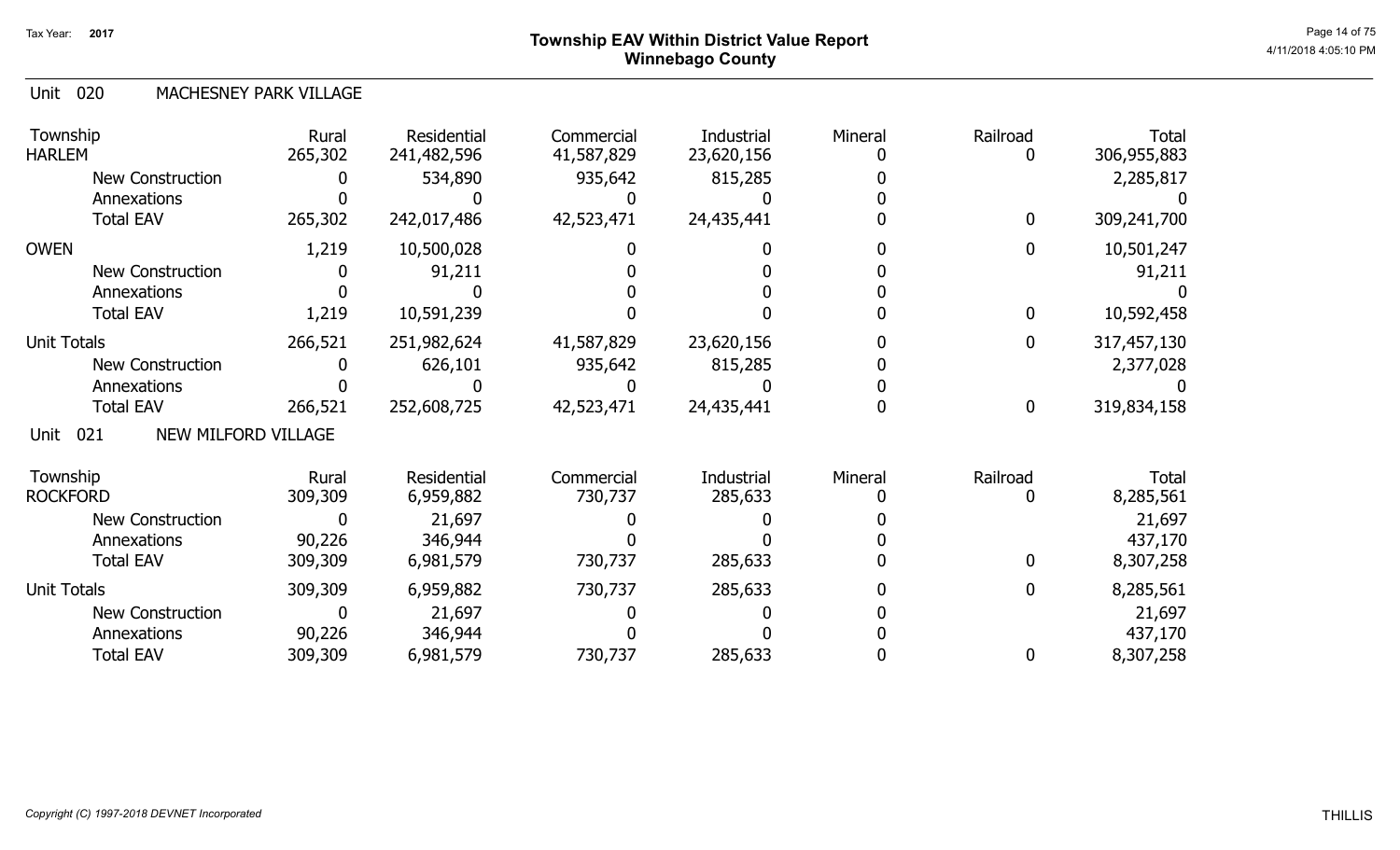# ${\sf Township}$   ${\sf EAV}$  Within District Value Report  $^{\sf Page\ 15\ of\ 75}$ Winnebago County

### Unit 022 PECATONICA VILLAGE

| Township<br><b>PECATONICA</b>       | Rural<br>42,126 | <b>Residential</b><br>21,786,859 | Commercial<br>2,712,288 | Industrial<br>1,723,930 | Mineral | Railroad         | Total<br>26,265,203 |
|-------------------------------------|-----------------|----------------------------------|-------------------------|-------------------------|---------|------------------|---------------------|
| <b>New Construction</b>             |                 | 12,591                           | 2,828                   |                         |         |                  | 15,419              |
| Annexations                         |                 | 38,197                           |                         |                         |         |                  | 38,197              |
| <b>Total EAV</b>                    | 42,126          | 21,799,450                       | 2,715,116               | 1,723,930               |         | $\mathbf 0$      | 26,280,622          |
| <b>Unit Totals</b>                  | 42,126          | 21,786,859                       | 2,712,288               | 1,723,930               |         | $\mathbf{0}$     | 26,265,203          |
| <b>New Construction</b>             |                 | 12,591                           | 2,828                   |                         |         |                  | 15,419              |
| Annexations                         |                 | 38,197                           |                         |                         |         |                  | 38,197              |
| <b>Total EAV</b>                    | 42,126          | 21,799,450                       | 2,715,116               | 1,723,930               |         | $\boldsymbol{0}$ | 26,280,622          |
| 023<br><b>ROCKFORD CITY</b><br>Unit |                 |                                  |                         |                         |         |                  |                     |
| Township                            | Rural           | Residential                      | Commercial              | Industrial              | Mineral | Railroad         | Total               |
| <b>CHERRY VALLEY</b>                | 211,999         | 42,687,082                       | 28,374,989              | 36,140,455              |         |                  | 107,414,525         |
| <b>New Construction</b>             |                 | 55,531                           | 125,067                 | 374,491                 |         |                  | 555,089             |
| Annexations                         |                 | 18,890                           |                         |                         |         |                  | 18,890              |
| <b>Total EAV</b>                    | 211,999         | 42,742,613                       | 28,500,056              | 36,514,946              |         | $\mathbf 0$      | 107,969,614         |
| <b>OWEN</b>                         | 117,465         | 5,399,567                        | 1,114,255               | 11,383,823              |         | $\mathbf 0$      | 18,015,110          |
| <b>New Construction</b>             |                 | 51,682                           |                         |                         |         |                  | 51,682              |
| Annexations                         |                 |                                  |                         |                         |         |                  |                     |
| <b>Total EAV</b>                    | 117,465         | 5,451,249                        | 1,114,255               | 11,383,823              |         | $\mathbf{0}$     | 18,066,792          |
| <b>WINNEBAGO</b>                    | 106,591         |                                  |                         |                         |         | 0                | 106,591             |
| New Construction                    |                 |                                  |                         |                         |         |                  |                     |
| Annexations                         |                 |                                  |                         |                         |         |                  |                     |
| <b>Total EAV</b>                    | 106,591         |                                  |                         |                         |         | 0                | 106,591             |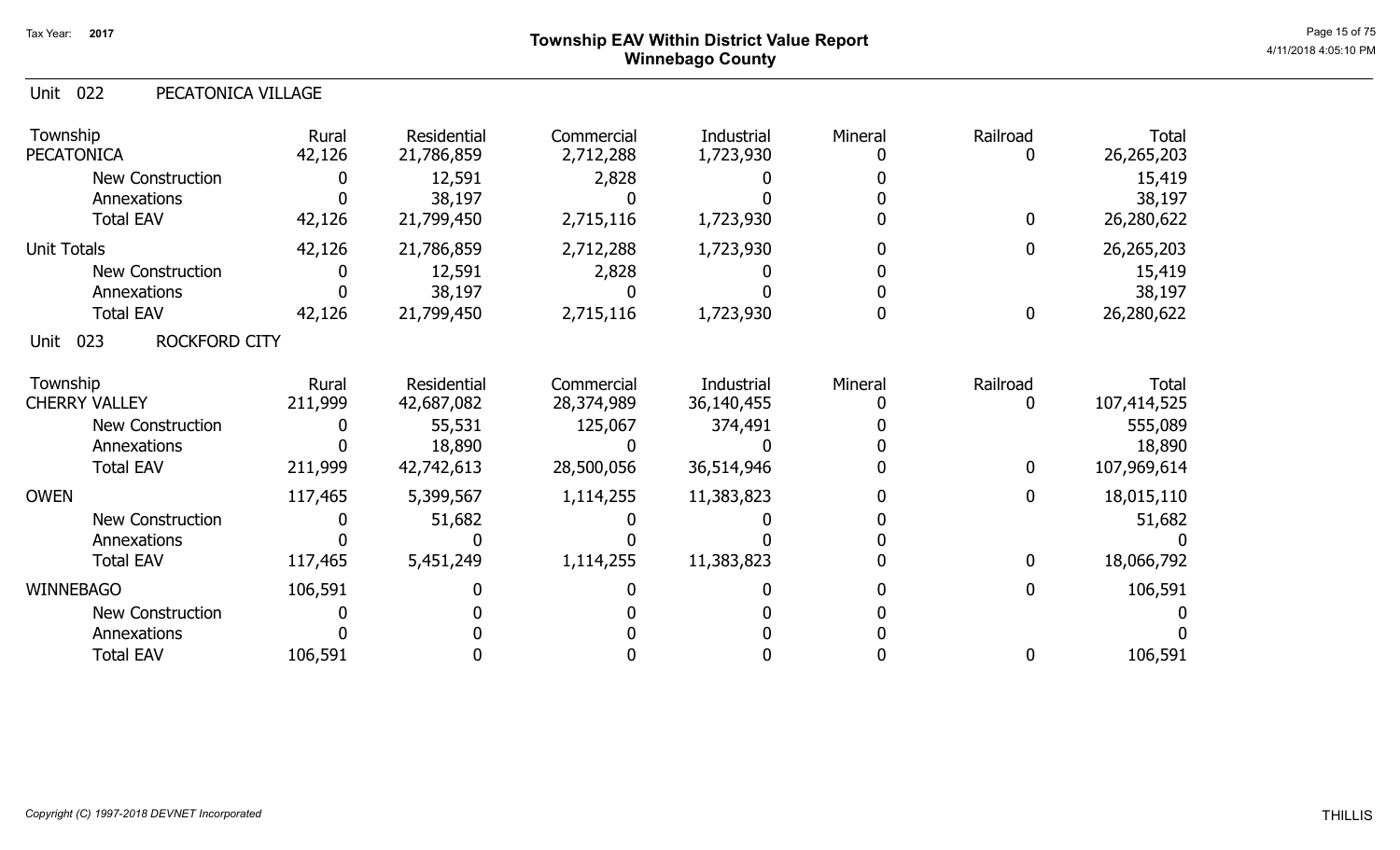### ${\sf Township~EAV~Within~District~Value~Report} \nonumber \hspace{5.5cm} \textrm{Page~16 of 75} \nonumber$ Winnebago County

### Unit 023 ROCKFORD CITY

| Township<br><b>ROCKFORD</b>           | Rural<br>744,755 | Residential<br>864,062,383 | Commercial<br>360,400,636 | Industrial<br>95,321,334 | Mineral | Railroad<br>114,922 | Total<br>1,320,644,030 |
|---------------------------------------|------------------|----------------------------|---------------------------|--------------------------|---------|---------------------|------------------------|
| <b>New Construction</b>               |                  | 2,026,814                  | 2,294,519                 | 459,116                  |         |                     | 4,780,449              |
| Annexations                           |                  | 25,862                     | 942                       |                          |         |                     | 26,804                 |
| <b>Total EAV</b>                      | 744,755          | 866,089,197                | 362,695,155               | 95,780,450               |         | 114,922             | 1,325,424,479          |
| <b>Unit Totals</b>                    | 1,180,810        | 912,149,032                | 389,889,880               | 142,845,612              |         | 114,922             | 1,446,180,256          |
| New Construction                      |                  | 2,134,027                  | 2,419,586                 | 833,607                  |         |                     | 5,387,220              |
| Annexations                           |                  | 44,752                     | 942                       |                          |         |                     | 45,694                 |
| <b>Total EAV</b>                      | 1,180,810        | 914,283,059                | 392,309,466               | 143,679,219              |         | 114,922             | 1,451,567,476          |
| 024<br><b>ROCKTON VILLAGE</b><br>Unit |                  |                            |                           |                          |         |                     |                        |
| Township                              | Rural            | Residential                | Commercial                | Industrial               | Mineral | Railroad            | Total                  |
| <b>ROCKTON</b>                        | 390,577          | 91,714,792                 | 8,144,717                 | 5,020,320                |         |                     | 105,270,406            |
| New Construction                      |                  | 645,575                    |                           |                          |         |                     | 645,575                |
| Annexations                           |                  | 32,509                     |                           |                          |         |                     | 32,509                 |
| <b>Total EAV</b>                      | 390,577          | 92,360,367                 | 8,144,717                 | 5,020,320                |         | $\boldsymbol{0}$    | 105,915,981            |
| <b>ROSCOE</b>                         | 12,855           | 32,069,010                 | 10,662,251                |                          |         | 0                   | 42,744,116             |
| <b>New Construction</b>               |                  | 45,172                     | 76,311                    |                          |         |                     | 121,483                |
| Annexations                           |                  |                            |                           |                          |         |                     |                        |
| <b>Total EAV</b>                      | 12,855           | 32,114,182                 | 10,738,562                |                          |         | $\mathbf{0}$        | 42,865,599             |
| <b>Unit Totals</b>                    | 403,432          | 123,783,802                | 18,806,968                | 5,020,320                |         | $\mathbf{0}$        | 148,014,522            |
| New Construction                      |                  | 690,747                    | 76,311                    |                          |         |                     | 767,058                |
| Annexations                           |                  | 32,509                     |                           |                          |         |                     | 32,509                 |
| <b>Total EAV</b>                      | 403,432          | 124,474,549                | 18,883,279                | 5,020,320                |         | $\mathbf 0$         | 148,781,580            |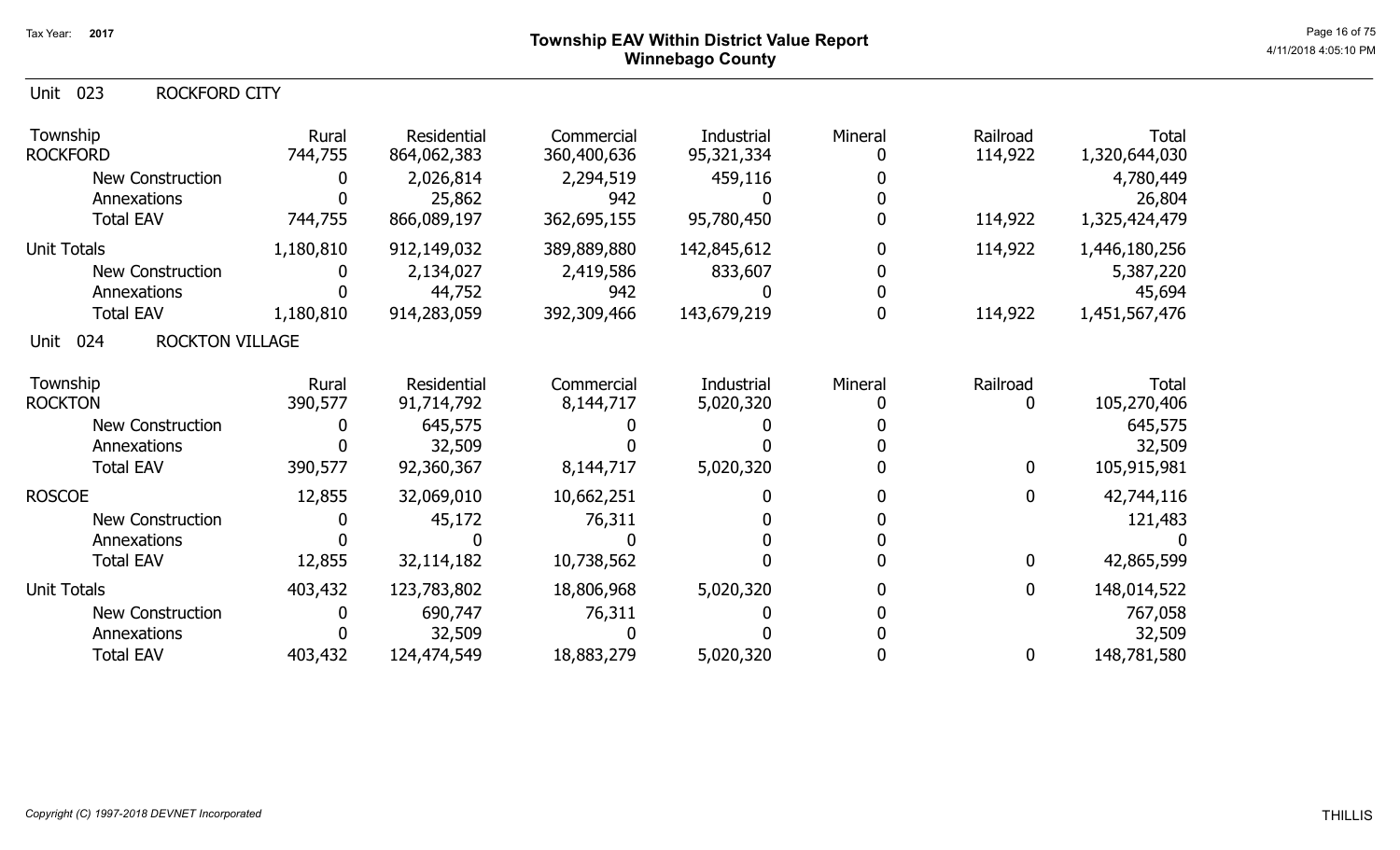# ${\sf Township~EAV~Within~District~Value~Report} \nonumber \hspace{5.5cm} \textrm{Page 17 of 75} \nonumber$ Winnebago County

| ROSCOE VILLAGE<br>025<br>Unit    |                 |                           |                         |                         |         |                  |                     |
|----------------------------------|-----------------|---------------------------|-------------------------|-------------------------|---------|------------------|---------------------|
| Township<br><b>HARLEM</b>        | Rural<br>63,715 | Residential<br>45,115,129 | Commercial<br>3,693,865 | Industrial<br>3,588,013 | Mineral | Railroad         | Total<br>52,460,722 |
| <b>New Construction</b>          | 0               | 650,652                   | 248,227                 | 21,483                  |         |                  | 920,362             |
| Annexations                      |                 |                           |                         |                         |         |                  |                     |
| <b>Total EAV</b>                 | 63,715          | 45,765,781                | 3,942,092               | 3,609,496               |         | $\mathbf 0$      | 53,381,084          |
| <b>OWEN</b>                      |                 | 1,696,437                 |                         |                         |         | $\mathbf 0$      | 1,696,437           |
| <b>New Construction</b>          |                 |                           |                         |                         |         |                  |                     |
| Annexations                      |                 |                           |                         |                         |         |                  |                     |
| <b>Total EAV</b>                 | $\mathbf{0}$    | 1,696,437                 |                         |                         |         | $\mathbf 0$      | 1,696,437           |
| <b>ROCKTON</b>                   | 1,038           | 19,195,832                |                         |                         |         | $\mathbf 0$      | 19,196,870          |
| <b>New Construction</b>          |                 | 78,145                    |                         |                         |         |                  | 78,145              |
| Annexations                      |                 |                           |                         |                         |         |                  |                     |
| <b>Total EAV</b>                 | 1,038           | 19,273,977                |                         |                         |         | $\boldsymbol{0}$ | 19,275,015          |
| <b>ROSCOE</b>                    | 445,013         | 90,471,532                | 32,489,691              | 7,018,724               |         | $\mathbf 0$      | 130,424,960         |
| <b>New Construction</b>          |                 | 478,797                   | 2,244,174               |                         |         |                  | 2,722,971           |
| Annexations                      |                 |                           |                         |                         |         |                  |                     |
| <b>Total EAV</b>                 | 445,013         | 90,950,329                | 34,733,865              | 7,018,724               |         | $\bf{0}$         | 133, 147, 931       |
| <b>Unit Totals</b>               | 509,766         | 156,478,930               | 36,183,556              | 10,606,737              |         | $\mathbf{0}$     | 203,778,989         |
| <b>New Construction</b>          |                 | 1,207,594                 | 2,492,401               | 21,483                  |         |                  | 3,721,478           |
| Annexations                      |                 |                           |                         |                         |         |                  |                     |
| <b>Total EAV</b>                 | 509,766         | 157,686,524               | 38,675,957              | 10,628,220              |         | $\mathbf 0$      | 207,500,467         |
| 026<br>SOUTH BELOIT CITY<br>Unit |                 |                           |                         |                         |         |                  |                     |
| Township                         | Rural           | Residential               | Commercial              | Industrial              | Mineral | Railroad         | Total               |
| <b>ROCKTON</b>                   | 13,866          | 38,105,935                | 9,767,515               | 9,195,709               |         | 0                | 57,083,025          |
| <b>New Construction</b>          |                 | 6,701                     | 141,967                 | 7,838                   |         |                  | 156,506             |
| Annexations                      |                 |                           |                         |                         |         |                  |                     |
| <b>Total EAV</b>                 | 13,866          | 38,112,636                | 9,909,482               | 9,203,547               |         | $\boldsymbol{0}$ | 57,239,531          |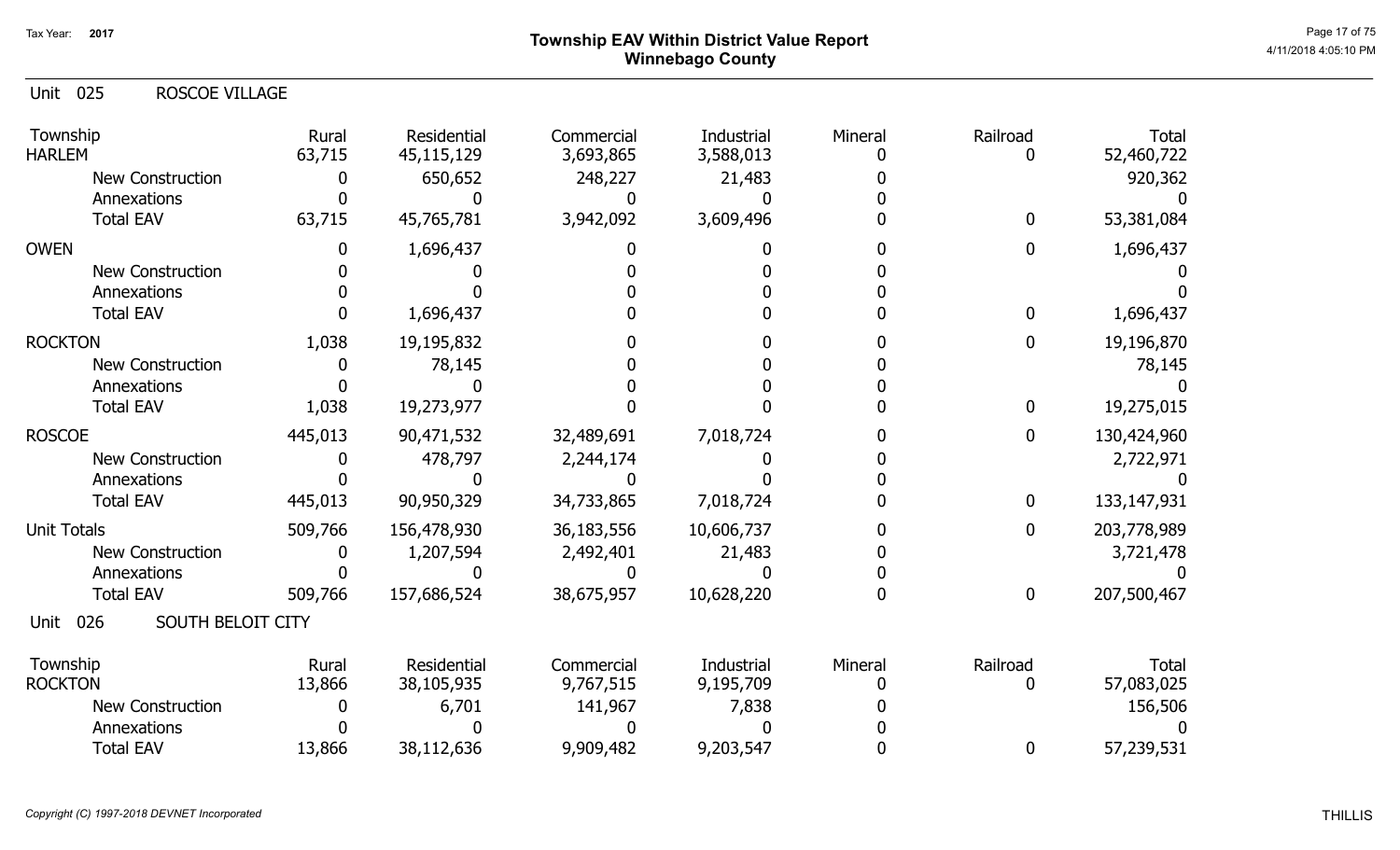# ${\sf Township~EAV~Within~District~Value~Report} \nonumber \hspace{5.5cm} \textrm{Page 18 of 75} \nonumber$ Winnebago County

| 026<br><b>SOUTH BELOIT CITY</b><br>Unit |                  |                           |                          |                         |         |                |                     |
|-----------------------------------------|------------------|---------------------------|--------------------------|-------------------------|---------|----------------|---------------------|
| Township<br><b>ROSCOE</b>               | Rural<br>224,854 | Residential<br>35,909,345 | Commercial<br>11,029,847 | Industrial<br>3,858,944 | Mineral | Railroad       | Total<br>51,022,990 |
| <b>New Construction</b>                 |                  | 405,716                   | 84,918                   | 438,465                 |         |                | 929,099             |
| Annexations                             |                  |                           |                          |                         |         |                |                     |
| <b>Total EAV</b>                        | 224,854          | 36,315,061                | 11,114,765               | 4,297,409               |         | 0              | 51,952,089          |
| <b>Unit Totals</b>                      | 238,720          | 74,015,280                | 20,797,362               | 13,054,653              |         | $\overline{0}$ | 108,106,015         |
| <b>New Construction</b>                 |                  | 412,417                   | 226,885                  | 446,303                 |         |                | 1,085,605           |
| Annexations                             |                  |                           |                          |                         |         |                |                     |
| <b>Total EAV</b>                        | 238,720          | 74,427,697                | 21,024,247               | 13,500,956              |         | 0              | 109,191,620         |
| <b>WINNEBAGO VILLAGE</b><br>027<br>Unit |                  |                           |                          |                         |         |                |                     |
| Township                                | Rural            | Residential               | Commercial               | Industrial              | Mineral | Railroad       | Total               |
| <b>WINNEBAGO</b>                        | 138,869          | 39,867,305                | 5,005,088                | 655,989                 |         |                | 45,667,251          |
| <b>New Construction</b>                 |                  | 82,088                    |                          |                         |         |                | 82,088              |
| Annexations                             |                  |                           |                          |                         |         |                |                     |
| <b>Total EAV</b>                        | 138,869          | 39,949,393                | 5,005,088                | 655,989                 |         | $\mathbf{0}$   | 45,749,339          |
| Unit Totals                             | 138,869          | 39,867,305                | 5,005,088                | 655,989                 |         | 0              | 45,667,251          |
| <b>New Construction</b>                 |                  | 82,088                    |                          |                         |         |                | 82,088              |
| Annexations                             |                  |                           |                          |                         |         |                |                     |
| <b>Total EAV</b>                        | 138,869          | 39,949,393                | 5,005,088                | 655,989                 |         | 0              | 45,749,339          |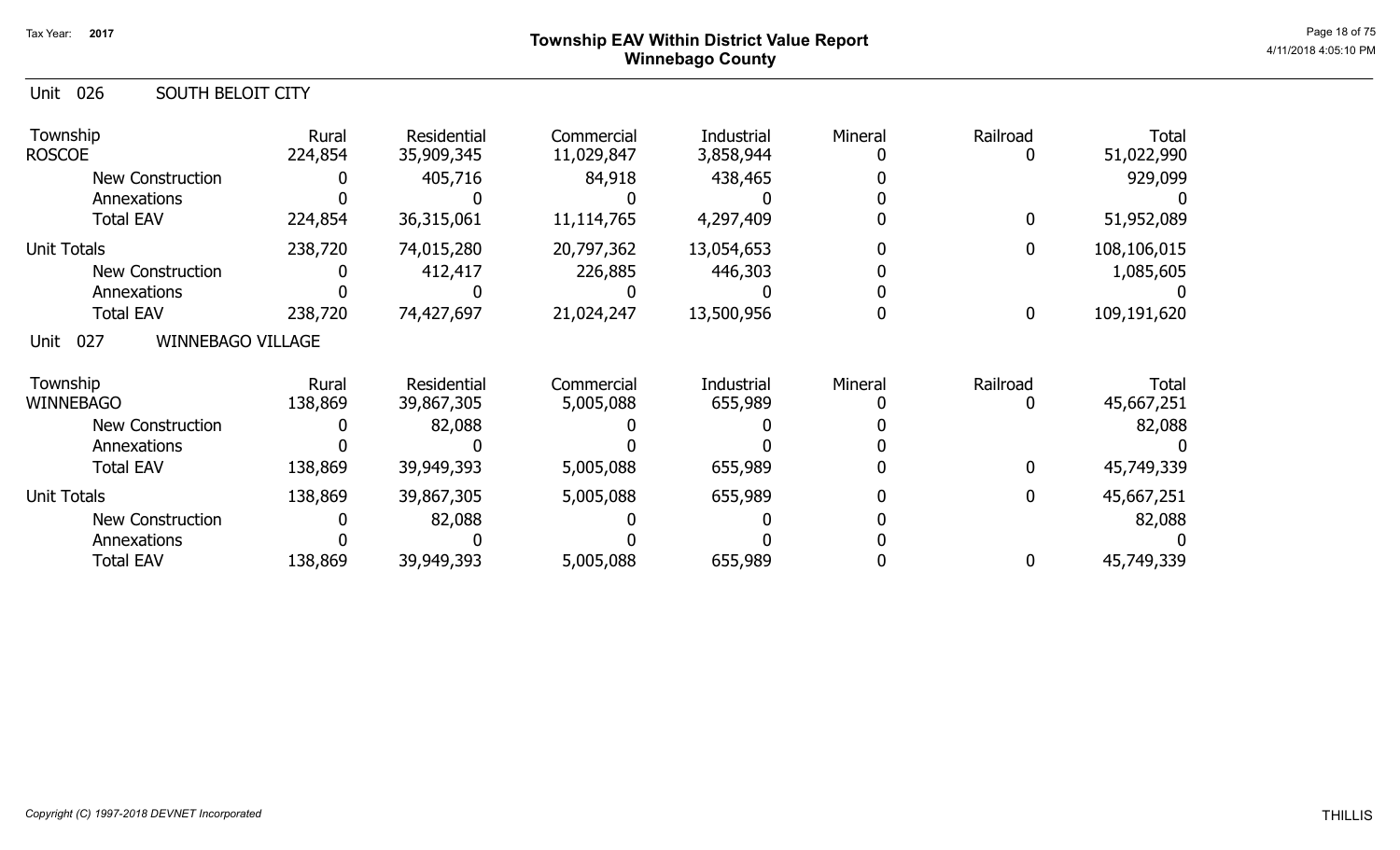# Page 19 of 75<br>Page 19 of 75 Page 19 of 75 Winnebago County

| <b>Unit 030</b><br><b>BLACKHAWK FIRE</b> |                    |                            |                          |                                |         |               |                      |
|------------------------------------------|--------------------|----------------------------|--------------------------|--------------------------------|---------|---------------|----------------------|
| Township<br><b>ROCKFORD</b>              | Rural<br>3,364,554 | Residential<br>32,496,079  | Commercial<br>1,993,703  | Industrial<br>1,245,566        | Mineral | Railroad<br>0 | Total<br>39,099,902  |
| <b>New Construction</b>                  |                    | 56,237                     |                          |                                |         |               | 56,237               |
| Annexations                              |                    |                            |                          |                                |         |               |                      |
| <b>Total EAV</b>                         | 3,364,554          | 32,552,316                 | 1,993,703                | 1,245,566                      |         | $\mathbf 0$   | 39,156,139           |
| Unit Totals                              | 3,364,554          | 32,496,079                 | 1,993,703                | 1,245,566                      |         | 0             | 39,099,902           |
| <b>New Construction</b>                  |                    | 56,237                     |                          |                                |         |               | 56,237               |
| Annexations                              |                    |                            |                          |                                |         |               |                      |
| <b>Total EAV</b>                         | 3,364,554          | 32,552,316                 | 1,993,703                | 1,245,566                      |         | 0             | 39,156,139           |
| <b>CHERRY VALLEY FIRE</b><br>031<br>Unit |                    |                            |                          |                                |         |               |                      |
| Township<br><b>CHERRY VALLEY</b>         | Rural<br>4,517,761 | Residential<br>137,126,146 | Commercial<br>11,481,184 | <b>Industrial</b><br>1,520,890 | Mineral | Railroad<br>0 | Total<br>154,645,981 |
| <b>New Construction</b>                  | 39,863             | 107,304                    | 24,644                   |                                |         |               | 171,811              |
| Annexations                              |                    |                            |                          |                                |         |               |                      |
| <b>Total EAV</b>                         | 4,557,624          | 137,233,450                | 11,505,828               | 1,520,890                      |         | $\mathbf 0$   | 154,817,792          |
| <b>ROCKFORD</b>                          | 786,744            | 103,866,427                | 37,931,559               | 2,428,191                      |         | $\mathbf 0$   | 145,012,921          |
| New Construction                         |                    | 246,230                    | 20,426                   |                                |         |               | 266,656              |
| Annexations                              |                    |                            |                          |                                |         |               |                      |
| <b>Total EAV</b>                         | 786,744            | 104,112,657                | 37,951,985               | 2,428,191                      |         | 0             | 145,279,577          |
| Unit Totals                              | 5,304,505          | 240,992,573                | 49,412,743               | 3,949,081                      |         | $\mathbf{0}$  | 299,658,902          |
| New Construction                         | 39,863             | 353,534                    | 45,070                   |                                |         |               | 438,467              |
| Annexations                              |                    |                            |                          |                                |         |               |                      |
| <b>Total EAV</b>                         | 5,344,368          | 241,346,107                | 49,457,813               | 3,949,081                      |         | 0             | 300,097,369          |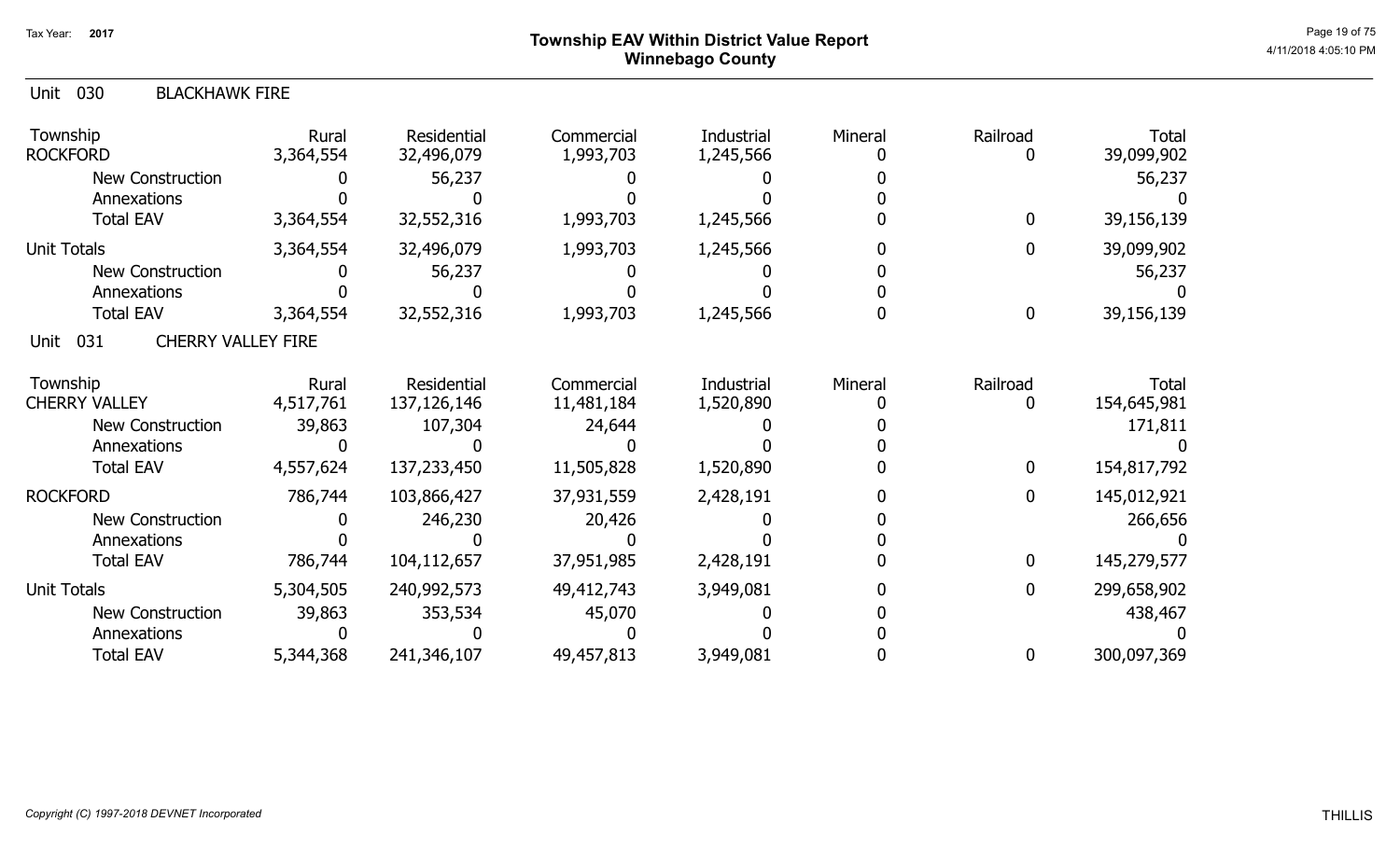Unit 033 FIRE 1

| Township<br><b>DURAND</b> | Rural<br>8,796,156 | Residential<br>24,179,435 | Commercial<br>3,586,017 | Industrial<br>245,672 | Mineral | Railroad | <b>Total</b><br>36,807,280 |
|---------------------------|--------------------|---------------------------|-------------------------|-----------------------|---------|----------|----------------------------|
| New Construction          | 72,276             | 113,197                   |                         |                       |         |          | 185,473                    |
| Annexations               |                    |                           |                         |                       |         |          |                            |
| <b>Total EAV</b>          | 8,868,432          | 24,292,632                | 3,586,017               | 245,672               |         |          | 36,992,753                 |
| <b>HARRISON</b>           | 5,811,741          | 8,020,358                 | 359,882                 |                       |         |          | 14,191,981                 |
| <b>New Construction</b>   | 6,525              | 14,081                    |                         |                       |         |          | 20,606                     |
| Annexations               |                    |                           |                         |                       |         |          |                            |
| <b>Total EAV</b>          | 5,818,266          | 8,034,439                 | 359,882                 |                       |         |          | 14,212,587                 |
| <b>LAONA</b>              | 6,591,572          | 26,071,955                | 391,831                 | 9,199                 |         |          | 33,064,557                 |
| New Construction          | 35,817             | 255,206                   |                         |                       |         |          | 291,023                    |
| Annexations               |                    |                           |                         |                       |         |          |                            |
| <b>Total EAV</b>          | 6,627,389          | 26,327,161                | 391,831                 | 9,199                 |         |          | 33,355,580                 |
| <b>SHIRLAND</b>           | 4,306,787          | 11,268,549                | 462,373                 |                       |         |          | 16,037,709                 |
| New Construction          | 75,552             | 15,057                    |                         |                       |         |          | 90,609                     |
| Annexations               |                    |                           |                         |                       |         |          |                            |
| <b>Total EAV</b>          | 4,382,339          | 11,283,606                | 462,373                 |                       |         |          | 16,128,318                 |
| <b>Unit Totals</b>        | 25,506,256         | 69,540,297                | 4,800,103               | 254,871               |         | 0        | 100,101,527                |
| <b>New Construction</b>   | 190,170            | 397,541                   |                         |                       |         |          | 587,711                    |
| Annexations               |                    |                           |                         |                       |         |          |                            |
| <b>Total EAV</b>          | 25,696,426         | 69,937,838                | 4,800,103               | 254,871               |         |          | 100,689,238                |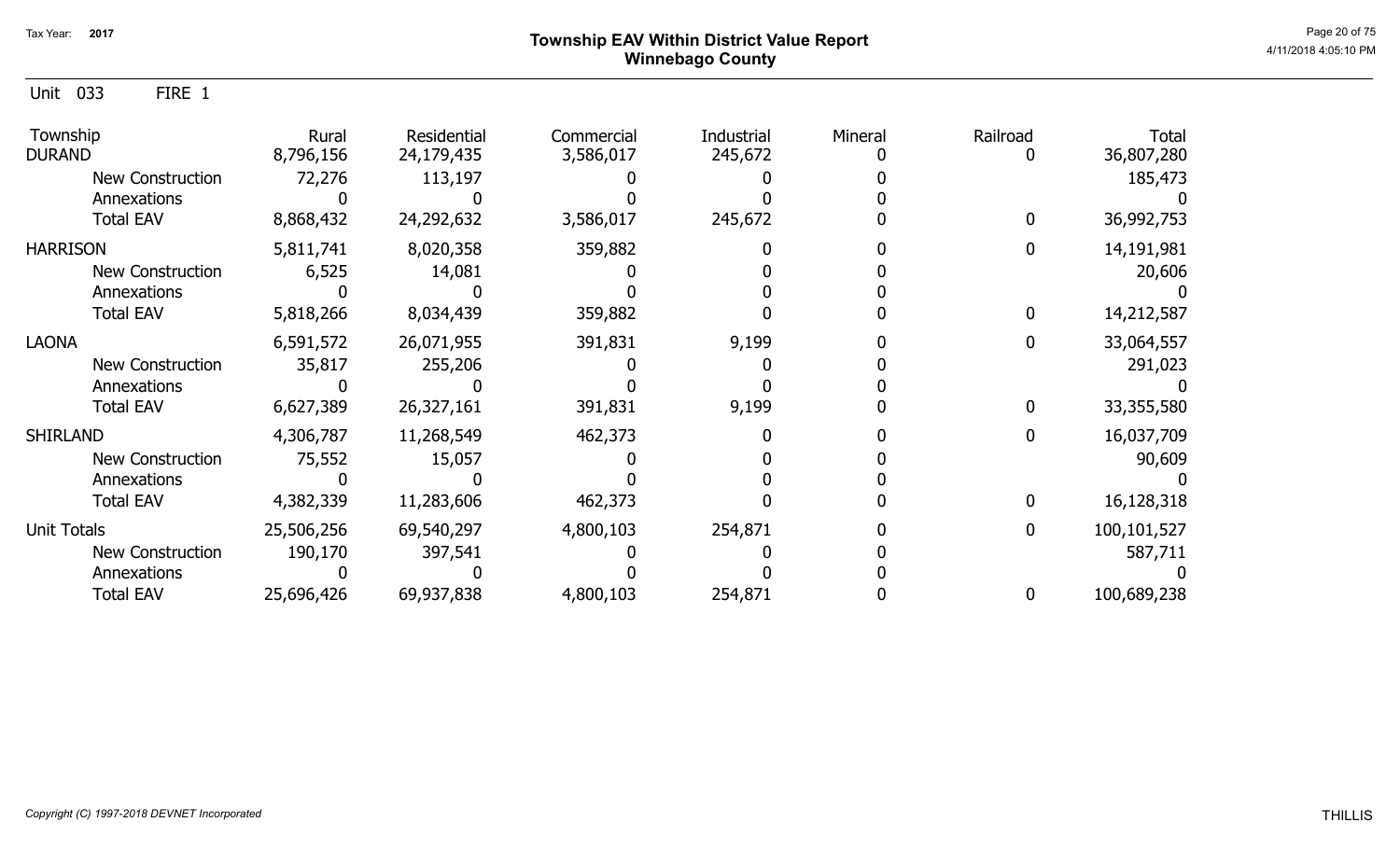# ${\sf Township}$   ${\sf EAV}$  Within District Value Report  $^{\sf Page\ 21\ of\ 75}$ Winnebago County

### Unit 034 GERMAN VALLEY FIRE

| Township<br><b>SEWARD</b>         | Rural<br>1,346,626 | Residential<br>152,060 | Commercial | Industrial | Mineral | Railroad | <b>Total</b><br>1,498,686 |
|-----------------------------------|--------------------|------------------------|------------|------------|---------|----------|---------------------------|
| <b>New Construction</b>           |                    |                        |            |            |         |          |                           |
| Annexations                       |                    |                        |            |            |         |          |                           |
| <b>Total EAV</b>                  | 1,346,626          | 152,060                |            |            |         | 0        | 1,498,686                 |
| <b>Unit Totals</b>                | 1,346,626          | 152,060                |            |            |         | 0        | 1,498,686                 |
| <b>New Construction</b>           |                    |                        |            |            |         |          |                           |
| Annexations                       |                    |                        |            |            |         |          |                           |
| <b>Total EAV</b>                  | 1,346,626          | 152,060                |            |            |         | 0        | 1,498,686                 |
| 035<br>HARLEM-ROSCOE FIRE<br>Unit |                    |                        |            |            |         |          |                           |
| Township                          | Rural              | Residential            | Commercial | Industrial | Mineral | Railroad | <b>Total</b>              |
| <b>HARLEM</b>                     | 1,926,550          | 207,088,868            | 36,422,077 | 27,958,419 |         | O        | 273,395,914               |
| <b>New Construction</b>           |                    | 1,362,920              | 1,045,634  | 836,768    |         |          | 3,245,322                 |
| Annexations                       |                    |                        |            |            |         |          |                           |
| <b>Total EAV</b>                  | 1,926,550          | 208, 451, 788          | 37,467,711 | 28,795,187 |         | 0        | 276,641,236               |
| <b>ROSCOE</b>                     | 5,591,735          | 314,611,122            | 48,157,375 | 15,714,038 |         | 0        | 384,074,270               |
| New Construction                  | 64,204             | 1,065,717              | 2,408,104  |            |         |          | 3,538,025                 |
| Annexations                       |                    |                        |            |            |         |          |                           |
| <b>Total EAV</b>                  | 5,655,939          | 315,676,839            | 50,565,479 | 15,714,038 |         | 0        | 387,612,295               |
| <b>Unit Totals</b>                | 7,518,285          | 521,699,990            | 84,579,452 | 43,672,457 |         | 0        | 657,470,184               |
| <b>New Construction</b>           | 64,204             | 2,428,637              | 3,453,738  | 836,768    |         |          | 6,783,347                 |
| Annexations                       |                    |                        |            |            |         |          |                           |
| <b>Total EAV</b>                  | 7,582,489          | 524,128,627            | 88,033,190 | 44,509,225 |         | 0        | 664,253,531               |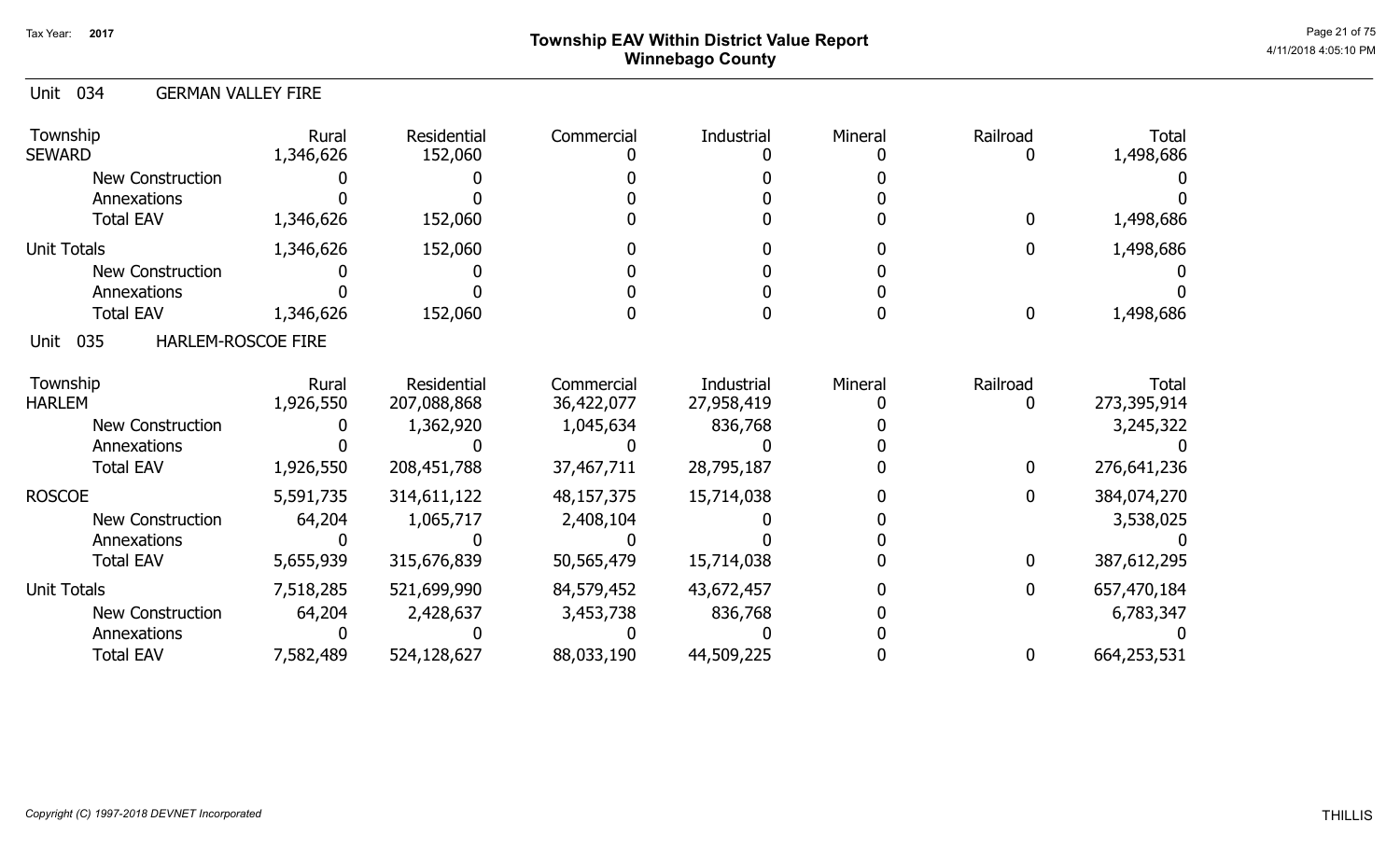# Page 22 of 75 Page 22 of 75 Winnebago County

398,901 27,370,843 208,486 2,179,458 0 0

9,387,579

725,587 150,038,117 9,387,579 2,425,986 0 0 162,577,269

2,425,986

725,587 149,927,586 9,249,344 0 162,328,503

2,425,986

0 110,531 138,235 0 248,766

0 0 0 0 0 0

0

0

0

30,157,688

| 036<br>Unit<br><b>NEW MILFORD FIRE</b> |                    |                           |                         |                         |         |              |                     |
|----------------------------------------|--------------------|---------------------------|-------------------------|-------------------------|---------|--------------|---------------------|
| Township<br><b>ROCKFORD</b>            | Rural<br>1,848,778 | Residential<br>26,381,624 | Commercial<br>1,949,738 | Industrial<br>1,928,561 | Mineral | Railroad     | Total<br>32,108,701 |
| <b>New Construction</b>                |                    | 29,619                    |                         |                         |         |              | 29,619              |
| Annexations                            |                    |                           |                         |                         |         |              |                     |
| <b>Total EAV</b>                       | 1,848,778          | 26,411,243                | 1,949,738               | 1,928,561               |         | $\mathbf{0}$ | 32,138,320          |
| <b>Unit Totals</b>                     | 1,848,778          | 26,381,624                | 1,949,738               | 1,928,561               |         | 0            | 32,108,701          |
| <b>New Construction</b>                |                    | 29,619                    |                         |                         |         |              | 29,619              |
| Annexations                            |                    |                           |                         |                         |         |              |                     |
| <b>Total EAV</b>                       | 1,848,778          | 26,411,243                | 1,949,738               | 1,928,561               |         | 0            | 32,138,320          |
| <b>NORTH PARK FIRE</b><br>037<br>Unit  |                    |                           |                         |                         |         |              |                     |
| Township                               | Rural              | Residential               | Commercial              | Industrial              | Mineral | Railroad     | Total               |
| <b>HARLEM</b>                          | 326,686            | 122,606,491               | 9,040,858               | 246,528                 |         | 0            | 132,220,563         |
| <b>New Construction</b>                |                    | 60,783                    | 138,235                 |                         |         |              | 199,018             |
| Annexations                            |                    |                           |                         |                         |         |              |                     |
| <b>Total EAV</b>                       | 326,686            | 122,667,274               | 9,179,093               | 246,528                 |         | 0            | 132,419,581         |
| <b>ROCKFORD</b>                        | 398,901            | 27,321,095                | 208,486                 | 2,179,458               |         | 0            | 30,107,940          |
| <b>New Construction</b>                |                    | 49,748                    |                         |                         |         |              | 49,748              |
| Annexations                            |                    |                           |                         |                         |         |              |                     |

Total EAV

Annexations Total EAV

New Construction

Unit Totals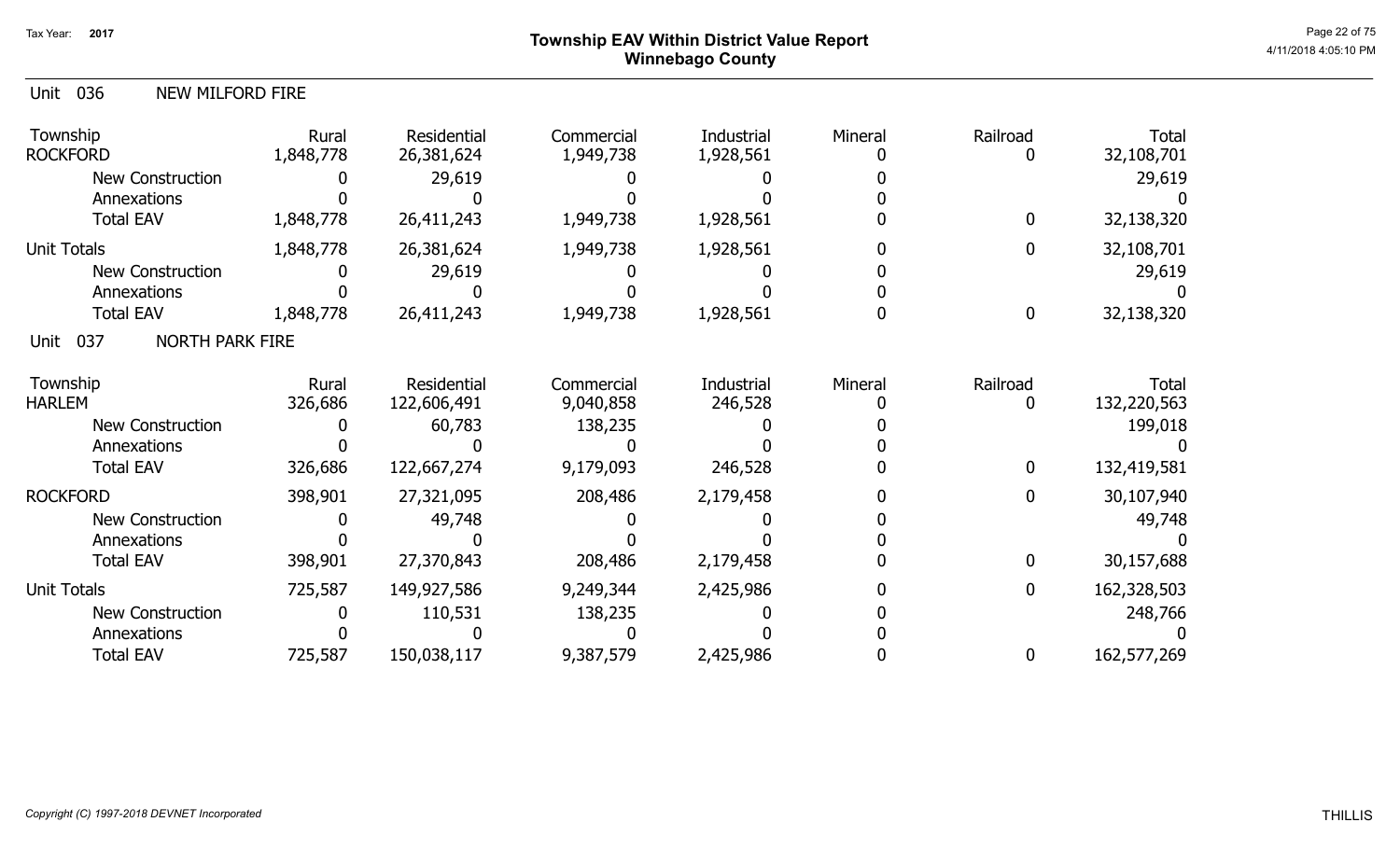# ${\sf Township~EAV~Within~District~Value~Report} \nonumber \hspace{5.5cm} \textrm{Page~23 of 75} \nonumber$ Winnebago County

| Unit 038 | <b>NORTHWEST FIRE</b> |
|----------|-----------------------|
|          |                       |

| Township<br><b>OWEN</b>        | Rural<br>3,433,768 | Residential<br>37,666,147 | Commercial<br>382,117 | Industrial<br>53,379 | Mineral | Railroad     | <b>Total</b><br>41,535,411 |
|--------------------------------|--------------------|---------------------------|-----------------------|----------------------|---------|--------------|----------------------------|
| <b>New Construction</b>        |                    | 91,211                    |                       |                      |         |              | 91,211                     |
| Annexations                    |                    |                           |                       |                      |         |              |                            |
| <b>Total EAV</b>               | 3,433,768          | 37,757,358                | 382,117               | 53,379               |         | $\mathbf{0}$ | 41,626,622                 |
| <b>ROCKFORD</b>                | 765,159            | 12,946,400                | 729,809               | 498,320              |         | 0            | 14,939,688                 |
| <b>New Construction</b>        |                    | 12,671                    |                       |                      |         |              | 12,671                     |
| Annexations                    |                    |                           |                       |                      |         |              |                            |
| <b>Total EAV</b>               | 765,159            | 12,959,071                | 729,809               | 498,320              |         | 0            | 14,952,359                 |
| Unit Totals                    | 4,198,927          | 50,612,547                | 1,111,926             | 551,699              |         | 0            | 56,475,099                 |
| <b>New Construction</b>        |                    | 103,882                   |                       |                      |         |              | 103,882                    |
| Annexations                    |                    |                           |                       |                      |         |              |                            |
| <b>Total EAV</b>               | 4,198,927          | 50,716,429                | 1,111,926             | 551,699              |         | $\bf{0}$     | 56,578,981                 |
| PECATONICA FIRE<br>039<br>Unit |                    |                           |                       |                      |         |              |                            |
| Township                       | Rural              | Residential               | Commercial            | Industrial           | Mineral | Railroad     | Total                      |
| <b>BURRITT</b>                 | 2,733,438          | 1,983,855                 | 4,803                 |                      |         |              | 4,722,096                  |
| <b>New Construction</b>        |                    |                           |                       |                      |         |              |                            |
| Annexations                    |                    |                           |                       |                      |         |              |                            |
| <b>Total EAV</b>               | 2,733,438          | 1,983,855                 | 4,803                 |                      |         | 0            | 4,722,096                  |
| <b>PECATONICA</b>              | 9,340,879          | 52,317,295                | 3,538,901             | 2,010,008            |         | 0            | 67,207,083                 |
| <b>New Construction</b>        | 260,344            | 116,594                   | 2,828                 |                      |         |              | 379,766                    |
| Annexations                    |                    |                           |                       |                      |         |              |                            |
| <b>Total EAV</b>               | 9,601,223          | 52,433,889                | 3,541,729             | 2,010,008            |         | 0            | 67,586,849                 |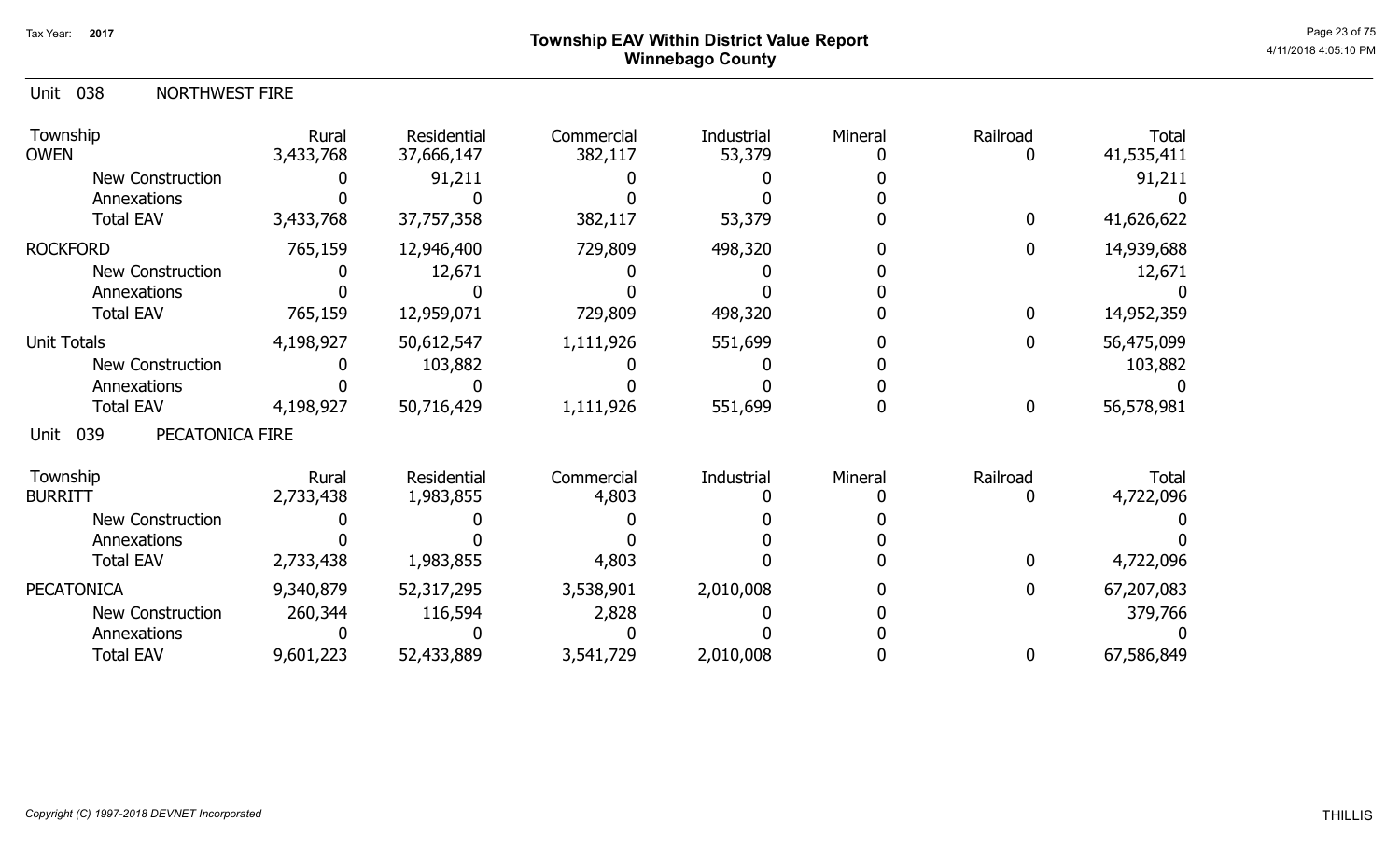# ${\sf Township~EAV~Within~District~Value~Report} \nonumber \hspace{5.5cm} \textrm{Page~24 of 75} \nonumber$ Winnebago County

| Unit 039 | PECATONICA FIRE |
|----------|-----------------|
|----------|-----------------|

| Township<br><b>SEWARD</b>              | Rural<br>8,804,140 | Residential<br>6,157,087  | Commercial<br>3,401,961 | Industrial<br>164,025 | Mineral | Railroad<br>463          | <b>Total</b><br>18,527,676 |
|----------------------------------------|--------------------|---------------------------|-------------------------|-----------------------|---------|--------------------------|----------------------------|
| <b>New Construction</b><br>Annexations |                    | 50,450                    | 55,610                  |                       |         |                          | 106,060                    |
| <b>Total EAV</b>                       | 8,804,140          | 6,207,537                 | 3,457,571               | 164,025               |         | 463                      | 18,633,736                 |
| <b>Unit Totals</b>                     | 20,878,457         | 60,458,237                | 6,945,665               | 2,174,033             |         | 463                      | 90,456,855                 |
| New Construction                       | 260,344            | 167,044                   | 58,438                  |                       |         |                          | 485,826                    |
| Annexations                            |                    |                           |                         |                       |         |                          |                            |
| <b>Total EAV</b>                       | 21,138,801         | 60,625,281                | 7,004,103               | 2,174,033             |         | 463                      | 90,942,681                 |
| <b>ROCK RIVER FIRE</b><br>040<br>Unit  |                    |                           |                         |                       |         |                          |                            |
| Township<br><b>ROCKFORD</b>            | Rural<br>12,151    | Residential<br>2,057,516  | Commercial              | Industrial<br>427,669 | Mineral | Railroad<br>$\mathbf{0}$ | <b>Total</b><br>2,497,336  |
| <b>New Construction</b>                |                    | 884                       |                         |                       |         |                          | 884                        |
| Annexations                            |                    |                           |                         |                       |         |                          |                            |
| <b>Total EAV</b>                       | 12,151             | 2,058,400                 |                         | 427,669               |         | 0                        | 2,498,220                  |
| <b>Unit Totals</b>                     | 12,151             | 2,057,516                 |                         | 427,669               |         | $\mathbf 0$              | 2,497,336                  |
| <b>New Construction</b>                |                    | 884                       |                         |                       |         |                          | 884                        |
| Annexations                            |                    |                           |                         |                       |         |                          |                            |
| <b>Total EAV</b>                       | 12,151             | 2,058,400                 |                         | 427,669               |         | 0                        | 2,498,220                  |
| <b>ROCKTON FIRE</b><br>Unit<br>041     |                    |                           |                         |                       |         |                          |                            |
| Township<br><b>OWEN</b>                | Rural<br>5,051,992 | Residential<br>17,706,106 | Commercial<br>163,413   | Industrial            | Mineral | Railroad                 | <b>Total</b><br>22,921,511 |
| <b>New Construction</b>                |                    | 781                       |                         |                       |         |                          | 781                        |
| Annexations                            |                    |                           |                         |                       |         |                          |                            |
| <b>Total EAV</b>                       | 5,051,992          | 17,706,887                | 163,413                 |                       |         | 0                        | 22,922,292                 |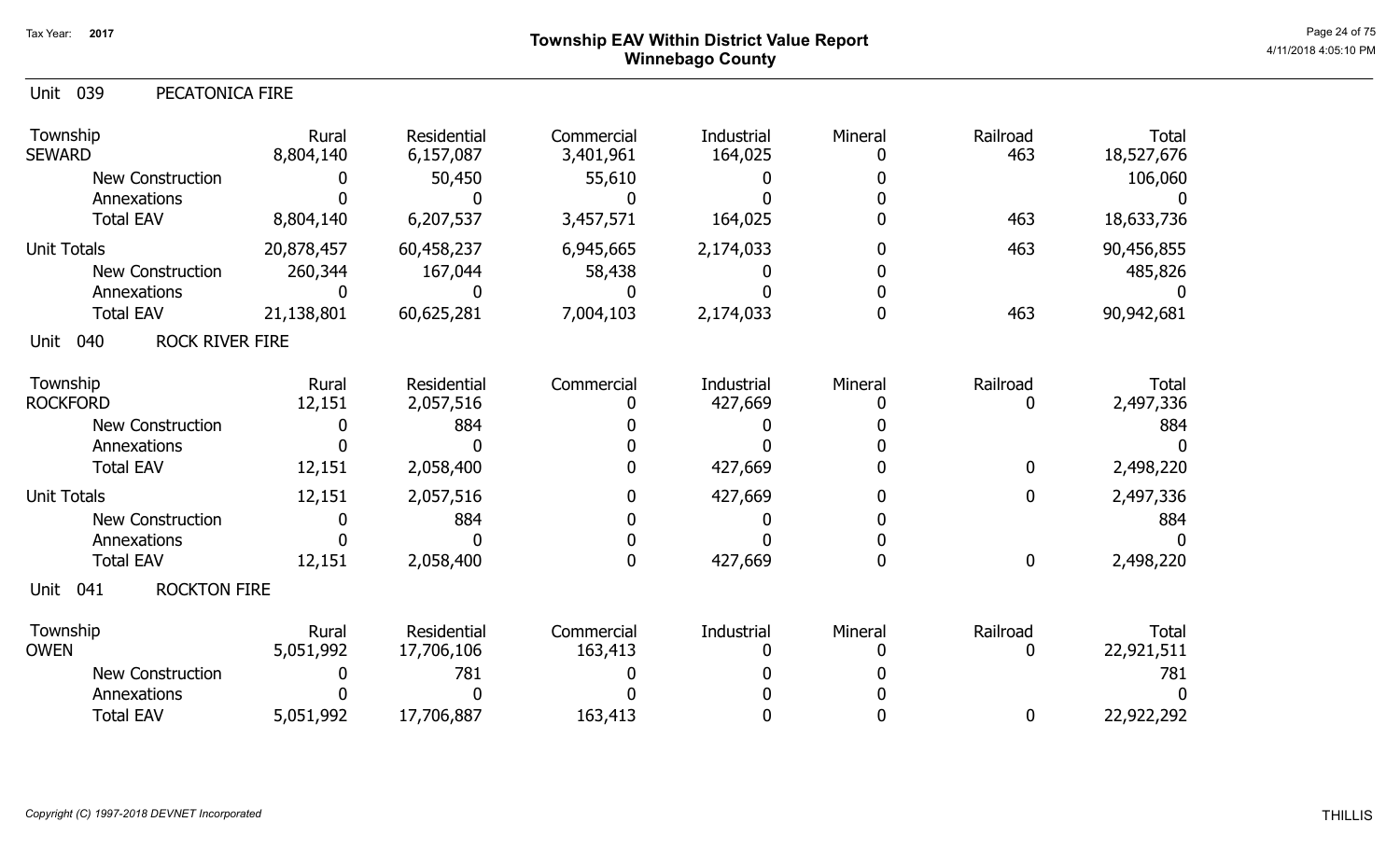# ${\sf Township~EAV~Within~District~Value~Report} \nonumber \hspace{5.5cm} \textrm{Page~25 of 75} \nonumber$ Winnebago County

| Unit 041 |  | <b>ROCKTON FIRE</b> |
|----------|--|---------------------|
|----------|--|---------------------|

| Township<br><b>ROCKTON</b>          | Rural<br>8,693,147 | Residential<br>165,608,298 | Commercial<br>10,748,763 | Industrial<br>5,338,969 | Mineral | Railroad    | <b>Total</b><br>190,389,177 |
|-------------------------------------|--------------------|----------------------------|--------------------------|-------------------------|---------|-------------|-----------------------------|
| <b>New Construction</b>             | 81,731             | 814,533                    |                          |                         |         |             | 896,264                     |
| Annexations                         |                    |                            |                          |                         |         |             |                             |
| <b>Total EAV</b>                    | 8,774,878          | 166,422,831                | 10,748,763               | 5,338,969               |         | $\mathbf 0$ | 191,285,441                 |
| <b>SHIRLAND</b>                     | 2,214,798          | 4,221,428                  | 457,087                  |                         |         | 0           | 6,893,313                   |
| <b>New Construction</b>             |                    |                            |                          |                         |         |             |                             |
| Annexations                         |                    |                            |                          |                         |         |             |                             |
| <b>Total EAV</b>                    | 2,214,798          | 4,221,428                  | 457,087                  |                         |         | 0           | 6,893,313                   |
| <b>Unit Totals</b>                  | 15,959,937         | 187,535,832                | 11,369,263               | 5,338,969               |         | $\mathbf 0$ | 220,204,001                 |
| <b>New Construction</b>             | 81,731             | 815,314                    |                          |                         |         |             | 897,045                     |
| Annexations                         |                    |                            |                          |                         |         |             |                             |
| <b>Total EAV</b>                    | 16,041,668         | 188, 351, 146              | 11,369,263               | 5,338,969               |         | 0           | 221,101,046                 |
| <b>STILLMAN FIRE</b><br>042<br>Unit |                    |                            |                          |                         |         |             |                             |
| Township                            | Rural              | Residential                | Commercial               | Industrial              | Mineral | Railroad    | <b>Total</b>                |
| <b>ROCKFORD</b>                     | 1,396,923          | 6,996,624                  | 114,531                  |                         |         |             | 8,508,078                   |
| New Construction                    | 44,020             | 66,586                     |                          |                         |         |             | 110,606                     |
| Annexations                         |                    |                            |                          |                         |         |             |                             |
| <b>Total EAV</b>                    | 1,440,943          | 7,063,210                  | 114,531                  |                         |         |             | 8,618,684                   |
| <b>Unit Totals</b>                  | 1,396,923          | 6,996,624                  | 114,531                  |                         |         |             | 8,508,078                   |
| <b>New Construction</b>             | 44,020             | 66,586                     |                          |                         |         |             | 110,606                     |
| Annexations                         |                    |                            |                          |                         |         |             |                             |
| <b>Total EAV</b>                    | 1,440,943          | 7,063,210                  | 114,531                  |                         |         |             | 8,618,684                   |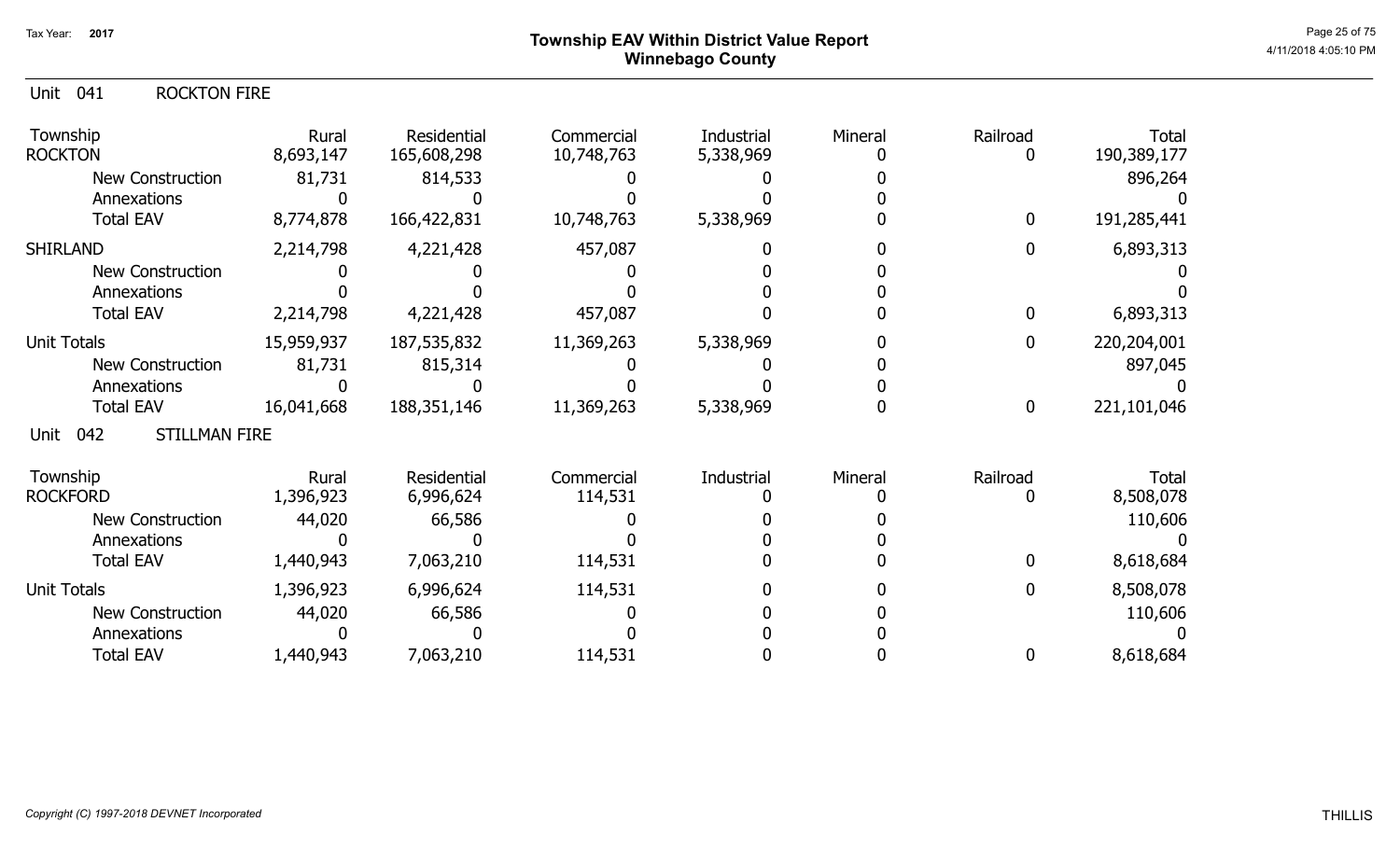# ${\sf Township~EAV~Within~District~Value~Report} \nonumber \hspace{5.5cm} \textrm{Page~26 of 75} \nonumber$ Winnebago County

|  | Unit 043 | <b>WEST SUBURBAN FIRE</b> |
|--|----------|---------------------------|
|--|----------|---------------------------|

| Township<br><b>ROCKFORD</b>   | Rural<br>440,135 | Residential<br>16,840,101 | Commercial<br>2,763,241 | <b>Industrial</b><br>1,550,867 | Mineral | Railroad<br>0 | Total<br>21,594,344 |
|-------------------------------|------------------|---------------------------|-------------------------|--------------------------------|---------|---------------|---------------------|
| <b>New Construction</b>       |                  | 29,698                    |                         | 22,328                         |         |               | 52,026              |
| Annexations                   |                  |                           |                         |                                |         |               |                     |
| <b>Total EAV</b>              | 440,135          | 16,869,799                | 2,763,241               | 1,573,195                      |         | $\bf{0}$      | 21,646,370          |
| <b>Unit Totals</b>            | 440,135          | 16,840,101                | 2,763,241               | 1,550,867                      |         | $\bf{0}$      | 21,594,344          |
| New Construction              |                  | 29,698                    |                         | 22,328                         |         |               | 52,026              |
| Annexations                   |                  |                           |                         |                                |         |               |                     |
| <b>Total EAV</b>              | 440,135          | 16,869,799                | 2,763,241               | 1,573,195                      |         | $\mathbf 0$   | 21,646,370          |
| <b>WBSFIRE</b><br>044<br>Unit |                  |                           |                         |                                |         |               |                     |
| Township                      | Rural            | Residential               | Commercial              | Industrial                     | Mineral | Railroad      | Total               |
| <b>BURRITT</b>                | 9,440,132        | 10,102,559                | 1,169,184               |                                |         | 0             | 20,711,875          |
| <b>New Construction</b>       | 34,802           | 55,298                    |                         |                                |         |               | 90,100              |
| Annexations                   |                  |                           |                         |                                |         |               |                     |
| <b>Total EAV</b>              | 9,474,934        | 10,157,857                | 1,169,184               |                                |         | 0             | 20,801,975          |
| <b>PECATONICA</b>             | 59,138           | 102,136                   |                         |                                |         | 0             | 161,274             |
| <b>New Construction</b>       |                  |                           |                         |                                |         |               |                     |
| Annexations                   |                  |                           |                         |                                |         |               |                     |
| <b>Total EAV</b>              | 59,138           | 102,136                   |                         |                                |         | $\Omega$      | 161,274             |
| <b>SEWARD</b>                 | 2,784,221        | 1,115,684                 | 33,053                  |                                |         | 0             | 3,932,958           |
| <b>New Construction</b>       |                  |                           |                         |                                |         |               |                     |
| Annexations                   |                  |                           |                         |                                |         |               |                     |
| <b>Total EAV</b>              | 2,784,221        | 1,115,684                 | 33,053                  |                                |         | 0             | 3,932,958           |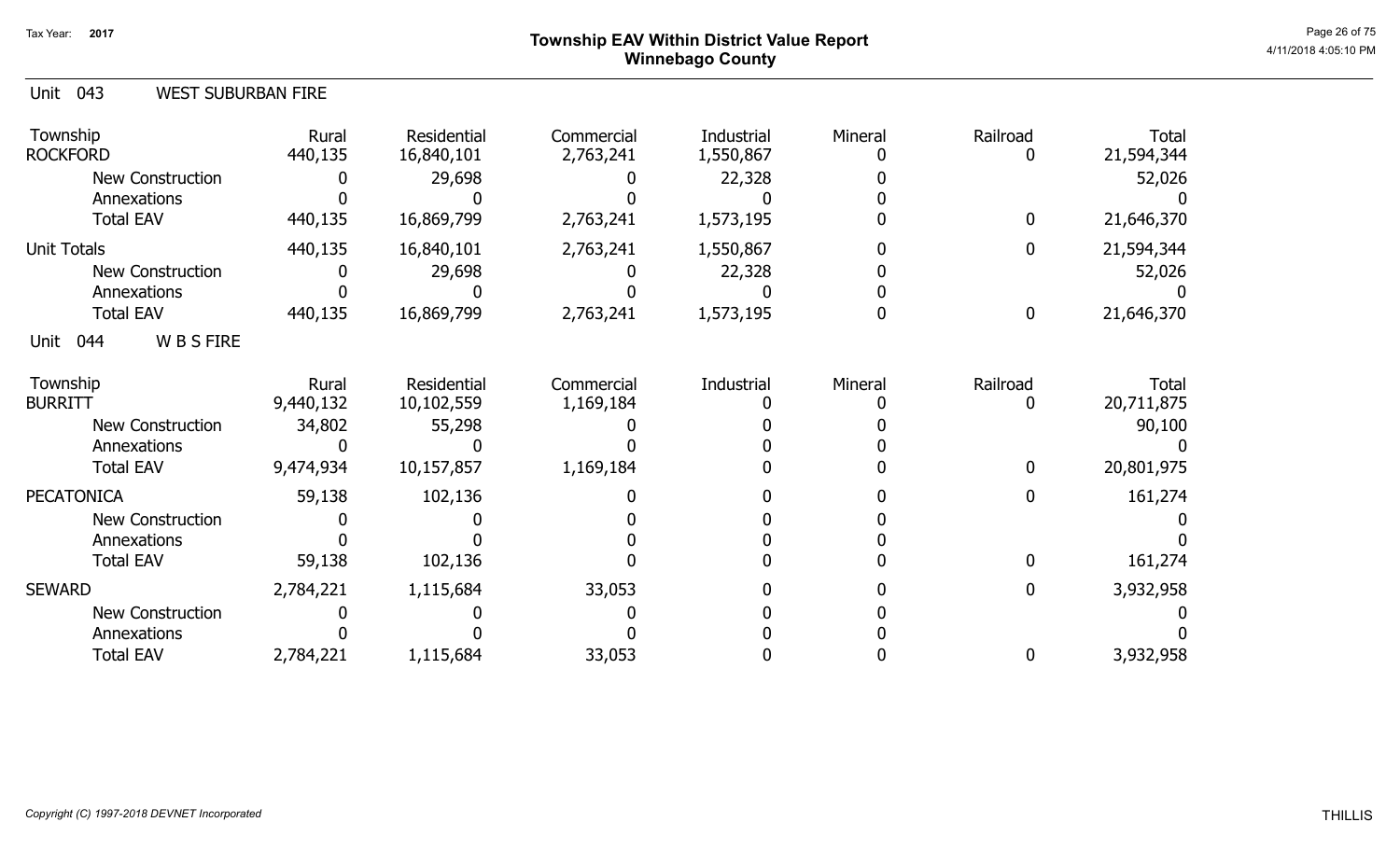### ${\sf Township~EAV~Within~District~Value~Report} \nonumber \hspace{5.5cm} \textrm{Page~27 of 75} \nonumber$ Winnebago County

| Unit 044 | <b>WBSFIRE</b> |
|----------|----------------|
|          |                |

| Township<br><b>WINNEBAGO</b> | Rural<br>10,483,874    | Residential<br>71,386,506 | Commercial<br>6,603,439 | Industrial<br>2,594,983 | Mineral | Railroad<br>713,638 | Total<br>91,782,440 |
|------------------------------|------------------------|---------------------------|-------------------------|-------------------------|---------|---------------------|---------------------|
| <b>New Construction</b>      |                        | 198,753                   | 112,299                 |                         |         |                     | 311,052             |
| Annexations                  |                        |                           |                         |                         |         |                     |                     |
| <b>Total EAV</b>             | 10,483,874             | 71,585,259                | 6,715,738               | 2,594,983               |         | 713,638             | 92,093,492          |
| Unit Totals                  | 22,767,365             | 82,706,885                | 7,805,676               | 2,594,983               |         | 713,638             | 116,588,547         |
| New Construction             | 34,802                 | 254,051                   | 112,299                 |                         |         |                     | 401,152             |
| Annexations                  |                        |                           |                         |                         |         |                     |                     |
| <b>Total EAV</b>             | 22,802,167             | 82,960,936                | 7,917,975               | 2,594,983               |         | 713,638             | 116,989,699         |
| 046<br>Unit                  | ROCKFORD PARK DISTRICT |                           |                         |                         |         |                     |                     |
| Township                     | Rural                  | Residential               | Commercial              | Industrial              | Mineral | Railroad            | Total               |
| <b>CHERRY VALLEY</b>         | 327,745                | 70,753,446                | 27,755,034              | 36,256,249              |         |                     | 135,092,474         |
| <b>New Construction</b>      |                        | 61,254                    | 125,067                 | 374,491                 |         |                     | 560,812             |
| Annexations                  |                        |                           |                         |                         |         |                     |                     |
| <b>Total EAV</b>             | 327,745                | 70,814,700                | 27,880,101              | 36,630,740              |         | $\bf{0}$            | 135,653,286         |
| <b>HARLEM</b>                | 189,696                | 128, 221, 754             | 26,474,105              | 15,693,001              |         | $\mathbf 0$         | 170,578,556         |
| New Construction             |                        | 481,090                   | 295,032                 |                         |         |                     | 776,122             |
| Annexations                  |                        | 629,654                   |                         |                         |         |                     | 629,654             |
| <b>Total EAV</b>             | 189,696                | 128,702,844               | 26,769,137              | 15,693,001              |         | $\mathbf 0$         | 171,354,678         |
| <b>OWEN</b>                  | 143,408                | 5,502,994                 | 1,135,617               | 11,383,823              |         | $\mathbf{0}$        | 18, 165, 842        |
| <b>New Construction</b>      |                        | 51,682                    |                         |                         |         |                     | 51,682              |
| Annexations                  |                        |                           |                         |                         |         |                     |                     |
| <b>Total EAV</b>             | 143,408                | 5,554,676                 | 1,135,617               | 11,383,823              |         | 0                   | 18,217,524          |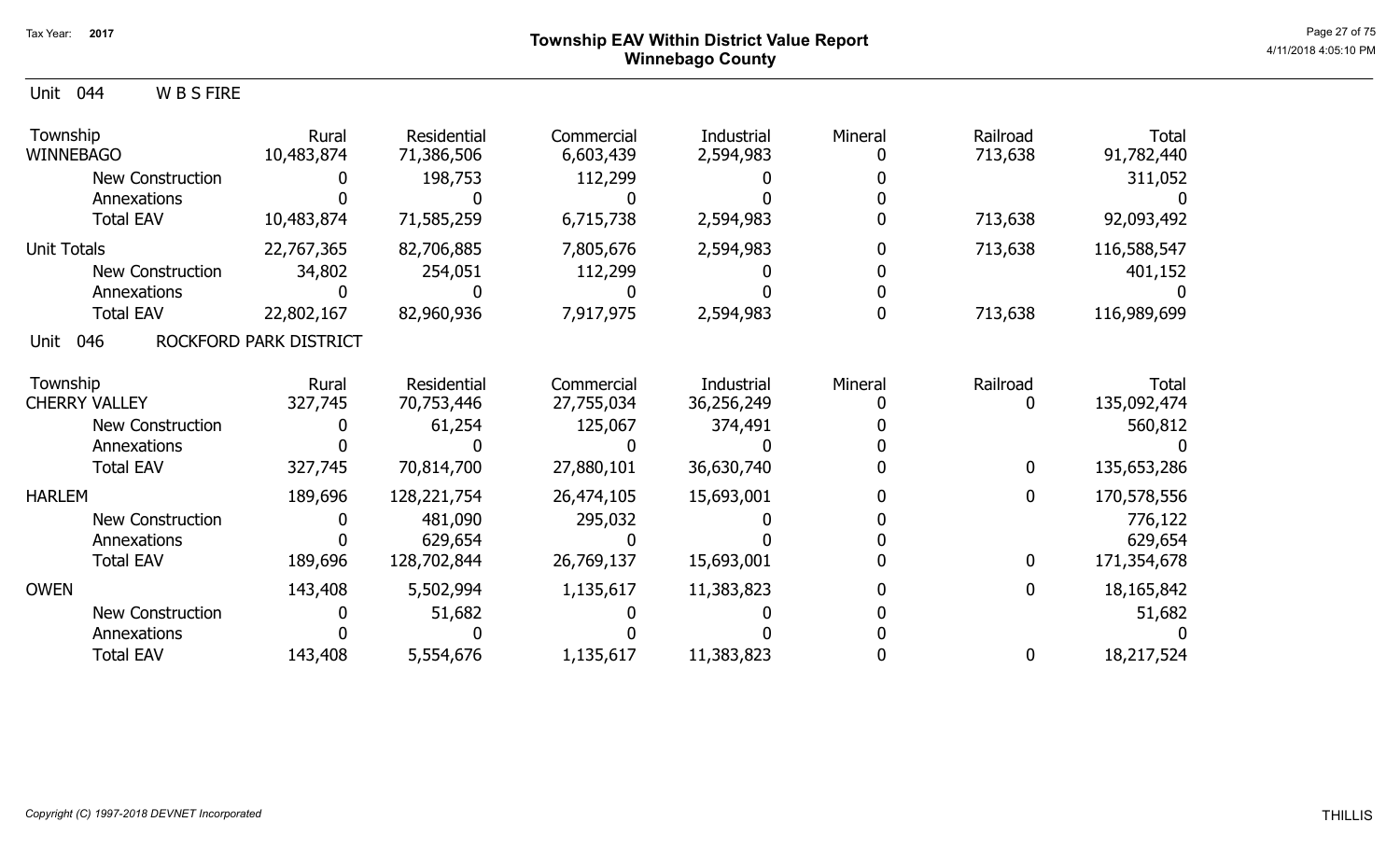## ${\sf Township~EAV~Within~District~Value~Report} \nonumber \hspace{5.5cm} \textrm{Page~28 of 75} \nonumber$ Winnebago County

#### 046 Unit ROCKFORD PARK DISTRICT

| Township<br><b>ROCKFORD</b>       | Rural<br>6,645,438 | Residential<br>1,168,072,459 | Commercial<br>452,295,297 | Industrial<br>122,345,616 | Mineral | Railroad<br>114,922 | Total<br>1,749,473,732 |
|-----------------------------------|--------------------|------------------------------|---------------------------|---------------------------|---------|---------------------|------------------------|
| <b>New Construction</b>           |                    | 2,731,910                    | 2,486,408                 | 570,215                   |         |                     | 5,788,533              |
| Annexations                       |                    |                              |                           |                           |         |                     |                        |
| <b>Total EAV</b>                  | 6,645,438          | 1,170,804,369                | 454,781,705               | 122,915,831               |         | 114,922             | 1,755,262,265          |
| <b>Unit Totals</b>                | 7,306,287          | 1,372,550,653                | 507,660,053               | 185,678,689               |         | 114,922             | 2,073,310,604          |
| <b>New Construction</b>           |                    | 3,325,936                    | 2,906,507                 | 944,706                   |         |                     | 7,177,149              |
| Annexations                       |                    | 629,654                      |                           |                           |         |                     | 629,654                |
| <b>Total EAV</b>                  | 7,306,287          | 1,375,876,589                | 510,566,560               | 186,623,395               |         | 114,922             | 2,080,487,753          |
| <b>SUMNER PARK</b><br>047<br>Unit |                    |                              |                           |                           |         |                     |                        |
| Township                          | Rural              | Residential                  | Commercial                | Industrial                | Mineral | Railroad            | Total                  |
| <b>PECATONICA</b>                 | 9,400,017          | 52,419,431                   | 3,538,901                 | 2,010,008                 |         | 0                   | 67,368,357             |
| New Construction                  | 260,344            | 116,594                      | 2,828                     |                           |         |                     | 379,766                |
| Annexations                       |                    |                              |                           |                           |         |                     |                        |
| <b>Total EAV</b>                  | 9,660,361          | 52,536,025                   | 3,541,729                 | 2,010,008                 |         | $\boldsymbol{0}$    | 67,748,123             |
| <b>SEWARD</b>                     | 4,253,741          | 2,620,491                    | 674,677                   |                           |         | $\mathbf 0$         | 7,548,909              |
| New Construction                  |                    | 40,094                       |                           |                           |         |                     | 40,094                 |
| Annexations                       |                    |                              |                           |                           |         |                     |                        |
| <b>Total EAV</b>                  | 4,253,741          | 2,660,585                    | 674,677                   |                           |         | $\mathbf 0$         | 7,589,003              |
| <b>Unit Totals</b>                | 13,653,758         | 55,039,922                   | 4,213,578                 | 2,010,008                 |         | $\mathbf 0$         | 74,917,266             |
| New Construction                  | 260,344            | 156,688                      | 2,828                     |                           |         |                     | 419,860                |
| Annexations                       |                    |                              |                           |                           |         |                     |                        |
| <b>Total EAV</b>                  | 13,914,102         | 55,196,610                   | 4,216,406                 | 2,010,008                 |         | 0                   | 75,337,126             |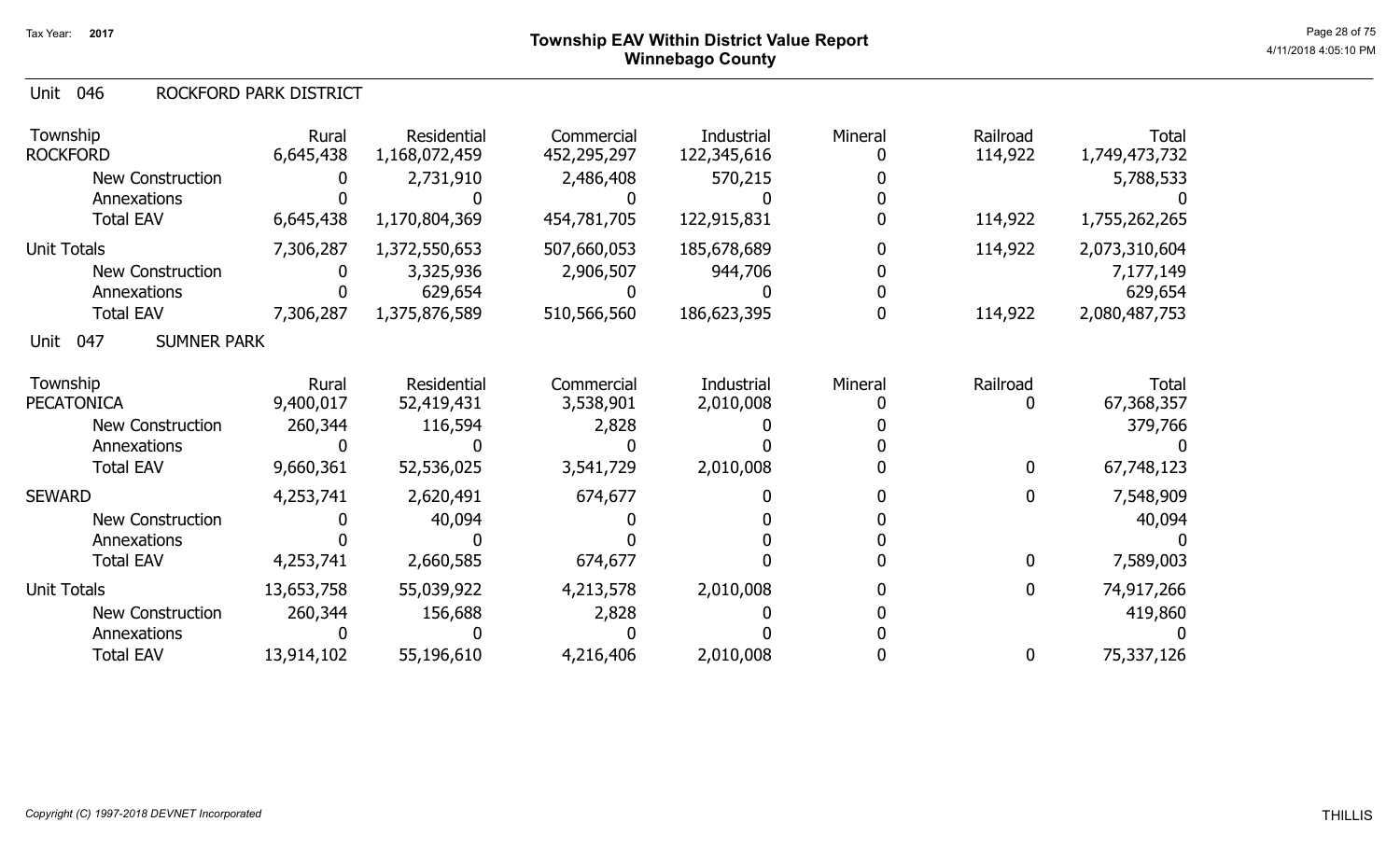## ${\sf Township}$   ${\sf EAV}$  Within District Value Report  $^{\sf Page~29~of~75}$ Winnebago County

### 048 Unit WINNEBAGO PARK DISTRICT

| Township<br><b>WINNEBAGO</b> | Rural<br>10,590,465         | Residential<br>71,386,506 | Commercial<br>6,603,439 | Industrial<br>2,594,983      | Mineral | Railroad<br>713,638 | Total<br>91,889,031        |
|------------------------------|-----------------------------|---------------------------|-------------------------|------------------------------|---------|---------------------|----------------------------|
| <b>New Construction</b>      |                             | 198,753                   | 112,299                 |                              |         |                     | 311,052                    |
| Annexations                  |                             |                           |                         |                              |         |                     |                            |
| <b>Total EAV</b>             | 10,590,465                  | 71,585,259                | 6,715,738               | 2,594,983                    |         | 713,638             | 92,200,083                 |
| <b>Unit Totals</b>           | 10,590,465                  | 71,386,506                | 6,603,439               | 2,594,983                    |         | 713,638             | 91,889,031                 |
| <b>New Construction</b>      |                             | 198,753                   | 112,299                 |                              |         |                     | 311,052                    |
| Annexations                  |                             |                           |                         |                              |         |                     |                            |
| <b>Total EAV</b>             | 10,590,465                  | 71,585,259                | 6,715,738               | 2,594,983                    |         | 713,638             | 92,200,083                 |
| 049<br>Unit                  | <b>SEWARD PARK DISTRICT</b> |                           |                         |                              |         |                     |                            |
| Township<br><b>SEWARD</b>    | Rural<br>8,681,246          | Residential<br>4,804,340  | Commercial<br>2,760,337 | <b>Industrial</b><br>164,025 | Mineral | Railroad<br>463     | <b>Total</b><br>16,410,411 |
| <b>New Construction</b>      |                             | 10,356                    | 55,610                  |                              |         |                     | 65,966                     |
| Annexations                  |                             |                           |                         |                              |         |                     |                            |
| <b>Total EAV</b>             | 8,681,246                   | 4,814,696                 | 2,815,947               | 164,025                      |         | 463                 | 16,476,377                 |
| <b>Unit Totals</b>           | 8,681,246                   | 4,804,340                 | 2,760,337               | 164,025                      |         | 463                 | 16,410,411                 |
| <b>New Construction</b>      |                             | 10,356                    | 55,610                  |                              |         |                     | 65,966                     |
| Annexations                  |                             |                           |                         |                              |         |                     |                            |
| <b>Total EAV</b>             | 8,681,246                   | 4,814,696                 | 2,815,947               | 164,025                      |         | 463                 | 16,476,377                 |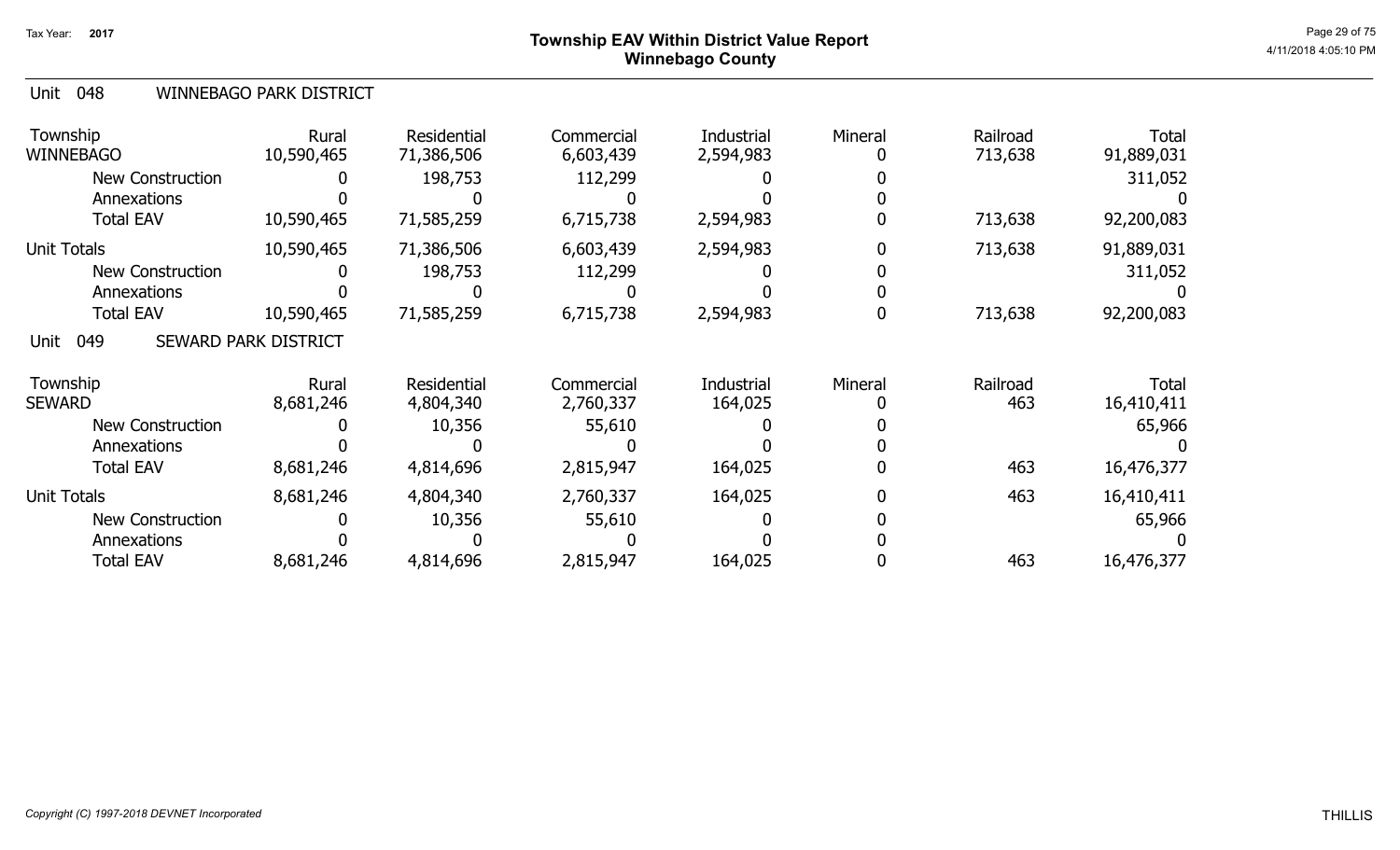### ${\sf Township~EAV~Within~District~Value~Report} \nonumber \hspace{5.5cm} \textrm{Page~30 of 75} \nonumber$ Winnebago County

| 050<br><b>DURAND SANITARY</b><br>Unit |                 |                           |                         |                       |         |                  |                     |
|---------------------------------------|-----------------|---------------------------|-------------------------|-----------------------|---------|------------------|---------------------|
| Township<br><b>DURAND</b>             | Rural<br>90,354 | Residential<br>11,296,224 | Commercial<br>3,132,721 | Industrial<br>187,060 | Mineral | Railroad<br>0    | Total<br>14,706,359 |
| New Construction                      |                 |                           |                         |                       |         |                  |                     |
| Annexations                           |                 |                           |                         |                       |         |                  |                     |
| <b>Total EAV</b>                      | 90,354          | 11,296,224                | 3,132,721               | 187,060               |         | 0                | 14,706,359          |
| <b>Unit Totals</b>                    | 90,354          | 11,296,224                | 3,132,721               | 187,060               |         | 0                | 14,706,359          |
| <b>New Construction</b>               |                 |                           |                         |                       |         |                  |                     |
| Annexations                           |                 |                           |                         |                       |         |                  |                     |
| <b>Total EAV</b>                      | 90,354          | 11,296,224                | 3,132,721               | 187,060               |         | 0                | 14,706,359          |
| ROCK RIVER WATER REC<br>051<br>Unit   |                 |                           |                         |                       |         |                  |                     |
| Township                              | Rural           | <b>Residential</b>        | Commercial              | Industrial            | Mineral | Railroad         | Total               |
| <b>CHERRY VALLEY</b>                  | 424,520         | 95,399,852                | 36,785,673              | 36,489,492            |         | 0                | 169,099,537         |
| New Construction                      |                 | 87,897                    | 125,067                 | 374,491               |         |                  | 587,455             |
| Annexations                           |                 |                           |                         |                       |         |                  |                     |
| <b>Total EAV</b>                      | 424,520         | 95,487,749                | 36,910,740              | 36,863,983            |         | $\boldsymbol{0}$ | 169,686,992         |
| <b>HARLEM</b>                         | 206,653         | 325,264,480               | 66,311,669              | 41,648,548            |         | $\boldsymbol{0}$ | 433,431,350         |
| <b>New Construction</b>               |                 | 1,626,310                 | 1,478,901               | 836,768               |         |                  | 3,941,979           |
| Annexations                           |                 |                           |                         |                       |         |                  |                     |
| <b>Total EAV</b>                      | 206,653         | 326,890,790               | 67,790,570              | 42,485,316            |         | $\mathbf 0$      | 437, 373, 329       |
| <b>OWEN</b>                           | 171,486         | 17,736,661                | 1,065,979               | 11,362,631            |         | 0                | 30,336,757          |
| <b>New Construction</b>               |                 | 142,893                   |                         |                       |         |                  | 142,893             |
| Annexations                           |                 |                           |                         |                       |         |                  |                     |
| <b>Total EAV</b>                      | 171,486         | 17,879,554                | 1,065,979               | 11,362,631            |         | $\mathbf{0}$     | 30,479,650          |
| <b>ROCKTON</b>                        | 1,038           | 19,074,495                |                         |                       |         | $\mathbf 0$      | 19,075,533          |
| <b>New Construction</b>               |                 | 78,145                    |                         |                       |         |                  | 78,145              |
| Annexations                           |                 |                           |                         |                       |         |                  |                     |
| <b>Total EAV</b>                      | 1,038           | 19,152,640                |                         |                       |         | $\mathbf 0$      | 19,153,678          |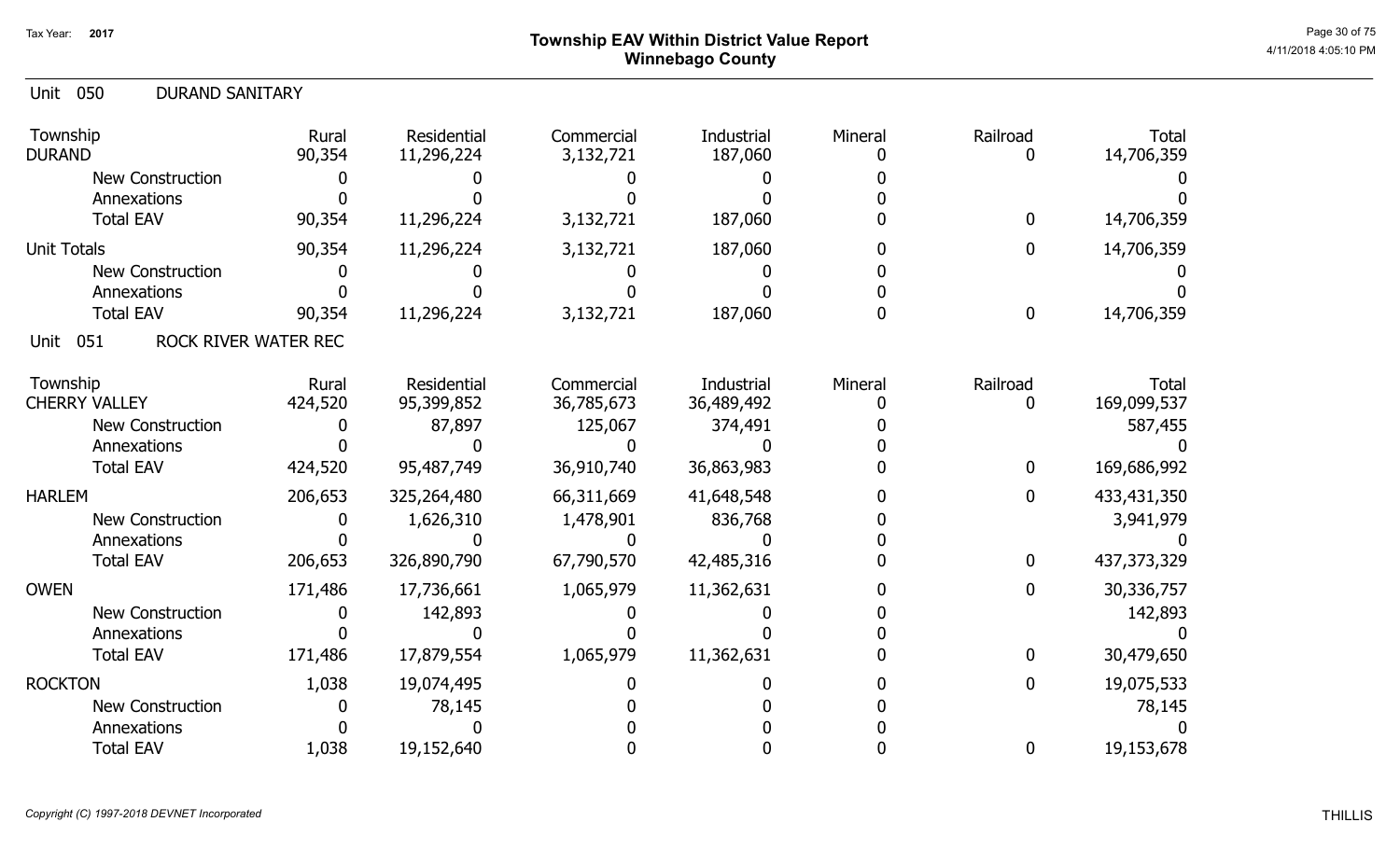Unit 051 ROCK RIVER WATER REC

| Township<br><b>ROSCOE</b>             | Rural<br>456,934 | Residential<br>102,807,858 | Commercial<br>40,234,583 | Industrial<br>3,199,719 | Mineral | Railroad<br>0 | <b>Total</b><br>146,699,094 |
|---------------------------------------|------------------|----------------------------|--------------------------|-------------------------|---------|---------------|-----------------------------|
| <b>New Construction</b>               |                  | 442,790                    | 2,037,109                |                         |         |               | 2,479,899                   |
| Annexations                           |                  |                            | 398,854                  |                         |         |               | 398,854                     |
| <b>Total EAV</b>                      | 456,934          | 103,250,648                | 42,271,692               | 3,199,719               |         | $\mathbf{0}$  | 149,178,993                 |
| <b>ROCKFORD</b>                       | 1,679,102        | 1,084,117,079              | 444,807,178              | 120,212,056             |         | 114,922       | 1,650,930,337               |
| <b>New Construction</b>               | 0                | 2,573,747                  | 2,486,408                | 547,887                 |         |               | 5,608,042                   |
| Annexations                           |                  | 758,153                    |                          |                         |         |               | 758,153                     |
| <b>Total EAV</b>                      | 1,679,102        | 1,086,690,826              | 447,293,586              | 120,759,943             |         | 114,922       | 1,656,538,379               |
| <b>Unit Totals</b>                    | 2,939,733        | 1,644,400,425              | 589,205,082              | 212,912,446             |         | 114,922       | 2,449,572,608               |
| <b>New Construction</b>               |                  | 4,951,782                  | 6,127,485                | 1,759,146               |         |               | 12,838,413                  |
| Annexations                           |                  | 758,153                    | 398,854                  |                         |         |               | 1,157,007                   |
| <b>Total EAV</b>                      | 2,939,733        | 1,649,352,207              | 595,332,567              | 214,671,592             |         | 114,922       | 2,462,411,021               |
| <b>SEWARD SANITARY</b><br>053<br>Unit |                  |                            |                          |                         |         |               |                             |
| Township                              | Rural            | Residential                | Commercial               | <b>Industrial</b>       | Mineral | Railroad      | <b>Total</b>                |
| <b>SEWARD</b>                         | 140,363          | 2,059,548                  | 1,859,246                | 164,025                 |         | 463           | 4,223,645                   |
| New Construction                      |                  | 10,356                     | 55,610                   |                         |         |               | 65,966                      |
| Annexations                           |                  |                            |                          |                         |         |               |                             |
| <b>Total EAV</b>                      | 140,363          | 2,069,904                  | 1,914,856                | 164,025                 |         | 463           | 4,289,611                   |
| Unit Totals                           | 140,363          | 2,059,548                  | 1,859,246                | 164,025                 |         | 463           | 4,223,645                   |
| <b>New Construction</b>               |                  | 10,356                     | 55,610                   |                         |         |               | 65,966                      |
| Annexations                           |                  |                            |                          |                         |         |               |                             |
| <b>Total EAV</b>                      | 140,363          | 2,069,904                  | 1,914,856                | 164,025                 |         | 463           | 4,289,611                   |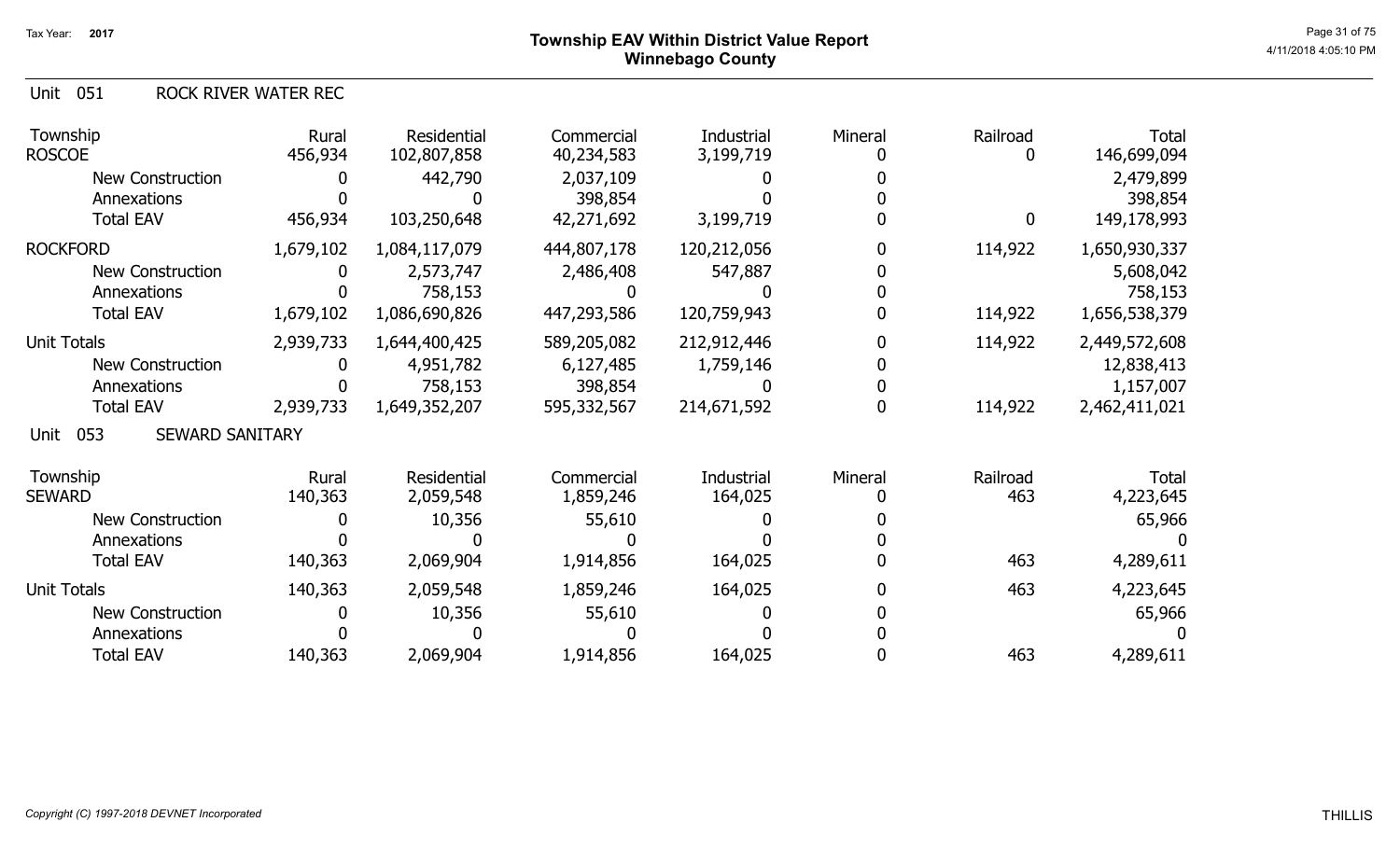# ${\sf Township}$   ${\sf EAV}$  Within District Value Report  $^{\sf Page~32~of~75}$ Winnebago County

### Unit 054 CHERRY VALLEY LIBRARY

| Township<br><b>CHERRY VALLEY</b> | Rural<br>4,476,554     | Residential<br>125,780,676 | Commercial<br>8,229,212 | Industrial<br>518,513 | Mineral | Railroad     | <b>Total</b><br>139,004,955 |
|----------------------------------|------------------------|----------------------------|-------------------------|-----------------------|---------|--------------|-----------------------------|
| <b>New Construction</b>          | 39,863                 | 105,454                    |                         |                       |         |              | 145,317                     |
| Annexations                      |                        |                            |                         |                       |         |              |                             |
| <b>Total EAV</b>                 | 4,516,417              | 125,886,130                | 8,229,212               | 518,513               |         | $\mathbf 0$  | 139,150,272                 |
| <b>ROCKFORD</b>                  | 1,505,391              | 65,508,352                 | 35,374,430              | 2,770,696             |         | $\mathbf 0$  | 105,158,869                 |
| <b>New Construction</b>          |                        | 146,027                    | 20,426                  |                       |         |              | 166,453                     |
| Annexations                      |                        |                            |                         |                       |         |              |                             |
| <b>Total EAV</b>                 | 1,505,391              | 65,654,379                 | 35,394,856              | 2,770,696             |         | $\bf{0}$     | 105,325,322                 |
| <b>Unit Totals</b>               | 5,981,945              | 191,289,028                | 43,603,642              | 3,289,209             |         | $\mathbf 0$  | 244,163,824                 |
| <b>New Construction</b>          | 39,863                 | 251,481                    | 20,426                  |                       |         |              | 311,770                     |
| Annexations                      |                        |                            |                         |                       |         |              |                             |
| <b>Total EAV</b>                 | 6,021,808              | 191,540,509                | 43,624,068              | 3,289,209             |         | $\bf{0}$     | 244,475,594                 |
| 055<br>Unit                      | NORTH SUBURBAN LIBRARY |                            |                         |                       |         |              |                             |
| Township                         | Rural                  | Residential                | Commercial              | Industrial            | Mineral | Railroad     | <b>Total</b>                |
| <b>HARLEM</b>                    | 2,646,030              | 448,513,382                | 70,064,290              | 44,057,881            |         | 0            | 565,281,583                 |
| <b>New Construction</b>          |                        | 1,904,793                  | 1,478,901               | 836,768               |         |              | 4,220,462                   |
| Annexations                      |                        |                            |                         |                       |         |              |                             |
| <b>Total EAV</b>                 | 2,646,030              | 450,418,175                | 71,543,191              | 44,894,649            |         | $\mathbf{0}$ | 569,502,045                 |
| <b>OWEN</b>                      | 4,229                  | 19,688,256                 |                         | 3,294                 |         | 0            | 19,695,779                  |
| <b>New Construction</b>          |                        | 91,211                     |                         |                       |         |              | 91,211                      |
| Annexations                      |                        |                            |                         |                       |         |              |                             |
| <b>Total EAV</b>                 | 4,229                  | 19,779,467                 |                         | 3,294                 |         | 0            | 19,786,990                  |
| <b>ROSCOE</b>                    | 5,437,764              | 314,578,626                | 48,063,324              | 15,733,241            |         | $\mathbf{0}$ | 383,812,955                 |
| <b>New Construction</b>          | 64,204                 | 1,065,717                  | 2,408,104               |                       |         |              | 3,538,025                   |
| Annexations                      |                        |                            |                         |                       |         |              |                             |
| <b>Total EAV</b>                 | 5,501,968              | 315,644,343                | 50,471,428              | 15,733,241            |         | 0            | 387,350,980                 |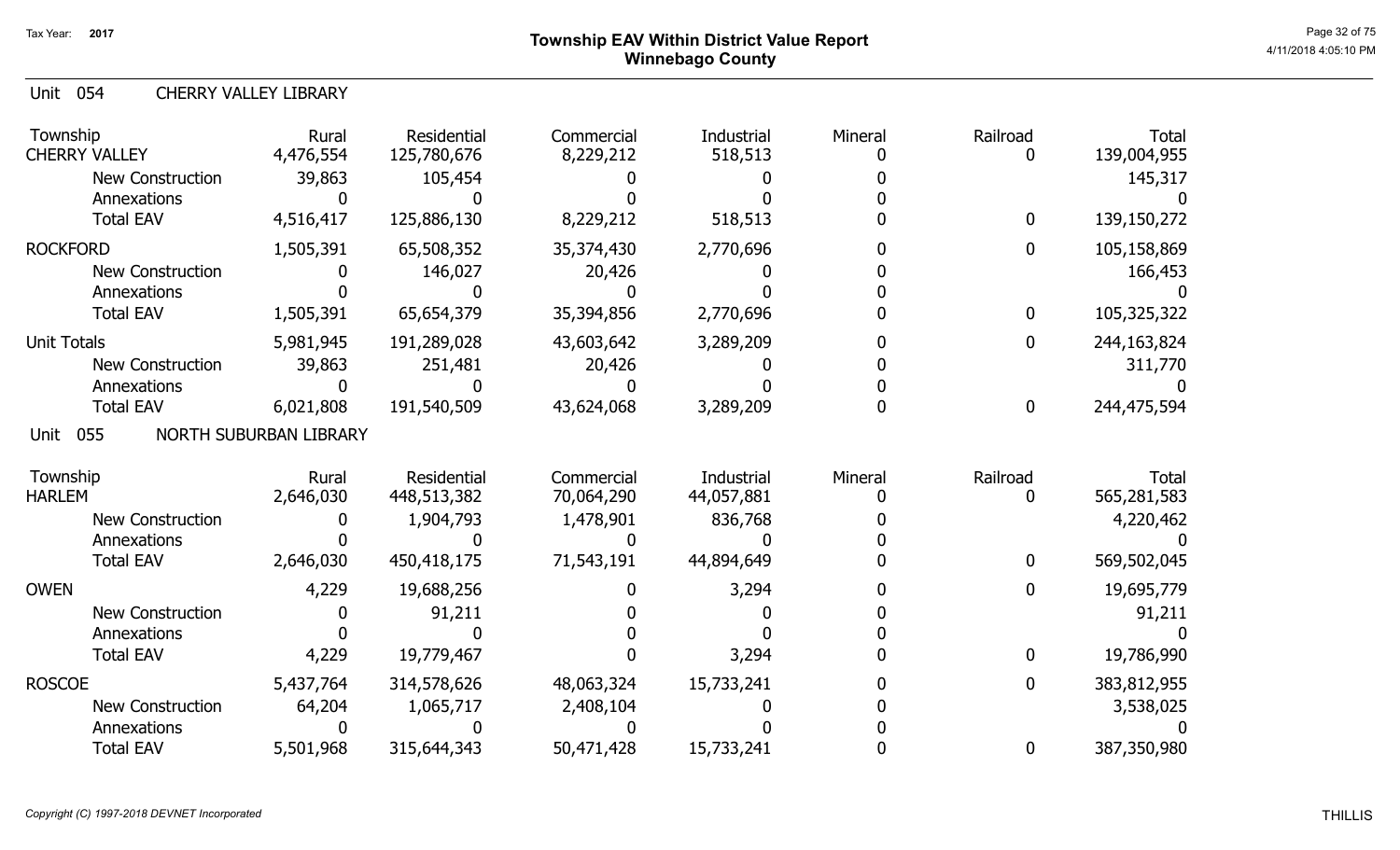# ${\sf Township~EAV~Within~District~Value~Report} \nonumber \hspace{5.5cm} \textrm{Page~33 of 75} \nonumber$ Winnebago County

#### Unit 055 NORTH SUBURBAN LIBRARY

| Township<br><b>ROCKFORD</b>       | Rural<br>74,141 | Residential<br>94,245,859 | Commercial<br>47,460,101 | Industrial<br>21,314,075 | Mineral | Railroad | Total<br>163,094,176 |
|-----------------------------------|-----------------|---------------------------|--------------------------|--------------------------|---------|----------|----------------------|
| <b>New Construction</b>           |                 | 287,507                   | 171,463                  | 88,771                   |         |          | 547,741              |
| Annexations                       |                 |                           |                          |                          |         |          |                      |
| <b>Total EAV</b>                  | 74,141          | 94,533,366                | 47,631,564               | 21,402,846               |         | 0        | 163,641,917          |
| <b>Unit Totals</b>                | 8,162,164       | 877,026,123               | 165,587,715              | 81,108,491               |         | 0        | 1,131,884,493        |
| New Construction                  | 64,204          | 3,349,228                 | 4,058,468                | 925,539                  |         |          | 8,397,439            |
| Annexations                       |                 |                           |                          |                          |         |          |                      |
| <b>Total EAV</b>                  | 8,226,368       | 880, 375, 351             | 169,646,183              | 82,034,030               |         | 0        | 1,140,281,932        |
| 056<br>PECATONICA LIBRARY<br>Unit |                 |                           |                          |                          |         |          |                      |
| Township                          | Rural           | Residential               | Commercial               | Industrial               | Mineral | Railroad | Total                |
| <b>BURRITT</b>                    | 5,202,938       | 5,577,233                 | 561,192                  |                          |         |          | 11,341,363           |
| <b>New Construction</b>           | 6,969           | 55,298                    |                          |                          |         |          | 62,267               |
| Annexations                       |                 |                           |                          |                          |         |          |                      |
| <b>Total EAV</b>                  | 5,209,907       | 5,632,531                 | 561,192                  |                          |         | 0        | 11,403,630           |
| <b>DURAND</b>                     | 509,074         | 481,837                   |                          |                          |         |          | 990,911              |
| <b>New Construction</b>           |                 |                           |                          |                          |         |          |                      |
| Annexations                       |                 |                           |                          |                          |         |          |                      |
| <b>Total EAV</b>                  | 509,074         | 481,837                   |                          |                          |         |          | 990,911              |
| <b>PECATONICA</b>                 | 9,400,017       | 52,419,431                | 3,538,901                | 2,010,008                |         | 0        | 67,368,357           |
| <b>New Construction</b>           | 260,344         | 116,594                   | 2,828                    |                          |         |          | 379,766              |
| Annexations                       |                 |                           |                          |                          |         |          |                      |
| <b>Total EAV</b>                  | 9,660,361       | 52,536,025                | 3,541,729                | 2,010,008                |         | $\bf{0}$ | 67,748,123           |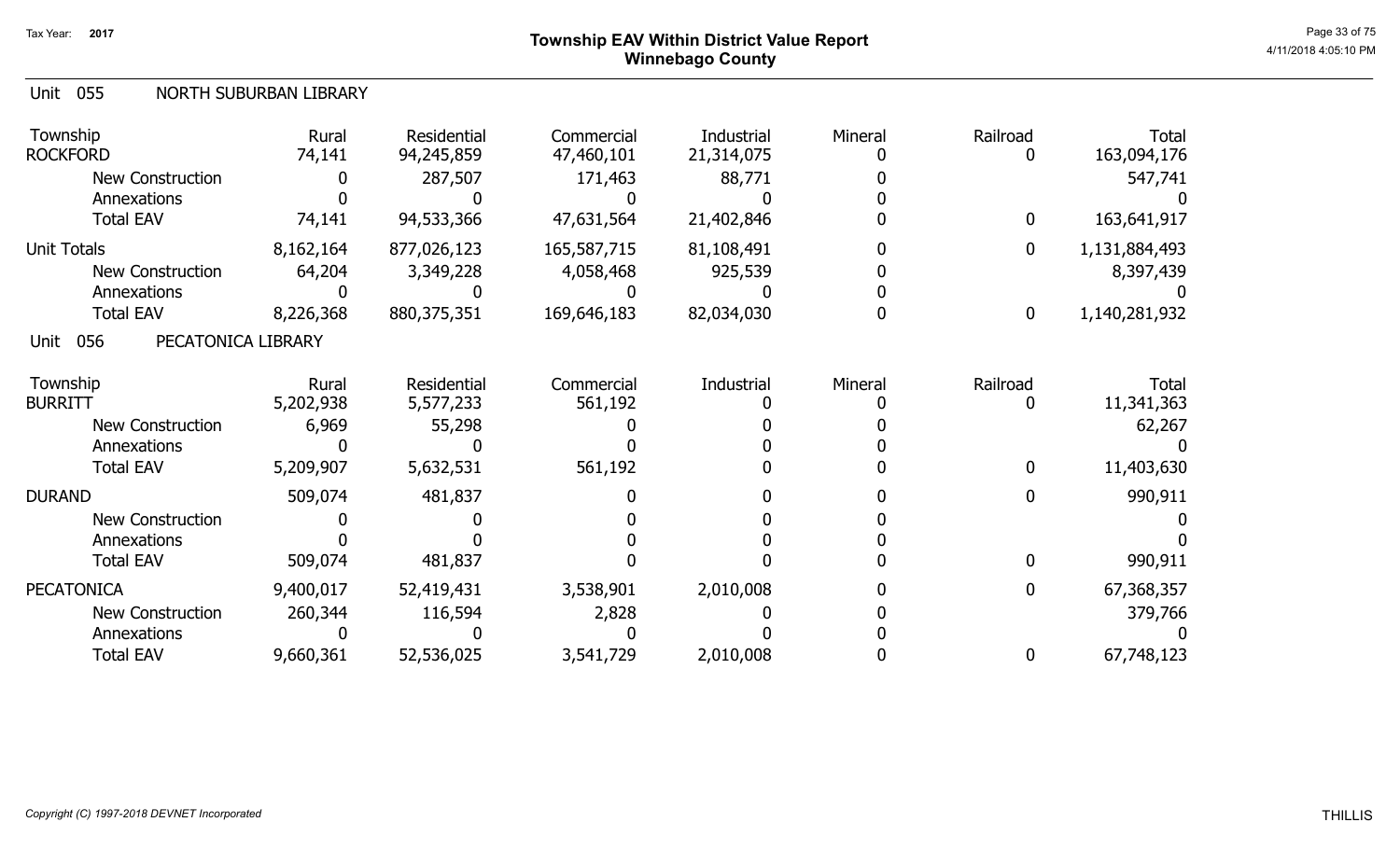# ${\sf Township}$   ${\sf EAV}$  Within District Value Report  $^{\sf Page~34~of~75}$ Winnebago County

|  | Unit 056 | PECATONICA LIBRARY |
|--|----------|--------------------|
|--|----------|--------------------|

| Township<br><b>SEWARD</b>                  | Rural<br>3,745,705 | <b>Residential</b><br>2,399,681 | Commercial<br>674,677    | Industrial              | Mineral | Railroad<br>0    | <b>Total</b><br>6,820,063   |
|--------------------------------------------|--------------------|---------------------------------|--------------------------|-------------------------|---------|------------------|-----------------------------|
| <b>New Construction</b>                    |                    | 7,757                           |                          |                         |         |                  | 7,757                       |
| Annexations<br><b>Total EAV</b>            | 3,745,705          | 2,407,438                       | 674,677                  |                         |         | $\boldsymbol{0}$ | 6,827,820                   |
| <b>Unit Totals</b>                         | 18,857,734         | 60,878,182                      | 4,774,770                | 2,010,008               |         | $\mathbf 0$      | 86,520,694                  |
| <b>New Construction</b>                    | 267,313            | 179,649                         | 2,828                    |                         |         |                  | 449,790                     |
| Annexations                                |                    |                                 |                          |                         |         |                  |                             |
| <b>Total EAV</b>                           | 19,125,047         | 61,057,831                      | 4,777,598                | 2,010,008               |         | $\boldsymbol{0}$ | 86,970,484                  |
| 057<br><b>TALCOTT FREE LIBRARY</b><br>Unit |                    |                                 |                          |                         |         |                  |                             |
| Township<br><b>ROCKTON</b>                 | Rural<br>8,693,147 | Residential<br>165,608,298      | Commercial<br>10,748,763 | Industrial<br>5,338,969 | Mineral | Railroad<br>0    | <b>Total</b><br>190,389,177 |
| <b>New Construction</b>                    | 81,731             | 814,533                         |                          |                         |         |                  | 896,264                     |
| Annexations                                |                    |                                 |                          |                         |         |                  |                             |
| <b>Total EAV</b>                           | 8,774,878          | 166,422,831                     | 10,748,763               | 5,338,969               |         | $\mathbf 0$      | 191,285,441                 |
| <b>Unit Totals</b>                         | 8,693,147          | 165,608,298                     | 10,748,763               | 5,338,969               |         | $\boldsymbol{0}$ | 190,389,177                 |
| <b>New Construction</b>                    | 81,731             | 814,533                         |                          |                         |         |                  | 896,264                     |
| Annexations                                |                    |                                 |                          |                         |         |                  |                             |
| <b>Total EAV</b>                           | 8,774,878          | 166,422,831                     | 10,748,763               | 5,338,969               |         | $\bf{0}$         | 191,285,441                 |
| WINNEBAGO LIBRARY<br>058<br>Unit           |                    |                                 |                          |                         |         |                  |                             |
| Township<br><b>BURRITT</b>                 | Rural<br>6,914,110 | <b>Residential</b><br>6,385,585 | Commercial<br>612,795    | Industrial              | Mineral | Railroad<br>0    | Total<br>13,912,490         |
| <b>New Construction</b>                    | 27,833             |                                 |                          |                         |         |                  | 27,833                      |
| Annexations                                |                    |                                 |                          |                         |         |                  |                             |
| <b>Total EAV</b>                           | 6,941,943          | 6,385,585                       | 612,795                  |                         |         | 0                | 13,940,323                  |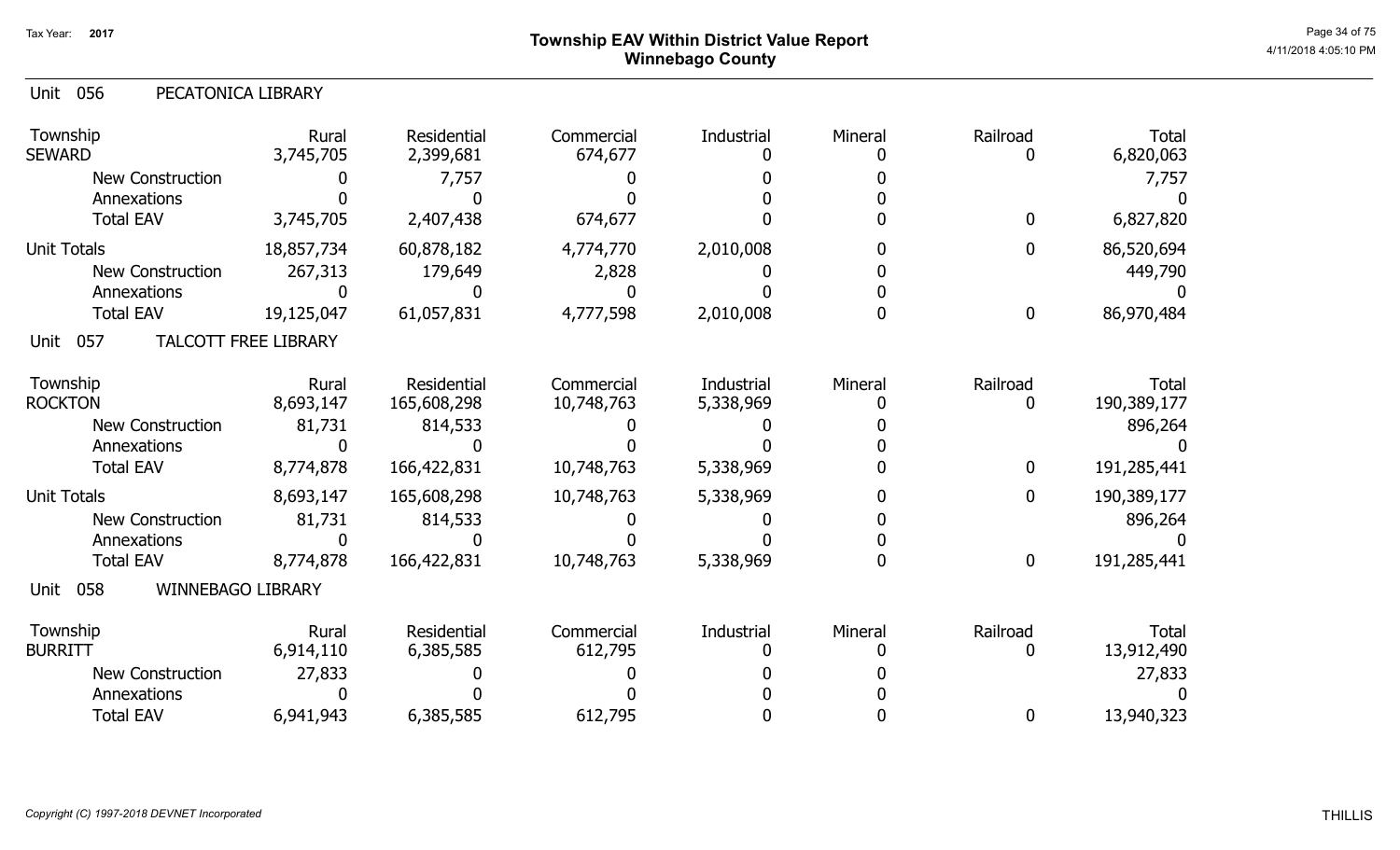# ${\sf Township}$   ${\sf EAV}$  Within District Value Report  $^{\sf Page\ 35~of~75}$ Winnebago County

### 058 Unit WINNEBAGO LIBRARY

| Township<br><b>HARRISON</b> | Rural<br>52,336 | Residential | Commercial | Industrial | Mineral | Railroad     | <b>Total</b><br>52,336 |
|-----------------------------|-----------------|-------------|------------|------------|---------|--------------|------------------------|
| <b>New Construction</b>     |                 |             |            |            |         |              |                        |
| Annexations                 |                 |             |            |            |         |              |                        |
| <b>Total EAV</b>            | 52,336          |             |            |            |         | 0            | 52,336                 |
| <b>OWEN</b>                 | 151,825         | 378,795     |            |            |         |              | 530,620                |
| New Construction            |                 |             |            |            |         |              |                        |
| Annexations                 |                 |             |            |            |         |              |                        |
| <b>Total EAV</b>            | 151,825         | 378,795     |            |            |         | <sup>0</sup> | 530,620                |
| <b>SEWARD</b>               | 9,189,282       | 5,025,150   | 2,760,337  | 164,025    |         | 463          | 17,139,257             |
| <b>New Construction</b>     |                 | 42,693      | 55,610     |            |         |              | 98,303                 |
| Annexations                 |                 |             |            |            |         |              |                        |
| <b>Total EAV</b>            | 9,189,282       | 5,067,843   | 2,815,947  | 164,025    |         | 463          | 17,237,560             |
| <b>WINNEBAGO</b>            | 10,483,874      | 71,386,506  | 6,603,439  | 2,594,983  |         | 713,638      | 91,782,440             |
| New Construction            |                 | 198,753     | 112,299    |            |         |              | 311,052                |
| Annexations                 |                 |             |            |            |         |              |                        |
| <b>Total EAV</b>            | 10,483,874      | 71,585,259  | 6,715,738  | 2,594,983  |         | 713,638      | 92,093,492             |
| <b>ROCKFORD</b>             | 1,630,934       | 15,978,656  | 175,611    | 293,110    |         | 0            | 18,078,311             |
| <b>New Construction</b>     |                 | 18,373      |            |            |         |              | 18,373                 |
| Annexations                 |                 | 18,038      |            |            |         |              | 18,038                 |
| <b>Total EAV</b>            | 1,630,934       | 15,997,029  | 175,611    | 293,110    |         | 0            | 18,096,684             |
| Unit Totals                 | 28,422,361      | 99,154,692  | 10,152,182 | 3,052,118  |         | 714,101      | 141,495,454            |
| <b>New Construction</b>     | 27,833          | 259,819     | 167,909    |            |         |              | 455,561                |
| Annexations                 |                 | 18,038      |            |            |         |              | 18,038                 |
| <b>Total EAV</b>            | 28,450,194      | 99,414,511  | 10,320,091 | 3,052,118  |         | 714,101      | 141,951,015            |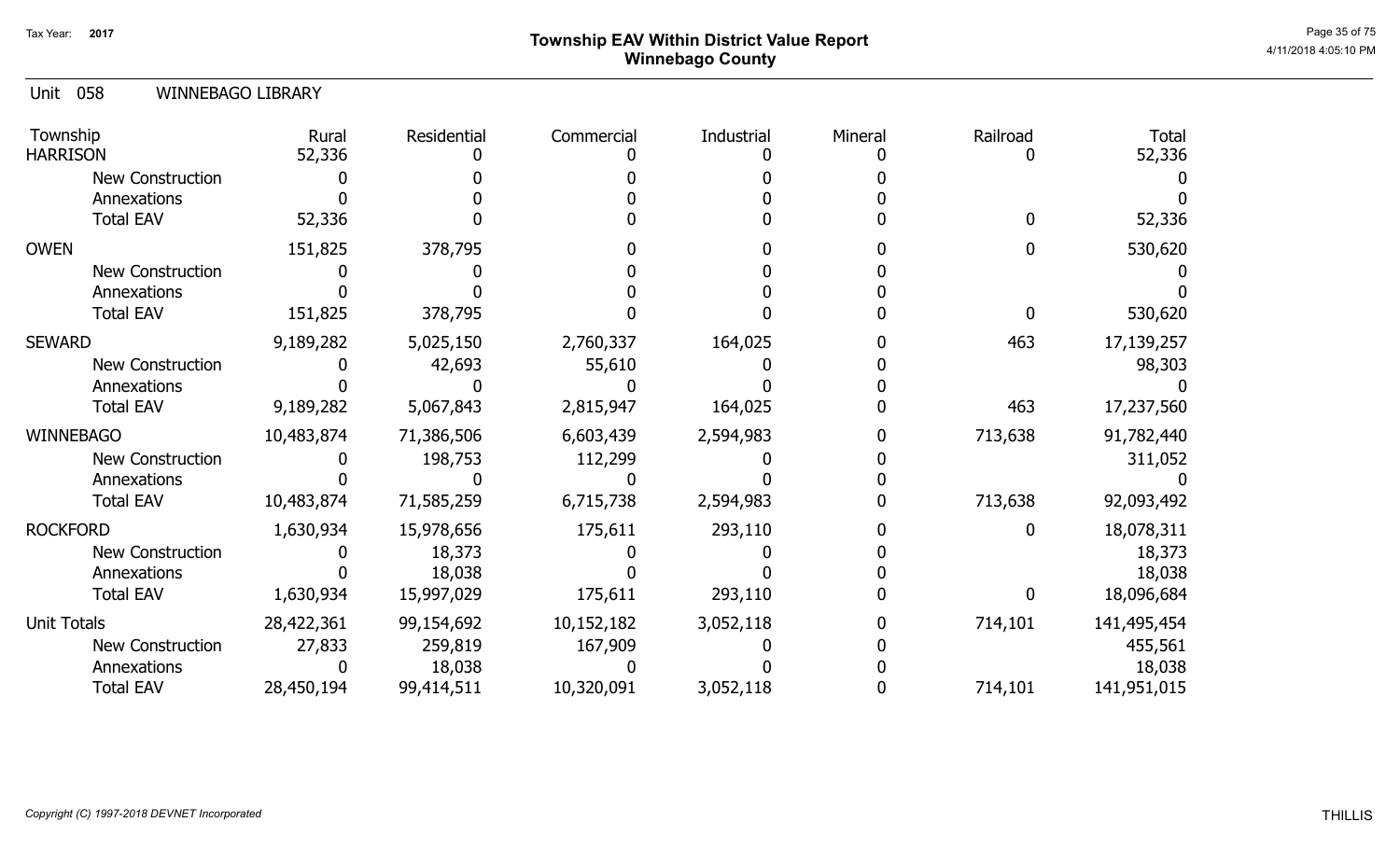# ${\sf Township~EAV~Within~District~Value~Report} \nonumber \hspace{5.5cm} \textrm{Page~36 of 75} \nonumber$ Winnebago County

059 Unit ROCKFORD CITY LIBRARY

| Township<br><b>CHERRY VALLEY</b> | Rural<br>211,999            | Residential<br>42,687,082 | Commercial<br>28,374,989   | Industrial<br>36,140,455 | Mineral | Railroad<br>0 | <b>Total</b><br>107,414,525 |
|----------------------------------|-----------------------------|---------------------------|----------------------------|--------------------------|---------|---------------|-----------------------------|
| <b>New Construction</b>          | 0                           | 55,531                    | 125,067                    | 374,491                  |         |               | 555,089                     |
| Annexations<br><b>Total EAV</b>  | 211,999                     | 18,890<br>42,742,613      | <sup>0</sup><br>28,500,056 | 36,514,946               |         | $\bf{0}$      | 18,890<br>107,969,614       |
| <b>OWEN</b>                      | 117,465                     | 5,399,567                 | 1,114,255                  | 11,383,823               |         | $\bf{0}$      | 18,015,110                  |
| New Construction                 | 0                           | 51,682                    |                            |                          |         |               | 51,682                      |
| Annexations                      |                             |                           |                            |                          |         |               |                             |
| <b>Total EAV</b>                 | 117,465                     | 5,451,249                 | 1,114,255                  | 11,383,823               |         | $\bf{0}$      | 18,066,792                  |
| <b>WINNEBAGO</b>                 | 106,591                     |                           |                            |                          |         | $\mathbf{0}$  | 106,591                     |
| <b>New Construction</b>          |                             |                           |                            |                          |         |               |                             |
| Annexations                      |                             |                           |                            |                          |         |               |                             |
| <b>Total EAV</b>                 | 106,591                     |                           |                            |                          |         | 0             | 106,591                     |
| <b>ROCKFORD</b>                  | 744,755                     | 864,062,383               | 360,400,636                | 95,321,334               |         | 114,922       | 1,320,644,030               |
| <b>New Construction</b>          | 0                           | 2,026,814                 | 2,294,519                  | 459,116                  |         |               | 4,780,449                   |
| Annexations                      |                             | 25,862                    | 942                        |                          |         |               | 26,804                      |
| <b>Total EAV</b>                 | 744,755                     | 866,089,197               | 362,695,155                | 95,780,450               |         | 114,922       | 1,325,424,479               |
| <b>Unit Totals</b>               | 1,180,810                   | 912,149,032               | 389,889,880                | 142,845,612              |         | 114,922       | 1,446,180,256               |
| New Construction                 | 0                           | 2,134,027                 | 2,419,586                  | 833,607                  |         |               | 5,387,220                   |
| Annexations                      |                             | 44,752                    | 942                        |                          |         |               | 45,694                      |
| <b>Total EAV</b>                 | 1,180,810                   | 914,283,059               | 392,309,466                | 143,679,219              |         | 114,922       | 1,451,567,476               |
| 060<br>Unit                      | <b>GREATER RKFD AIRPORT</b> |                           |                            |                          |         |               |                             |
| Township                         | Rural                       | Residential               | Commercial                 | <b>Industrial</b>        | Mineral | Railroad      | <b>Total</b>                |
| <b>CHERRY VALLEY</b>             | 4,284,763                   | 179,506,587               | 39,856,173                 | 37,661,345               |         | 0             | 261,308,868                 |
| <b>New Construction</b>          | 38,786                      | 162,835                   | 149,711                    | 374,491                  |         |               | 725,823                     |
| Annexations                      |                             |                           |                            |                          |         |               |                             |
| <b>Total EAV</b>                 | 4,323,549                   | 179,669,422               | 40,005,884                 | 38,035,836               |         | $\bf{0}$      | 262,034,691                 |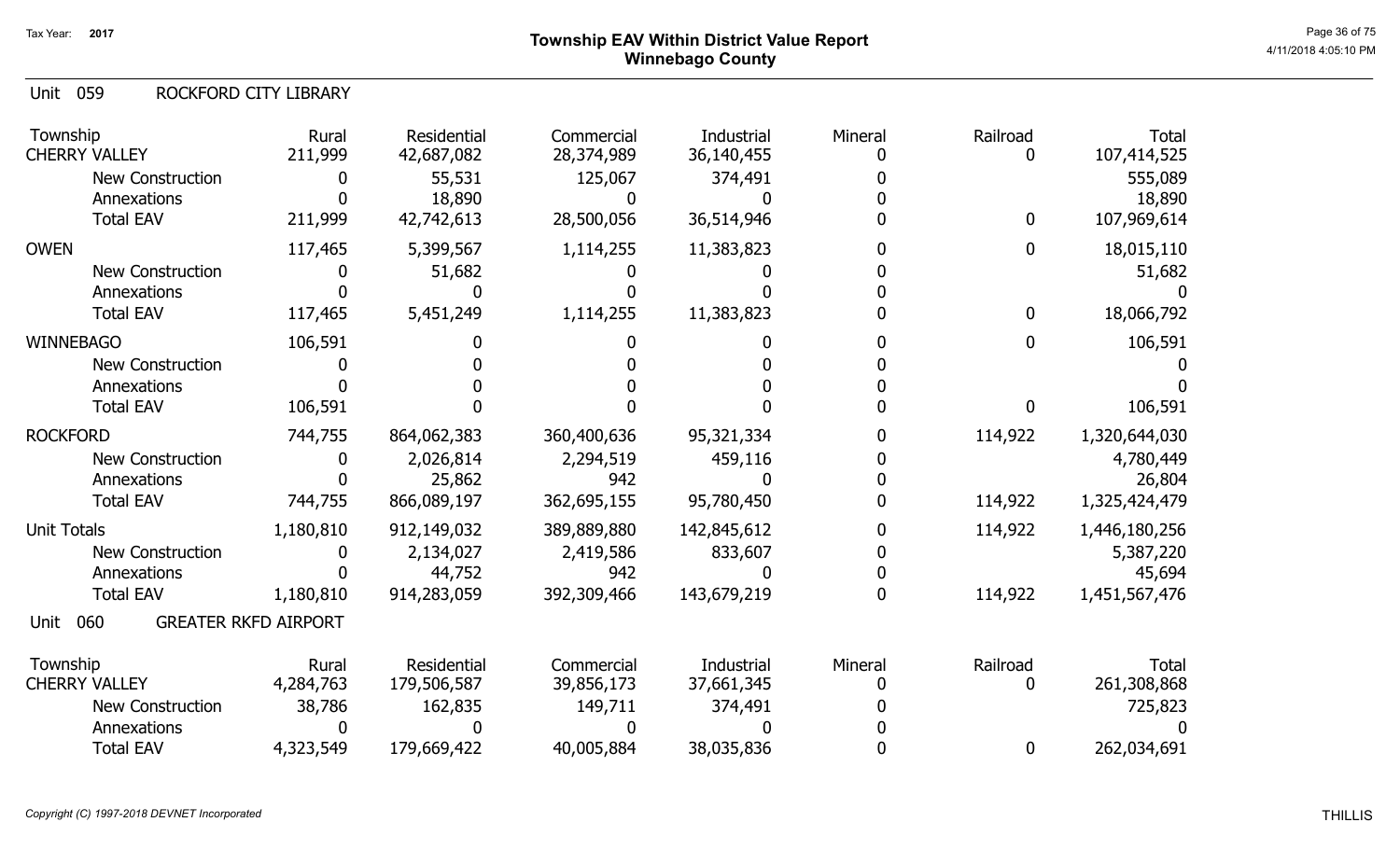060 Unit GREATER RKFD AIRPORT

| Township<br><b>HARLEM</b> | Rural<br>2,646,030        | Residential<br>448,847,965 | Commercial<br>70,064,290 | Industrial<br>44,057,881 | Mineral | Railroad<br>0 | <b>Total</b><br>565,616,166 |
|---------------------------|---------------------------|----------------------------|--------------------------|--------------------------|---------|---------------|-----------------------------|
| New Construction          |                           | 1,904,793                  | 1,478,901                | 836,768                  |         |               | 4,220,462                   |
| Annexations               |                           |                            |                          |                          |         |               |                             |
| <b>Total EAV</b>          | 2,646,030                 | 450,752,758                | 71,543,191               | 44,894,649               |         | 0             | 569,836,628                 |
| <b>OWEN</b>               | 6,058,034                 | 57,189,958                 | 1,402,327                | 11,420,836               |         | $\mathbf{0}$  | 76,071,155                  |
| New Construction          |                           | 143,674                    |                          |                          |         |               | 143,674                     |
| Annexations               |                           |                            |                          |                          |         |               |                             |
| <b>Total EAV</b>          | 6,058,034                 | 57,333,632                 | 1,402,327                | 11,420,836               |         | 0             | 76,214,829                  |
| <b>ROCKFORD</b>           | 9,832,241                 | 1,183,976,088              | 452,954,728              | 124,654,838              |         | 114,922       | 1,771,532,817               |
| New Construction          | 44,020                    | 2,801,748                  | 2,416,306                | 570,215                  |         |               | 5,832,289                   |
| Annexations               |                           |                            |                          |                          |         |               |                             |
| <b>Total EAV</b>          | 9,876,261                 | 1,186,777,836              | 455,371,034              | 125,225,053              |         | 114,922       | 1,777,365,106               |
| <b>Unit Totals</b>        | 22,821,068                | 1,869,520,598              | 564,277,518              | 217,794,900              |         | 114,922       | 2,674,529,006               |
| New Construction          | 82,806                    | 5,013,050                  | 4,044,918                | 1,781,474                |         |               | 10,922,248                  |
| Annexations               |                           |                            |                          |                          |         |               |                             |
| <b>Total EAV</b>          | 22,903,874                | 1,874,533,648              | 568,322,436              | 219,576,374              |         | 114,922       | 2,685,451,254               |
| 061<br>Unit               | SOUTH BELOIT CITY LIBRARY |                            |                          |                          |         |               |                             |
| Township                  | Rural                     | Residential                | Commercial               | Industrial               | Mineral | Railroad      | Total                       |
| <b>ROCKTON</b>            | 13,866                    | 38,105,935                 | 9,767,515                | 9,195,709                |         | 0             | 57,083,025                  |
| New Construction          |                           | 6,701                      | 141,967                  | 7,838                    |         |               | 156,506                     |
| Annexations               |                           |                            |                          |                          |         |               |                             |
| <b>Total EAV</b>          | 13,866                    | 38,112,636                 | 9,909,482                | 9,203,547                |         | 0             | 57,239,531                  |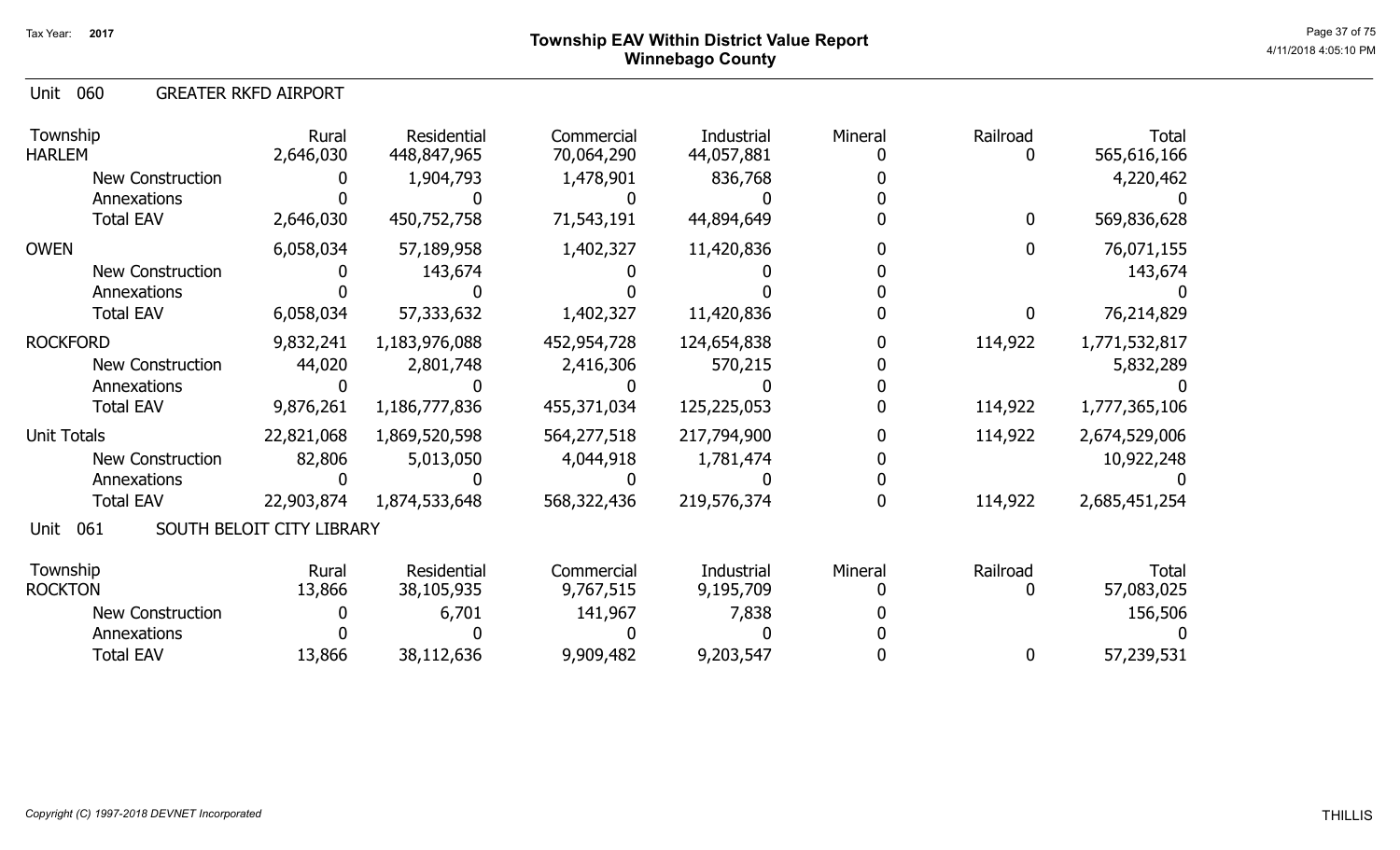# ${\sf Township~EAV~Within~District~Value~Report} \nonumber \hspace{5.5cm} \textrm{Page~38 of 75} \nonumber$ Winnebago County

#### Unit 061 SOUTH BELOIT CITY LIBRARY

| Township<br><b>ROSCOE</b>                  | Rural<br>224,854 | Residential<br>35,909,345 | Commercial<br>11,029,847 | Industrial<br>3,858,944 | Mineral | Railroad    | <b>Total</b><br>51,022,990 |
|--------------------------------------------|------------------|---------------------------|--------------------------|-------------------------|---------|-------------|----------------------------|
| <b>New Construction</b>                    |                  | 405,716                   | 84,918                   | 438,465                 |         |             | 929,099                    |
| Annexations                                |                  |                           |                          |                         |         |             |                            |
| <b>Total EAV</b>                           | 224,854          | 36,315,061                | 11,114,765               | 4,297,409               |         | $\bf{0}$    | 51,952,089                 |
| <b>Unit Totals</b>                         | 238,720          | 74,015,280                | 20,797,362               | 13,054,653              |         | 0           | 108,106,015                |
| New Construction                           |                  | 412,417                   | 226,885                  | 446,303                 |         |             | 1,085,605                  |
| Annexations                                |                  |                           |                          |                         |         |             |                            |
| <b>Total EAV</b>                           | 238,720          | 74,427,697                | 21,024,247               | 13,500,956              |         | $\bf{0}$    | 109,191,620                |
| <b>RKFD - WINN DRAINAGE</b><br>062<br>Unit |                  |                           |                          |                         |         |             |                            |
| Township                                   | Rural            | Residential               | Commercial               | Industrial              | Mineral | Railroad    | <b>Total</b>               |
| <b>BURRITT</b>                             | 5,620            | 170,914                   |                          |                         |         | 0           | 176,534                    |
| <b>New Construction</b>                    |                  |                           |                          |                         |         |             |                            |
| Annexations                                |                  |                           |                          |                         |         |             |                            |
| <b>Total EAV</b>                           | 5,620            | 170,914                   |                          |                         |         | $\mathbf 0$ | 176,534                    |
| <b>WINNEBAGO</b>                           | 188,807          | 1,052,696                 | 423,863                  | 11,755                  |         | 0           | 1,677,121                  |
| <b>New Construction</b>                    |                  |                           |                          |                         |         |             |                            |
| Annexations                                |                  |                           |                          |                         |         |             |                            |
| <b>Total EAV</b>                           | 188,807          | 1,052,696                 | 423,863                  | 11,755                  |         | 0           | 1,677,121                  |
| <b>ROCKFORD</b>                            | 98,356           | 4,894,880                 | 1,641,582                | 924,210                 |         | 0           | 7,559,028                  |
| <b>New Construction</b>                    |                  | 9,432                     |                          | 22,328                  |         |             | 31,760                     |
| Annexations                                |                  |                           |                          |                         |         |             |                            |
| <b>Total EAV</b>                           | 98,356           | 4,904,312                 | 1,641,582                | 946,538                 |         | $\bf{0}$    | 7,590,788                  |
| <b>Unit Totals</b>                         | 292,783          | 6,118,490                 | 2,065,445                | 935,965                 |         | 0           | 9,412,683                  |
| New Construction                           |                  | 9,432                     |                          | 22,328                  |         |             | 31,760                     |
| Annexations                                |                  |                           |                          |                         |         |             |                            |
| <b>Total EAV</b>                           | 292,783          | 6,127,922                 | 2,065,445                | 958,293                 |         | 0           | 9,444,443                  |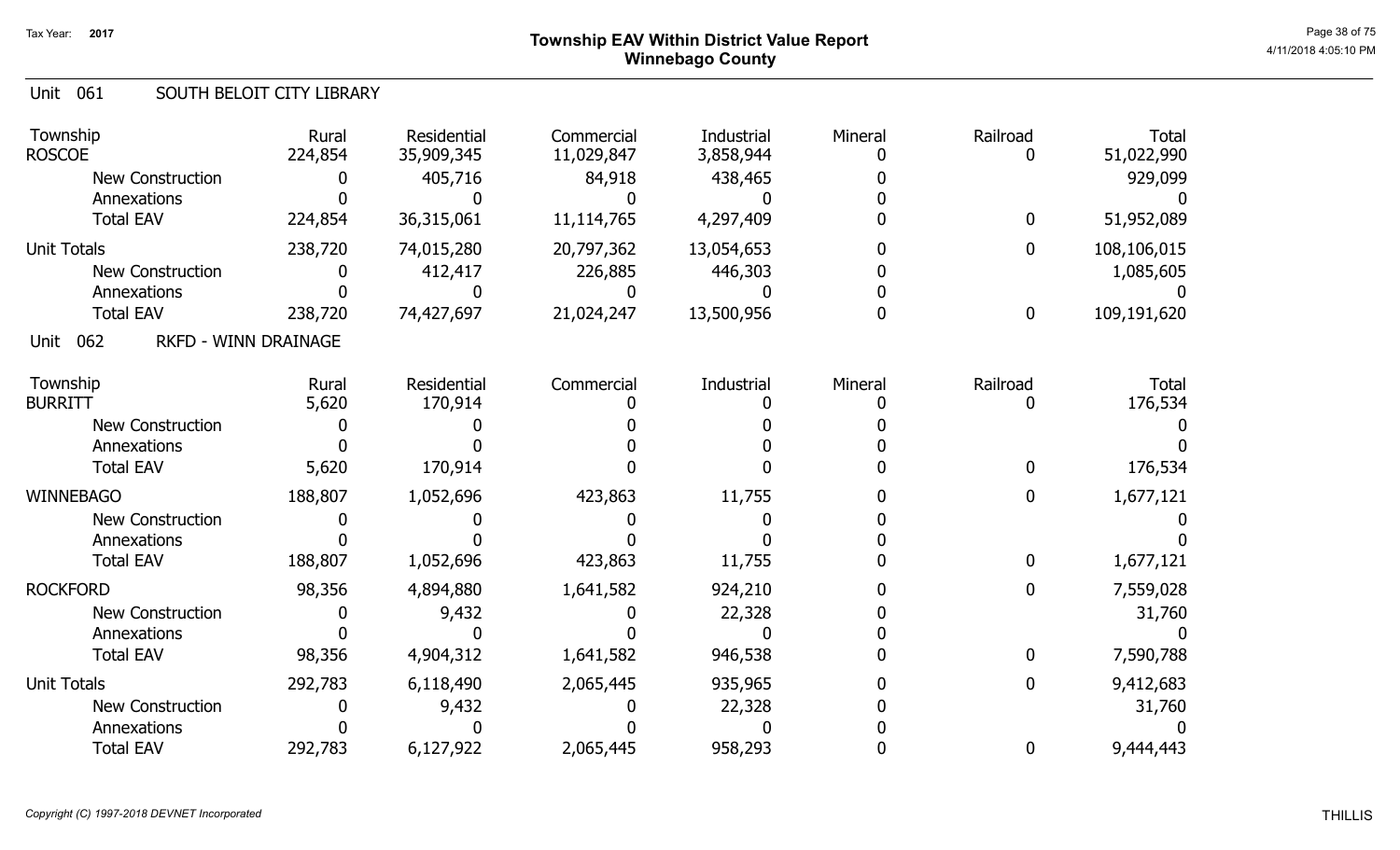# ${\sf Township}$   ${\sf EAV}$  Within District Value Report  $^{\sf Page~39~of~75}$ Winnebago County

#### Unit 064 LINCOLN-ACRES STREET LIGHT

| Township<br><b>ROCKFORD</b>                        | Rural | Residential<br>557,261 | Commercial | Industrial | Mineral | Railroad         | <b>Total</b><br>557,261 |
|----------------------------------------------------|-------|------------------------|------------|------------|---------|------------------|-------------------------|
| <b>New Construction</b><br>Annexations             |       | 151                    |            |            |         |                  | 151                     |
| <b>Total EAV</b>                                   |       | 557,412                |            |            |         | $\mathbf{0}$     | 557,412                 |
| <b>Unit Totals</b>                                 |       | 557,261                |            |            |         | 0                | 557,261                 |
| <b>New Construction</b>                            |       | 151                    |            |            |         |                  | 151                     |
| Annexations                                        |       |                        |            |            |         |                  |                         |
| <b>Total EAV</b>                                   |       | 557,412                |            |            |         | $\boldsymbol{0}$ | 557,412                 |
| 065<br><b>WASHINGTON PARK STREET LIGHT</b><br>Unit |       |                        |            |            |         |                  |                         |
| Township                                           | Rural | Residential            | Commercial | Industrial | Mineral | Railroad         | Total                   |
| <b>ROCKFORD</b>                                    |       | 1,318,646              | 13,629     | 83,770     |         | $\mathbf 0$      | 1,416,045               |
| <b>New Construction</b>                            |       | 4,035                  |            |            |         |                  | 4,035                   |
| Annexations                                        |       |                        |            |            |         |                  |                         |
| <b>Total EAV</b>                                   |       | 1,322,681              | 13,629     | 83,770     |         | $\bf{0}$         | 1,420,080               |
| <b>Unit Totals</b>                                 |       | 1,318,646              | 13,629     | 83,770     |         | $\bf{0}$         | 1,416,045               |
| <b>New Construction</b>                            |       | 4,035                  |            |            |         |                  | 4,035                   |
| Annexations                                        |       |                        |            |            |         |                  |                         |
| <b>Total EAV</b>                                   |       | 1,322,681              | 13,629     | 83,770     |         | 0                | 1,420,080               |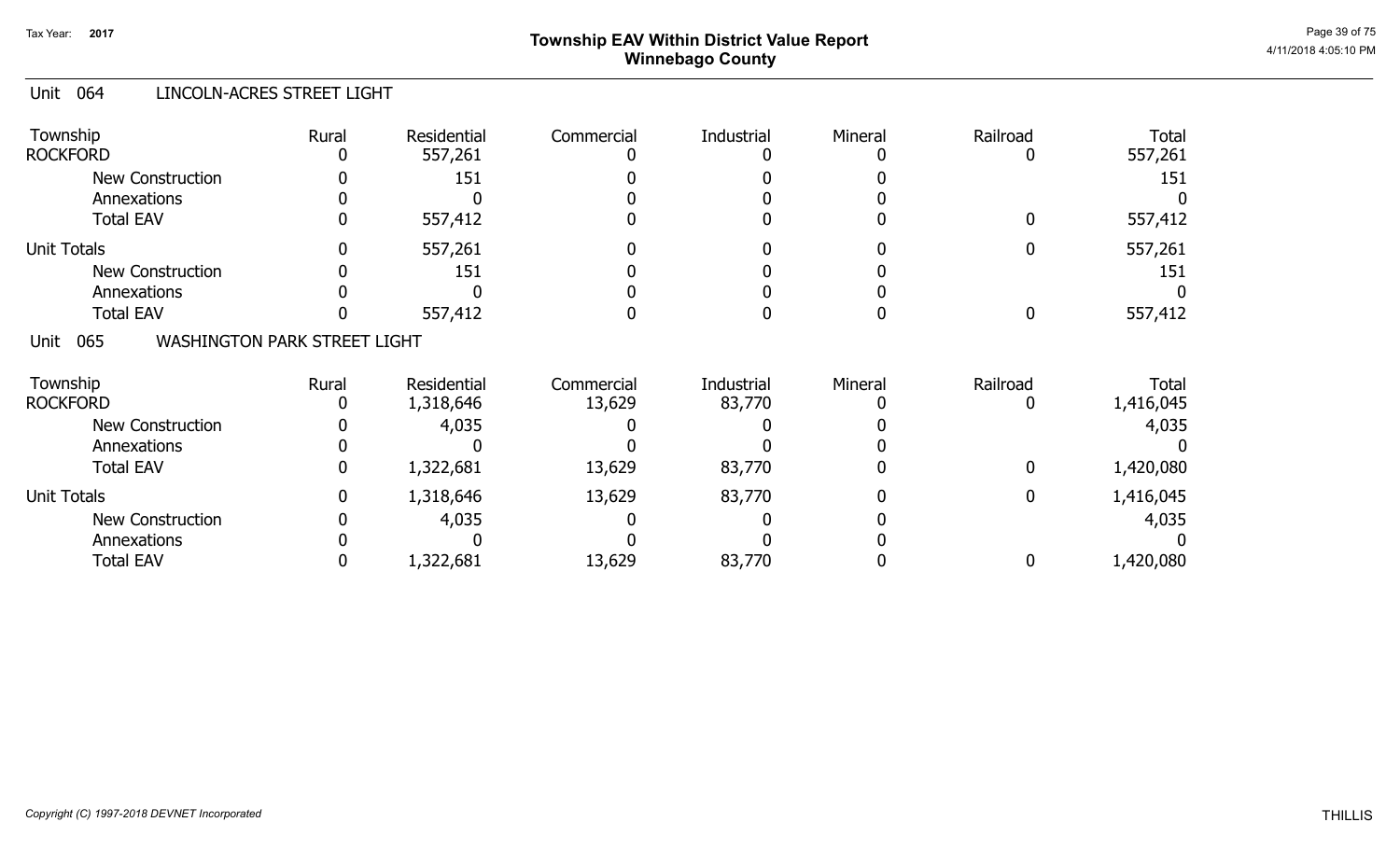# ${\sf Township}$   ${\sf EAV}$  Within District Value Report  $^{\sf Page\,40\,675}$ Winnebago County

#### Unit 067 WEST STATE & CENTRAL TIF

| Township<br><b>ROCKFORD</b>           | Rural                               | Residential                | Commercial               | Industrial               | Mineral | Railroad      | <b>Total</b>                |
|---------------------------------------|-------------------------------------|----------------------------|--------------------------|--------------------------|---------|---------------|-----------------------------|
| <b>New Construction</b>               |                                     | 39,342                     |                          |                          |         |               | 39,342                      |
| Annexations                           |                                     |                            |                          |                          |         |               |                             |
| <b>Total EAV</b>                      |                                     | 39,342                     |                          |                          |         |               | 39,342                      |
| <b>Unit Totals</b>                    |                                     |                            |                          |                          |         |               |                             |
| <b>New Construction</b>               |                                     | 39,342                     |                          |                          |         |               | 39,342                      |
| Annexations                           |                                     |                            |                          |                          |         |               |                             |
| <b>Total EAV</b>                      |                                     | 39,342                     |                          |                          |         | 0             | 39,342                      |
| 068<br>Unit                           | <b>WEST STATE &amp; KILBURN TIF</b> |                            |                          |                          |         |               |                             |
| Township                              | Rural                               | Residential                | Commercial               | Industrial               | Mineral | Railroad      | <b>Total</b>                |
| <b>ROCKFORD</b>                       |                                     |                            |                          |                          |         |               |                             |
| <b>New Construction</b>               |                                     |                            |                          | 22,010                   |         |               | 22,010                      |
| Annexations                           |                                     |                            |                          |                          |         |               |                             |
| <b>Total EAV</b>                      |                                     |                            |                          | 22,010                   |         |               | 22,010                      |
| <b>Unit Totals</b>                    |                                     |                            |                          |                          |         |               |                             |
| <b>New Construction</b>               |                                     |                            |                          | 22,010                   |         |               | 22,010                      |
| Annexations                           |                                     |                            |                          |                          |         |               |                             |
| <b>Total EAV</b>                      |                                     |                            | n                        | 22,010                   | O       | $\mathbf 0$   | 22,010                      |
| HARLEM SCHOOL DIST 122<br>070<br>Unit |                                     |                            |                          |                          |         |               |                             |
| Township<br><b>HARLEM</b>             | Rural<br>507,513                    | Residential<br>352,653,002 | Commercial<br>69,869,185 | Industrial<br>42,104,654 | Mineral | Railroad<br>0 | <b>Total</b><br>465,134,354 |
| <b>New Construction</b>               |                                     | 1,106,671                  | 1,478,901                | 676,565                  |         |               | 3,262,137                   |
| Annexations                           |                                     |                            |                          |                          |         |               |                             |
| <b>Total EAV</b>                      | 507,513                             | 353,759,673                | 71,348,086               | 42,781,219               |         | 0             | 468,396,491                 |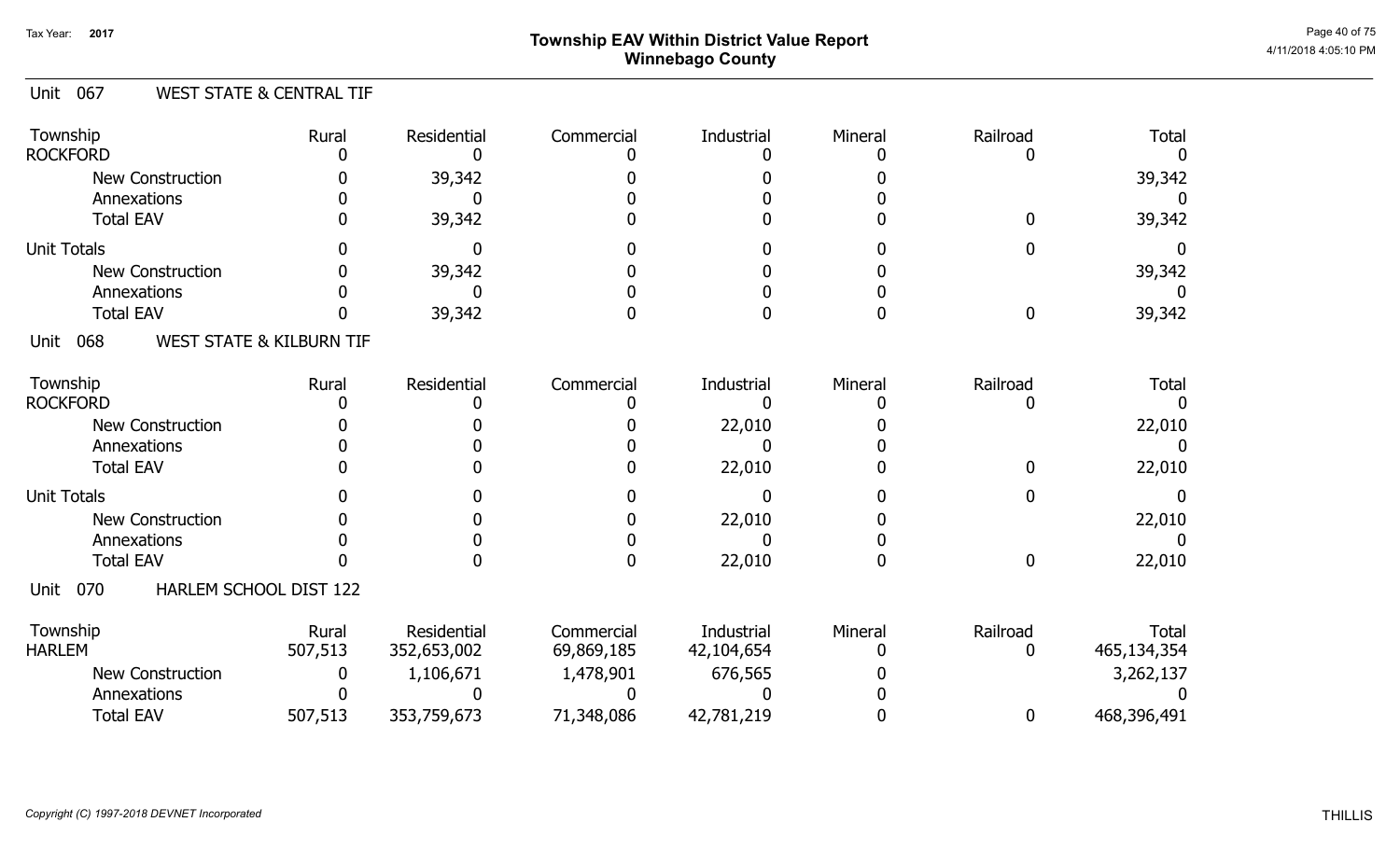# ${\sf Township}$   ${\sf EAV}$  Within District Value Report  $^{\sf Page~41~of~75}$ Winnebago County

#### 070 Unit HARLEM SCHOOL DIST 122

| Township<br><b>ROCKFORD</b>         | Rural     | Residential<br>75,042,482 | Commercial<br>35,719,155 | Industrial<br>14,981,744 | Mineral | Railroad<br>0    | <b>Total</b><br>125,743,381 |
|-------------------------------------|-----------|---------------------------|--------------------------|--------------------------|---------|------------------|-----------------------------|
| New Construction                    |           | 86,376                    | 80,003                   | 52,696                   |         |                  | 219,075                     |
| Annexations                         |           |                           |                          |                          |         |                  |                             |
| <b>Total EAV</b>                    |           | 75,128,858                | 35,799,158               | 15,034,440               |         | $\boldsymbol{0}$ | 125,962,456                 |
| <b>Unit Totals</b>                  | 507,513   | 427,695,484               | 105,588,340              | 57,086,398               |         | 0                | 590,877,735                 |
| <b>New Construction</b>             |           | 1,193,047                 | 1,558,904                | 729,261                  |         |                  | 3,481,212                   |
| Annexations                         |           |                           |                          |                          |         |                  |                             |
| <b>Total EAV</b>                    | 507,513   | 428,888,531               | 107, 147, 244            | 57,815,659               |         | $\boldsymbol{0}$ | 594,358,947                 |
| 071<br>KINNIKINNICK SD #131<br>Unit |           |                           |                          |                          |         |                  |                             |
| Township                            | Rural     | Residential               | Commercial               | Industrial               | Mineral | Railroad         | <b>Total</b>                |
| <b>HARLEM</b>                       | 457,058   | 25,434,346                | 44,120                   |                          |         | 0                | 25,935,524                  |
| <b>New Construction</b>             |           | 237,230                   |                          |                          |         |                  | 237,230                     |
| Annexations                         |           |                           |                          |                          |         |                  |                             |
| <b>Total EAV</b>                    | 457,058   | 25,671,576                | 44,120                   |                          |         | $\bf{0}$         | 26, 172, 754                |
| <b>ROCKTON</b>                      | 14,681    | 23,768,257                |                          |                          |         | 0                | 23,782,938                  |
| <b>New Construction</b>             |           | 78,145                    |                          |                          |         |                  | 78,145                      |
| Annexations                         |           |                           |                          |                          |         |                  |                             |
| <b>Total EAV</b>                    | 14,681    | 23,846,402                |                          |                          |         | $\boldsymbol{0}$ | 23,861,083                  |
| <b>ROSCOE</b>                       | 2,637,139 | 201,412,149               | 44,334,288               | 6,793,668                |         | 0                | 255, 177, 244               |
| <b>New Construction</b>             | 64,204    | 573,559                   | 2,320,485                |                          |         |                  | 2,958,248                   |
| Annexations                         |           |                           |                          |                          |         |                  |                             |
| <b>Total EAV</b>                    | 2,701,343 | 201,985,708               | 46,654,773               | 6,793,668                |         | $\mathbf 0$      | 258,135,492                 |
| <b>Unit Totals</b>                  | 3,108,878 | 250,614,752               | 44,378,408               | 6,793,668                |         | 0                | 304,895,706                 |
| <b>New Construction</b>             | 64,204    | 888,934                   | 2,320,485                |                          |         |                  | 3,273,623                   |
| Annexations                         |           |                           |                          |                          |         |                  |                             |
| <b>Total EAV</b>                    | 3,173,082 | 251,503,686               | 46,698,893               | 6,793,668                |         | 0                | 308,169,329                 |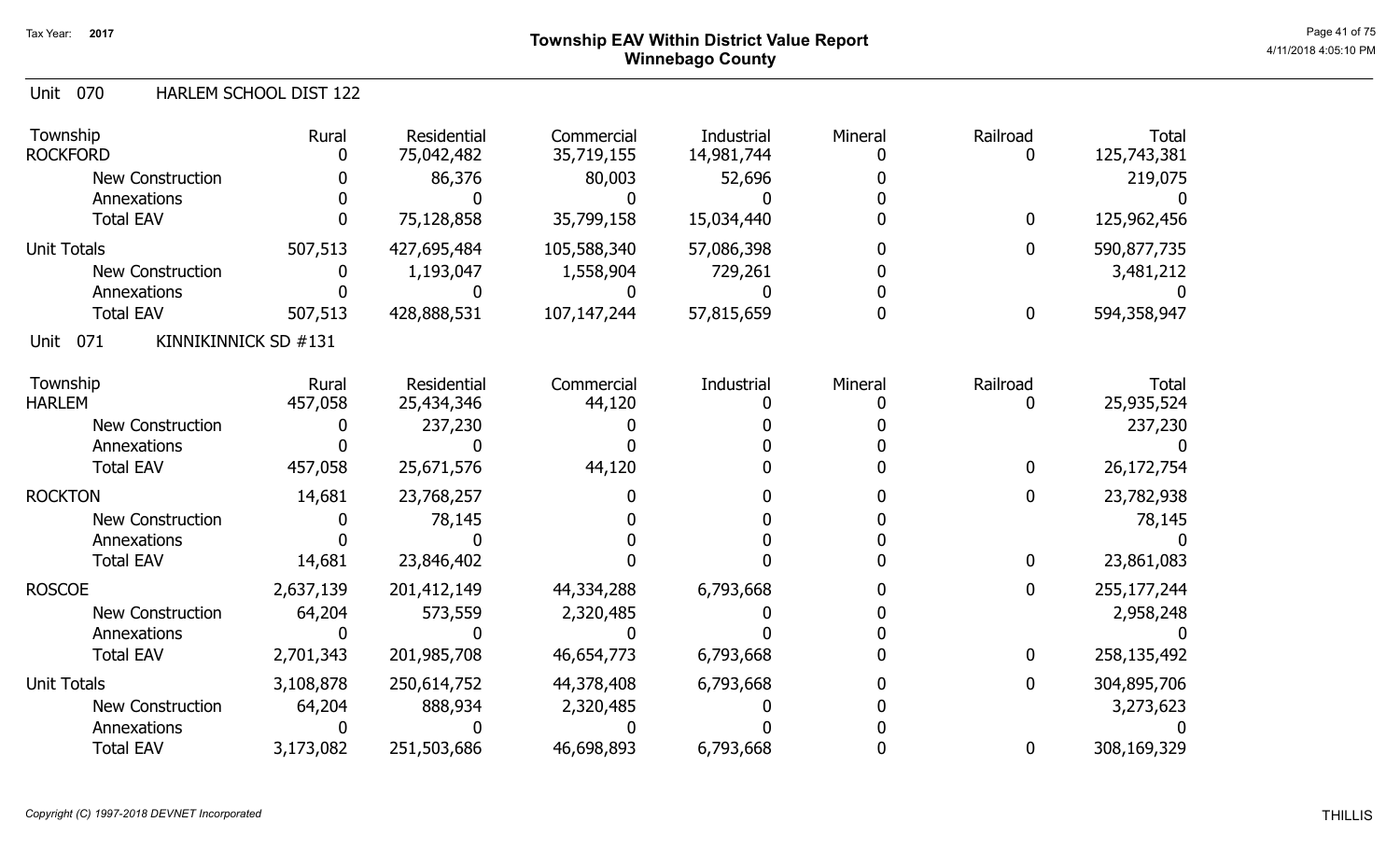# ${\sf Township~EAV~Within~District~Value~Report} \nonumber \hspace{5.5cm} \textrm{Page~42 of 75} \nonumber$ Winnebago County

#### Unit 072 PRAIRIE HILL SCHOOL DIST 133

| Township<br><b>ROSCOE</b> | Rural<br>2,873,330       | Residential<br>103,735,948 | Commercial<br>9,026,868 | Industrial<br>4,294,489 | Mineral | Railroad     | Total<br>119,930,635 |
|---------------------------|--------------------------|----------------------------|-------------------------|-------------------------|---------|--------------|----------------------|
| <b>New Construction</b>   |                          | 715,079                    | 84,918                  |                         |         |              | 799,997              |
| Annexations               |                          |                            |                         |                         |         |              |                      |
| <b>Total EAV</b>          | 2,873,330                | 104,451,027                | 9,111,786               | 4,294,489               |         | $\mathbf{0}$ | 120,730,632          |
| <b>Unit Totals</b>        | 2,873,330                | 103,735,948                | 9,026,868               | 4,294,489               |         | $\mathbf 0$  | 119,930,635          |
| New Construction          |                          | 715,079                    | 84,918                  |                         |         |              | 799,997              |
| Annexations               |                          |                            |                         |                         |         |              |                      |
| <b>Total EAV</b>          | 2,873,330                | 104,451,027                | 9,111,786               | 4,294,489               |         | 0            | 120,730,632          |
| 073<br>Unit               | SHIRLAND SCHOOL DIST 134 |                            |                         |                         |         |              |                      |
| Township                  | Rural                    | Residential                | Commercial              | Industrial              | Mineral | Railroad     | Total                |
| <b>ROCKTON</b>            | 2,797,742                | 4,916,537                  | 191,421                 |                         |         |              | 7,905,700            |
| <b>New Construction</b>   | 68,000                   | 14,323                     |                         |                         |         |              | 82,323               |
| Annexations               |                          |                            |                         |                         |         |              |                      |
| <b>Total EAV</b>          | 2,865,742                | 4,930,860                  | 191,421                 |                         |         | 0            | 7,988,023            |
| <b>SHIRLAND</b>           | 6,521,585                | 15,489,977                 | 919,460                 |                         |         | 0            | 22,931,022           |
| <b>New Construction</b>   | 75,552                   | 15,057                     |                         |                         |         |              | 90,609               |
| Annexations               |                          |                            |                         |                         |         |              |                      |
| <b>Total EAV</b>          | 6,597,137                | 15,505,034                 | 919,460                 |                         |         | 0            | 23,021,631           |
| <b>Unit Totals</b>        | 9,319,327                | 20,406,514                 | 1,110,881               |                         |         | $\mathbf 0$  | 30,836,722           |
| <b>New Construction</b>   | 143,552                  | 29,380                     |                         |                         |         |              | 172,932              |
| Annexations               |                          |                            |                         |                         |         |              |                      |
| <b>Total EAV</b>          | 9,462,879                | 20,435,894                 | 1,110,881               |                         |         | 0            | 31,009,654           |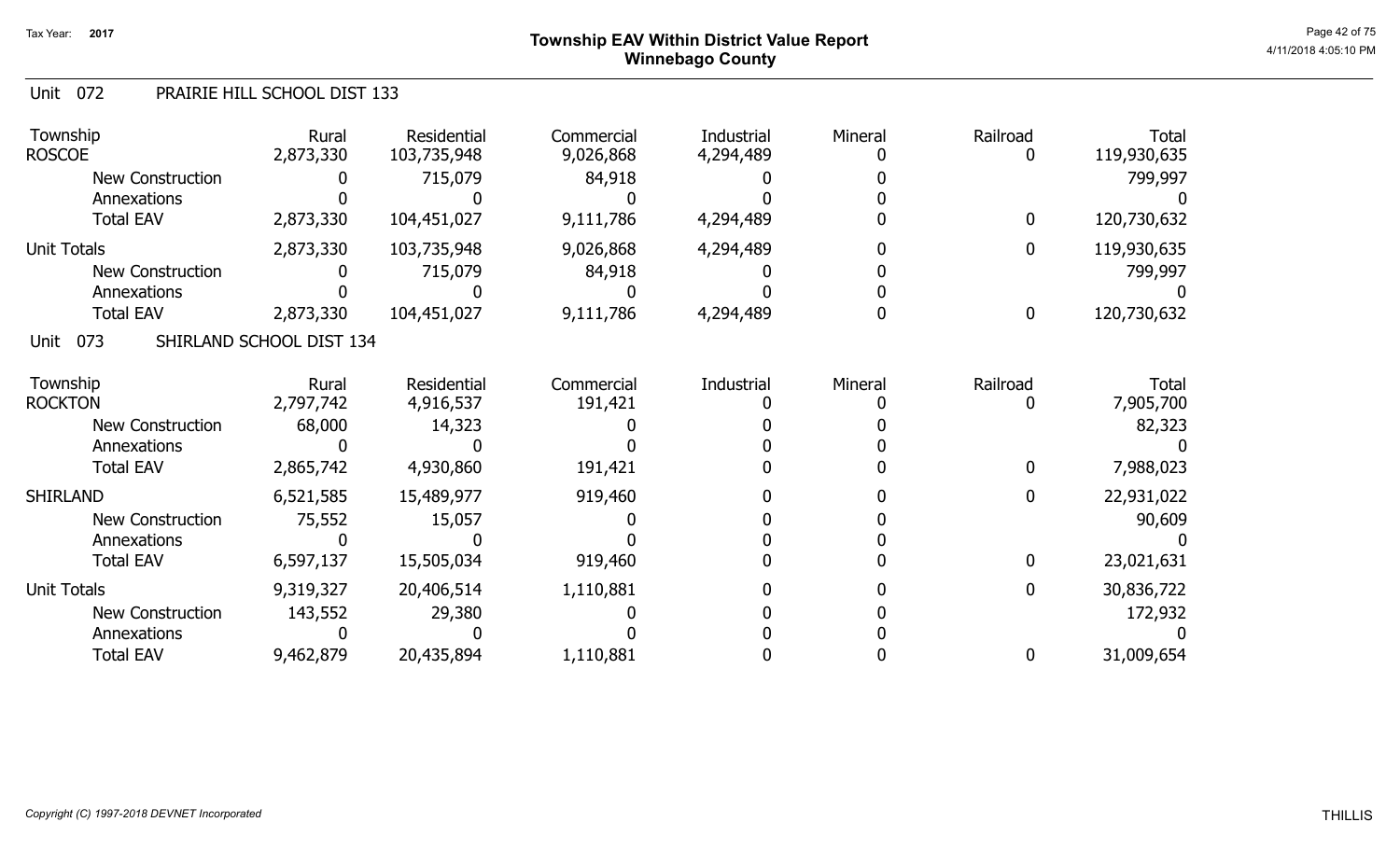# ${\sf Township~EAV~Within~District~Value~Report} \nonumber \hspace{5.5cm} \textrm{Page~43 of 75} \nonumber$ Winnebago County

#### Unit 074 ROCKTON SCHOOL DIST 140

| Township<br><b>HARRISON</b> | Rural<br>1,893,163 | Residential<br>4,298,092 | Commercial<br>36,652 | Industrial | Mineral | Railroad | <b>Total</b><br>6,227,907 |
|-----------------------------|--------------------|--------------------------|----------------------|------------|---------|----------|---------------------------|
| New Construction            | 2,067              |                          |                      |            |         |          | 2,067                     |
| Annexations                 |                    |                          |                      |            |         |          |                           |
| <b>Total EAV</b>            | 1,895,230          | 4,298,092                | 36,652               |            |         |          | 6,229,974                 |
| <b>OWEN</b>                 | 5,332,228          | 10,905,316               | 140,968              | 6,978      |         | 0        | 16,385,490                |
| <b>New Construction</b>     |                    | 781                      |                      |            |         |          | 781                       |
| Annexations                 |                    |                          |                      |            |         |          |                           |
| <b>Total EAV</b>            | 5,332,228          | 10,906,097               | 140,968              | 6,978      |         |          | 16,386,271                |
| <b>ROCKTON</b>              | 5,611,809          | 137,500,842              | 9,921,366            | 10,286,725 |         | 0        | 163,320,742               |
| New Construction            | 12,103             | 721,380                  |                      | 3,273      |         |          | 736,756                   |
| Annexations                 |                    |                          |                      |            |         |          |                           |
| <b>Total EAV</b>            | 5,623,912          | 138,222,222              | 9,921,366            | 10,289,998 |         | 0        | 164,057,498               |
| <b>ROSCOE</b>               | 170,444            | 36,335,331               | 94,051               |            |         | O        | 36,599,826                |
| New Construction            |                    | 157,531                  |                      |            |         |          | 157,531                   |
| Annexations                 |                    |                          |                      |            |         |          |                           |
| <b>Total EAV</b>            | 170,444            | 36,492,862               | 94,051               |            |         | 0        | 36,757,357                |
| Unit Totals                 | 13,007,644         | 189,039,581              | 10,193,037           | 10,293,703 |         | 0        | 222,533,965               |
| <b>New Construction</b>     | 14,170             | 879,692                  |                      | 3,273      |         |          | 897,135                   |
| Annexations                 |                    |                          |                      |            |         |          |                           |
| <b>Total EAV</b>            | 13,021,814         | 189,919,273              | 10,193,037           | 10,296,976 |         | 0        | 223,431,100               |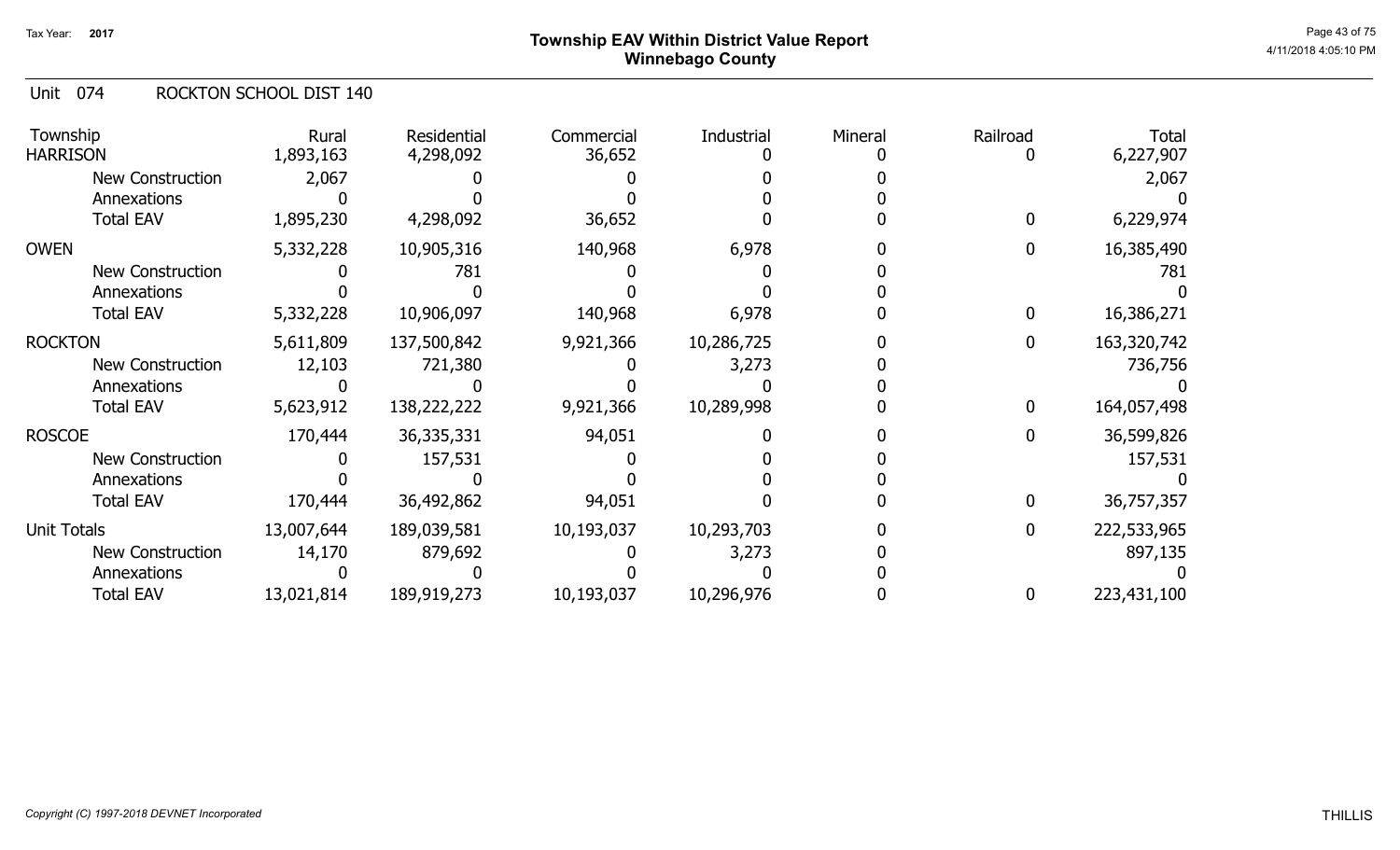# ${\sf Township}$   ${\sf EAV}$  Within District Value Report  $^{\sf Page\ 44\ of\ 75}$ Winnebago County

| NORTH BOONE SD #200<br>Unit 075 |
|---------------------------------|
|---------------------------------|

| Township<br><b>ROSCOE</b> | Rural<br>146,847         | Residential<br>350,939 | Commercial<br>525,300 | Industrial | Mineral | Railroad     | <b>Total</b><br>1,023,086 |
|---------------------------|--------------------------|------------------------|-----------------------|------------|---------|--------------|---------------------------|
| <b>New Construction</b>   |                          |                        | 87,619                |            |         |              | 87,619                    |
| Annexations               |                          |                        |                       |            |         |              |                           |
| <b>Total EAV</b>          | 146,847                  | 350,939                | 612,919               |            |         | 0            | 1,110,705                 |
| Unit Totals               | 146,847                  | 350,939                | 525,300               |            |         | $\mathbf 0$  | 1,023,086                 |
| <b>New Construction</b>   |                          |                        | 87,619                |            |         |              | 87,619                    |
| Annexations               |                          |                        |                       |            |         |              |                           |
| <b>Total EAV</b>          | 146,847                  | 350,939                | 612,919               |            |         | 0            | 1,110,705                 |
| 076<br>Unit               | ROCKFORD SCHOOL DIST 205 |                        |                       |            |         |              |                           |
| Township                  | Rural                    | Residential            | Commercial            | Industrial | Mineral | Railroad     | <b>Total</b>              |
| <b>CHERRY VALLEY</b>      | 4,483,114                | 179,459,556            | 39,856,173            | 37,661,345 |         | 0            | 261,460,188               |
| <b>New Construction</b>   | 39,863                   | 162,835                | 149,711               | 374,491    |         |              | 726,900                   |
| Annexations               |                          |                        |                       |            |         |              |                           |
| <b>Total EAV</b>          | 4,522,977                | 179,622,391            | 40,005,884            | 38,035,836 |         | $\mathbf{0}$ | 262,187,088               |
| <b>HARLEM</b>             | 1,681,459                | 70,760,617             | 150,985               | 1,953,227  |         | 0            | 74,546,288                |
| New Construction          |                          | 560,892                |                       | 160,203    |         |              | 721,095                   |
| Annexations               |                          | 53,217                 |                       |            |         |              | 53,217                    |
| <b>Total EAV</b>          | 1,681,459                | 71,321,509             | 150,985               | 2,113,430  |         | $\mathbf 0$  | 75,267,383                |
| <b>OWEN</b>               | 3,119,172                | 49,487,709             | 1,518,817             | 11,430,224 |         | 0            | 65,555,922                |
| <b>New Construction</b>   |                          | 142,893                |                       |            |         |              | 142,893                   |
| Annexations               |                          |                        |                       |            |         |              |                           |
| <b>Total EAV</b>          | 3,119,172                | 49,630,602             | 1,518,817             | 11,430,224 |         | 0            | 65,698,815                |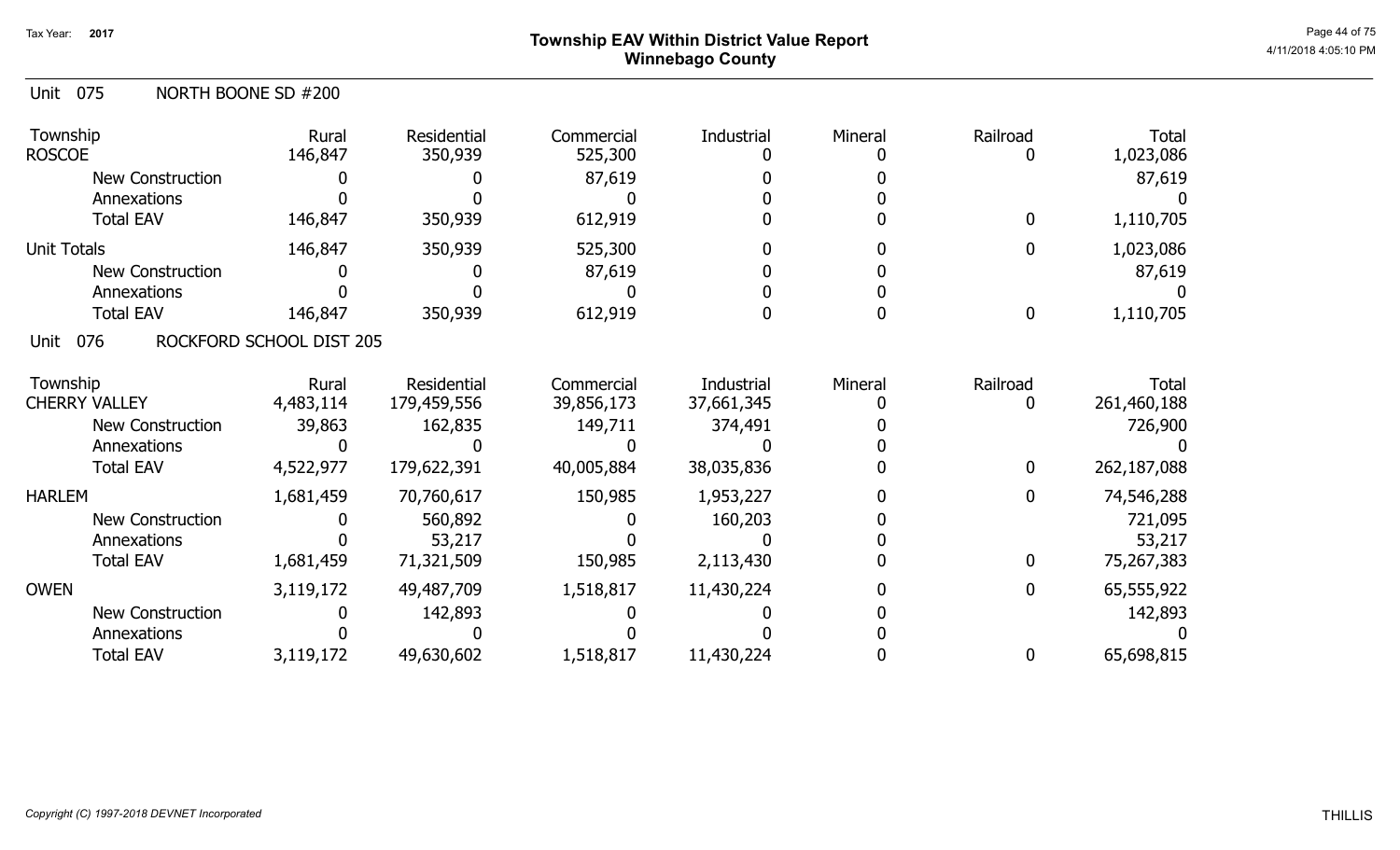#### 076 Unit ROCKFORD SCHOOL DIST 205

| Township<br><b>ROCKFORD</b> | Rural<br>6,260,450     | Residential<br>1,080,637,546 | Commercial<br>417,526,312 | Industrial<br>107,977,587 | Mineral | Railroad<br>114,922 | <b>Total</b><br>1,612,516,817 |
|-----------------------------|------------------------|------------------------------|---------------------------|---------------------------|---------|---------------------|-------------------------------|
| <b>New Construction</b>     |                        | 2,625,991                    | 2,406,405                 | 517,519                   |         |                     | 5,549,915                     |
| Annexations                 |                        |                              | 0                         |                           |         |                     |                               |
| <b>Total EAV</b>            | 6,260,450              | 1,083,263,537                | 419,932,717               | 108,495,106               |         | 114,922             | 1,618,066,732                 |
| <b>Unit Totals</b>          | 15,544,195             | 1,380,345,428                | 459,052,287               | 159,022,383               |         | 114,922             | 2,014,079,215                 |
| <b>New Construction</b>     | 39,863                 | 3,492,611                    | 2,556,116                 | 1,052,213                 |         |                     | 7,140,803                     |
| Annexations                 |                        | 53,217                       |                           |                           |         |                     | 53,217                        |
| <b>Total EAV</b>            | 15,584,058             | 1,383,838,039                | 461,608,403               | 160,074,596               |         | 114,922             | 2,021,220,018                 |
| 077<br>Unit                 | HONONEGAH HIGH SD #207 |                              |                           |                           |         |                     |                               |
| Township                    | Rural                  | <b>Residential</b>           | Commercial                | Industrial                | Mineral | Railroad            | <b>Total</b>                  |
| <b>HARLEM</b>               | 457,058                | 25,434,346                   | 44,120                    |                           |         | 0                   | 25,935,524                    |
| <b>New Construction</b>     |                        | 237,230                      |                           |                           |         |                     | 237,230                       |
| Annexations                 |                        |                              |                           |                           |         |                     |                               |
| <b>Total EAV</b>            | 457,058                | 25,671,576                   | 44,120                    |                           |         | $\boldsymbol{0}$    | 26, 172, 754                  |
| <b>HARRISON</b>             | 1,893,163              | 4,298,092                    | 36,652                    |                           |         | 0                   | 6,227,907                     |
| <b>New Construction</b>     | 2,067                  |                              |                           |                           |         |                     | 2,067                         |
| Annexations                 |                        |                              |                           |                           |         |                     |                               |
| <b>Total EAV</b>            | 1,895,230              | 4,298,092                    | 36,652                    |                           |         | $\bf{0}$            | 6,229,974                     |
| <b>OWEN</b>                 | 5,332,228              | 10,905,316                   | 140,968                   | 6,978                     |         | $\mathbf 0$         | 16,385,490                    |
| New Construction            |                        | 781                          |                           |                           |         |                     | 781                           |
| Annexations                 |                        |                              |                           |                           |         |                     |                               |
| <b>Total EAV</b>            | 5,332,228              | 10,906,097                   | 140,968                   | 6,978                     |         | $\boldsymbol{0}$    | 16,386,271                    |
| <b>ROCKTON</b>              | 8,424,232              | 166, 185, 636                | 10,112,787                | 10,286,725                |         | 0                   | 195,009,380                   |
| <b>New Construction</b>     | 80,103                 | 813,848                      |                           | 3,273                     |         |                     | 897,224                       |
| Annexations                 |                        |                              |                           |                           |         |                     |                               |
| <b>Total EAV</b>            | 8,504,335              | 166,999,484                  | 10,112,787                | 10,289,998                |         | $\bf{0}$            | 195,906,604                   |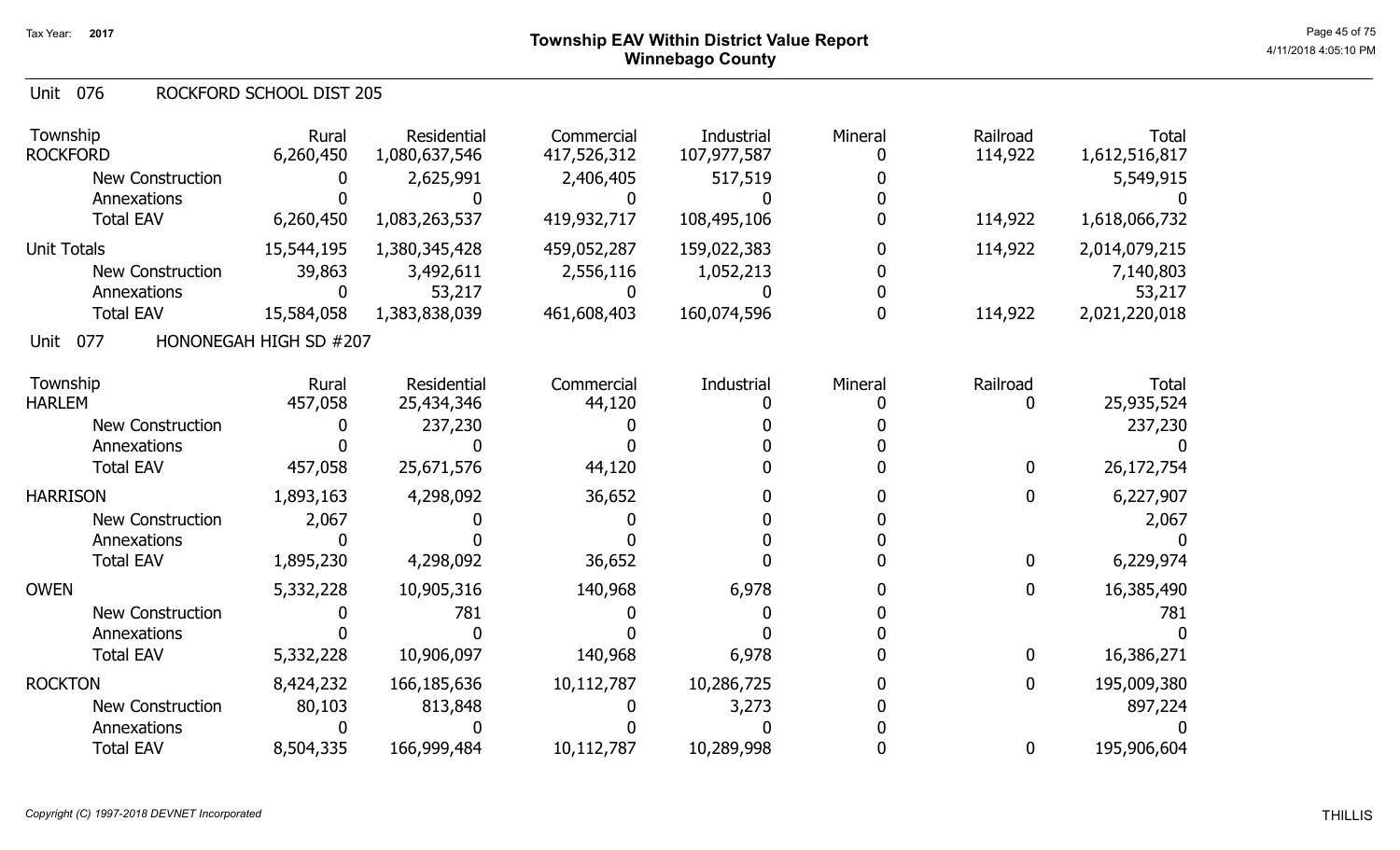# ${\sf Township}$   ${\sf EAV}$  Within District Value Report  $^{\sf Page\ 46\ of\ 75}$ Winnebago County

#### Unit 077 HONONEGAH HIGH SD #207

| Township<br><b>ROSCOE</b> | Rural<br>5,680,913       | Residential<br>341,483,428 | Commercial<br>53,455,207 | Industrial<br>11,088,157 | Mineral | Railroad     | Total<br>411,707,705 |
|---------------------------|--------------------------|----------------------------|--------------------------|--------------------------|---------|--------------|----------------------|
| <b>New Construction</b>   | 64,204                   | 1,446,169                  | 2,405,403                |                          |         |              | 3,915,776            |
| Annexations               |                          |                            |                          |                          |         |              |                      |
| <b>Total EAV</b>          | 5,745,117                | 342,929,597                | 55,860,610               | 11,088,157               |         | $\mathbf{0}$ | 415,623,481          |
| <b>SHIRLAND</b>           | 6,521,585                | 15,489,977                 | 919,460                  |                          |         | 0            | 22,931,022           |
| New Construction          | 75,552                   | 15,057                     |                          |                          |         |              | 90,609               |
| Annexations               |                          |                            |                          |                          |         |              |                      |
| <b>Total EAV</b>          | 6,597,137                | 15,505,034                 | 919,460                  |                          |         | 0            | 23,021,631           |
| <b>Unit Totals</b>        | 28,309,179               | 563,796,795                | 64,709,194               | 21,381,860               |         | $\mathbf{0}$ | 678,197,028          |
| New Construction          | 221,926                  | 2,513,085                  | 2,405,403                | 3,273                    |         |              | 5,143,687            |
| Annexations               |                          |                            |                          |                          |         |              |                      |
| <b>Total EAV</b>          | 28,531,105               | 566,309,880                | 67,114,597               | 21,385,133               |         | $\mathbf 0$  | 683,340,715          |
| 078<br>Unit               | MERIDIAN SCHOOL DIST 223 |                            |                          |                          |         |              |                      |
| Township                  | Rural                    | Residential                | Commercial               | Industrial               | Mineral | Railroad     | Total                |
| <b>ROCKFORD</b>           | 1,880,091                | 8,484,124                  | 255,548                  |                          |         |              | 10,619,763           |
| <b>New Construction</b>   | 44,020                   | 66,586                     |                          |                          |         |              | 110,606              |
| Annexations               |                          |                            |                          |                          |         |              |                      |
| <b>Total EAV</b>          | 1,924,111                | 8,550,710                  | 255,548                  |                          |         | $\mathbf 0$  | 10,730,369           |
| <b>Unit Totals</b>        | 1,880,091                | 8,484,124                  | 255,548                  |                          |         | $\mathbf 0$  | 10,619,763           |
| <b>New Construction</b>   | 44,020                   | 66,586                     |                          |                          |         |              | 110,606              |
| Annexations               |                          |                            |                          |                          |         |              |                      |
| <b>Total EAV</b>          | 1,924,111                | 8,550,710                  | 255,548                  |                          |         | 0            | 10,730,369           |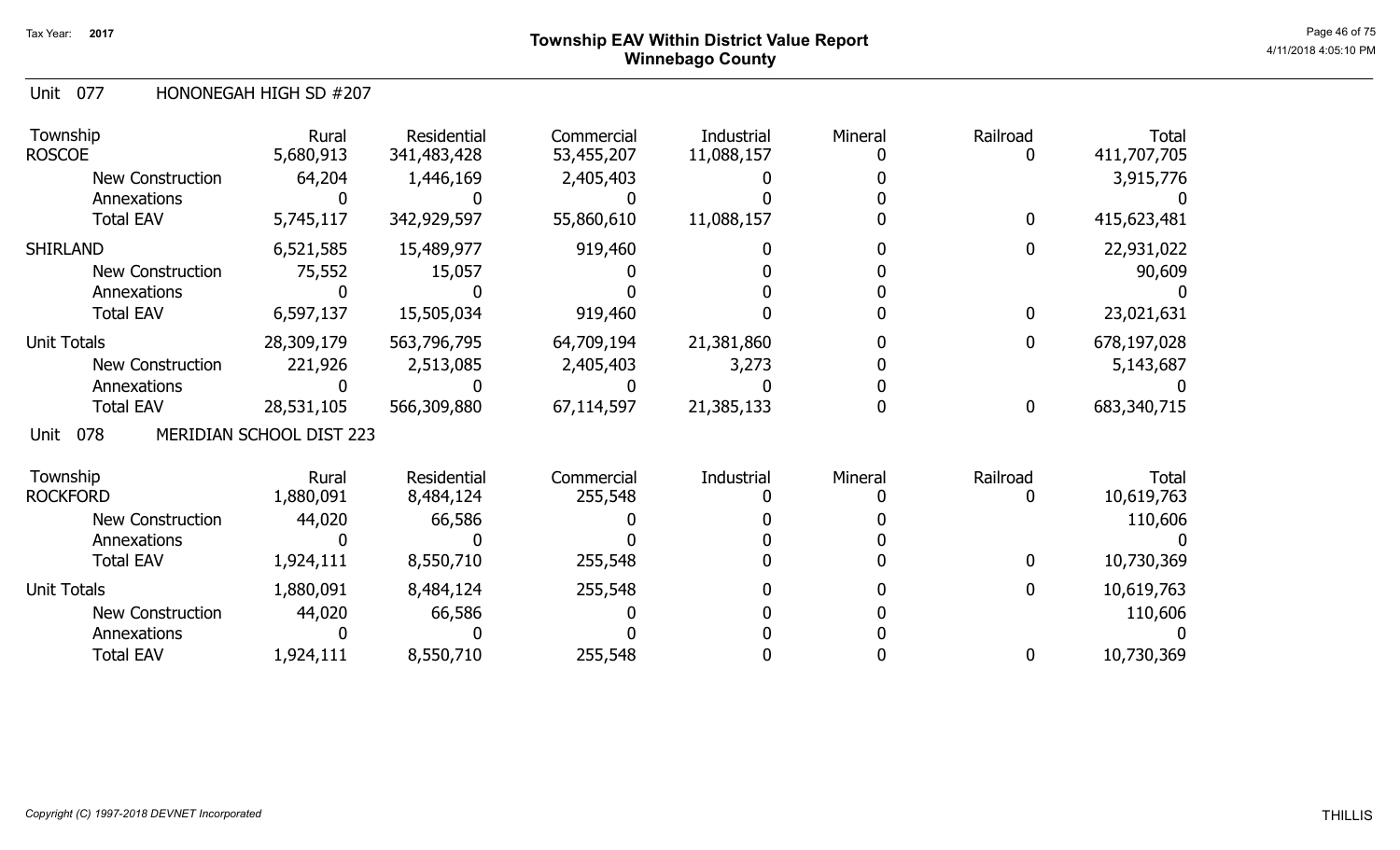# ${\sf Township}$   ${\sf EAV}$  Within District Value Report  $^{\sf Page~47~of~75}$ Winnebago County

| Unit 079 | SOUTH BELOIT SD #320 |
|----------|----------------------|
|          |                      |

| Township<br><b>ROCKTON</b> | Rural<br>282,781        | <b>Residential</b><br>37,528,597 | Commercial<br>10,403,491 | Industrial<br>4,247,953 | Mineral | Railroad      | <b>Total</b><br>52,462,822 |
|----------------------------|-------------------------|----------------------------------|--------------------------|-------------------------|---------|---------------|----------------------------|
| <b>New Construction</b>    | 1,628                   | 7,386                            | 141,967                  | 4,565                   |         |               | 155,546                    |
| Annexations                |                         |                                  |                          |                         |         |               |                            |
| <b>Total EAV</b>           | 284,409                 | 37,535,983                       | 10,545,458               | 4,252,518               |         | $\mathbf 0$   | 52,618,368                 |
| <b>ROSCOE</b>              |                         | 8,995,133                        | 5,206,715                | 8,504,028               |         | 0             | 22,705,876                 |
| <b>New Construction</b>    |                         | 25,264                           |                          | 438,465                 |         |               | 463,729                    |
| Annexations                |                         |                                  |                          |                         |         |               |                            |
| <b>Total EAV</b>           |                         | 9,020,397                        | 5,206,715                | 8,942,493               |         | $\bf{0}$      | 23,169,605                 |
| <b>Unit Totals</b>         | 282,781                 | 46,523,730                       | 15,610,206               | 12,751,981              |         | 0             | 75,168,698                 |
| <b>New Construction</b>    | 1,628                   | 32,650                           | 141,967                  | 443,030                 |         |               | 619,275                    |
| Annexations                |                         |                                  |                          |                         |         |               |                            |
| <b>Total EAV</b>           | 284,409                 | 46,556,380                       | 15,752,173               | 13,195,011              |         | $\mathbf 0$   | 75,787,973                 |
| 080<br>Unit                | PECATONICA UNIT SD #321 |                                  |                          |                         |         |               |                            |
| Township<br><b>BURRITT</b> | Rural<br>3,675,851      | Residential<br>4,987,193         | Commercial<br>561,192    | Industrial              | Mineral | Railroad<br>0 | Total<br>9,224,236         |
| New Construction           | 6,969                   | 55,298                           |                          |                         |         |               | 62,267                     |
| Annexations                |                         |                                  |                          |                         |         |               |                            |
| <b>Total EAV</b>           | 3,682,820               | 5,042,491                        | 561,192                  |                         |         | $\mathbf 0$   | 9,286,503                  |
| <b>DURAND</b>              | 458,276                 | 413,251                          |                          |                         |         | $\mathbf 0$   | 871,527                    |
| <b>New Construction</b>    |                         |                                  |                          |                         |         |               |                            |
| Annexations                |                         |                                  |                          |                         |         |               |                            |
| <b>Total EAV</b>           | 458,276                 | 413,251                          |                          |                         |         | $\mathbf 0$   | 871,527                    |
| <b>PECATONICA</b>          |                         |                                  |                          |                         |         | $\mathbf 0$   | 67,088,458                 |
|                            | 9,257,483               | 52,282,066                       | 3,538,901                | 2,010,008               |         |               |                            |
| <b>New Construction</b>    | 260,344                 |                                  | 2,828                    |                         |         |               |                            |
| Annexations                |                         | 116,594                          |                          |                         |         |               | 379,766                    |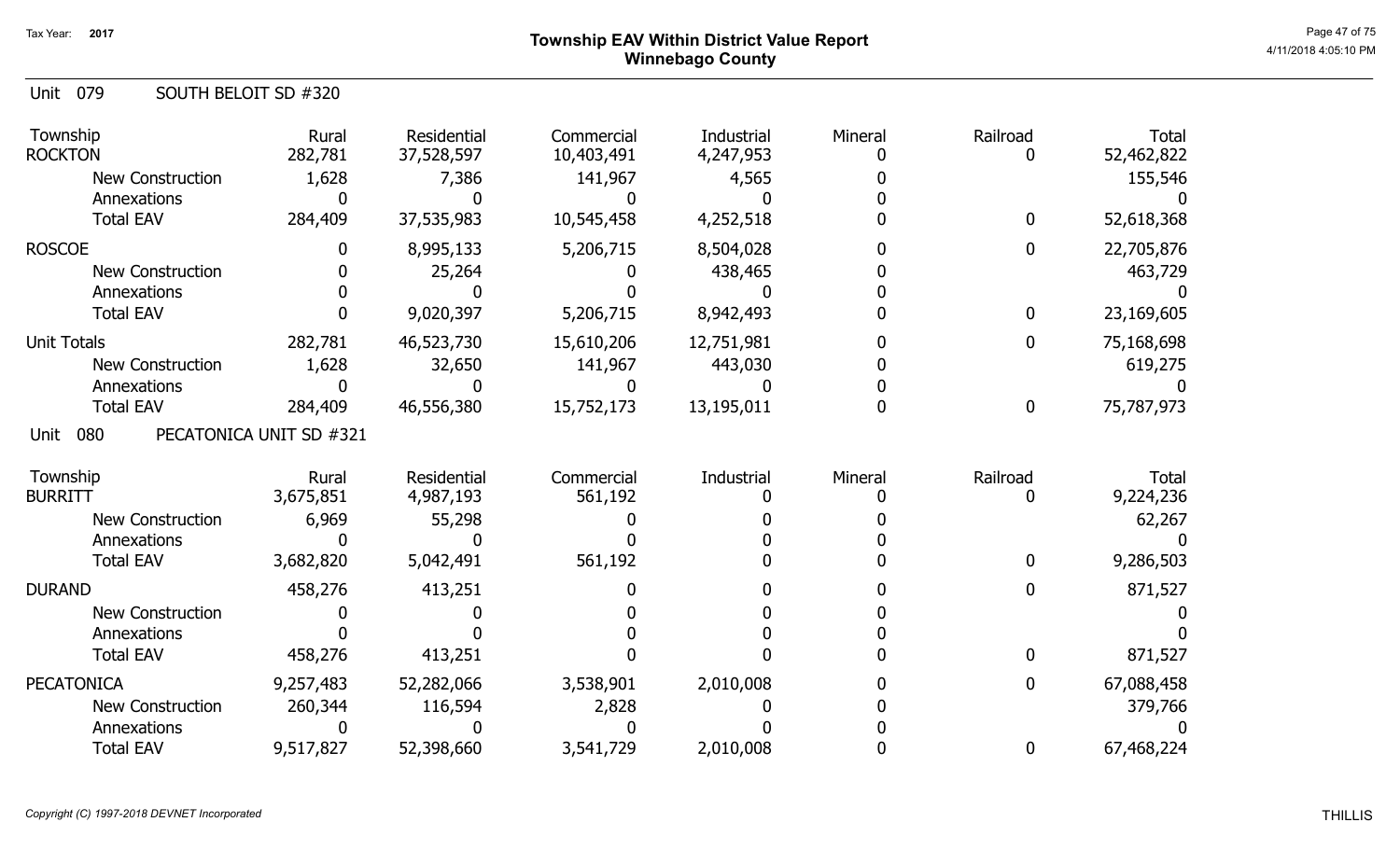#### 080 Unit PECATONICA UNIT SD #321

| Township<br><b>SEWARD</b> | Rural<br>2,581,557  | Residential<br>2,214,394 | Commercial<br>621,000 | Industrial | Mineral | Railroad         | <b>Total</b><br>5,416,951 |
|---------------------------|---------------------|--------------------------|-----------------------|------------|---------|------------------|---------------------------|
| <b>New Construction</b>   |                     | 7,757                    |                       |            |         |                  | 7,757                     |
| Annexations               |                     |                          |                       |            |         |                  |                           |
| <b>Total EAV</b>          | 2,581,557           | 2,222,151                | 621,000               |            |         | $\mathbf 0$      | 5,424,708                 |
| <b>Unit Totals</b>        | 15,973,167          | 59,896,904               | 4,721,093             | 2,010,008  |         | $\bf{0}$         | 82,601,172                |
| <b>New Construction</b>   | 267,313             | 179,649                  | 2,828                 |            |         |                  | 449,790                   |
| Annexations               |                     |                          |                       |            |         |                  |                           |
| <b>Total EAV</b>          | 16,240,480          | 60,076,553               | 4,723,921             | 2,010,008  |         | $\bf{0}$         | 83,050,962                |
| 081<br>Unit               | DURAND UNIT SD #322 |                          |                       |            |         |                  |                           |
| Township                  | Rural               | Residential              | Commercial            | Industrial | Mineral | Railroad         | <b>Total</b>              |
| <b>DURAND</b>             | 8,337,880           | 23,766,184               | 3,586,017             | 245,672    |         | 0                | 35,935,753                |
| <b>New Construction</b>   | 72,276              | 113,197                  |                       |            |         |                  | 185,473                   |
| Annexations               |                     |                          |                       |            |         |                  |                           |
| <b>Total EAV</b>          | 8,410,156           | 23,879,381               | 3,586,017             | 245,672    |         | $\bf{0}$         | 36,121,226                |
| <b>HARRISON</b>           | 3,866,242           | 3,722,266                | 323,230               |            |         | 0                | 7,911,738                 |
| <b>New Construction</b>   | 4,458               | 14,081                   |                       |            |         |                  | 18,539                    |
| Annexations               |                     |                          |                       |            |         |                  |                           |
| <b>Total EAV</b>          | 3,870,700           | 3,736,347                | 323,230               |            |         | $\bf{0}$         | 7,930,277                 |
| <b>LAONA</b>              | 6,591,572           | 26,071,955               | 391,831               | 9,199      |         | $\boldsymbol{0}$ | 33,064,557                |
| <b>New Construction</b>   | 35,817              | 255,206                  |                       |            |         |                  | 291,023                   |
| Annexations               |                     |                          |                       |            |         |                  |                           |
| <b>Total EAV</b>          | 6,627,389           | 26,327,161               | 391,831               | 9,199      |         | $\bf{0}$         | 33,355,580                |
| <b>Unit Totals</b>        | 18,795,694          | 53,560,405               | 4,301,078             | 254,871    |         | $\mathbf 0$      | 76,912,048                |
| <b>New Construction</b>   | 112,551             | 382,484                  |                       |            |         |                  | 495,035                   |
| Annexations               |                     |                          |                       |            |         |                  |                           |
| <b>Total EAV</b>          | 18,908,245          | 53,942,889               | 4,301,078             | 254,871    |         | $\bf{0}$         | 77,407,083                |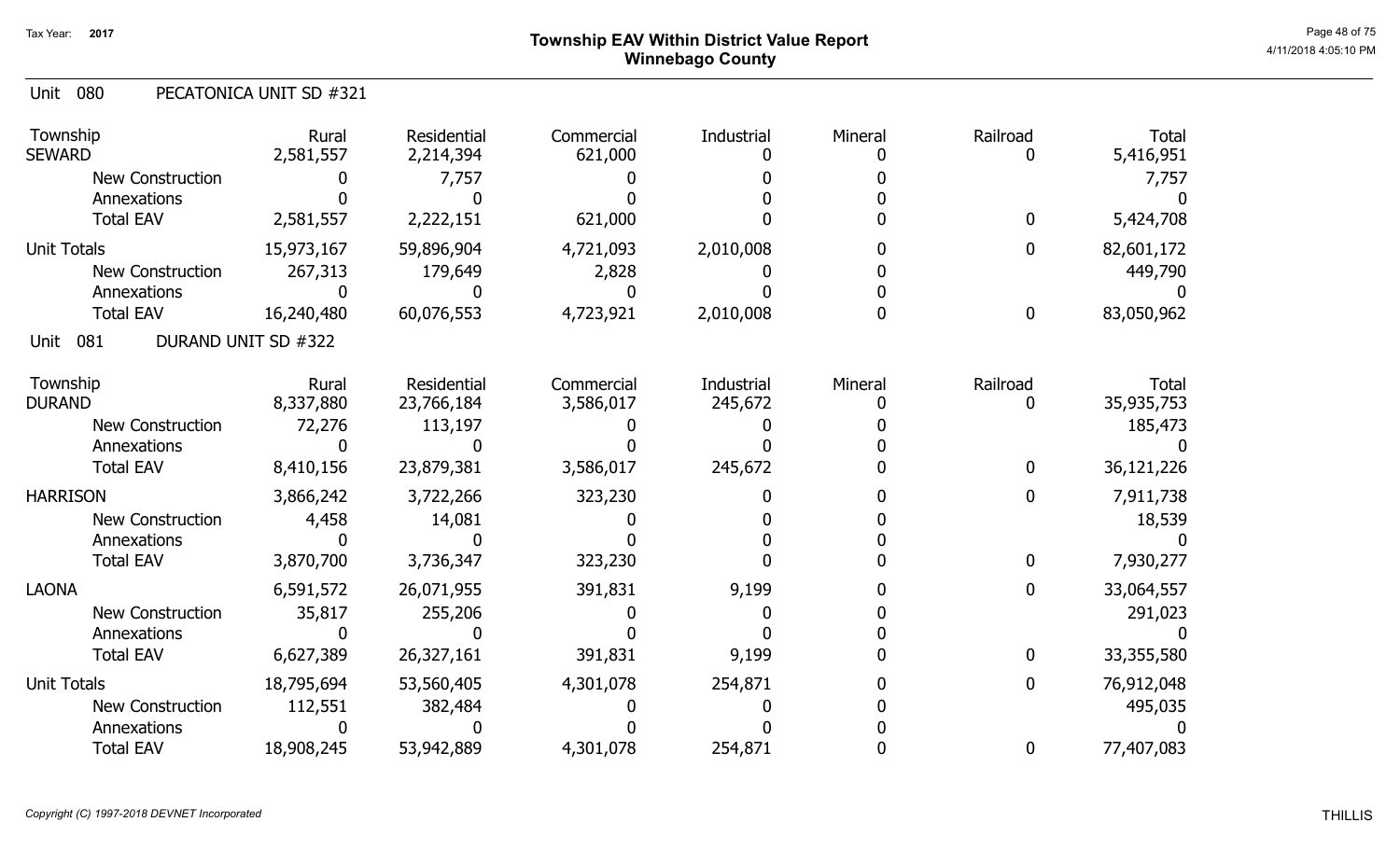# ${\sf Township}$   ${\sf EAV}$  Within District Value Report  $^{\sf Page~49~of~75}$ Winnebago County

#### Unit 082 WINNEBAGO UNIT SD #323

| Township<br><b>BURRITT</b> | Rural<br>8,497,719 | Residential<br>7,099,221 | Commercial<br>612,795 | Industrial | Mineral | Railroad | <b>Total</b><br>16,209,735 |
|----------------------------|--------------------|--------------------------|-----------------------|------------|---------|----------|----------------------------|
| <b>New Construction</b>    | 27,833             |                          |                       |            |         |          | 27,833                     |
| Annexations                |                    |                          |                       |            |         |          |                            |
| <b>Total EAV</b>           | 8,525,552          | 7,099,221                | 612,795               |            |         | 0        | 16,237,568                 |
| <b>HARRISON</b>            | 52,336             |                          |                       |            |         |          | 52,336                     |
| <b>New Construction</b>    |                    |                          |                       |            |         |          |                            |
| Annexations                |                    |                          |                       |            |         |          |                            |
| <b>Total EAV</b>           | 52,336             |                          |                       |            |         |          | 52,336                     |
| <b>OWEN</b>                | 151,825            | 378,795                  |                       |            |         |          | 530,620                    |
| <b>New Construction</b>    |                    |                          |                       |            |         |          |                            |
| Annexations                |                    |                          |                       |            |         |          |                            |
| <b>Total EAV</b>           | 151,825            | 378,795                  |                       |            |         |          | 530,620                    |
| <b>PECATONICA</b>          | 142,534            | 137,365                  |                       |            |         |          | 279,899                    |
| <b>New Construction</b>    |                    |                          |                       |            |         |          |                            |
| Annexations                |                    |                          |                       |            |         |          |                            |
| <b>Total EAV</b>           | 142,534            | 137,365                  |                       |            |         |          | 279,899                    |
| <b>SEWARD</b>              | 10,353,430         | 5,210,437                | 2,814,014             | 164,025    |         | 463      | 18,542,369                 |
| New Construction           |                    | 42,693                   | 55,610                |            |         |          | 98,303                     |
| Annexations                |                    |                          |                       |            |         |          |                            |
| <b>Total EAV</b>           | 10,353,430         | 5,253,130                | 2,869,624             | 164,025    |         | 463      | 18,640,672                 |
| <b>WINNEBAGO</b>           | 10,590,465         | 71,386,506               | 6,603,439             | 2,594,983  |         | 713,638  | 91,889,031                 |
| <b>New Construction</b>    |                    | 198,753                  | 112,299               |            |         |          | 311,052                    |
| Annexations                |                    |                          |                       |            |         |          |                            |
| <b>Total EAV</b>           | 10,590,465         | 71,585,259               | 6,715,738             | 2,594,983  |         | 713,638  | 92,200,083                 |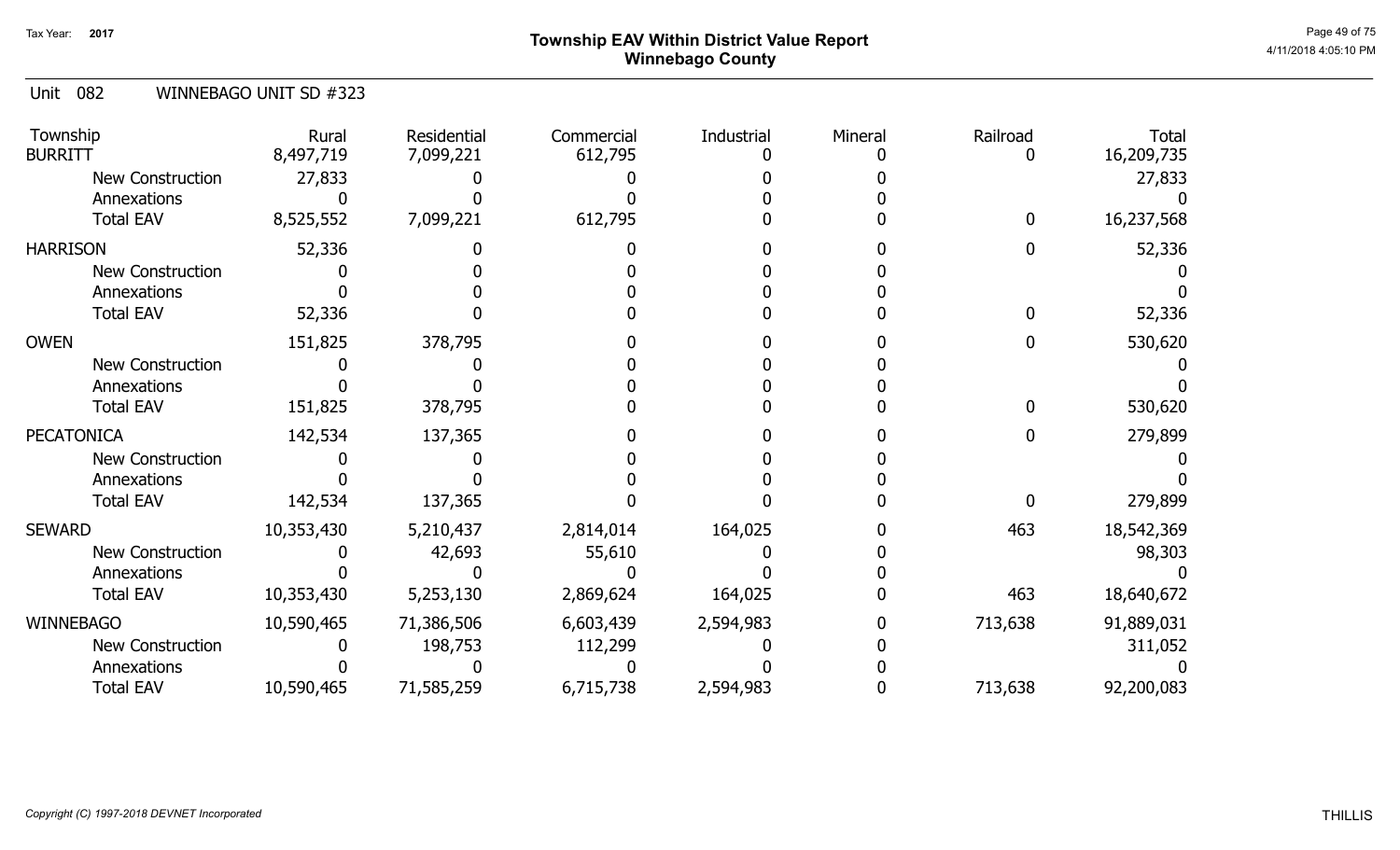# ${\sf Township}$   ${\sf EAV}$  Within District Value Report  $^{\sf Page\,50\,of\,75}$ Winnebago County

| Unit 082 |  | WINNEBAGO UNIT SD #323 |
|----------|--|------------------------|
|----------|--|------------------------|

| Township<br><b>ROCKFORD</b>            | Rural<br>1,691,700           | Residential<br>20,126,561 | Commercial<br>205,101   | Industrial<br>1,755,994 | Mineral | Railroad<br>O | <b>Total</b><br>23,779,356 |
|----------------------------------------|------------------------------|---------------------------|-------------------------|-------------------------|---------|---------------|----------------------------|
| <b>New Construction</b><br>Annexations |                              | 22,795                    |                         |                         |         |               | 22,795                     |
| <b>Total EAV</b>                       | 1,691,700                    | 18,038<br>20,149,356      | 205,101                 | 1,755,994               |         | 0             | 18,038<br>23,802,151       |
| <b>Unit Totals</b>                     | 31,480,009                   | 104,338,885               | 10,235,349              | 4,515,002               |         | 714,101       | 151,283,346                |
| New Construction                       | 27,833                       | 264,241                   | 167,909                 |                         |         |               | 459,983                    |
| Annexations                            |                              | 18,038                    |                         |                         |         |               | 18,038                     |
| <b>Total EAV</b>                       | 31,507,842                   | 104,603,126               | 10,403,258              | 4,515,002               |         | 714,101       | 151,743,329                |
| 083<br>Unit                            | HIAWATHA SCHOOL DIST 426     |                           |                         |                         |         |               |                            |
| Township<br><b>CHERRY VALLEY</b>       | Rural<br>246,646             | Residential<br>353,672    | Commercial              | Industrial              | Mineral | Railroad      | <b>Total</b><br>600,318    |
| <b>New Construction</b>                |                              |                           |                         |                         |         |               |                            |
| Annexations                            |                              |                           |                         |                         |         |               |                            |
| <b>Total EAV</b>                       | 246,646                      | 353,672                   |                         |                         |         | $\mathbf{0}$  | 600,318                    |
| <b>Unit Totals</b>                     | 246,646                      | 353,672                   |                         |                         |         | $\mathbf 0$   | 600,318                    |
| <b>New Construction</b>                |                              |                           |                         |                         |         |               |                            |
| Annexations                            |                              |                           |                         |                         |         |               |                            |
| <b>Total EAV</b>                       | 246,646                      | 353,672                   |                         |                         |         | $\mathbf 0$   | 600,318                    |
| 084<br>Unit                            | <b>COMMUNITY COLLEGE 511</b> |                           |                         |                         |         |               |                            |
| Township<br><b>BURRITT</b>             | Rural<br>12,173,570          | Residential<br>12,086,414 | Commercial<br>1,173,987 | Industrial              | Mineral | Railroad<br>0 | <b>Total</b><br>25,433,971 |
| <b>New Construction</b>                | 34,802                       | 55,298                    |                         |                         |         |               | 90,100                     |
| Annexations                            |                              |                           |                         |                         |         |               |                            |
| <b>Total EAV</b>                       | 12,208,372                   | 12, 141, 712              | 1,173,987               |                         |         | 0             | 25,524,071                 |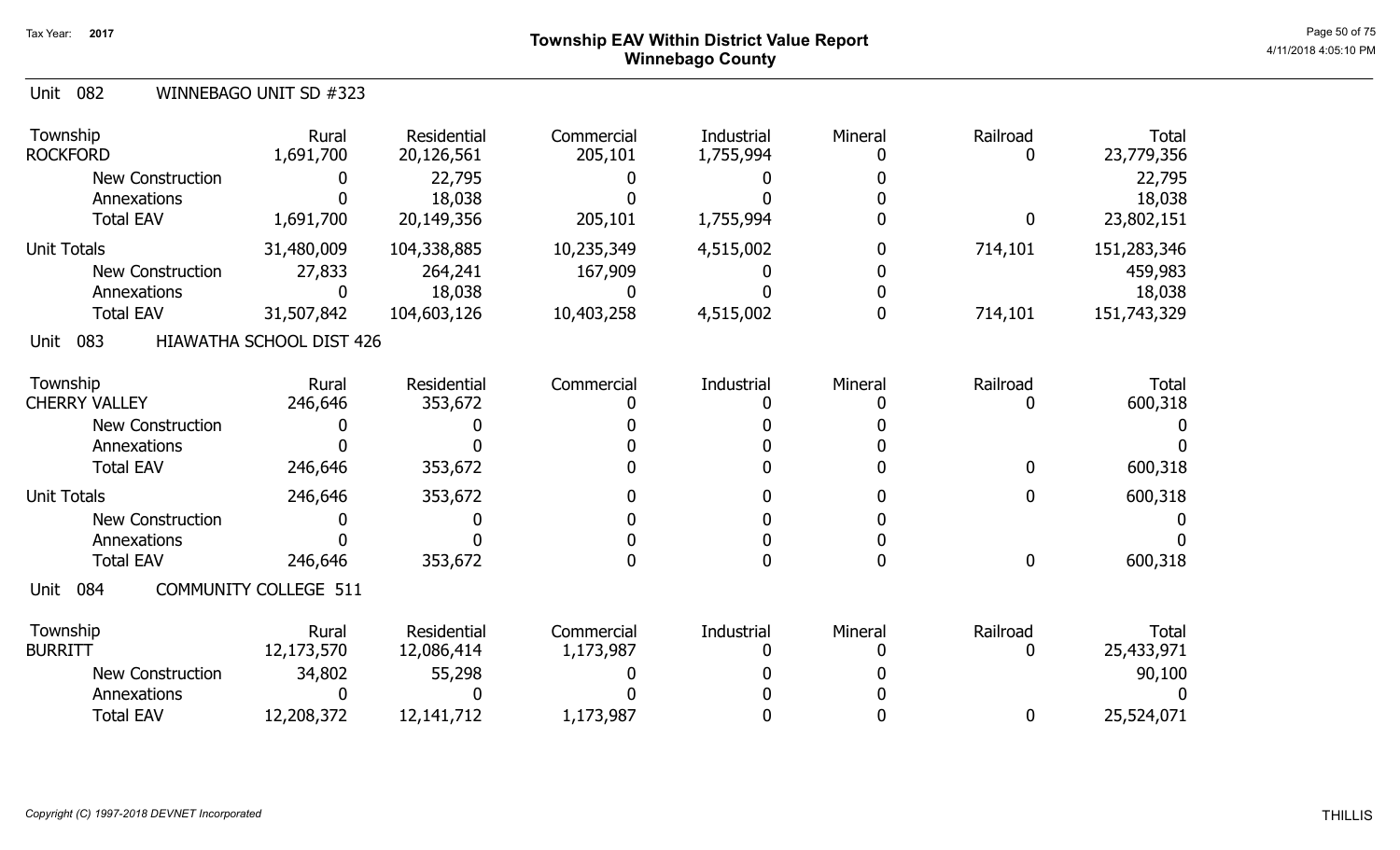# ${\sf Township}$   ${\sf EAV}$  Within District Value Report  $^{\sf Page\,51\,0f75}$ Winnebago County

Unit 084 COMMUNITY COLLEGE 511

| Township<br><b>CHERRY VALLEY</b> | Rural<br>4,483,114 | Residential<br>179,459,556 | Commercial<br>39,856,173 | Industrial<br>37,661,345 | Mineral | Railroad<br>0 | <b>Total</b><br>261,460,188 |
|----------------------------------|--------------------|----------------------------|--------------------------|--------------------------|---------|---------------|-----------------------------|
| New Construction                 | 39,863             | 162,835                    | 149,711                  | 374,491                  |         |               | 726,900                     |
| Annexations                      |                    |                            |                          |                          |         |               |                             |
| <b>Total EAV</b>                 | 4,522,977          | 179,622,391                | 40,005,884               | 38,035,836               |         | 0             | 262,187,088                 |
| <b>DURAND</b>                    | 8,796,156          | 24,179,435                 | 3,586,017                | 245,672                  |         | O.            | 36,807,280                  |
| <b>New Construction</b>          | 72,276             | 113,197                    |                          |                          |         |               | 185,473                     |
| Annexations                      |                    |                            |                          |                          |         |               |                             |
| <b>Total EAV</b>                 | 8,868,432          | 24,292,632                 | 3,586,017                | 245,672                  |         | 0             | 36,992,753                  |
| <b>HARLEM</b>                    | 2,646,030          | 448,847,965                | 70,064,290               | 44,057,881               |         | 0             | 565,616,166                 |
| <b>New Construction</b>          |                    | 1,904,793                  | 1,478,901                | 836,768                  |         |               | 4,220,462                   |
| Annexations                      |                    |                            |                          |                          |         |               |                             |
| <b>Total EAV</b>                 | 2,646,030          | 450,752,758                | 71,543,191               | 44,894,649               |         | 0             | 569,836,628                 |
| <b>HARRISON</b>                  | 5,811,741          | 8,020,358                  | 359,882                  |                          |         | 0             | 14,191,981                  |
| <b>New Construction</b>          | 6,525              | 14,081                     |                          |                          |         |               | 20,606                      |
| Annexations                      |                    |                            |                          |                          |         |               |                             |
| <b>Total EAV</b>                 | 5,818,266          | 8,034,439                  | 359,882                  |                          |         | 0             | 14,212,587                  |
| <b>LAONA</b>                     | 6,591,572          | 26,071,955                 | 391,831                  | 9,199                    |         | 0             | 33,064,557                  |
| <b>New Construction</b>          | 35,817             | 255,206                    |                          |                          |         |               | 291,023                     |
| Annexations                      |                    |                            |                          |                          |         |               |                             |
| <b>Total EAV</b>                 | 6,627,389          | 26,327,161                 | 391,831                  | 9,199                    |         | 0             | 33,355,580                  |
| <b>OWEN</b>                      | 8,603,225          | 60,771,820                 | 1,659,785                | 11,437,202               |         | 0             | 82,472,032                  |
| New Construction                 |                    | 143,674                    |                          |                          |         |               | 143,674                     |
| Annexations                      |                    |                            |                          |                          |         |               |                             |
| <b>Total EAV</b>                 | 8,603,225          | 60,915,494                 | 1,659,785                | 11,437,202               |         | 0             | 82,615,706                  |
| <b>PECATONICA</b>                | 9,400,017          | 52,419,431                 | 3,538,901                | 2,010,008                |         | 0             | 67,368,357                  |
| <b>New Construction</b>          | 260,344            | 116,594                    | 2,828                    |                          |         |               | 379,766                     |
| Annexations                      |                    |                            |                          |                          |         |               |                             |
| <b>Total EAV</b>                 | 9,660,361          | 52,536,025                 | 3,541,729                | 2,010,008                |         | 0             | 67,748,123                  |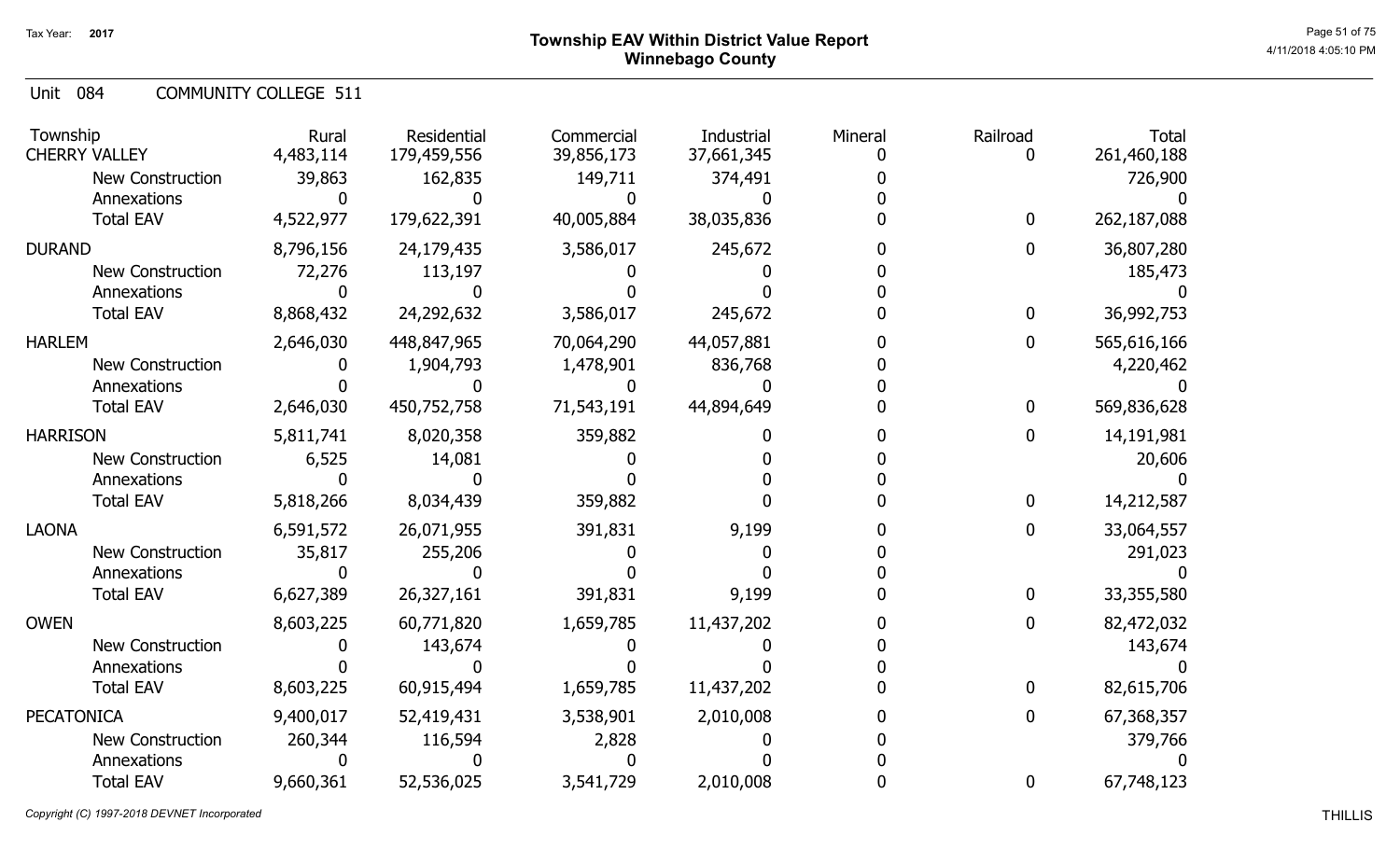# ${\sf Township~EAV~Within~District~Value~Report} \nonumber \hspace{5em} \begin{array}{c} {\sf Page~52~of~75} \nonumber \ {\sf 10~Page~52~of~75} \nonumber \end{array}$ Winnebago County

Unit 084 COMMUNITY COLLEGE 511

| Township<br><b>ROCKTON</b>                                                     | Rural<br>8,707,013       | Residential<br>203,714,233          | Commercial<br>20,516,278          | Industrial<br>14,534,678 | Mineral | Railroad           | <b>Total</b><br>247,472,202         |
|--------------------------------------------------------------------------------|--------------------------|-------------------------------------|-----------------------------------|--------------------------|---------|--------------------|-------------------------------------|
| <b>New Construction</b><br>Annexations                                         | 81,731                   | 821,234                             | 141,967                           | 7,838                    |         |                    | 1,052,770                           |
| <b>Total EAV</b>                                                               | 8,788,744                | 204,535,467                         | 20,658,245                        | 14,542,516               |         | 0                  | 248,524,972                         |
| <b>ROSCOE</b><br><b>New Construction</b>                                       | 5,827,760<br>64,204      | 350,829,500<br>1,471,433            | 59,187,222<br>2,493,022           | 19,592,185<br>438,465    |         | $\mathbf{0}$       | 435,436,667<br>4,467,124            |
| Annexations<br><b>Total EAV</b>                                                | 5,891,964                | 352,300,933                         | 61,680,244                        | 20,030,650               |         | 0                  | 439,903,791                         |
| <b>SEWARD</b><br><b>New Construction</b>                                       | 12,934,987               | 7,424,831<br>50,450                 | 3,435,014<br>55,610               | 164,025                  |         | 463                | 23,959,320<br>106,060               |
| Annexations<br><b>Total EAV</b>                                                | 12,934,987               | 7,475,281                           | 3,490,624                         | 164,025                  |         | 463                | 24,065,380                          |
| <b>SHIRLAND</b><br><b>New Construction</b><br>Annexations                      | 6,521,585<br>75,552      | 15,489,977<br>15,057                | 919,460                           |                          |         | 0                  | 22,931,022<br>90,609                |
| <b>Total EAV</b>                                                               | 6,597,137                | 15,505,034                          | 919,460                           |                          |         | 0                  | 23,021,631                          |
| <b>WINNEBAGO</b><br><b>New Construction</b><br>Annexations<br><b>Total EAV</b> | 10,590,465<br>10,590,465 | 71,386,506<br>198,753<br>71,585,259 | 6,603,439<br>112,299<br>6,715,738 | 2,594,983<br>2,594,983   |         | 713,638<br>713,638 | 91,889,031<br>311,052<br>92,200,083 |
| <b>ROCKFORD</b><br><b>New Construction</b><br>Annexations                      | 9,832,241<br>44,020      | 1,184,290,713<br>2,801,748          | 453,706,116<br>2,486,408          | 124,715,325<br>570,215   |         | 114,922            | 1,772,659,317<br>5,902,391          |
| <b>Total EAV</b>                                                               | 9,876,261                | 1,187,092,461                       | 456,192,524                       | 125,285,540              |         | 114,922            | 1,778,561,708                       |
| <b>Unit Totals</b><br><b>New Construction</b><br>Annexations                   | 112,919,476<br>715,134   | 2,644,992,694<br>8,124,353          | 664,998,395<br>6,920,746          | 257,022,503<br>2,227,777 |         | 829,023            | 3,680,762,091<br>17,988,010         |
| <b>Total EAV</b>                                                               | 113,634,610              | 2,653,117,047                       | 671,919,141                       | 259,250,280              |         | 829,023            | 3,698,750,101                       |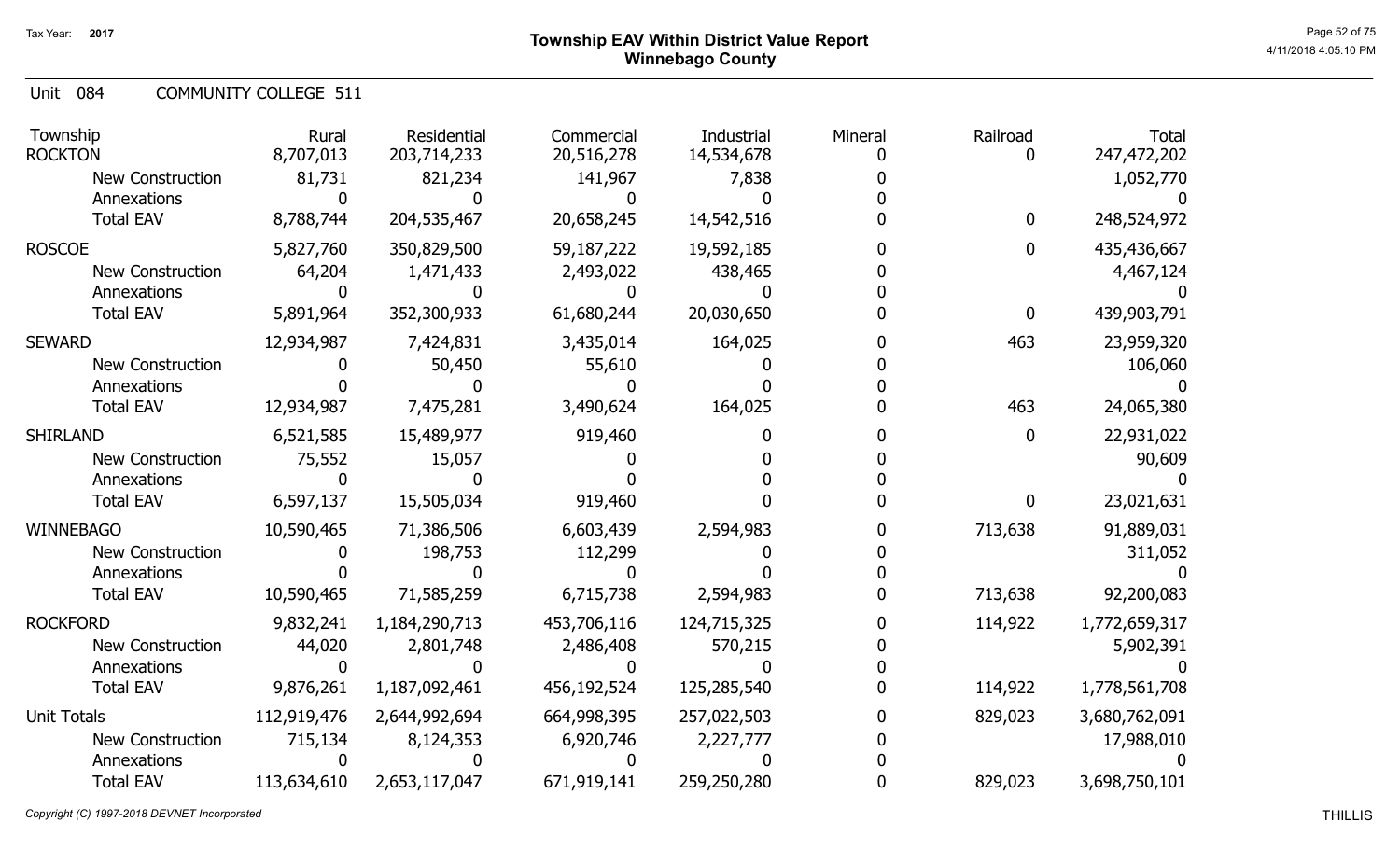# ${\sf Township}$   ${\sf EAV}$  Within District Value Report  $^{\sf Page\,53\,of\,75}$ Winnebago County

#### Unit 085 COMMUNITY COLLEGE 523

| Township<br><b>CHERRY VALLEY</b> | Rural<br>246,646                   | Residential<br>353,672 | Commercial | Industrial | Mineral | Railroad | <b>Total</b><br>600,318 |
|----------------------------------|------------------------------------|------------------------|------------|------------|---------|----------|-------------------------|
| <b>New Construction</b>          |                                    |                        |            |            |         |          |                         |
| Annexations                      |                                    |                        |            |            |         |          |                         |
| <b>Total EAV</b>                 | 246,646                            | 353,672                |            |            |         |          | 600,318                 |
| <b>Unit Totals</b>               | 246,646                            | 353,672                |            |            |         |          | 600,318                 |
| <b>New Construction</b>          |                                    |                        |            |            |         |          |                         |
| Annexations                      |                                    |                        |            |            |         |          |                         |
| <b>Total EAV</b>                 | 246,646                            | 353,672                |            |            |         |          | 600,318                 |
| 088<br>Unit                      | <b>NORTH MAIN &amp; AUBURN TIF</b> |                        |            |            |         |          |                         |
| Township                         | Rural                              | Residential            | Commercial | Industrial | Mineral | Railroad | <b>Total</b>            |
| <b>ROCKFORD</b>                  |                                    |                        |            |            |         |          |                         |
| <b>New Construction</b>          |                                    |                        | 70,102     |            |         |          | 70,102                  |
| Annexations                      |                                    |                        |            |            |         |          |                         |
| <b>Total EAV</b>                 |                                    |                        | 70,102     |            |         |          | 70,102                  |
| <b>Unit Totals</b>               |                                    |                        |            |            |         |          |                         |
| <b>New Construction</b>          |                                    |                        | 70,102     |            |         |          | 70,102                  |
| Annexations                      |                                    |                        |            |            |         |          |                         |
| <b>Total EAV</b>                 |                                    |                        | 70,102     |            |         |          | 70,102                  |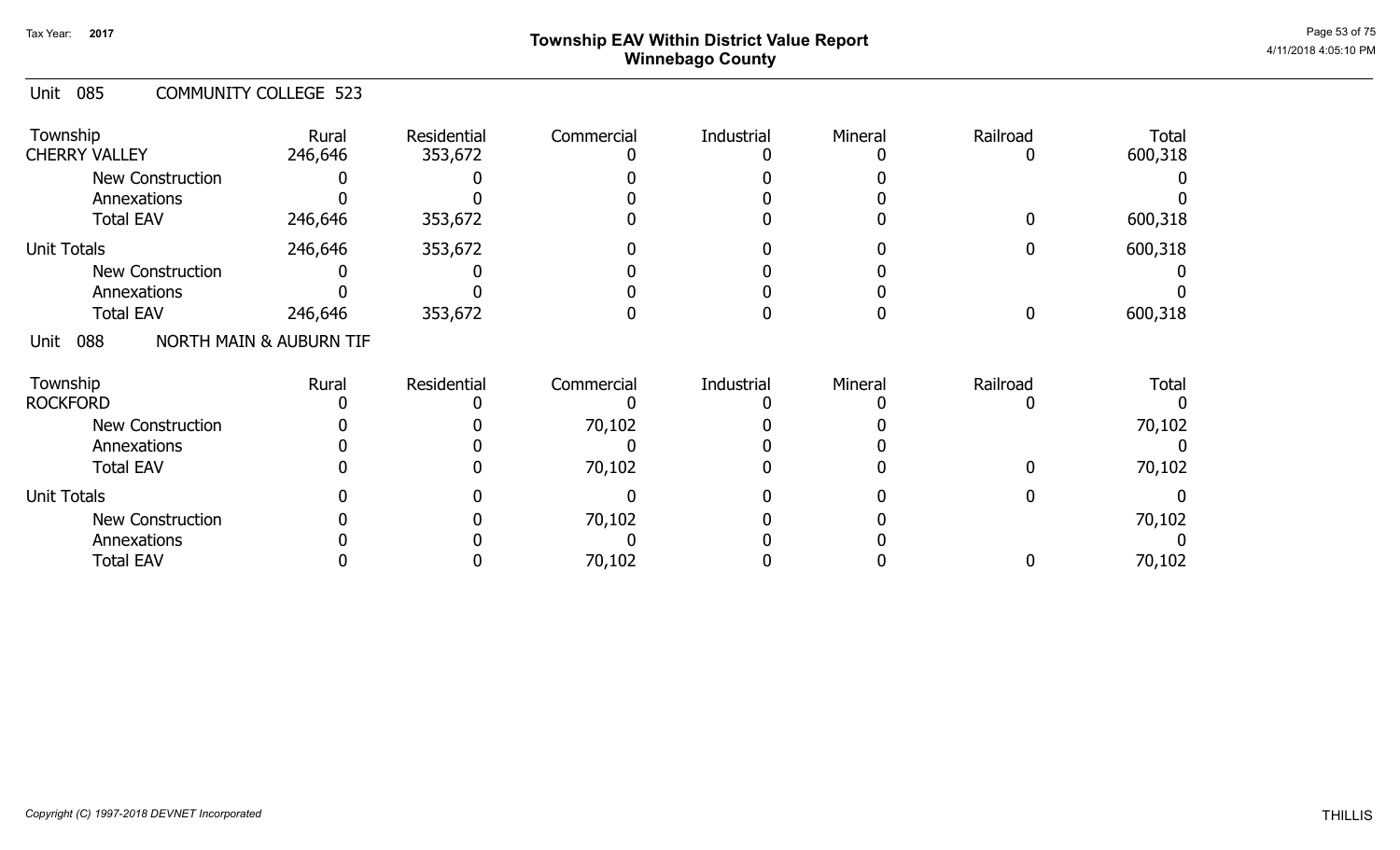# ${\sf Township}$   ${\sf EAV}$  Within District Value Report  $^{\sf Page\,54\,of\,75}$ Winnebago County

#### 089 Unit JACKSON SCHOOL TIF

| Township<br><b>ROCKFORD</b>     | Rural | Residential | Commercial | Industrial | Mineral | Railroad | <b>Total</b> |
|---------------------------------|-------|-------------|------------|------------|---------|----------|--------------|
| New Construction<br>Annexations |       | 2,809       |            |            |         |          | 2,809        |
| <b>Total EAV</b>                |       | 2,809       |            |            |         |          | 2,809        |
| <b>Unit Totals</b>              |       |             |            |            |         |          |              |
| <b>New Construction</b>         |       | 2,809       |            |            |         |          | 2,809        |
| Annexations                     |       |             |            |            |         |          |              |
| <b>Total EAV</b>                |       | 2,809       |            |            |         |          | 2,809        |
| NORTH MAIN TIF<br>093<br>Unit   |       |             |            |            |         |          |              |
| Township<br><b>ROCKFORD</b>     | Rural | Residential | Commercial | Industrial | Mineral | Railroad | <b>Total</b> |
| <b>New Construction</b>         |       | 176         |            |            |         |          | 176          |
| Annexations                     |       |             |            |            |         |          |              |
| <b>Total EAV</b>                |       | 176         |            |            |         |          | 176          |
| <b>Unit Totals</b>              |       |             |            |            |         |          |              |
| <b>New Construction</b>         |       | 176         |            |            |         |          | 176          |
| Annexations                     |       |             |            |            |         |          |              |
| <b>Total EAV</b>                |       | 176         |            |            |         |          | 176          |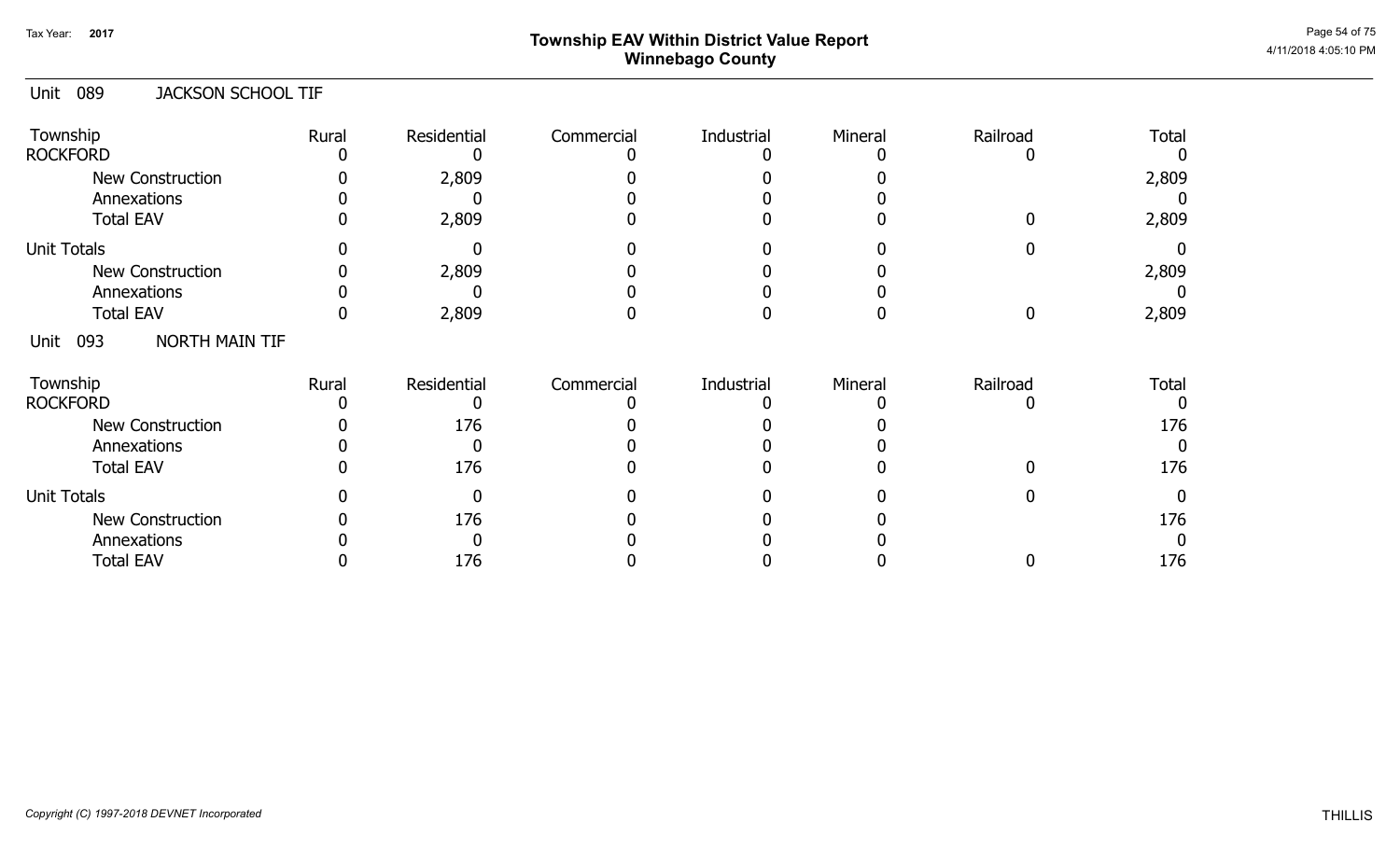# ${\sf Township}$   ${\sf EAV}$  Within District Value Report  $^{\sf Page\,55\,of\,75}$ Winnebago County

#### Unit 094 GLOBAL TRADE TIF #1

| Township<br><b>ROCKFORD</b>       | Rural                       | Residential               | Commercial              | Industrial | Mineral | Railroad      | <b>Total</b>               |
|-----------------------------------|-----------------------------|---------------------------|-------------------------|------------|---------|---------------|----------------------------|
| <b>New Construction</b>           |                             |                           |                         | 362,260    |         |               | 362,260                    |
| Annexations                       |                             |                           |                         |            |         |               |                            |
| <b>Total EAV</b>                  |                             |                           |                         | 362,260    |         |               | 362,260                    |
| <b>Unit Totals</b>                |                             |                           |                         |            |         |               |                            |
| <b>New Construction</b>           |                             |                           |                         | 362,260    |         |               | 362,260                    |
| Annexations                       |                             |                           |                         |            |         |               |                            |
| <b>Total EAV</b>                  |                             |                           |                         | 362,260    |         | 0             | 362,260                    |
| MACHESNEY PARK TIF<br>098<br>Unit |                             |                           |                         |            |         |               |                            |
| Township                          | Rural                       | Residential               | Commercial              | Industrial | Mineral | Railroad      | <b>Total</b>               |
| <b>HARLEM</b>                     |                             |                           |                         |            |         |               |                            |
| <b>New Construction</b>           |                             |                           | 451,425                 |            |         |               | 451,425                    |
| Annexations                       |                             |                           |                         |            |         |               |                            |
| <b>Total EAV</b>                  |                             |                           | 451,425                 |            |         |               | 451,425                    |
| <b>Unit Totals</b>                |                             |                           |                         |            |         |               |                            |
| <b>New Construction</b>           |                             |                           | 451,425                 |            |         |               | 451,425                    |
| Annexations                       |                             |                           |                         |            |         |               |                            |
| <b>Total EAV</b>                  |                             |                           | 451,425                 |            |         | 0             | 451,425                    |
| 101<br>Unit                       | <b>BU/HA MULTI TOWNSHIP</b> |                           |                         |            |         |               |                            |
| Township<br><b>BURRITT</b>        | Rural<br>12,173,570         | Residential<br>12,086,414 | Commercial<br>1,173,987 | Industrial | Mineral | Railroad<br>0 | <b>Total</b><br>25,433,971 |
| New Construction                  | 34,802                      | 55,298                    |                         |            |         |               | 90,100                     |
| Annexations                       |                             |                           |                         |            |         |               |                            |
| <b>Total EAV</b>                  | 12,208,372                  | 12, 141, 712              | 1,173,987               |            |         | 0             | 25,524,071                 |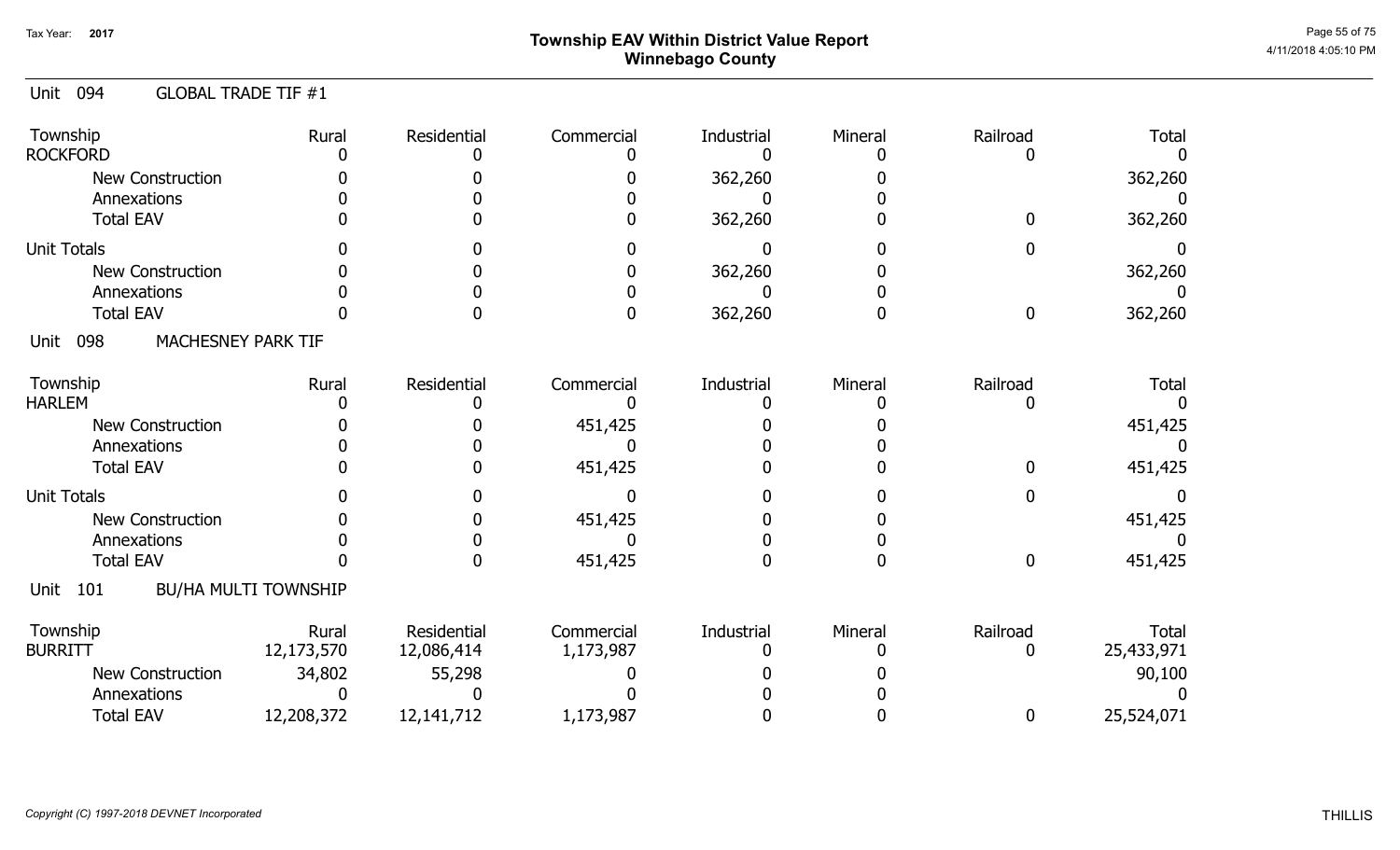# ${\sf Township}$   ${\sf EAV}$  Within District Value Report  $^{\sf Page\,56\,675}$ Winnebago County

#### Unit 101 BU/HA MULTI TOWNSHIP

| Township<br><b>HARRISON</b> | Rural<br>5,811,741   | Residential<br>8,020,358 | Commercial<br>359,882 | Industrial | Mineral | Railroad     | <b>Total</b><br>14,191,981 |
|-----------------------------|----------------------|--------------------------|-----------------------|------------|---------|--------------|----------------------------|
| New Construction            | 6,525                | 14,081                   |                       |            |         |              | 20,606                     |
| Annexations                 |                      |                          |                       |            |         |              |                            |
| <b>Total EAV</b>            | 5,818,266            | 8,034,439                | 359,882               |            |         | $\mathbf{0}$ | 14,212,587                 |
| <b>Unit Totals</b>          | 17,985,311           | 20,106,772               | 1,533,869             |            |         | $\mathbf 0$  | 39,625,952                 |
| New Construction            | 41,327               | 69,379                   |                       |            |         |              | 110,706                    |
| Annexations                 |                      |                          |                       |            |         |              |                            |
| <b>Total EAV</b>            | 18,026,638           | 20,176,151               | 1,533,869             |            |         | $\mathbf 0$  | 39,736,658                 |
| 102<br>Unit                 | DU/LA MULTI TOWNSHIP |                          |                       |            |         |              |                            |
| Township                    | Rural                | Residential              | Commercial            | Industrial | Mineral | Railroad     | Total                      |
| <b>DURAND</b>               | 8,796,156            | 24,179,435               | 3,586,017             | 245,672    |         |              | 36,807,280                 |
| New Construction            | 72,276               | 113,197                  |                       |            |         |              | 185,473                    |
| Annexations                 |                      |                          |                       |            |         |              |                            |
| <b>Total EAV</b>            | 8,868,432            | 24,292,632               | 3,586,017             | 245,672    |         | $\mathbf 0$  | 36,992,753                 |
| <b>LAONA</b>                | 6,591,572            | 26,071,955               | 391,831               | 9,199      |         | 0            | 33,064,557                 |
| <b>New Construction</b>     | 35,817               | 255,206                  |                       |            |         |              | 291,023                    |
| Annexations                 |                      |                          |                       |            |         |              |                            |
| <b>Total EAV</b>            | 6,627,389            | 26,327,161               | 391,831               | 9,199      |         | 0            | 33,355,580                 |
| <b>Unit Totals</b>          | 15,387,728           | 50,251,390               | 3,977,848             | 254,871    |         | 0            | 69,871,837                 |
| <b>New Construction</b>     | 108,093              | 368,403                  |                       |            |         |              | 476,496                    |
| Annexations                 |                      |                          |                       |            |         |              |                            |
| <b>Total EAV</b>            | 15,495,821           | 50,619,793               | 3,977,848             | 254,871    |         | $\mathbf 0$  | 70,348,333                 |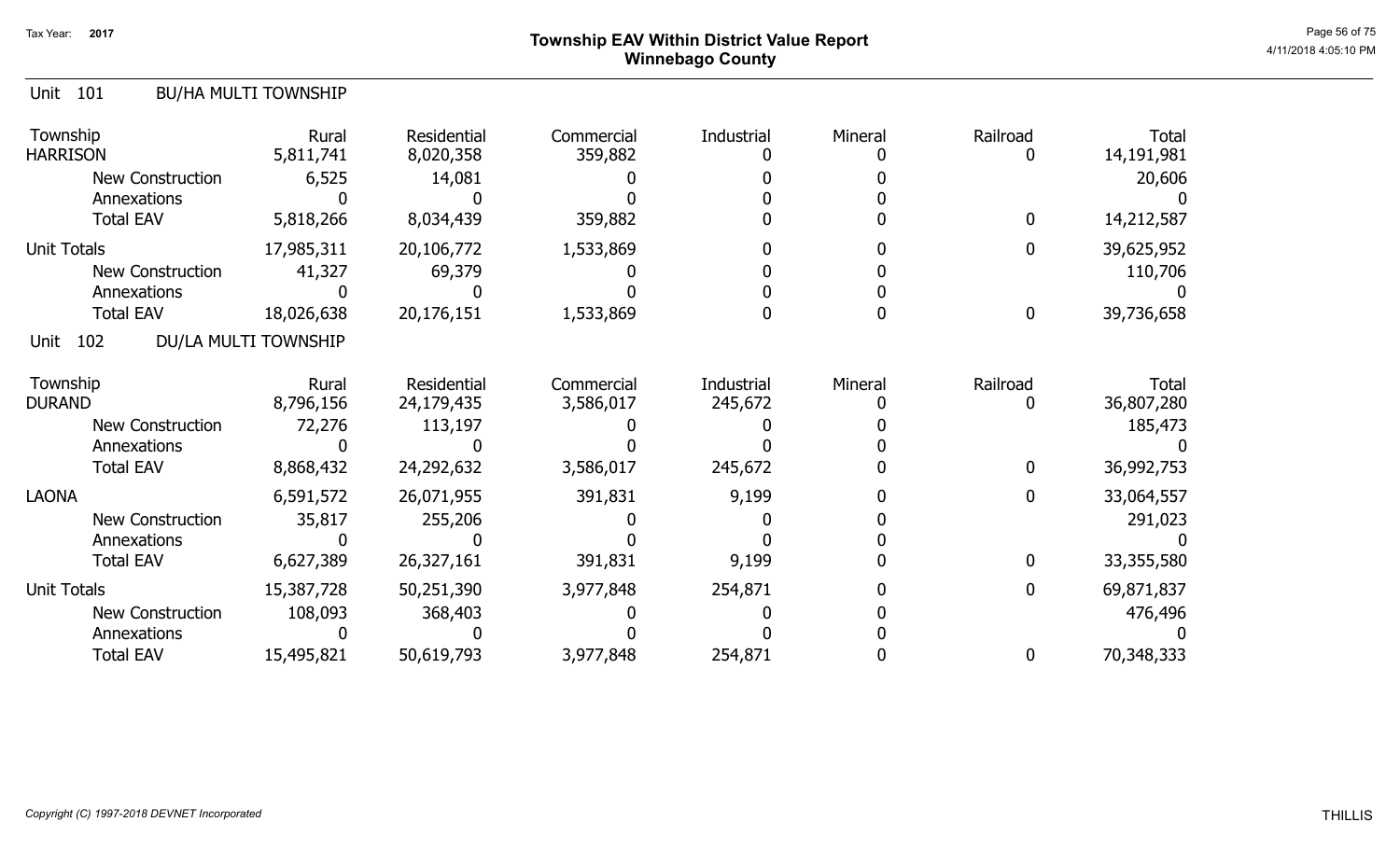# ${\sf Township}$   ${\sf EAV}$  Within District Value Report  $^{\sf Page\,57\,of\,75}$ Winnebago County

#### Unit 104 SOUTH ROCKFORD TIF

| Township<br><b>ROCKFORD</b>            | Rural | Residential | Commercial | Industrial | Mineral | Railroad | <b>Total</b> |
|----------------------------------------|-------|-------------|------------|------------|---------|----------|--------------|
| <b>New Construction</b>                |       |             | 43,446     |            |         |          | 43,446       |
| Annexations                            |       |             |            |            |         |          |              |
| <b>Total EAV</b>                       |       |             | 43,446     |            |         |          | 43,446       |
| <b>Unit Totals</b>                     |       |             |            |            |         |          |              |
| <b>New Construction</b>                |       |             | 43,446     |            |         |          | 43,446       |
| Annexations                            |       |             |            |            |         |          |              |
| <b>Total EAV</b>                       |       |             | 43,446     |            |         |          | 43,446       |
| <b>COUNTRY OAKS SSA</b><br>109<br>Unit |       |             |            |            |         |          |              |
| Township                               | Rural | Residential | Commercial | Industrial | Mineral | Railroad | Total        |
| <b>ROCKFORD</b>                        |       | 321,513     |            |            |         |          | 321,513      |
| <b>New Construction</b>                |       |             |            |            |         |          |              |
| Annexations                            |       |             |            |            |         |          |              |
| <b>Total EAV</b>                       |       | 321,513     |            |            |         |          | 321,513      |
| <b>Unit Totals</b>                     |       | 321,513     |            |            |         |          | 321,513      |
| <b>New Construction</b>                |       |             |            |            |         |          |              |
| Annexations                            |       |             |            |            |         |          |              |
| <b>Total EAV</b>                       |       | 321,513     |            |            |         |          | 321,513      |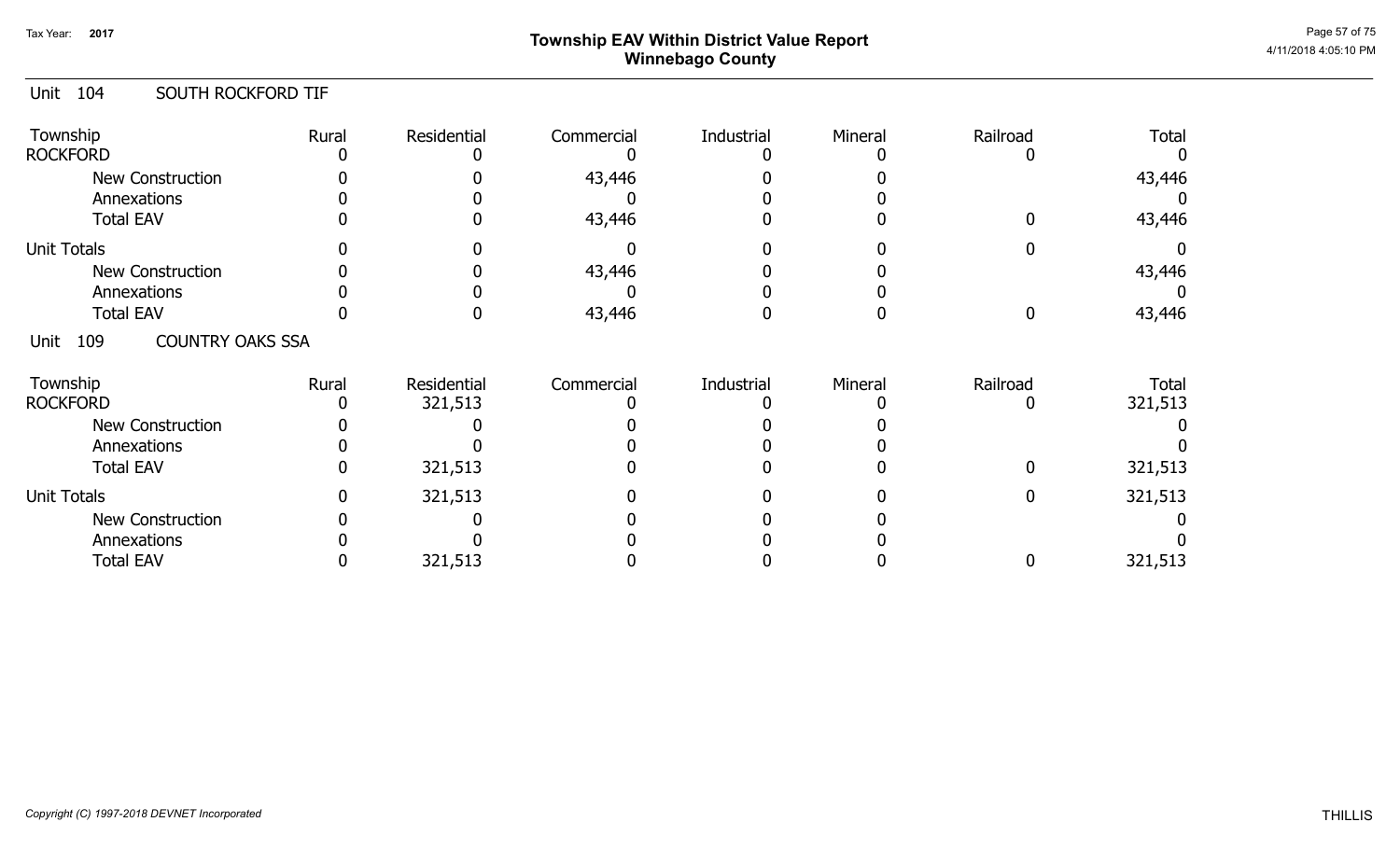# ${\sf Township}$   ${\sf EAV}$  Within District Value Report  $^{\sf Page\,58\,of\,75}$ Winnebago County

| 110<br><b>BURRITT TWSP ROAD</b><br>Unit |                         |                           |                         |            |         |               |                     |
|-----------------------------------------|-------------------------|---------------------------|-------------------------|------------|---------|---------------|---------------------|
| Township<br>BURRITT                     | Rural<br>12,173,570     | Residential<br>12,086,414 | Commercial<br>1,173,987 | Industrial | Mineral | Railroad<br>0 | Total<br>25,433,971 |
| <b>New Construction</b>                 | 34,802                  | 55,298                    |                         |            |         |               | 90,100              |
| Annexations                             |                         |                           |                         |            |         |               |                     |
| <b>Total EAV</b>                        | 12,208,372              | 12, 141, 712              | 1,173,987               |            |         | 0             | 25,524,071          |
| Unit Totals                             | 12,173,570              | 12,086,414                | 1,173,987               |            |         | $\mathbf{0}$  | 25,433,971          |
| <b>New Construction</b>                 | 34,802                  | 55,298                    |                         |            |         |               | 90,100              |
| Annexations                             |                         |                           |                         |            |         |               |                     |
| <b>Total EAV</b>                        | 12,208,372              | 12, 141, 712              | 1,173,987               |            |         | $\mathbf 0$   | 25,524,071          |
| 111<br>Unit                             | CHERRY VALLEY TWSP ROAD |                           |                         |            |         |               |                     |
| Township                                | Rural                   | Residential               | Commercial              | Industrial | Mineral | Railroad      | Total               |
| <b>CHERRY VALLEY</b>                    | 4,729,760               | 179,813,228               | 39,856,173              | 37,661,345 |         | 0             | 262,060,506         |
| <b>New Construction</b>                 | 39,863                  | 162,835                   | 149,711                 | 374,491    |         |               | 726,900             |
| Annexations                             |                         |                           |                         |            |         |               |                     |
| <b>Total EAV</b>                        | 4,769,623               | 179,976,063               | 40,005,884              | 38,035,836 |         | 0             | 262,787,406         |
| Unit Totals                             | 4,729,760               | 179,813,228               | 39,856,173              | 37,661,345 |         | 0             | 262,060,506         |
| <b>New Construction</b>                 | 39,863                  | 162,835                   | 149,711                 | 374,491    |         |               | 726,900             |
| Annexations                             |                         |                           |                         |            |         |               |                     |
| <b>Total EAV</b>                        | 4,769,623               | 179,976,063               | 40,005,884              | 38,035,836 |         | 0             | 262,787,406         |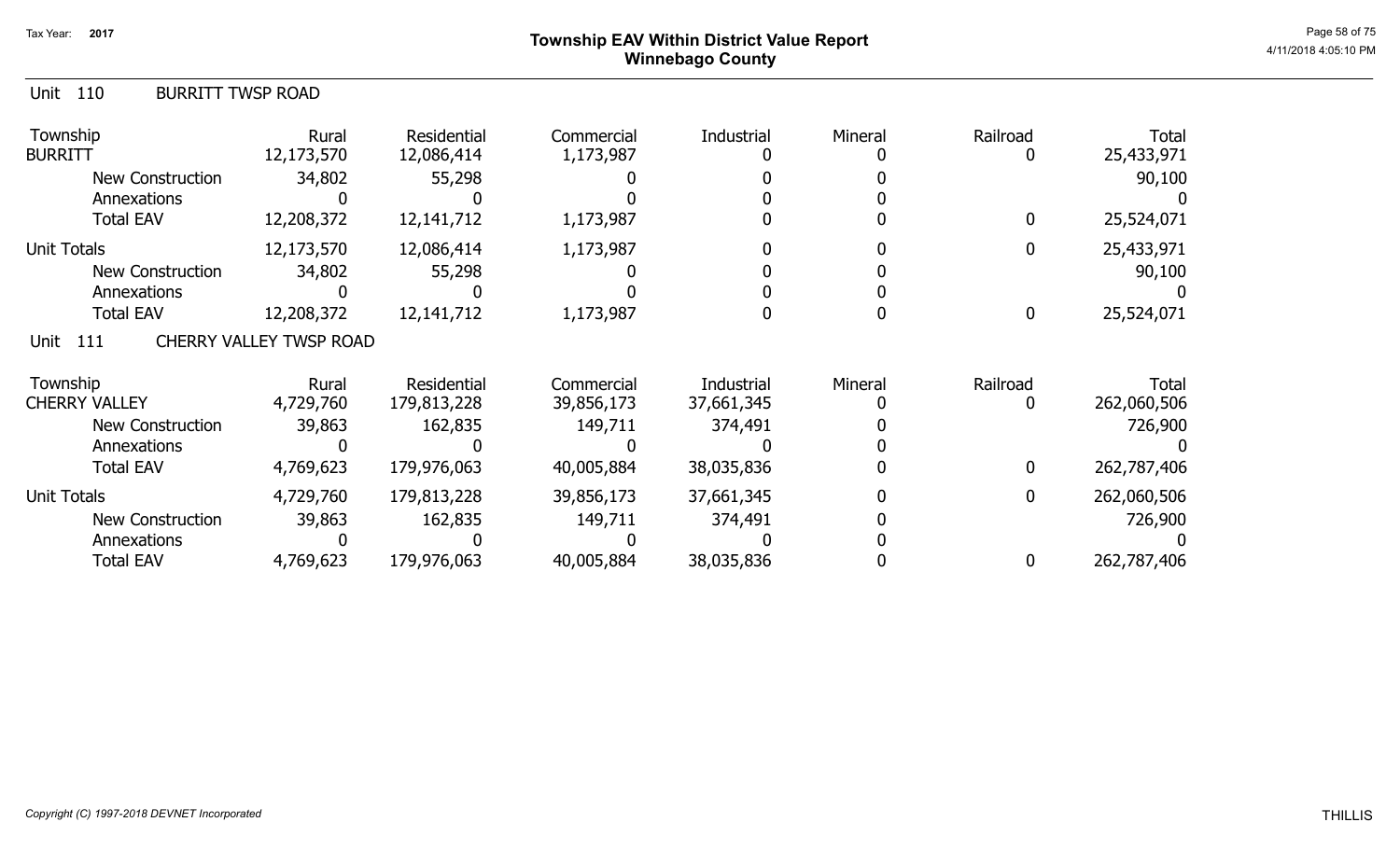## ${\sf Township}$   ${\sf EAV}$  Within District Value Report  $^{\sf Page\,59\,of\,75}$ Winnebago County

| 112<br><b>DURAND TWSP ROAD</b><br>Unit |                    |                                   |                          |                          |         |          |                      |
|----------------------------------------|--------------------|-----------------------------------|--------------------------|--------------------------|---------|----------|----------------------|
| Township<br>DURAND                     | Rural<br>8,796,156 | <b>Residential</b><br>24,179,435  | Commercial<br>3,586,017  | Industrial<br>245,672    | Mineral | Railroad | Total<br>36,807,280  |
| New Construction                       | 72,276             | 113,197                           |                          |                          |         |          | 185,473              |
| Annexations                            |                    |                                   |                          |                          |         |          |                      |
| <b>Total EAV</b>                       | 8,868,432          | 24,292,632                        | 3,586,017                | 245,672                  |         | 0        | 36,992,753           |
| Unit Totals                            | 8,796,156          | 24,179,435                        | 3,586,017                | 245,672                  |         | 0        | 36,807,280           |
| New Construction                       | 72,276             | 113,197                           |                          |                          |         |          | 185,473              |
| Annexations                            |                    |                                   |                          |                          |         |          |                      |
| <b>Total EAV</b>                       | 8,868,432          | 24,292,632                        | 3,586,017                | 245,672                  |         | 0        | 36,992,753           |
| <b>HARLEM TWSP ROAD</b><br>113<br>Unit |                    |                                   |                          |                          |         |          |                      |
| Township<br><b>HARLEM</b>              | Rural<br>2,646,030 | <b>Residential</b><br>448,847,965 | Commercial<br>70,064,290 | Industrial<br>44,057,881 | Mineral | Railroad | Total<br>565,616,166 |
| New Construction                       |                    | 1,904,793                         | 1,478,901                | 836,768                  |         |          | 4,220,462            |
| Annexations                            |                    |                                   |                          |                          |         |          |                      |
| <b>Total EAV</b>                       | 2,646,030          | 450,752,758                       | 71,543,191               | 44,894,649               |         | 0        | 569,836,628          |
| <b>Unit Totals</b>                     | 2,646,030          | 448,847,965                       | 70,064,290               | 44,057,881               |         | 0        | 565,616,166          |
| <b>New Construction</b>                |                    | 1,904,793                         | 1,478,901                | 836,768                  |         |          | 4,220,462            |
| Annexations                            |                    |                                   |                          |                          |         |          |                      |
| <b>Total EAV</b>                       | 2,646,030          | 450,752,758                       | 71,543,191               | 44,894,649               |         |          | 569,836,628          |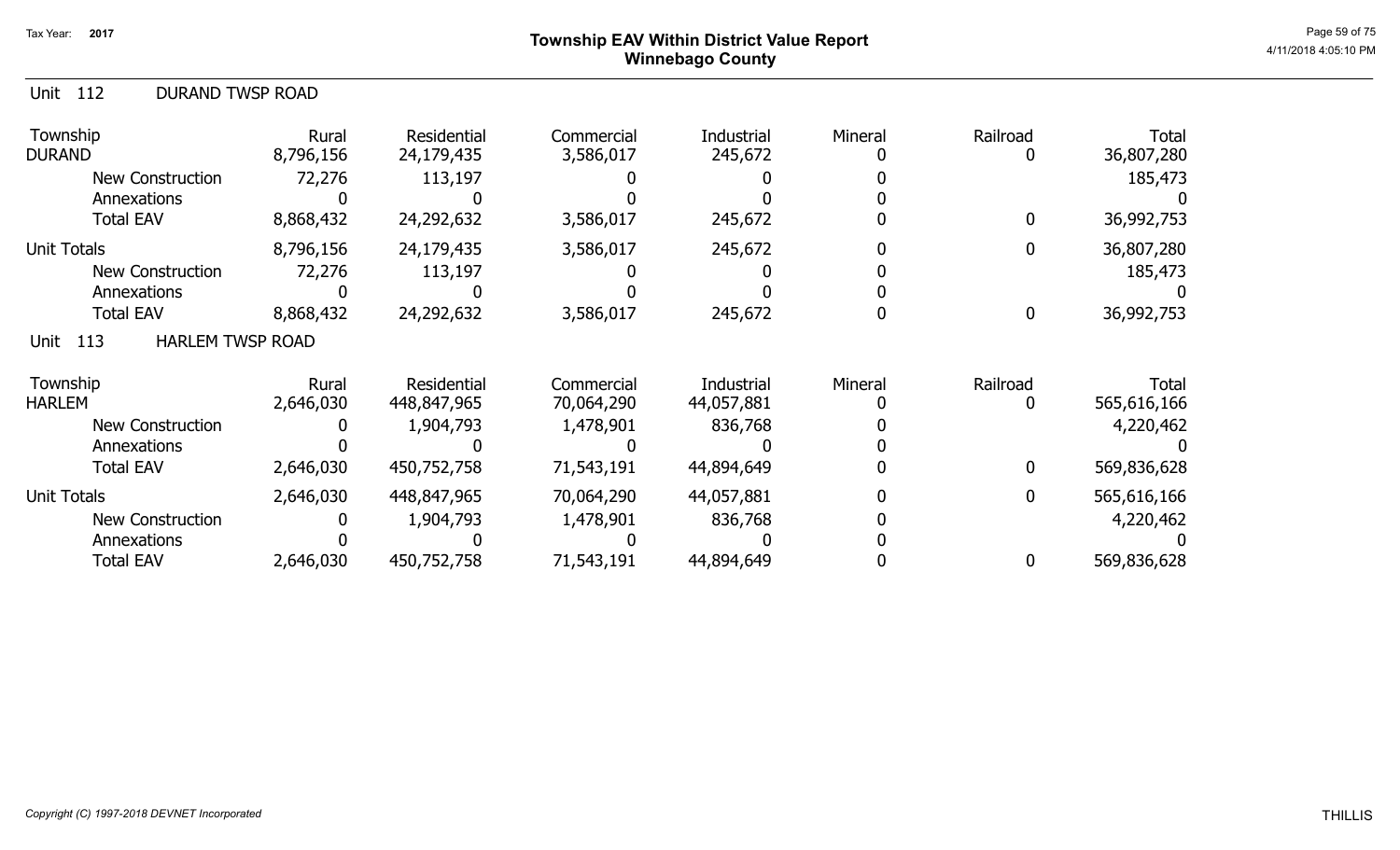# ${\sf Township~EAV~Within~District~Value~Report} \nonumber \hspace{5.5cm} \textrm{Page~60~of~75} \nonumber$ Winnebago County

| <b>HARRISON TWSP ROAD</b><br><b>Unit</b><br>114 |  |
|-------------------------------------------------|--|
|-------------------------------------------------|--|

| Township<br><b>HARRISON</b>        | Rural<br>5,811,741 | <b>Residential</b><br>8,020,358 | Commercial<br>359,882 | Industrial | Mineral | Railroad | <b>Total</b><br>14,191,981 |
|------------------------------------|--------------------|---------------------------------|-----------------------|------------|---------|----------|----------------------------|
| <b>New Construction</b>            | 6,525              | 14,081                          |                       |            |         |          | 20,606                     |
| Annexations                        |                    |                                 |                       |            |         |          |                            |
| <b>Total EAV</b>                   | 5,818,266          | 8,034,439                       | 359,882               |            |         | 0        | 14,212,587                 |
| <b>Unit Totals</b>                 | 5,811,741          | 8,020,358                       | 359,882               |            |         | 0        | 14,191,981                 |
| <b>New Construction</b>            | 6,525              | 14,081                          |                       |            |         |          | 20,606                     |
| Annexations                        |                    |                                 |                       |            |         |          |                            |
| <b>Total EAV</b>                   | 5,818,266          | 8,034,439                       | 359,882               |            |         | 0        | 14,212,587                 |
| <b>LAONA TWSP ROAD</b><br>Unit 115 |                    |                                 |                       |            |         |          |                            |
| Township                           | Rural              | Residential                     | Commercial            | Industrial | Mineral | Railroad | Total                      |
| <b>LAONA</b>                       | 6,591,572          | 26,071,955                      | 391,831               | 9,199      |         |          | 33,064,557                 |
| <b>New Construction</b>            | 35,817             | 255,206                         |                       |            |         |          | 291,023                    |
| Annexations                        |                    |                                 |                       |            |         |          |                            |
| <b>Total EAV</b>                   | 6,627,389          | 26,327,161                      | 391,831               | 9,199      |         | 0        | 33,355,580                 |
| <b>Unit Totals</b>                 | 6,591,572          | 26,071,955                      | 391,831               | 9,199      |         | 0        | 33,064,557                 |
| <b>New Construction</b>            | 35,817             | 255,206                         |                       |            |         |          | 291,023                    |
| Annexations                        |                    |                                 |                       |            |         |          |                            |
| <b>Total EAV</b>                   | 6,627,389          | 26,327,161                      | 391,831               | 9,199      |         | 0        | 33,355,580                 |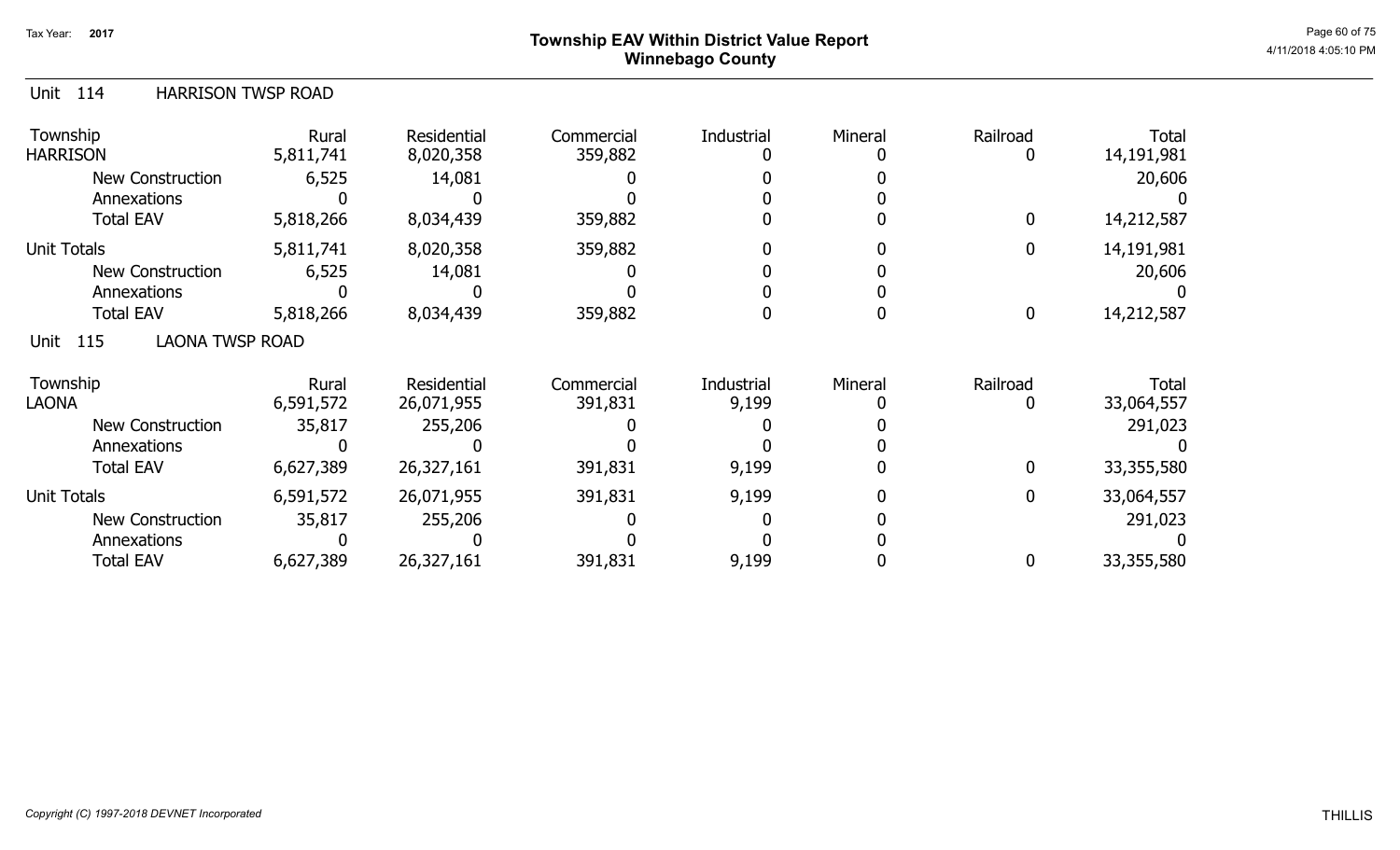## ${\sf Township}$   ${\sf EAV}$  Within District Value Report  $^{\sf Page\ 61\ of\ 75}$ Winnebago County

| 116<br><b>OWEN TWSP ROAD</b><br>Unit |                      |                           |                         |                          |         |                  |                     |
|--------------------------------------|----------------------|---------------------------|-------------------------|--------------------------|---------|------------------|---------------------|
| Township<br><b>OWEN</b>              | Rural<br>8,603,225   | Residential<br>60,771,820 | Commercial<br>1,659,785 | Industrial<br>11,437,202 | Mineral | Railroad         | Total<br>82,472,032 |
| New Construction                     |                      | 143,674                   |                         |                          |         |                  | 143,674             |
| Annexations                          |                      |                           |                         |                          |         |                  |                     |
| <b>Total EAV</b>                     | 8,603,225            | 60,915,494                | 1,659,785               | 11,437,202               |         | 0                | 82,615,706          |
| <b>Unit Totals</b>                   | 8,603,225            | 60,771,820                | 1,659,785               | 11,437,202               |         | 0                | 82,472,032          |
| <b>New Construction</b>              |                      | 143,674                   |                         |                          |         |                  | 143,674             |
| Annexations                          |                      |                           |                         |                          |         |                  |                     |
| <b>Total EAV</b>                     | 8,603,225            | 60,915,494                | 1,659,785               | 11,437,202               |         | $\boldsymbol{0}$ | 82,615,706          |
| Unit<br>117                          | PECATONICA TWSP ROAD |                           |                         |                          |         |                  |                     |
| Township                             | Rural                | Residential               | Commercial              | Industrial               | Mineral | Railroad         | Total               |
| <b>PECATONICA</b>                    | 9,400,017            | 52,419,431                | 3,538,901               | 2,010,008                |         | 0                | 67,368,357          |
| <b>New Construction</b>              | 260,344              | 116,594                   | 2,828                   |                          |         |                  | 379,766             |
| Annexations                          |                      |                           |                         |                          |         |                  |                     |
| <b>Total EAV</b>                     | 9,660,361            | 52,536,025                | 3,541,729               | 2,010,008                |         | $\overline{0}$   | 67,748,123          |
| <b>Unit Totals</b>                   | 9,400,017            | 52,419,431                | 3,538,901               | 2,010,008                |         | 0                | 67,368,357          |
| <b>New Construction</b>              | 260,344              | 116,594                   | 2,828                   |                          |         |                  | 379,766             |
| Annexations                          |                      |                           |                         |                          |         |                  |                     |
| <b>Total EAV</b>                     | 9,660,361            | 52,536,025                | 3,541,729               | 2,010,008                |         |                  | 67,748,123          |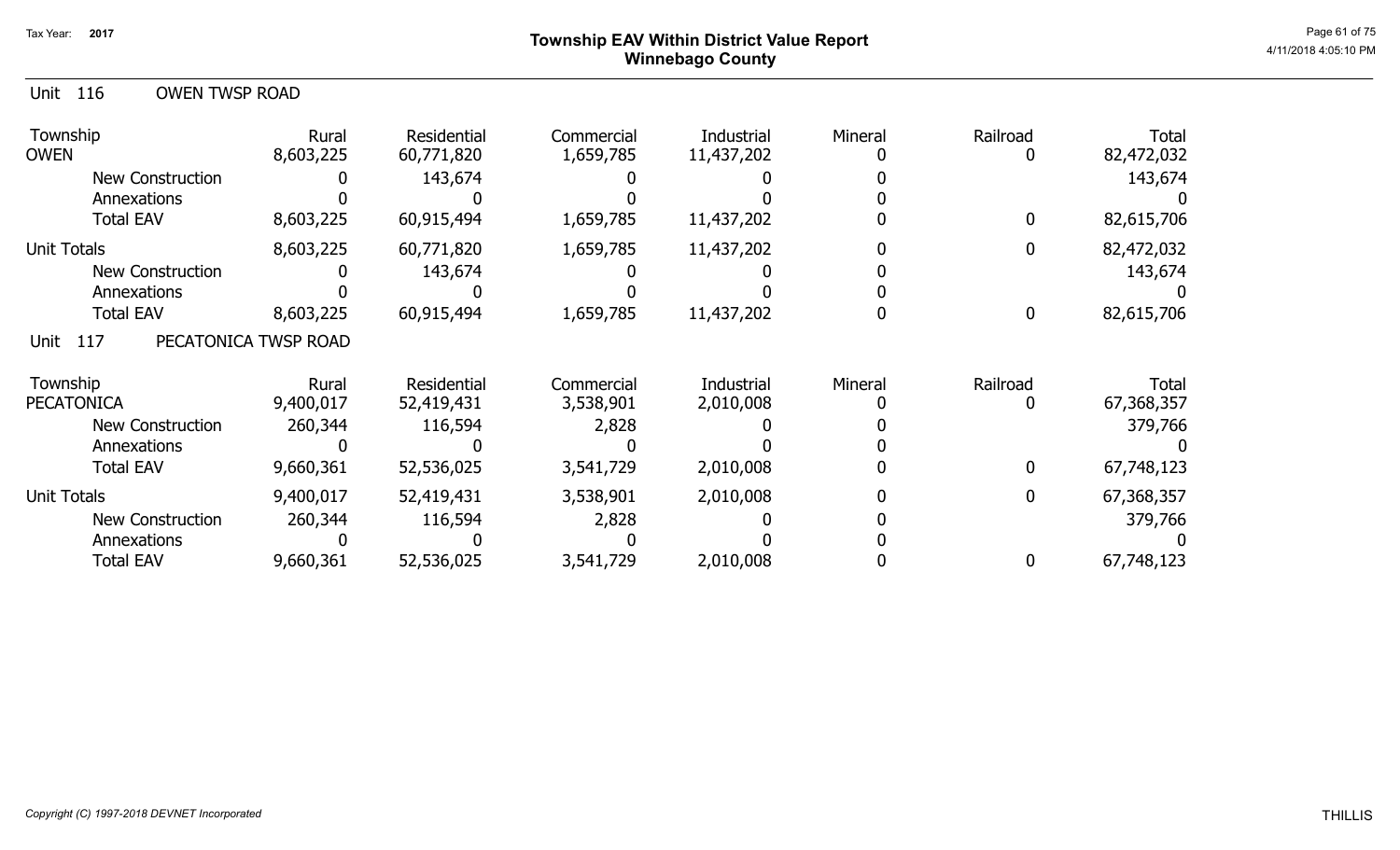| Township<br><b>ROCKFORD</b>             | Rural<br>9,832,241 | Residential<br>1,184,290,713 | Commercial<br>453,706,116 | Industrial<br>124,715,325 | Mineral | Railroad<br>114,922 | <b>Total</b><br>1,772,659,317 |
|-----------------------------------------|--------------------|------------------------------|---------------------------|---------------------------|---------|---------------------|-------------------------------|
| New Construction                        | 44,020             | 2,801,748                    | 2,486,408                 | 570,215                   |         |                     | 5,902,391                     |
| Annexations                             |                    |                              |                           |                           |         |                     |                               |
| <b>Total EAV</b>                        | 9,876,261          | 1,187,092,461                | 456,192,524               | 125,285,540               |         | 114,922             | 1,778,561,708                 |
| Unit Totals                             | 9,832,241          | 1,184,290,713                | 453,706,116               | 124,715,325               |         | 114,922             | 1,772,659,317                 |
| New Construction                        | 44,020             | 2,801,748                    | 2,486,408                 | 570,215                   |         |                     | 5,902,391                     |
| Annexations                             |                    |                              |                           |                           |         |                     |                               |
| <b>Total EAV</b>                        | 9,876,261          | 1,187,092,461                | 456,192,524               | 125,285,540               |         | 114,922             | 1,778,561,708                 |
| <b>ROCKTON TWSP ROAD</b><br>119<br>Unit |                    |                              |                           |                           |         |                     |                               |
| Township                                | Rural              | Residential                  | Commercial                | Industrial                | Mineral | Railroad            | Total                         |
| <b>ROCKTON</b>                          | 8,707,013          | 203,714,233                  | 20,516,278                | 14,534,678                |         |                     | 247,472,202                   |
| New Construction                        | 81,731             | 821,234                      | 141,967                   | 7,838                     |         |                     | 1,052,770                     |
| Annexations                             |                    |                              |                           |                           |         |                     |                               |
| <b>Total EAV</b>                        | 8,788,744          | 204,535,467                  | 20,658,245                | 14,542,516                |         | 0                   | 248,524,972                   |
| Unit Totals                             | 8,707,013          | 203,714,233                  | 20,516,278                | 14,534,678                |         | 0                   | 247,472,202                   |
| <b>New Construction</b>                 | 81,731             | 821,234                      | 141,967                   | 7,838                     |         |                     | 1,052,770                     |
| Annexations                             |                    |                              |                           |                           |         |                     |                               |
| <b>Total EAV</b>                        | 8,788,744          | 204,535,467                  | 20,658,245                | 14,542,516                |         | 0                   | 248,524,972                   |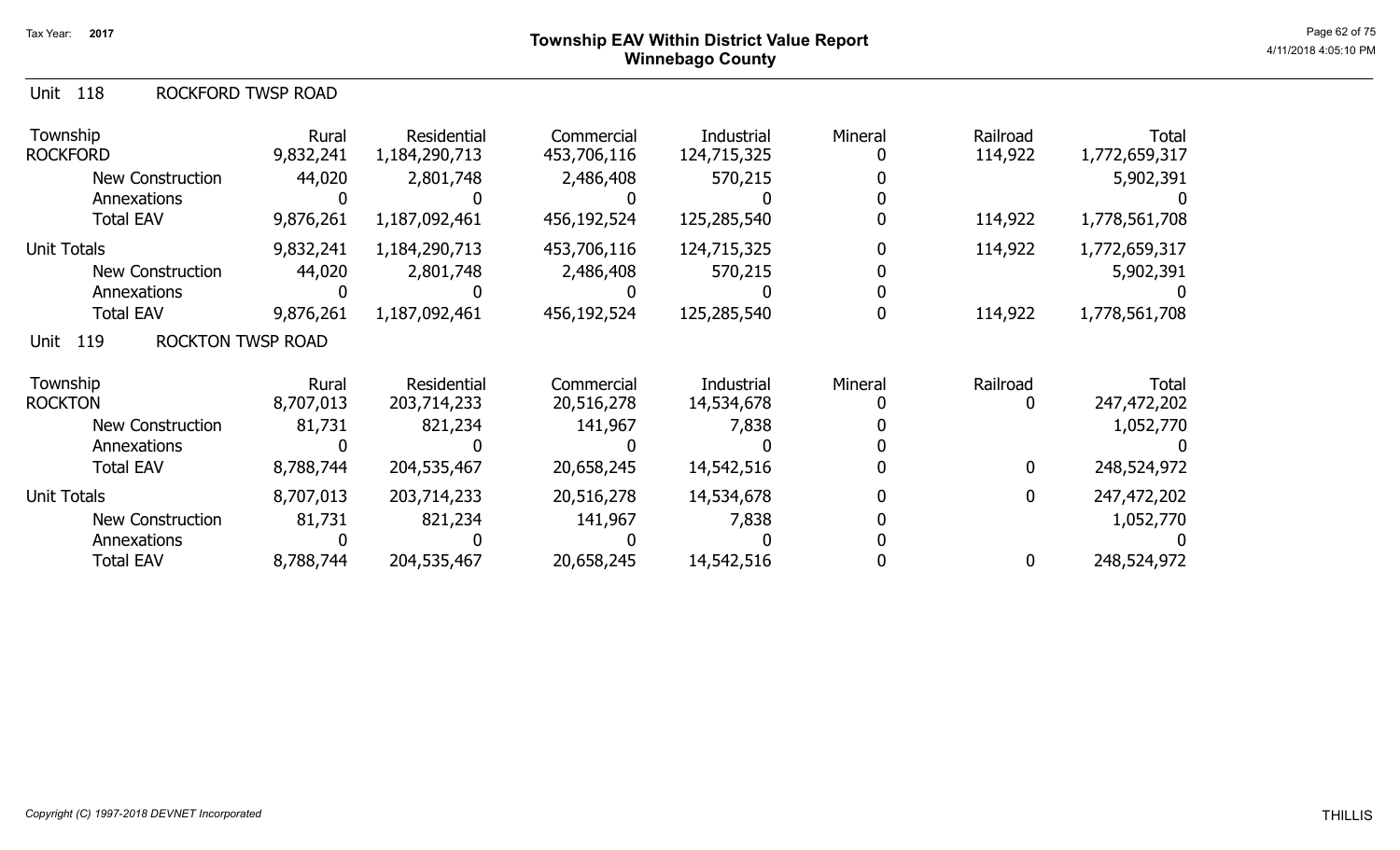## ${\sf Township}$   ${\sf EAV}$  Within District Value Report  $^{\sf Page\,63\,of\,75}$ Winnebago County

| Unit 120 | ROSCOE TWSP ROAD |
|----------|------------------|
|          |                  |

| Township<br><b>ROSCOE</b>              | Rural<br>5,827,760 | Residential<br>350,829,500 | Commercial<br>59,187,222 | Industrial<br>19,592,185 | Mineral | Railroad | <b>Total</b><br>435,436,667 |
|----------------------------------------|--------------------|----------------------------|--------------------------|--------------------------|---------|----------|-----------------------------|
| <b>New Construction</b>                | 64,204             | 1,471,433                  | 2,493,022                | 438,465                  |         |          | 4,467,124                   |
| Annexations                            |                    |                            |                          |                          |         |          |                             |
| <b>Total EAV</b>                       | 5,891,964          | 352,300,933                | 61,680,244               | 20,030,650               |         | 0        | 439,903,791                 |
| <b>Unit Totals</b>                     | 5,827,760          | 350,829,500                | 59,187,222               | 19,592,185               |         | 0        | 435,436,667                 |
| <b>New Construction</b>                | 64,204             | 1,471,433                  | 2,493,022                | 438,465                  |         |          | 4,467,124                   |
| Annexations                            |                    |                            |                          |                          |         |          |                             |
| <b>Total EAV</b>                       | 5,891,964          | 352,300,933                | 61,680,244               | 20,030,650               |         | 0        | 439,903,791                 |
| <b>SEWARD TWSP ROAD</b><br>121<br>Unit |                    |                            |                          |                          |         |          |                             |
| Township                               | Rural              | Residential                | Commercial               | Industrial               | Mineral | Railroad | Total                       |
| <b>SEWARD</b>                          | 12,934,987         | 7,424,831                  | 3,435,014                | 164,025                  |         | 463      | 23,959,320                  |
| <b>New Construction</b>                |                    | 50,450                     | 55,610                   |                          |         |          | 106,060                     |
| Annexations                            |                    |                            |                          |                          |         |          |                             |
| <b>Total EAV</b>                       | 12,934,987         | 7,475,281                  | 3,490,624                | 164,025                  |         | 463      | 24,065,380                  |
| <b>Unit Totals</b>                     | 12,934,987         | 7,424,831                  | 3,435,014                | 164,025                  |         | 463      | 23,959,320                  |
| <b>New Construction</b>                |                    | 50,450                     | 55,610                   |                          |         |          | 106,060                     |
| Annexations                            |                    |                            |                          |                          |         |          |                             |
| <b>Total EAV</b>                       | 12,934,987         | 7,475,281                  | 3,490,624                | 164,025                  |         | 463      | 24,065,380                  |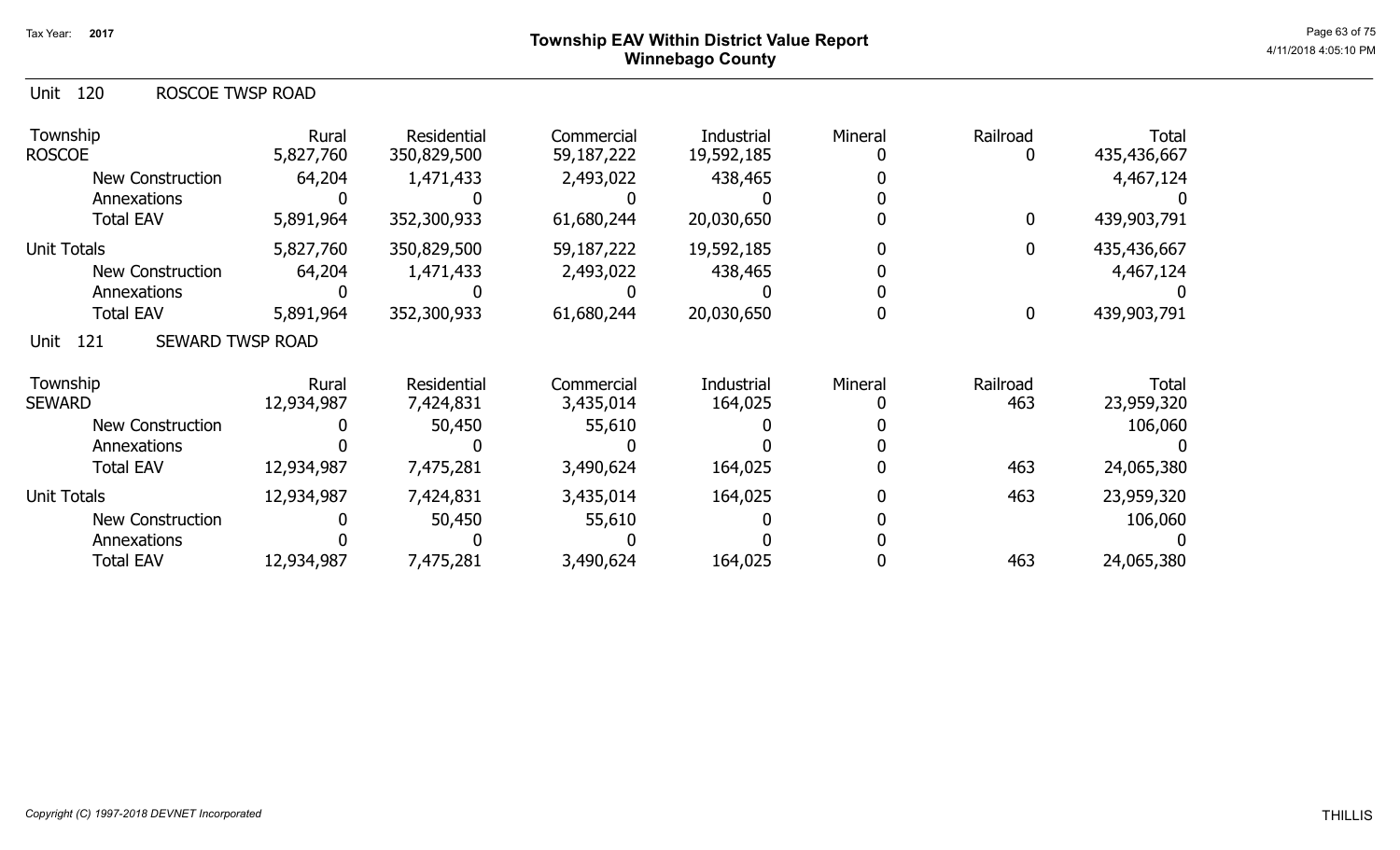# ${\sf Township~EAV~Within~District~Value~Report} \nonumber \hspace{5.5cm} \textrm{Page~64 of 75} \nonumber$ Winnebago County

| 122<br>Unit                     | SHIRLAND TWSP ROAD         |                           |                       |            |         |                  |                            |
|---------------------------------|----------------------------|---------------------------|-----------------------|------------|---------|------------------|----------------------------|
| Township<br><b>SHIRLAND</b>     | Rural<br>6,521,585         | Residential<br>15,489,977 | Commercial<br>919,460 | Industrial | Mineral | Railroad<br>0    | <b>Total</b><br>22,931,022 |
| <b>New Construction</b>         | 75,552                     | 15,057                    |                       |            |         |                  | 90,609                     |
| Annexations                     |                            |                           |                       |            |         |                  |                            |
| <b>Total EAV</b>                | 6,597,137                  | 15,505,034                | 919,460               |            |         | $\boldsymbol{0}$ | 23,021,631                 |
| <b>Unit Totals</b>              | 6,521,585                  | 15,489,977                | 919,460               |            |         | $\mathbf 0$      | 22,931,022                 |
| <b>New Construction</b>         | 75,552                     | 15,057                    |                       |            |         |                  | 90,609                     |
| Annexations                     |                            |                           |                       |            |         |                  |                            |
| <b>Total EAV</b>                | 6,597,137                  | 15,505,034                | 919,460               |            |         | $\bf{0}$         | 23,021,631                 |
| 123<br>Unit                     | <b>WINNEBAGO TWSP ROAD</b> |                           |                       |            |         |                  |                            |
| Township                        | Rural                      | Residential               | Commercial            | Industrial | Mineral | Railroad         | <b>Total</b>               |
| <b>WINNEBAGO</b>                | 10,590,465                 | 71,386,506                | 6,603,439             | 2,594,983  |         | 713,638          | 91,889,031                 |
| <b>New Construction</b>         |                            | 198,753                   | 112,299               |            |         |                  | 311,052                    |
| Annexations<br><b>Total EAV</b> | 10,590,465                 | 71,585,259                |                       | 2,594,983  |         | 713,638          |                            |
|                                 |                            |                           | 6,715,738             |            |         |                  | 92,200,083                 |
| <b>Unit Totals</b>              | 10,590,465                 | 71,386,506                | 6,603,439             | 2,594,983  |         | 713,638          | 91,889,031                 |
| <b>New Construction</b>         |                            | 198,753                   | 112,299               |            |         |                  | 311,052                    |
| Annexations                     |                            |                           |                       |            |         |                  |                            |
| <b>Total EAV</b>                | 10,590,465                 | 71,585,259                | 6,715,738             | 2,594,983  |         | 713,638          | 92,200,083                 |
| 124<br><b>Unit</b>              | PE/SE MULTI TOWNSHIP       |                           |                       |            |         |                  |                            |
| Township                        | Rural                      | Residential               | Commercial            | Industrial | Mineral | Railroad         | <b>Total</b>               |
| <b>PECATONICA</b>               | 9,400,017                  | 52,419,431                | 3,538,901             | 2,010,008  |         | 0                | 67,368,357                 |
| <b>New Construction</b>         | 260,344                    | 116,594                   | 2,828                 |            |         |                  | 379,766                    |
| Annexations                     |                            |                           |                       |            |         |                  |                            |
| <b>Total EAV</b>                | 9,660,361                  | 52,536,025                | 3,541,729             | 2,010,008  |         | 0                | 67,748,123                 |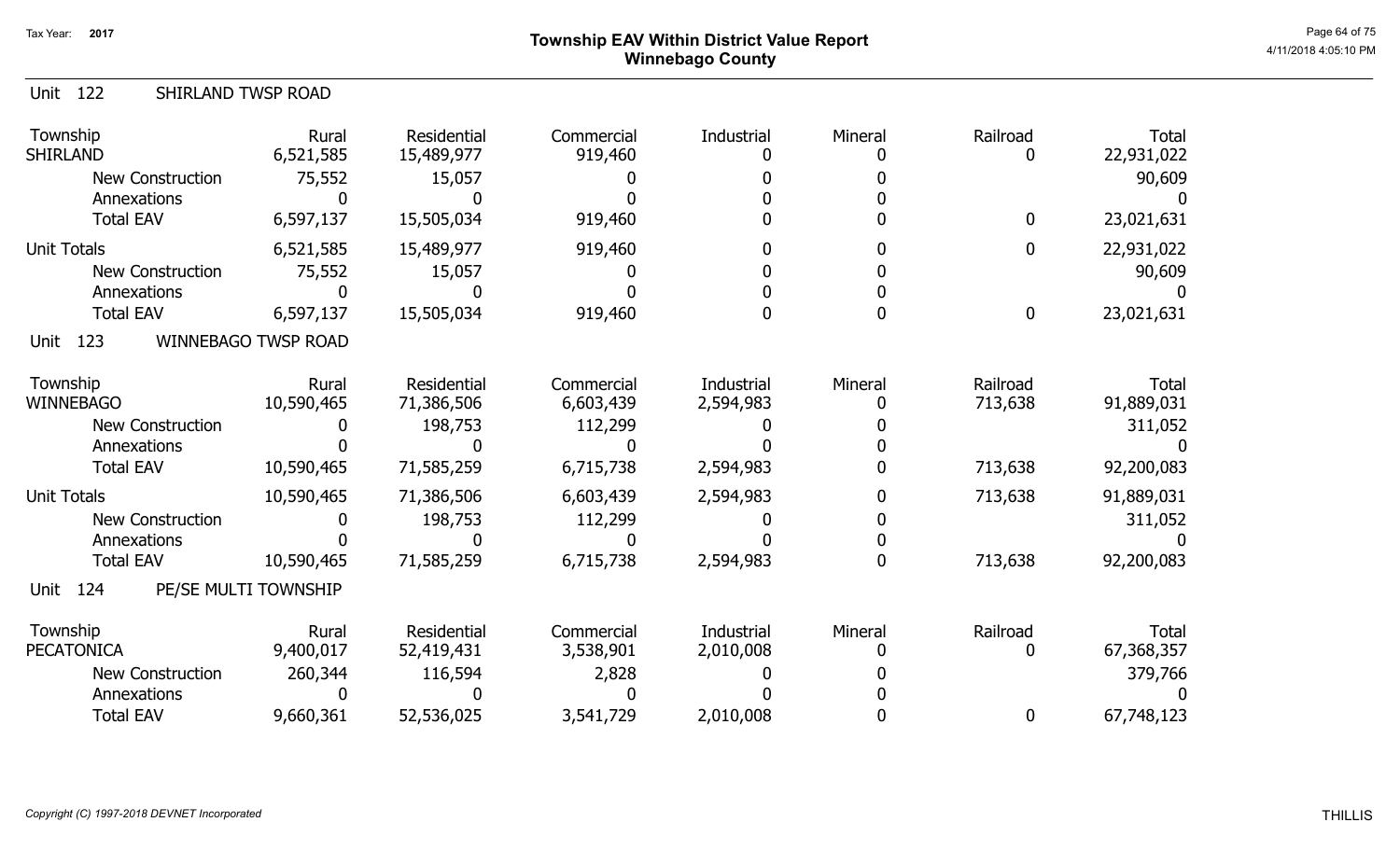## ${\sf Township}$   ${\sf EAV}$  Within District Value Report  $^{\sf Page\,65\,of\,75}$ Winnebago County

#### Unit 124 PE/SE MULTI TOWNSHIP

| Township<br><b>SEWARD</b> | Rural<br>12,934,987        | Residential<br>7,424,831 | Commercial<br>3,435,014 | Industrial<br>164,025 | Mineral | Railroad<br>463 | Total<br>23,959,320 |
|---------------------------|----------------------------|--------------------------|-------------------------|-----------------------|---------|-----------------|---------------------|
| <b>New Construction</b>   |                            | 50,450                   | 55,610                  |                       |         |                 | 106,060             |
| Annexations               |                            |                          |                         |                       |         |                 |                     |
| <b>Total EAV</b>          | 12,934,987                 | 7,475,281                | 3,490,624               | 164,025               |         | 463             | 24,065,380          |
| <b>Unit Totals</b>        | 22,335,004                 | 59,844,262               | 6,973,915               | 2,174,033             |         | 463             | 91,327,677          |
| New Construction          | 260,344                    | 167,044                  | 58,438                  |                       |         |                 | 485,826             |
| Annexations               |                            |                          |                         |                       |         |                 |                     |
| <b>Total EAV</b>          | 22,595,348                 | 60,011,306               | 7,032,353               | 2,174,033             |         | 463             | 91,813,503          |
| 127<br>Unit               | <b>GARRISON SCHOOL TIF</b> |                          |                         |                       |         |                 |                     |
| Township                  | Rural                      | Residential              | Commercial              | Industrial            | Mineral | Railroad        | <b>Total</b>        |
| <b>ROCKFORD</b>           |                            |                          |                         |                       |         |                 |                     |
| <b>New Construction</b>   |                            | 12,075                   |                         |                       |         |                 | 12,075              |
| Annexations               |                            |                          |                         |                       |         |                 |                     |
| <b>Total EAV</b>          |                            | 12,075                   |                         |                       |         | 0               | 12,075              |
| <b>Unit Totals</b>        |                            |                          |                         |                       |         |                 |                     |
| <b>New Construction</b>   |                            | 12,075                   |                         |                       |         |                 | 12,075              |
| Annexations               |                            |                          |                         |                       |         |                 |                     |
| <b>Total EAV</b>          |                            | 12,075                   |                         |                       |         | 0               | 12,075              |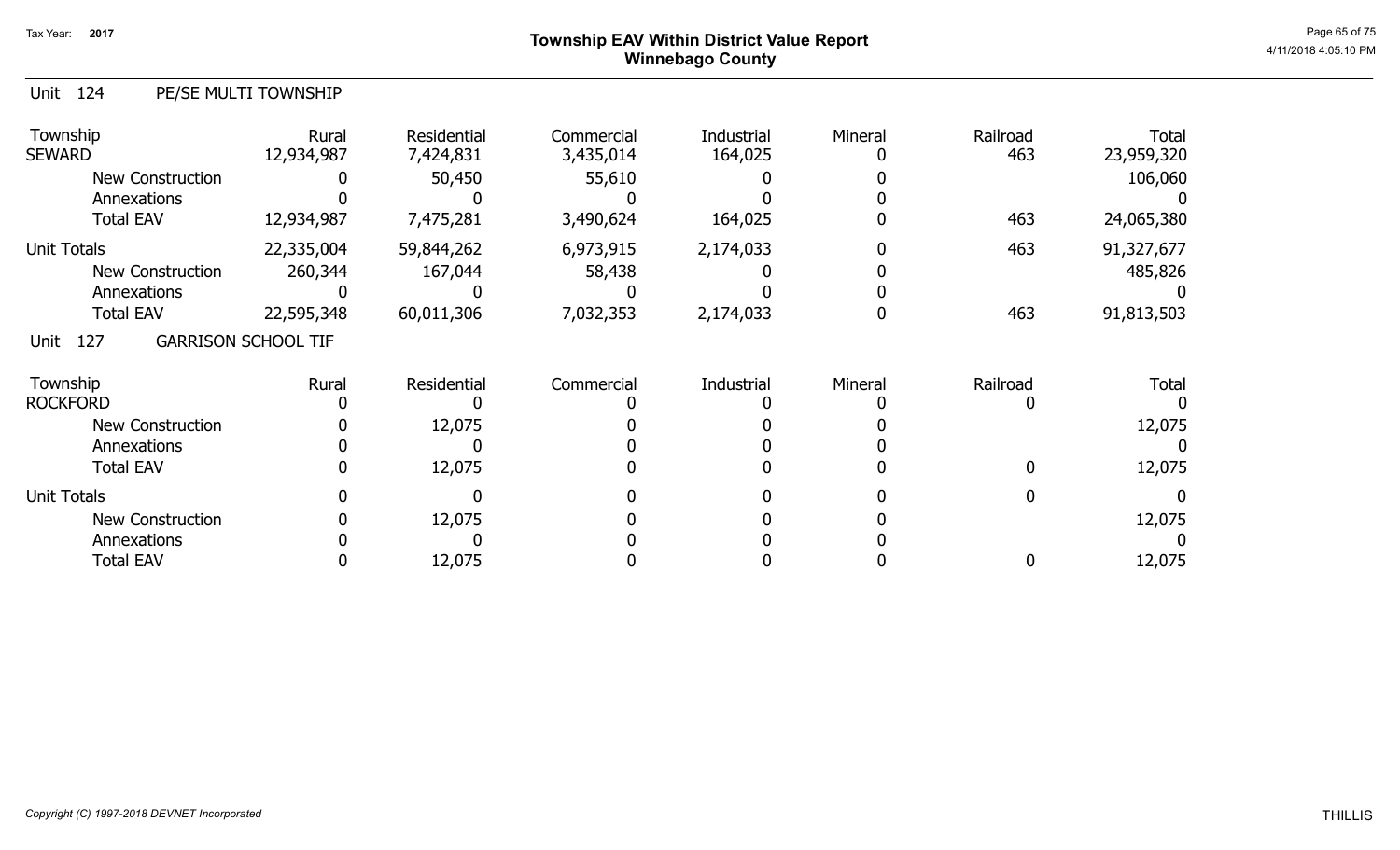# ${\sf Township}$   ${\sf EAV}$  Within District Value Report  $^{\sf Page\ 66\ of\ 75}$ Winnebago County

| Unit               | 130 | HOPE VI TIF              |       |             |            |            |         |             |              |
|--------------------|-----|--------------------------|-------|-------------|------------|------------|---------|-------------|--------------|
| Township           |     |                          | Rural | Residential | Commercial | Industrial | Mineral | Railroad    | Total        |
| <b>ROCKFORD</b>    |     |                          |       |             |            |            |         |             |              |
|                    |     | <b>New Construction</b>  |       | 2,313       |            |            |         |             | 2,313        |
|                    |     | Annexations              |       |             |            |            |         |             |              |
|                    |     | <b>Total EAV</b>         |       | 2,313       |            |            |         |             | 2,313        |
| <b>Unit Totals</b> |     |                          |       |             |            |            |         |             |              |
|                    |     | <b>New Construction</b>  |       | 2,313       |            |            |         |             | 2,313        |
|                    |     | Annexations              |       |             |            |            |         |             |              |
|                    |     | <b>Total EAV</b>         |       | 2,313       |            |            |         | $\mathbf 0$ | 2,313        |
| Unit               | 132 | NORTH 2ND TIF LOVES PARK |       |             |            |            |         |             |              |
| Township           |     |                          | Rural | Residential | Commercial | Industrial | Mineral | Railroad    | <b>Total</b> |
| <b>ROCKFORD</b>    |     |                          |       |             |            |            |         |             | $\Omega$     |
|                    |     | <b>New Construction</b>  |       |             | 8,254      |            |         |             | 8,254        |
|                    |     | Annexations              |       |             |            |            |         |             |              |
|                    |     | <b>Total EAV</b>         |       |             | 8,254      |            |         |             | 8,254        |
| <b>Unit Totals</b> |     |                          |       |             |            |            |         | 0           |              |
|                    |     | <b>New Construction</b>  |       |             | 8,254      |            |         |             | 8,254        |
|                    |     | Annexations              |       |             |            |            |         |             |              |
|                    |     | <b>Total EAV</b>         |       |             | 8,254      |            |         |             | 8,254        |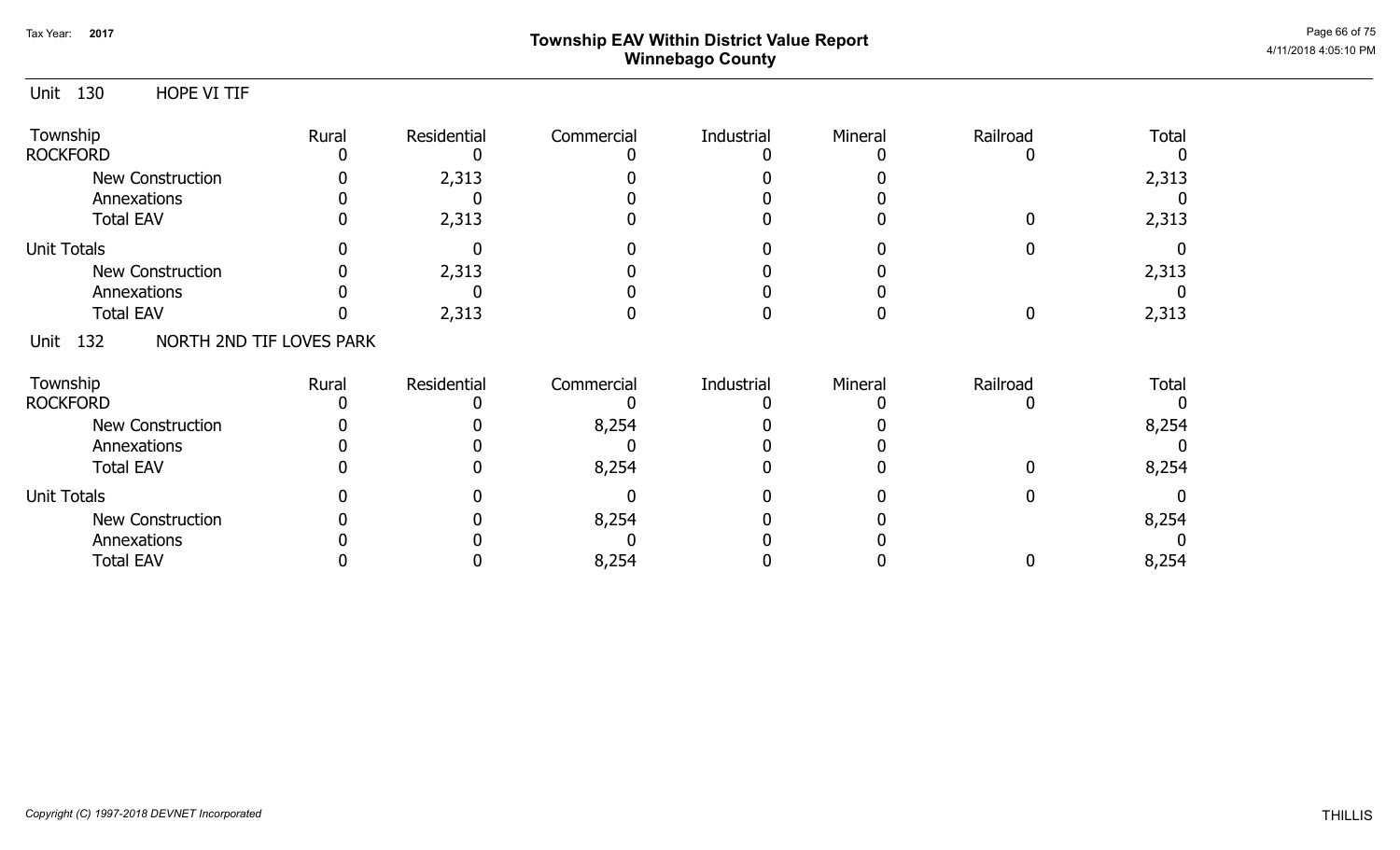# ${\sf Township}$   ${\sf EAV}$  Within District Value Report  $^{\sf Page\ 67 \ of\ 75}$ Winnebago County

#### Unit 135 NORTH 2ND TIF MACHESNEY PARK

| Township<br><b>HARLEM</b>               | Rural | Residential | Commercial | Industrial | Mineral | Railroad | <b>Total</b> |
|-----------------------------------------|-------|-------------|------------|------------|---------|----------|--------------|
| <b>New Construction</b>                 |       | 11,769      | 8,343      |            |         |          | 20,112       |
| Annexations                             |       |             |            |            |         |          |              |
| <b>Total EAV</b>                        |       | 11,769      | 8,343      |            |         | ŋ        | 20,112       |
| <b>Unit Totals</b>                      |       |             |            |            |         |          |              |
| <b>New Construction</b>                 |       | 11,769      | 8,343      |            |         |          | 20,112       |
| Annexations                             |       |             |            |            |         |          |              |
| <b>Total EAV</b>                        |       | 11,769      | 8,343      |            |         | 0        | 20,112       |
| 136<br><b>HARVEST HILLS SSA</b><br>Unit |       |             |            |            |         |          |              |
| Township                                | Rural | Residential | Commercial | Industrial | Mineral | Railroad | <b>Total</b> |
| <b>ROCKFORD</b>                         |       | 3,159,925   |            |            |         |          | 3,159,925    |
| New Construction                        |       | 14,253      |            |            |         |          | 14,253       |
| Annexations                             |       |             |            |            |         |          |              |
| <b>Total EAV</b>                        |       | 3,174,178   |            |            |         | 0        | 3,174,178    |
| <b>Unit Totals</b>                      |       | 3,159,925   |            |            |         | 0        | 3,159,925    |
| <b>New Construction</b>                 |       | 14,253      |            |            |         |          | 14,253       |
| Annexations                             |       |             |            |            |         |          |              |
| <b>Total EAV</b>                        |       | 3,174,178   |            |            |         | 0        | 3,174,178    |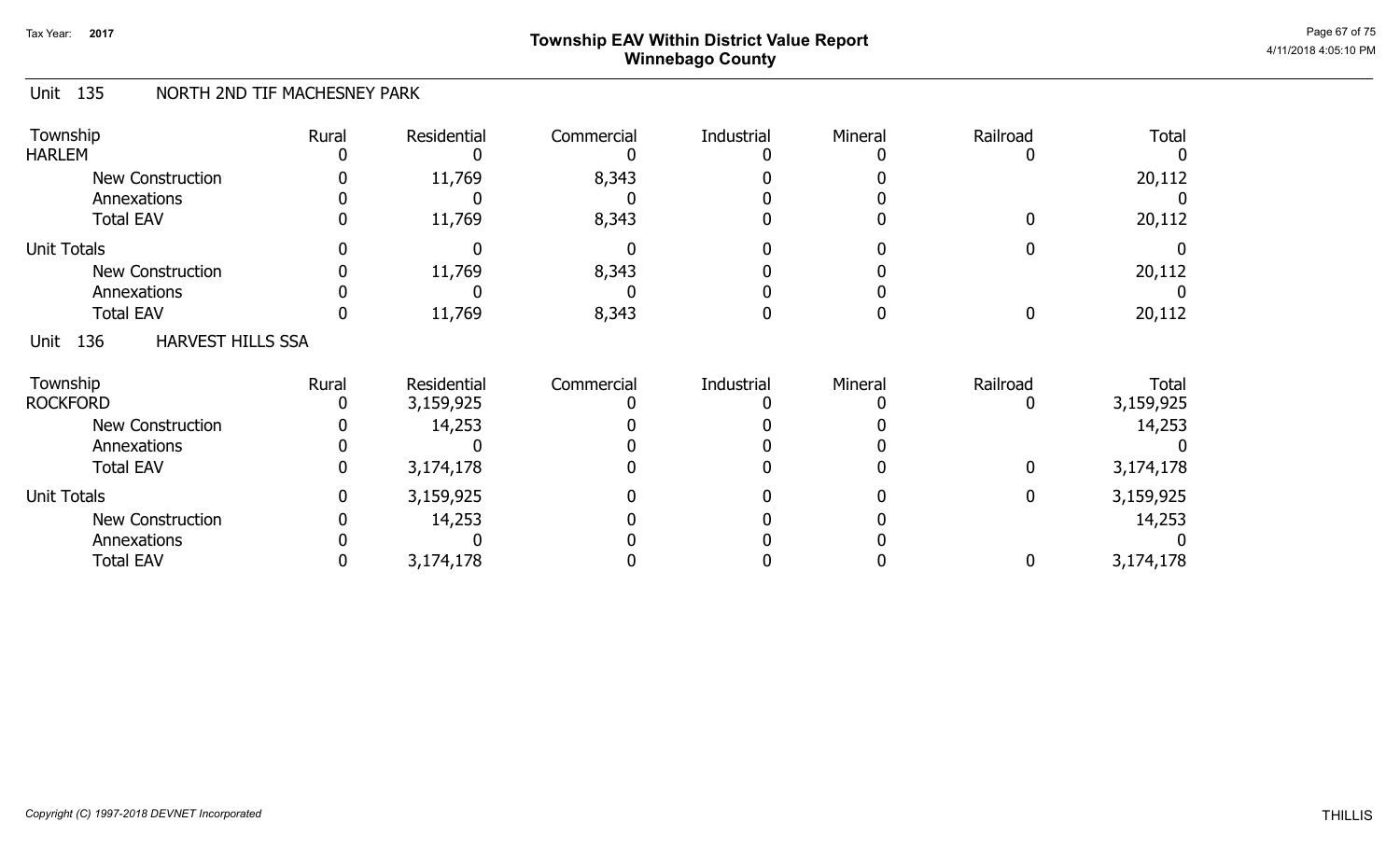# ${\sf Township~EAV~Within~District~Value~Report} \nonumber \hspace{5.5cm} \textrm{Page~68~of~75} \nonumber$ Winnebago County

| 138<br><b>MIDTOWN TIF</b><br>Unit      |       |             |            |            |         |          |        |
|----------------------------------------|-------|-------------|------------|------------|---------|----------|--------|
| Township                               | Rural | Residential | Commercial | Industrial | Mineral | Railroad | Total  |
| <b>ROCKFORD</b>                        |       |             |            |            |         |          |        |
| <b>New Construction</b>                |       | 11,431      |            |            |         |          | 11,431 |
| Annexations                            |       |             |            |            |         |          |        |
| <b>Total EAV</b>                       | O     | 11,431      |            |            |         | O        | 11,431 |
| Unit Totals                            |       |             |            |            |         |          |        |
| <b>New Construction</b>                |       | 11,431      |            |            |         |          | 11,431 |
| Annexations                            |       |             |            |            |         |          |        |
| <b>Total EAV</b>                       |       | 11,431      |            |            |         | 0        | 11,431 |
| <b>GLOBAL TRADE TIF #3</b><br>Unit 141 |       |             |            |            |         |          |        |
| Township                               | Rural | Residential | Commercial | Industrial | Mineral | Railroad | Total  |
| <b>ROCKFORD</b>                        |       |             |            |            |         |          |        |
| <b>New Construction</b>                |       | 2,605       |            |            |         |          | 2,605  |
| Annexations                            |       |             |            |            |         |          |        |
| <b>Total EAV</b>                       |       | 2,605       |            |            |         | 0        | 2,605  |
| <b>Unit Totals</b>                     |       |             |            |            |         | 0        |        |
| <b>New Construction</b>                |       | 2,605       |            |            |         |          | 2,605  |
| Annexations                            |       |             |            |            |         |          |        |
| <b>Total EAV</b>                       |       | 2,605       |            |            |         | 0        | 2,605  |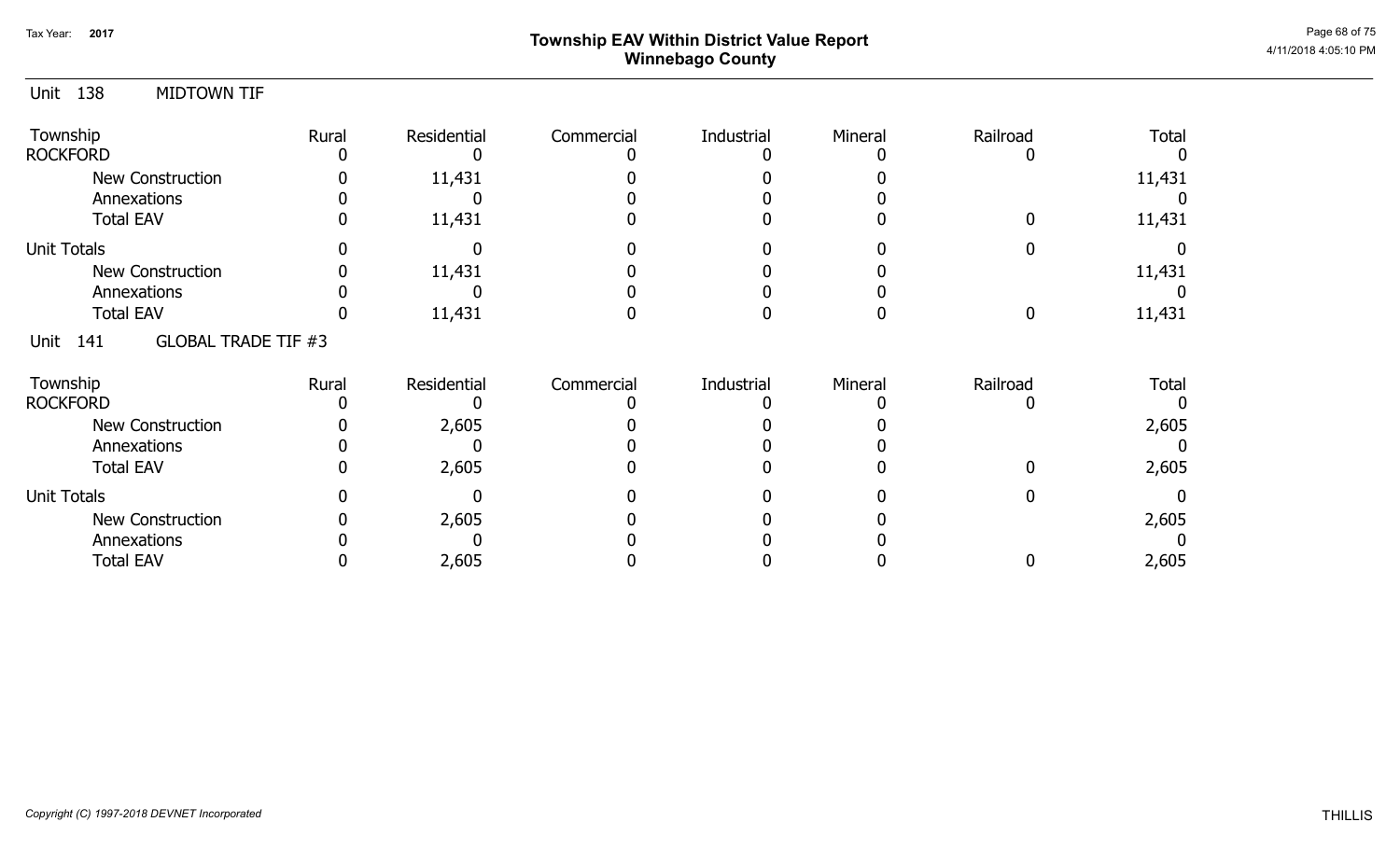# ${\sf Township}$   ${\sf EAV}$  Within District Value Report  $^{\sf Page\ 69\ of\ 75}$ Winnebago County

#### Unit 142 RIVER DISTRICT NORTH TIF

| Township<br><b>ROCKFORD</b>        | Rural | Residential | Commercial | Industrial | Mineral | Railroad | Total        |
|------------------------------------|-------|-------------|------------|------------|---------|----------|--------------|
| New Construction<br>Annexations    |       |             | 357,783    |            |         |          | 357,783      |
| <b>Total EAV</b>                   |       |             | 357,783    |            |         |          | 357,783      |
| <b>Unit Totals</b>                 |       |             |            |            |         |          |              |
| <b>New Construction</b>            |       |             | 357,783    |            |         |          | 357,783      |
| Annexations                        |       |             |            |            |         |          |              |
| <b>Total EAV</b>                   |       |             | 357,783    |            |         |          | 357,783      |
| 143<br><b>BROADWAY TIF</b><br>Unit |       |             |            |            |         |          |              |
| Township                           | Rural | Residential | Commercial | Industrial | Mineral | Railroad | <b>Total</b> |
| <b>ROCKFORD</b>                    |       |             |            |            |         |          |              |
| <b>New Construction</b>            |       | 2,145       |            |            |         |          | 2,145        |
| Annexations                        |       |             |            |            |         |          |              |
| <b>Total EAV</b>                   |       | 2,145       |            |            |         |          | 2,145        |
| <b>Unit Totals</b>                 |       |             |            |            |         |          |              |
| <b>New Construction</b>            |       | 2,145       |            |            |         |          | 2,145        |
| Annexations                        |       |             |            |            |         |          |              |
| <b>Total EAV</b>                   |       | 2,145       |            |            |         |          | 2,145        |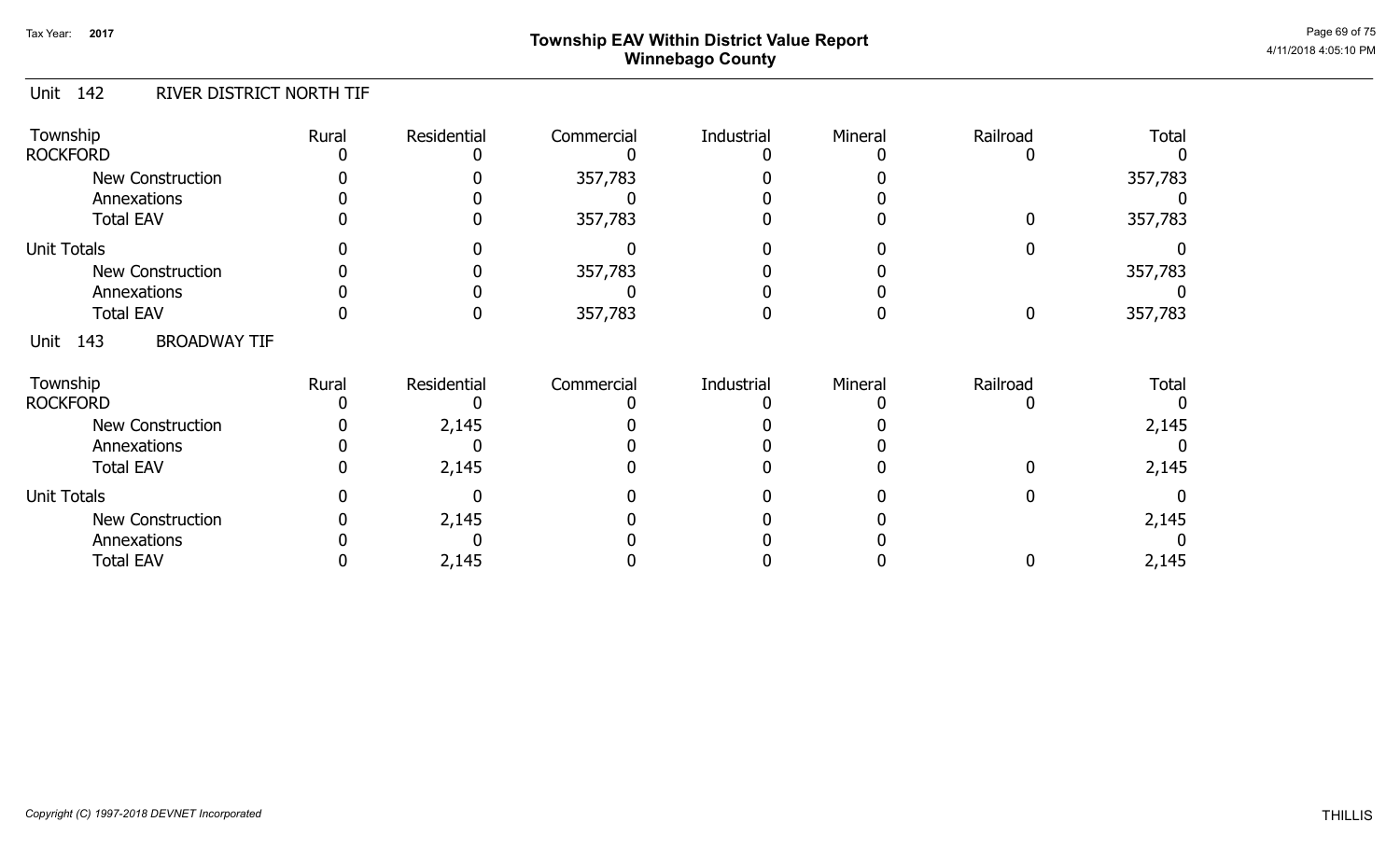# Page 70 of 75 Page 70 of 75 Winnebago County

0

0

36,075

36,075

156,463

156,463

#### Unit 144 Township **Rural** Residential Commercial Industrial Mineral Railroad Total EAST RIVER TIF 0 4,610 151,853 0 0 0 ROCKFORD 0 0 0 4,610 0 151,853 0 0 0 0 0 New Construction Annexations Total EAV 0 0 0 0 0 0 Unit Totals Annexations Total EAV New Construction 0 4,610 151,853 0 0 0 156,463 0 0 0 0 0 0 4,610 151,853 0 0 156,463 151,853 0 0 0 0 0 0 0 0 0 0 0 Unit 146 Township **Rural** Residential Commercial Industrial Mineral Railroad Total LOVES PARK CORP CENTER TIF 0 0 0 36,075 0 0 ROCKFORD 0 0 0 0 0 0 0 36,075 0 0 0 New Construction Annexations Total EAV 0 0 0 0 0 0 Unit Totals Annexations Total EAV New Construction 0 0 0 36,075 0 0 0 0 0 0 0 0 0 36,075 0 0 36,075 36,075 0 0 0 0 0 0 0 0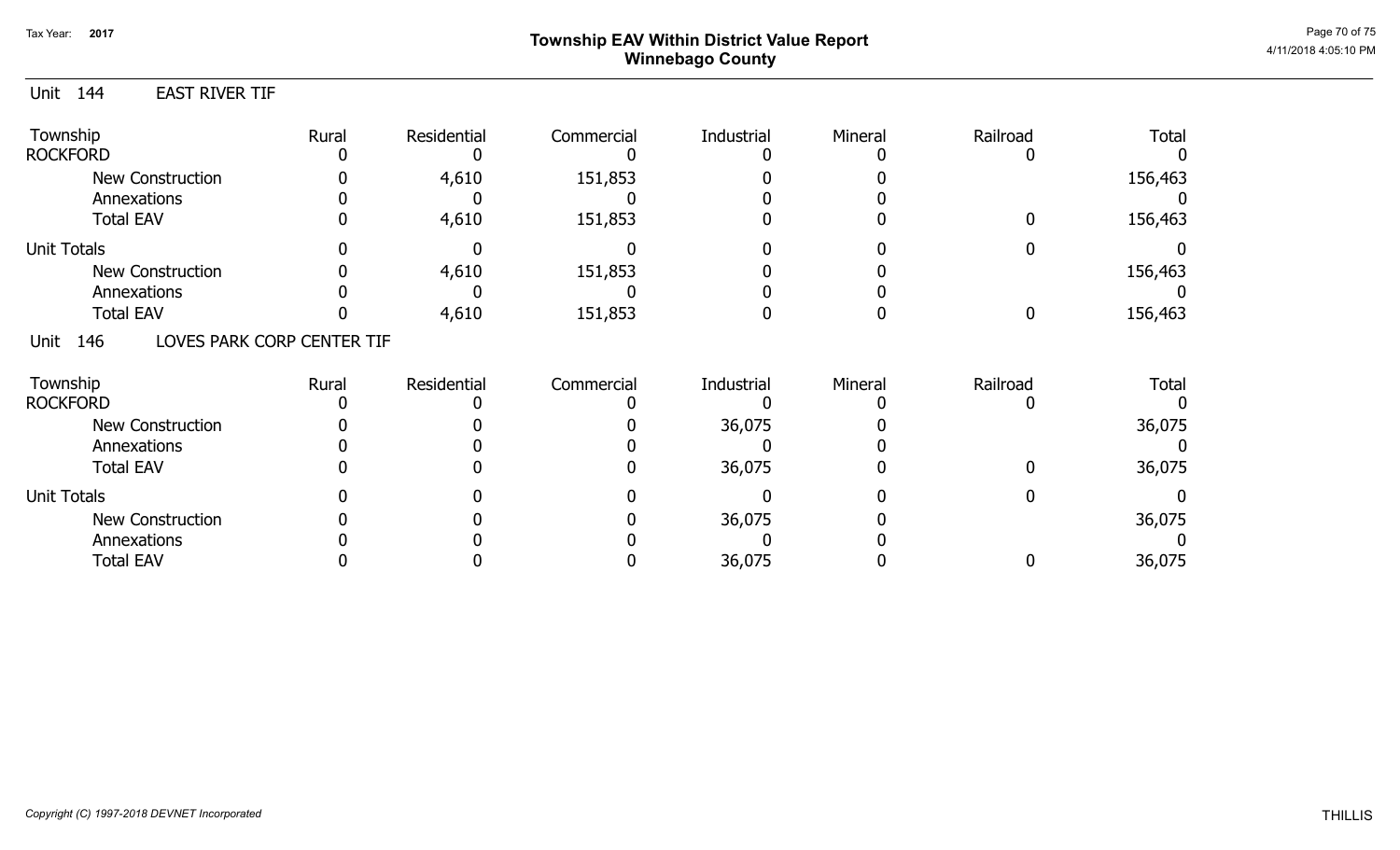# Page 71 of 75 Page 71 of 75 Winnebago County

0

0

#### Unit 147 Township **Rural** Residential Commercial Industrial Mineral Railroad Total WESTSTONE TIF 0 0 0 160,203 0 0 160,203 160,203 HARLEM 0 0 0 0 0 0 0 160,203 0 0 0 New Construction Annexations Total EAV 0 0 0 0 0 0 Unit Totals Annexations Total EAV New Construction 0 0 0 160,203 0 0 0 0 0 0 0 0 0 160,203 0 0 160,203 160,203 0 0 0 0 0 0 0 0 Unit 149 Township **Rural** Residential Commercial Industrial Mineral Railroad Total SOUTH WILLOW CREEK TIF 0 0 0 583,061 0 0 583,061 583,061 HARLEM 0 0 0 0 0 0 0 583,061 0 0 0 New Construction Annexations Total EAV 0 0 0 0 0 0 Unit Totals Annexations Total EAV New Construction 0 0 0 583,061 0 0 0 0 0 0 0 0 0 583,061 0 0 583,061 583,061 0 0 0 0 0 0 0 0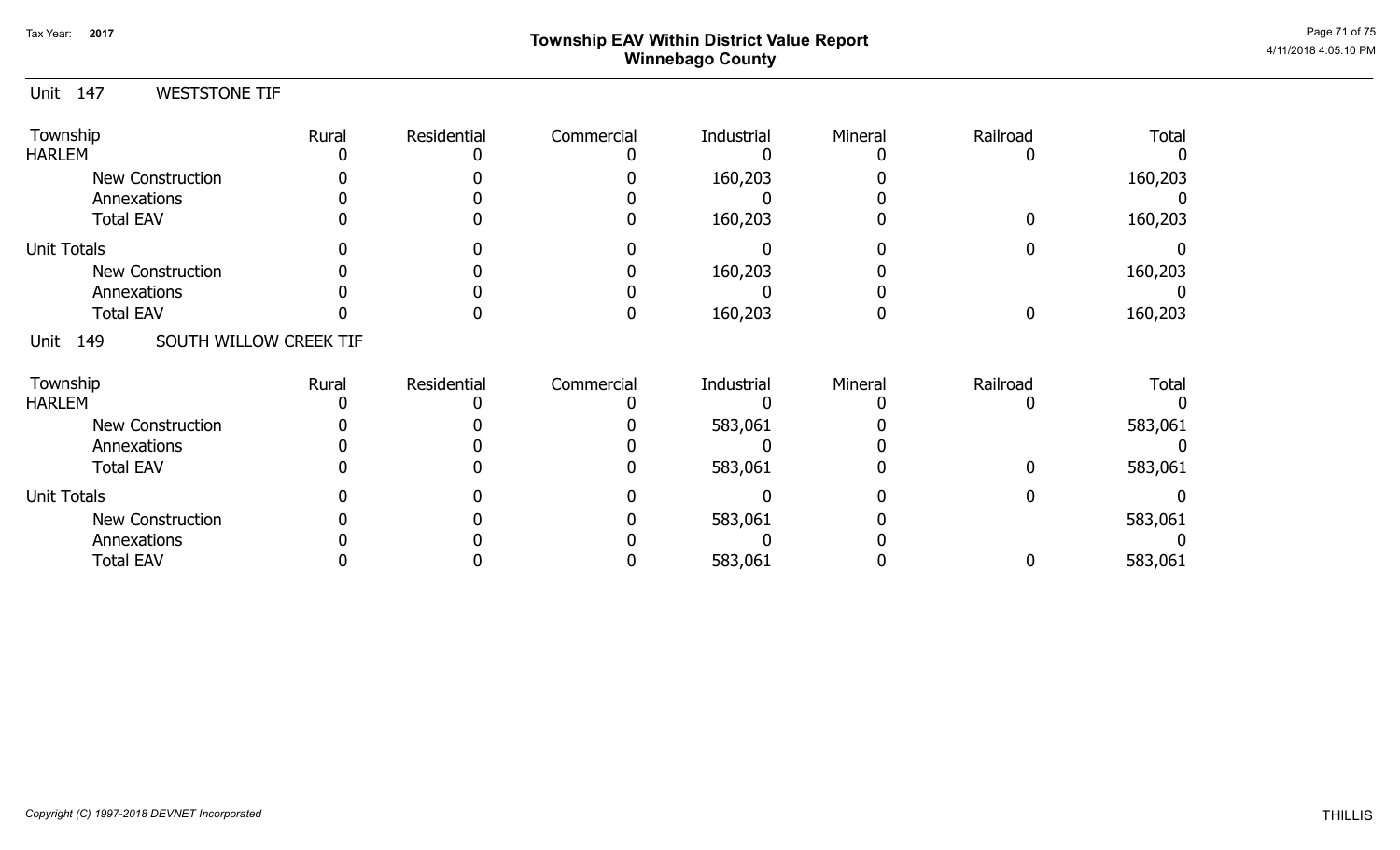# ${\sf Township~EAV~Within~District~Value~Report} \nonumber \hspace{5.5cm} \textrm{Page~72 of 75} \nonumber$ Winnebago County

#### Unit 156 OLDE RIVER RIDGE PLAT 6 SSA

| Township<br><b>OWEN</b>                        | Rural | Residential<br>3,489 | Commercial | Industrial | Mineral | Railroad | <b>Total</b><br>3,489 |
|------------------------------------------------|-------|----------------------|------------|------------|---------|----------|-----------------------|
| <b>New Construction</b>                        |       |                      |            |            |         |          |                       |
| Annexations                                    |       |                      |            |            |         |          |                       |
| <b>Total EAV</b>                               |       | 3,489                |            |            |         |          | 3,489                 |
| <b>Unit Totals</b>                             |       | 3,489                |            |            |         |          | 3,489                 |
| <b>New Construction</b>                        |       |                      |            |            |         |          |                       |
| Annexations                                    |       |                      |            |            |         |          |                       |
| <b>Total EAV</b>                               |       | 3,489                |            |            |         |          | 3,489                 |
| 159<br>MULFORD & EAST STATE STREET TIF<br>Unit |       |                      |            |            |         |          |                       |
| Township                                       | Rural | Residential          | Commercial | Industrial | Mineral | Railroad | <b>Total</b>          |
| <b>ROCKFORD</b>                                |       |                      |            |            |         |          |                       |
| <b>New Construction</b>                        |       | 1,910                | 266,485    |            |         |          | 268,395               |
| Annexations                                    |       |                      |            |            |         |          |                       |
| <b>Total EAV</b>                               |       | 1,910                | 266,485    |            |         |          | 268,395               |
| <b>Unit Totals</b>                             |       |                      |            |            |         |          |                       |
| <b>New Construction</b>                        |       | 1,910                | 266,485    |            |         |          | 268,395               |
| Annexations                                    |       |                      |            |            |         |          |                       |
| <b>Total EAV</b>                               |       | 1,910                | 266,485    |            |         |          | 268,395               |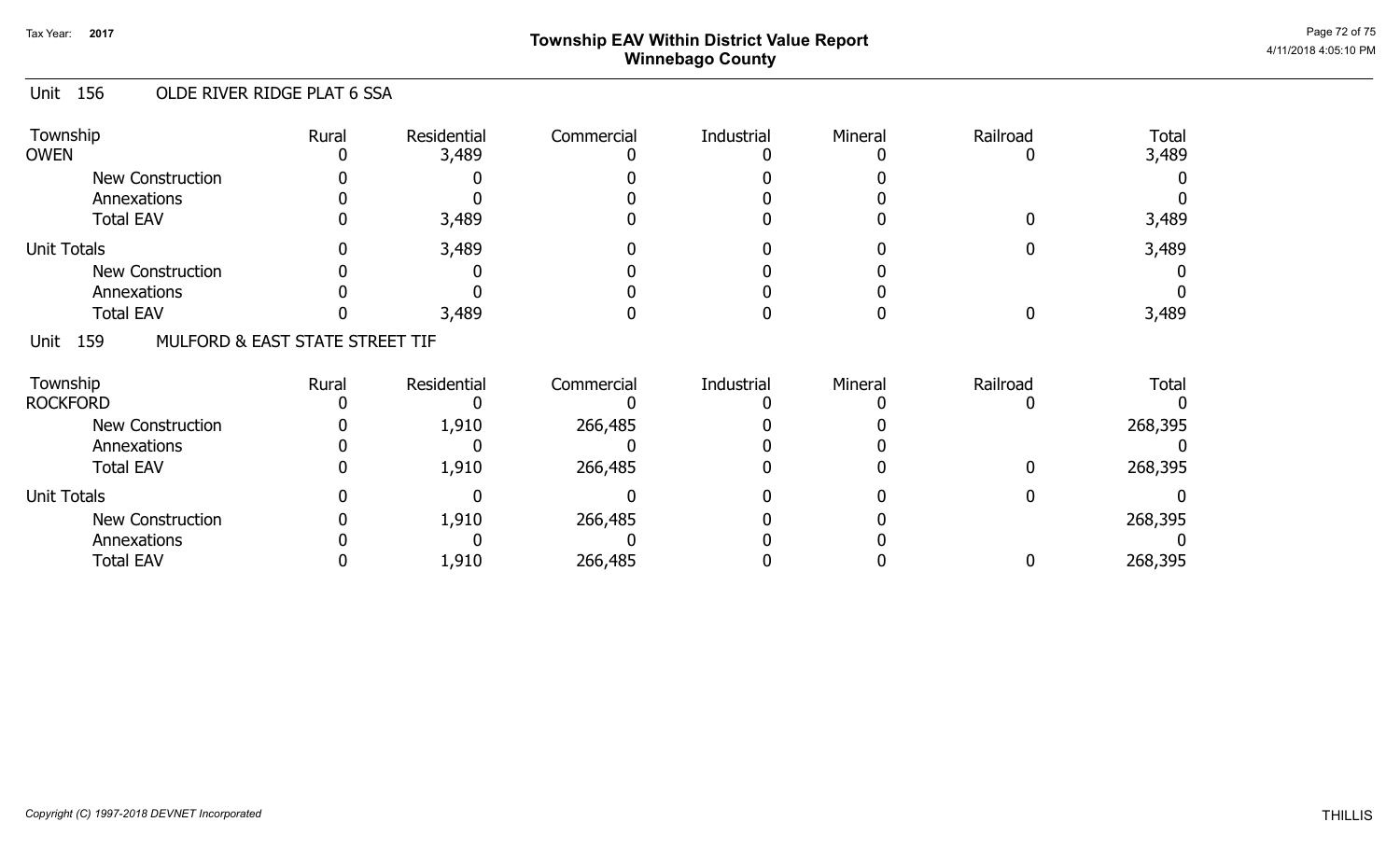# ${\sf Township}$   ${\sf EAV}$  Within District Value Report  $^{\sf Page\,73\,of\,75}$ Winnebago County

### Unit 160 SOUTH BELOIT SSA 1

| Township<br><b>ROCKTON</b>           | Rural | Residential<br>11,456 | Commercial | Industrial | Mineral | Railroad | <b>Total</b><br>11,456 |
|--------------------------------------|-------|-----------------------|------------|------------|---------|----------|------------------------|
| New Construction<br>Annexations      |       |                       |            |            |         |          |                        |
| <b>Total EAV</b>                     |       | 11,456                |            |            |         |          | 11,456                 |
| <b>Unit Totals</b>                   |       | 11,456                |            |            |         |          | 11,456                 |
| New Construction                     |       |                       |            |            |         |          |                        |
| Annexations                          |       |                       |            |            |         |          |                        |
| <b>Total EAV</b>                     |       | 11,456                |            |            |         |          | 11,456                 |
| FOREST HILLS ROAD TIF<br>165<br>Unit |       |                       |            |            |         |          |                        |
| Township                             | Rural | Residential           | Commercial | Industrial | Mineral | Railroad | <b>Total</b>           |
| <b>ROCKFORD</b>                      |       |                       |            |            |         |          |                        |
| New Construction                     |       |                       |            | 52,696     |         |          | 52,696                 |
| Annexations                          |       |                       |            |            |         |          |                        |
| <b>Total EAV</b>                     |       |                       |            | 52,696     |         |          | 52,696                 |
| <b>Unit Totals</b>                   |       |                       |            |            |         |          |                        |
| <b>New Construction</b>              |       |                       |            | 52,696     |         |          | 52,696                 |
| Annexations                          |       |                       |            |            |         |          |                        |
| <b>Total EAV</b>                     |       |                       |            | 52,696     |         |          | 52,696                 |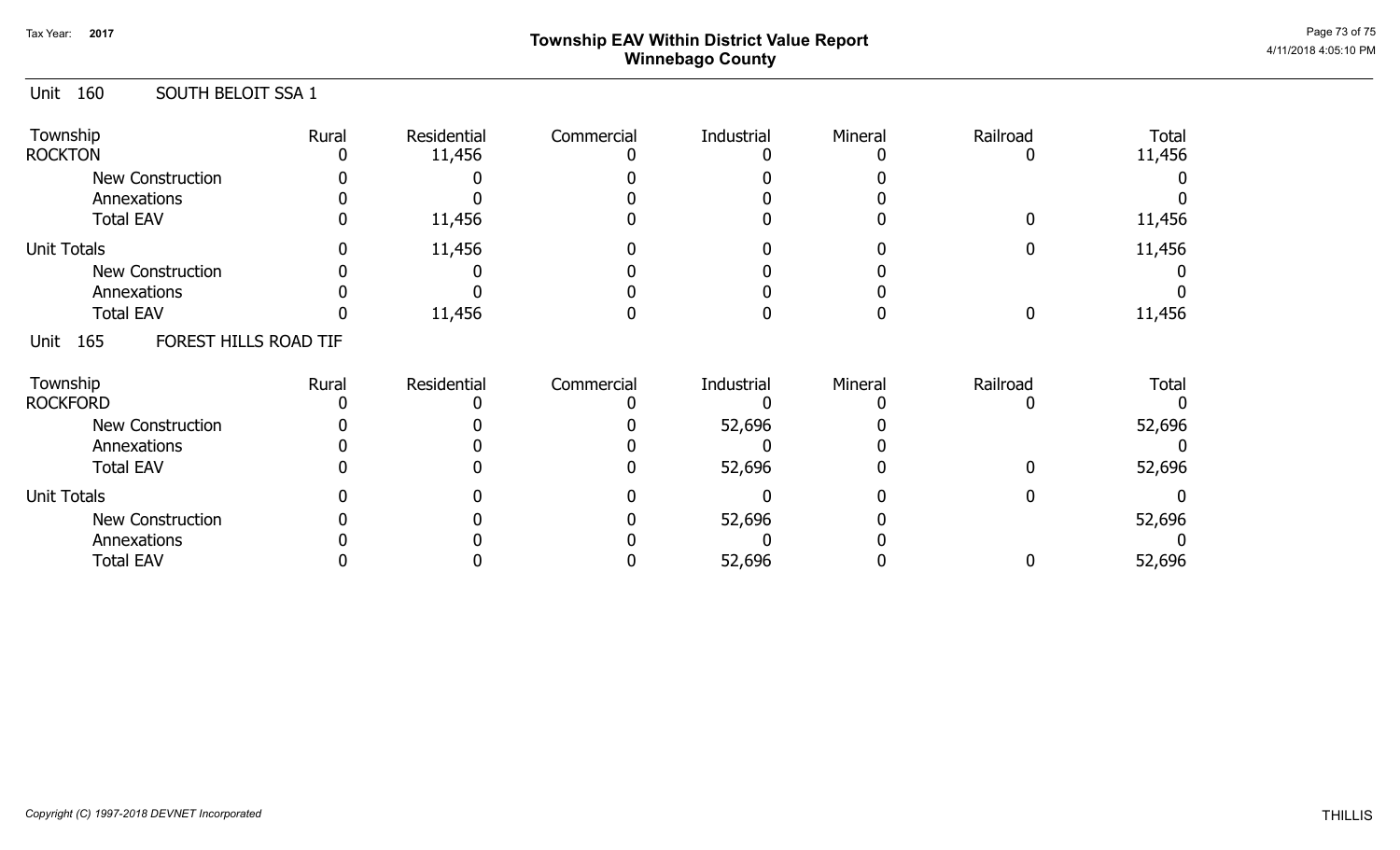# ${\sf Township}$   ${\sf EAV}$  Within District Value Report  $^{\sf Page~74~of~75}$ Winnebago County

#### Unit 166 GARDNER / BLACKHAWK TIF

| Township<br><b>ROCKTON</b>             | Rural | Residential | Commercial | Industrial | Mineral | Railroad | <b>Total</b> |
|----------------------------------------|-------|-------------|------------|------------|---------|----------|--------------|
| <b>New Construction</b><br>Annexations |       |             | 44,176     | 4,565      |         |          | 48,741       |
| <b>Total EAV</b>                       |       |             | 44,176     | 4,565      |         |          | 48,741       |
| <b>Unit Totals</b>                     |       |             |            |            |         |          |              |
| <b>New Construction</b>                |       |             | 44,176     | 4,565      |         |          | 48,741       |
| Annexations                            |       |             |            |            |         |          |              |
| <b>Total EAV</b>                       |       |             | 44,176     | 4,565      |         |          | 48,741       |
| 168<br>AMEROCK HOTEL TIF<br>Unit       |       |             |            |            |         |          |              |
| Township<br><b>ROCKFORD</b>            | Rural | Residential | Commercial | Industrial | Mineral | Railroad | <b>Total</b> |
| <b>New Construction</b>                |       |             |            |            |         |          |              |
| Annexations                            |       |             | 83,256     | 27,500     |         |          | 110,756      |
| <b>Total EAV</b>                       |       |             |            |            |         |          |              |
| <b>Unit Totals</b>                     |       |             |            |            |         |          |              |
| <b>New Construction</b>                |       |             |            |            |         |          |              |
| Annexations                            |       |             | 83,256     | 27,500     |         |          | 110,756      |
| <b>Total EAV</b>                       |       |             |            |            |         |          |              |